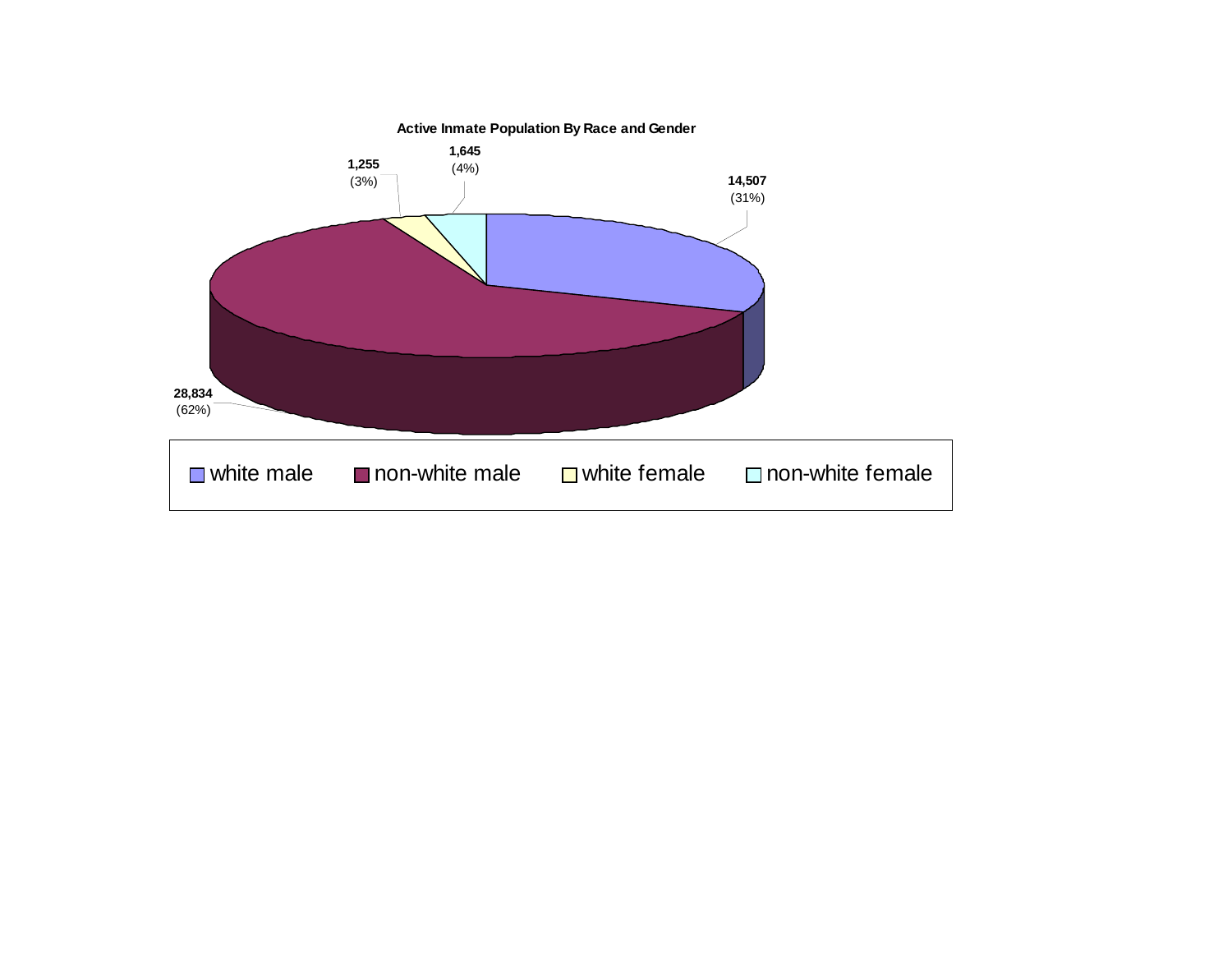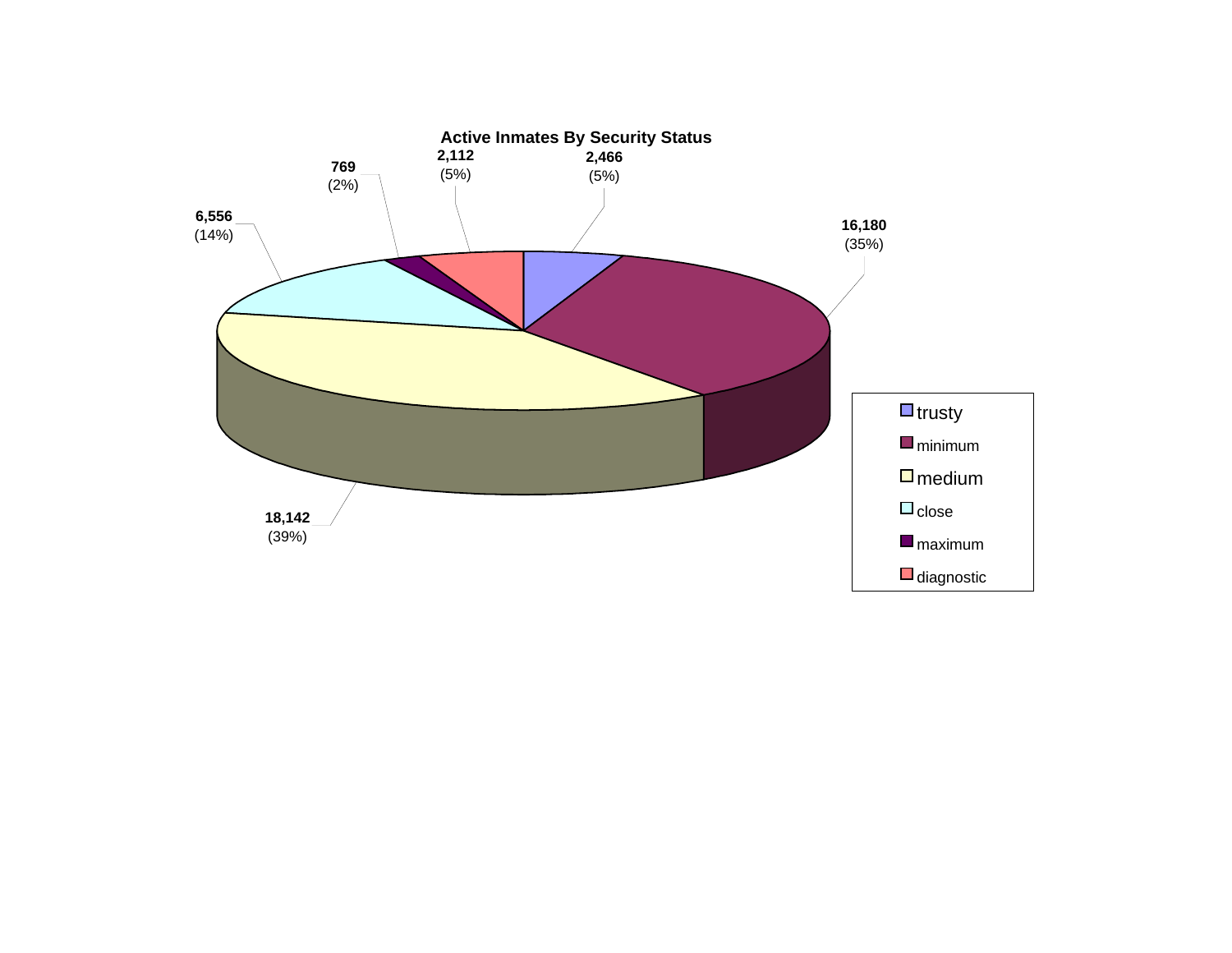#### **Active Inmates Prison Sentence In Years**

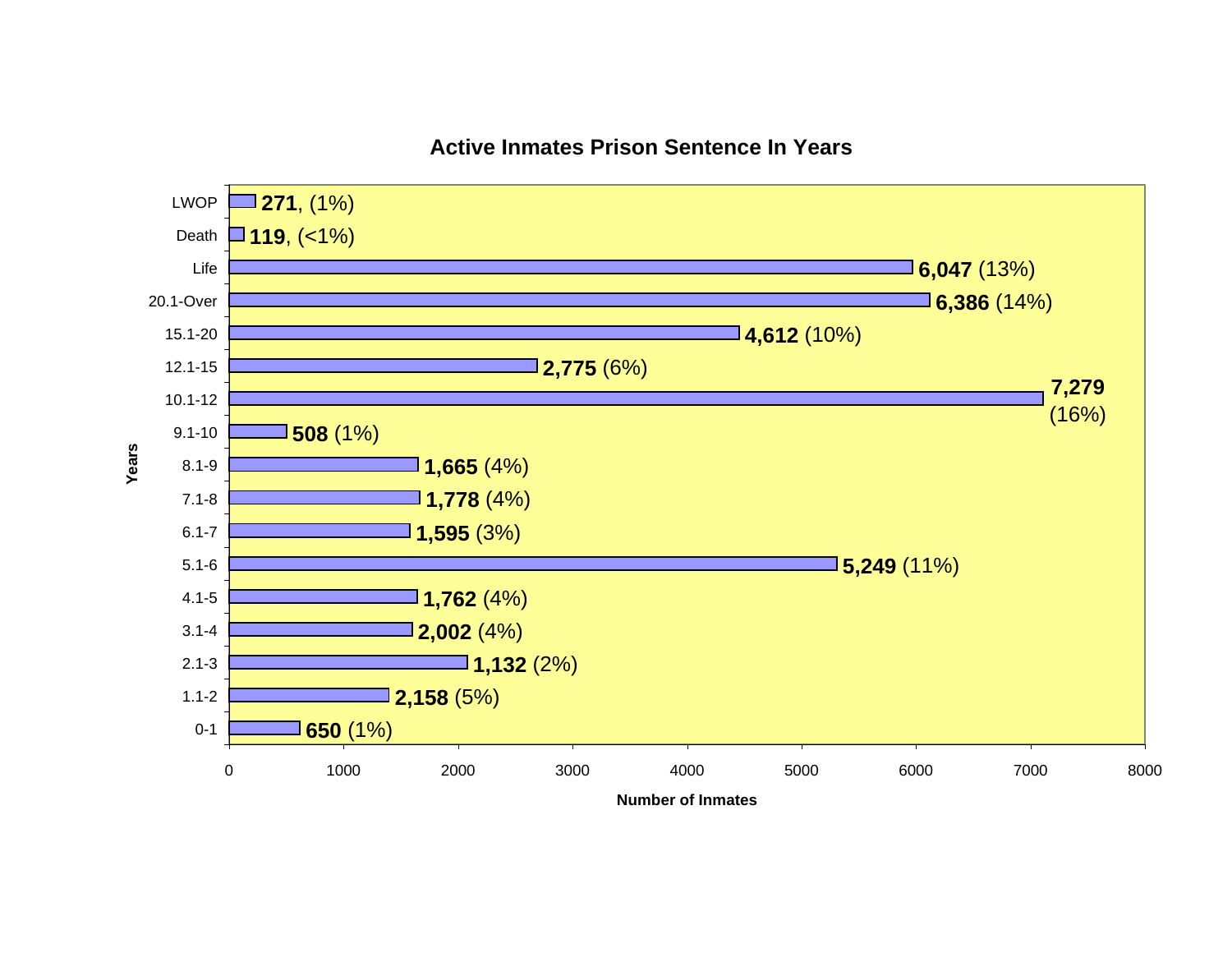**Active Inmates Who Have Probation To Follow Prison**

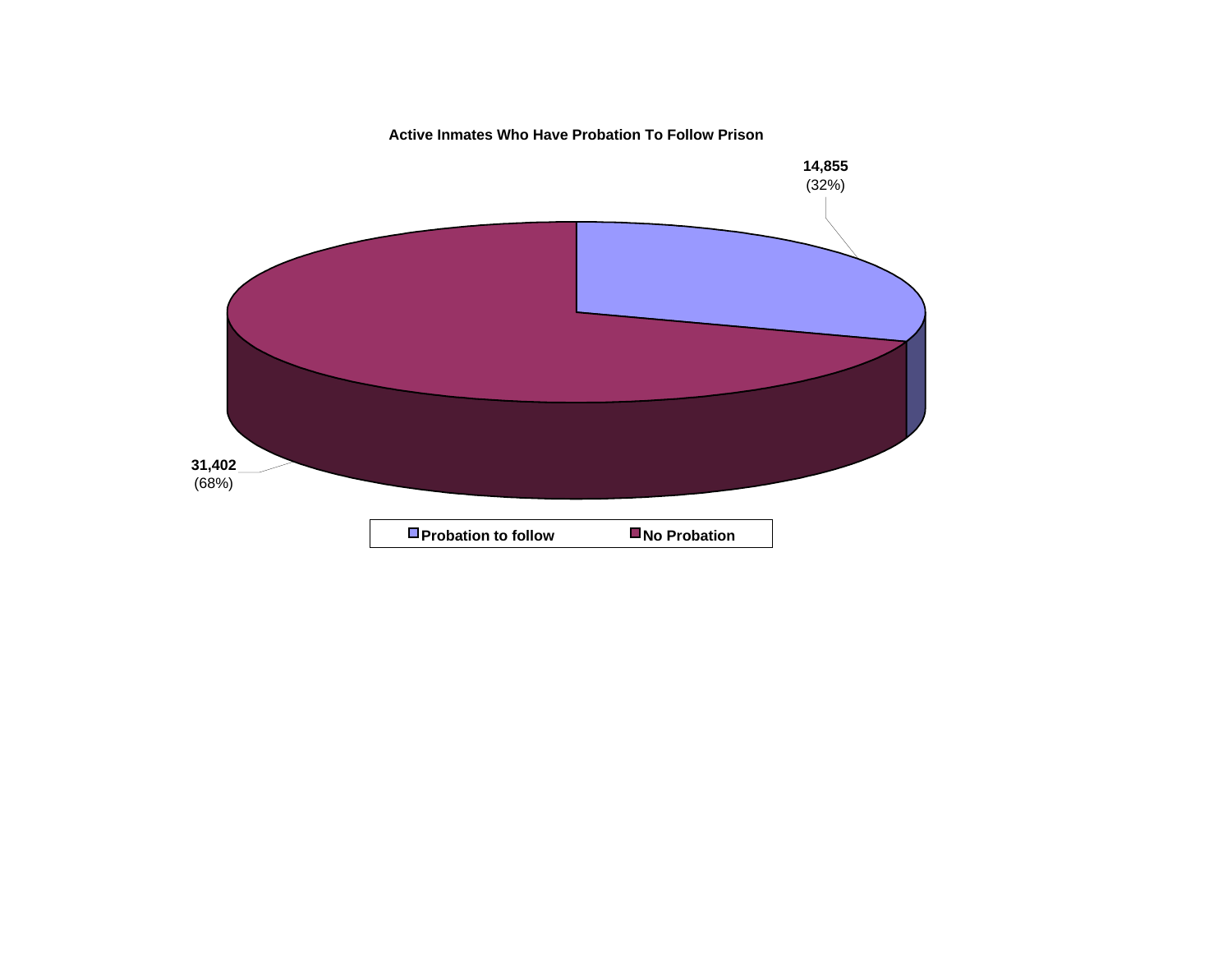**Active Inmates Grouped By Institution**

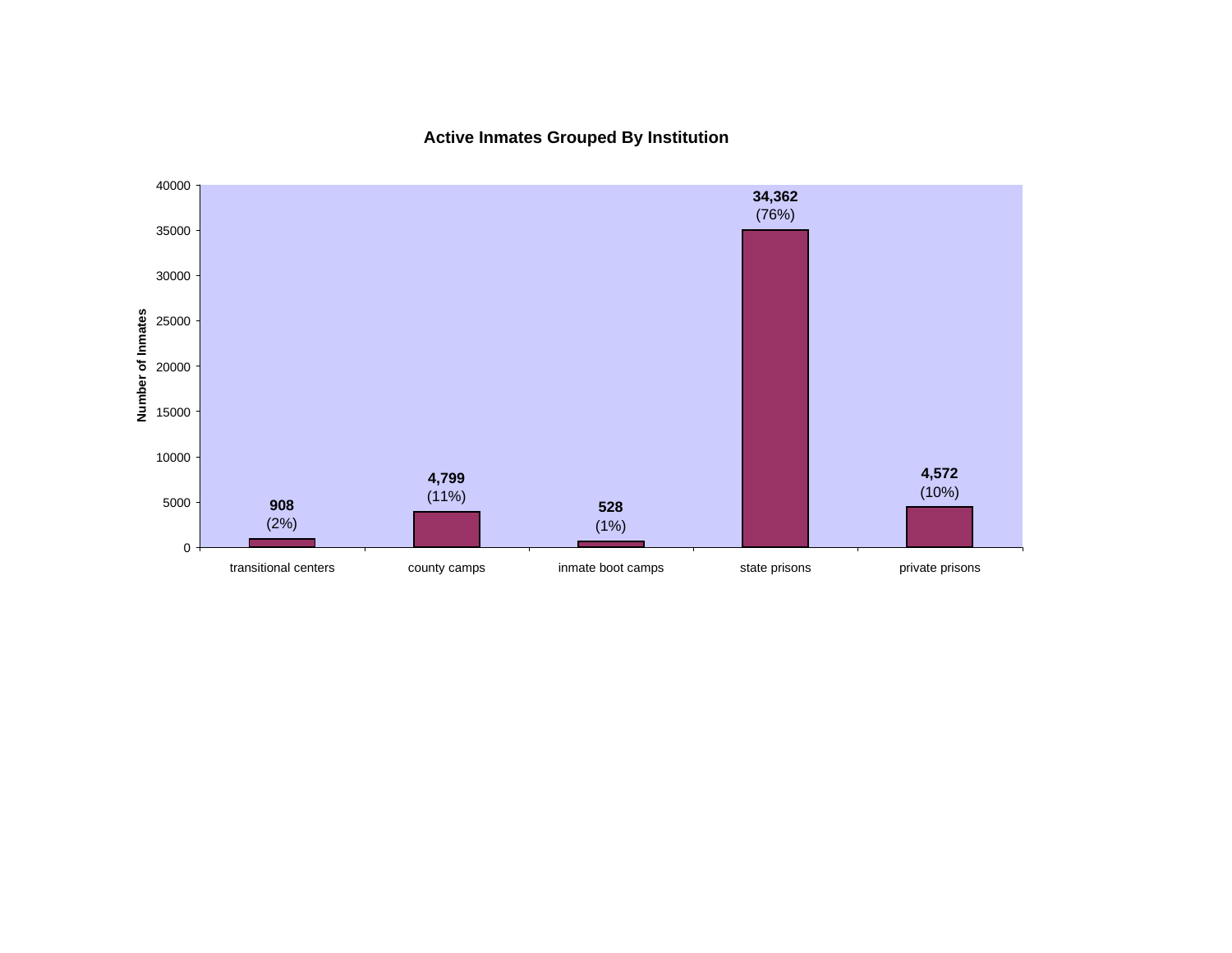#### **Active Inmates By Most Serious Crime Type**

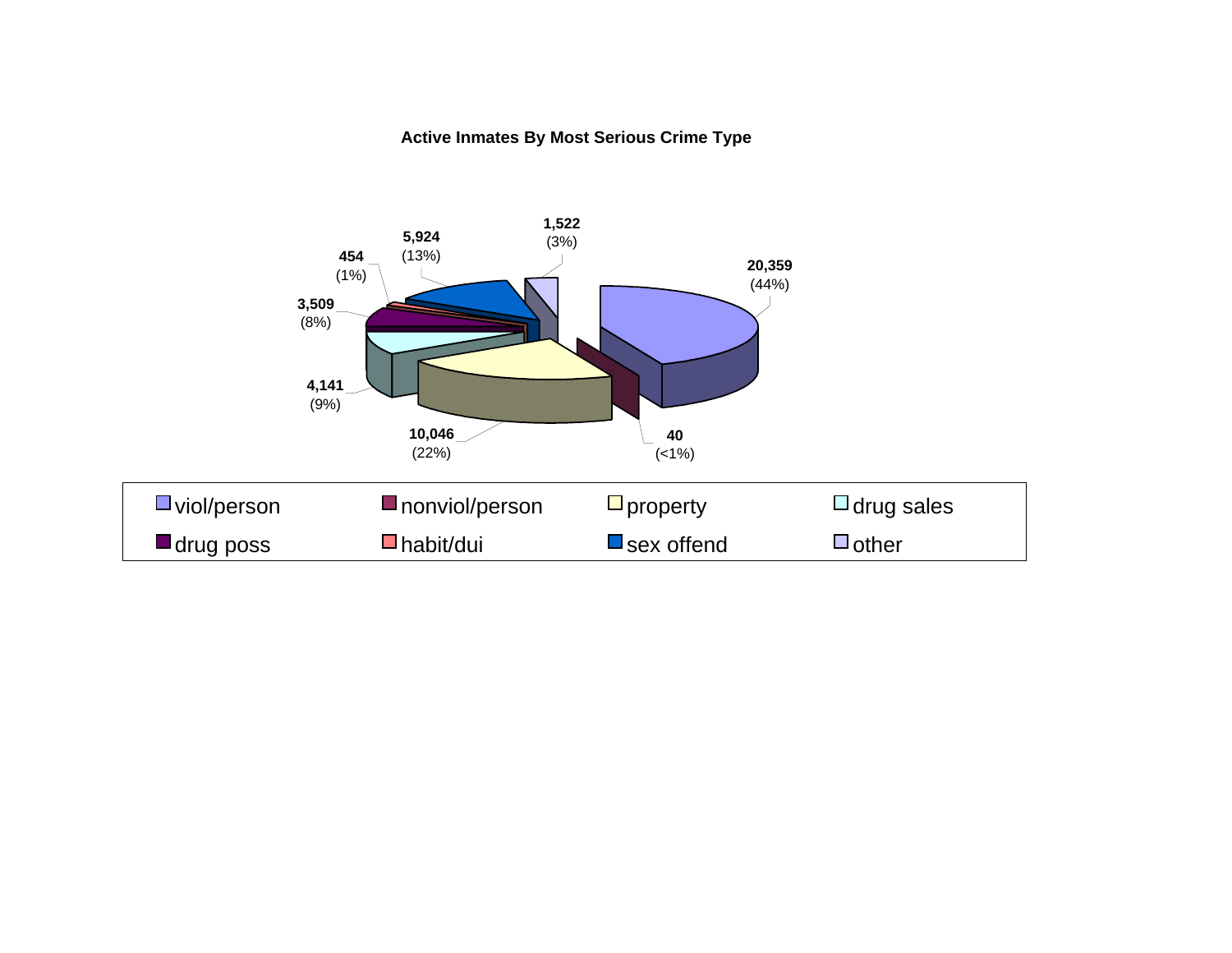Georgia Department of Corrections Page 1 Run 03/26/02 Decision Support

#### Inmate statistical profile

TABLE OF CONTENTS FOR ACTIVE PRISONERS EXCLUDING JAIL

Title PAGE ----- ---- RACE AND SEX............................ 2 Culture Fair IQ Scores.................. 3 Self-Rpt Socioeconomic Class............ 4 Self-Rpt Environment To Age 16.......... 5 Self-Rpt Education Level................ 6 Functional Reading Level (WRAT Scores).. 7 Functional Math Level (WRAT Scores)..... 8 Functional Spelling Level (WRAT Scores). 9 Self-Rpt Guardian Status To Age 16......10 Self-Rpt Employment Status Before Prison11 Self-Rpt Marital Status At Admission....12 Self-Rpt Number Of Children At Admission13 Self-Rpt Religious Affiliation..........14 Self-Rpt Family Behavior Patterns \*.....15 Inmate Diagnostic Behavior Problem \*....16 Physical Profile (General Condition)....17 Security Status...........................18 Number Of Sentences.....................19 Number Of Disciplinaries................20 Number Of Escapes........................21 Number Of Prior Georgia Incarcerations \*22 Number Of Transfers.....................23 County Of Conviction....................24 Circ Of Conviction......................29 Home County.............................31 Prison Sentence In Years................36 Probation To Follow Prison..............37Admission Type.............................38 Release Type...............................39 Inst By Group.............................40 Institution...............................41 Misdemeanors And Felonies...............44 Crimes By Group...........................45 Most Serious Offense....................46 Most Serious Crime Type.................52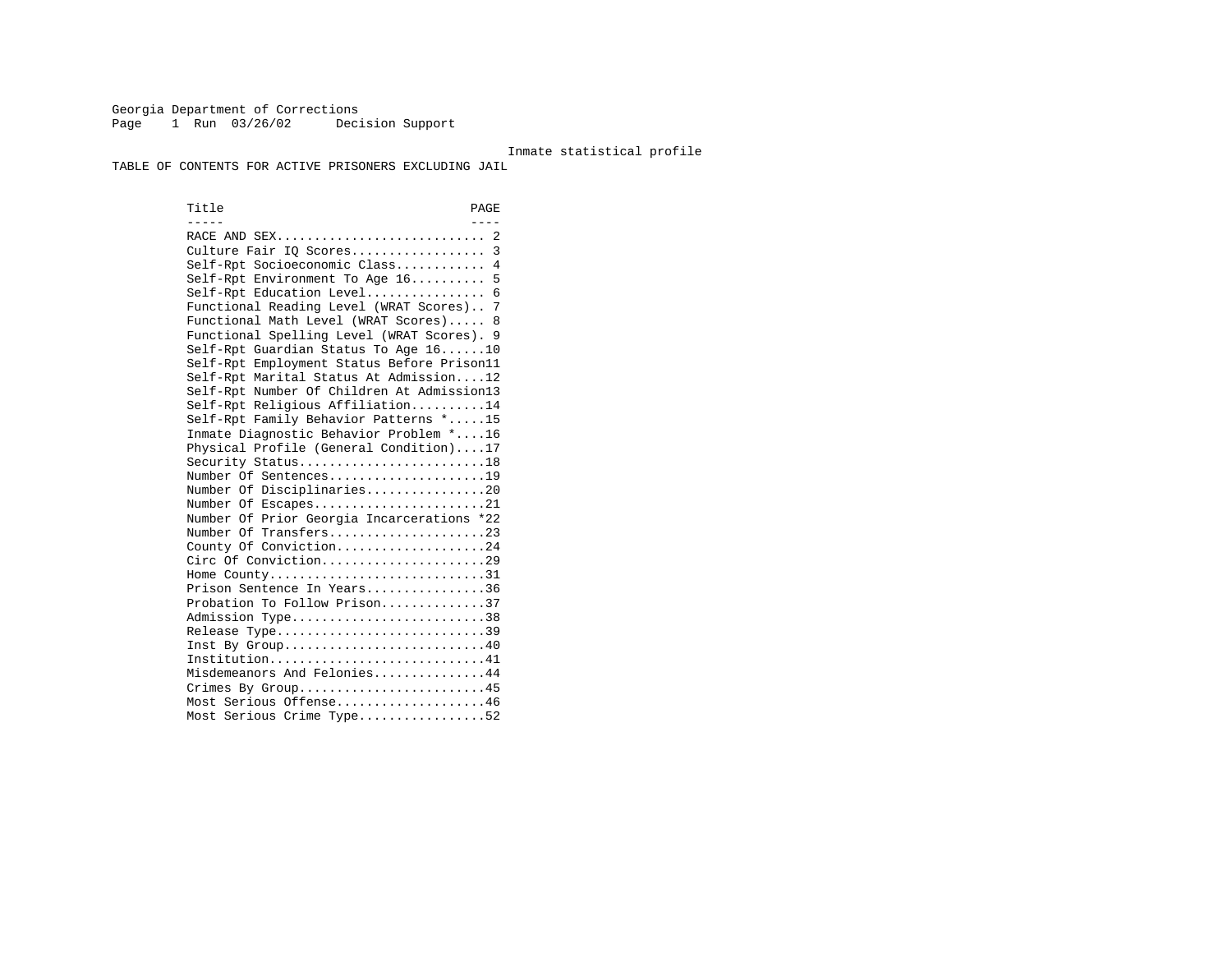Page 2 Run 03/26/02

#### Inmate statistical profile

Sample: ACTIVE PRISONERS EXCLUDING JAIL **Requestor: DECISION SUPPORT** Active inmates 03/26/2002

RACE AND SEX by current age & sex

|                  |                  |                              | M E N                           |                     |                      |                  |                            | <b>WOMEN</b>     |                  |                  |                        |
|------------------|------------------|------------------------------|---------------------------------|---------------------|----------------------|------------------|----------------------------|------------------|------------------|------------------|------------------------|
| RACE AND SEX     | Age<br>$00 - 21$ | Age<br>$ 22-39 $             | Age<br>$ 40-54 $                | Age<br>$8 55-99$    | Men<br>ႜ<br>% Total  | Age<br>  00-21   | Age<br>$ 22-39 $           | Age<br>$ 40-54 $ | Age<br>$8 55-99$ | Women<br>% Total | Grand<br>%   Total %   |
| WHITE MALE       | 964<br>27        | 8034<br>30                   | 4491<br>39                      | 1018                | 57 14507<br>33       | 0                |                            | 0                |                  | $\Omega$         | 14507<br>-31           |
| NON WHITE MALE   | 2570             | 73 18379<br>70               | 7104<br>61                      | 781                 | 43 28834<br>67       | $\mathbf 0$<br>0 | $\mathbf 0$<br>$\mathbf 0$ | 0<br>0           | 0<br>0           | 0<br>$\Omega$    | 28834<br>62            |
| WHITE FEMALE     | $\Omega$         | 0                            | 0<br>0 <sup>1</sup><br>$\Omega$ | $\Omega$<br>0       | $\Omega$<br>$\Omega$ | 46<br>74         | 800<br>43                  | 340<br>42        | 51<br>41         | 1255<br>43       | 1255<br>$\overline{3}$ |
| NON WHITE FEMALE | 0                | 0<br>0                       | 0 <br>$\mathbf 0$<br>0          | 0<br>0 <sup>1</sup> | $\mathbf{0}$<br>0    | 54<br>87         | 1058<br>57                 | 461<br>58        | 49<br>39         | 1645<br>57       | 1645<br>4              |
| Total reported   |                  | 3534 100 26413 100 11595 100 |                                 |                     | 1799 100 43341 100   | 161 100          | 1858 100                   | 801 100          | 80 100           | 2900 100         | 46241 100              |
| Percent reported | 100.0            | 100.0                        | 100.0                           | 100.0               | 100.0                | 100.0            | 100.0                      | 100.0            | 100.0            | 100.0            | 100.0                  |
| NOT REPORTED     | $\mathbf 0$      | 0                            | $\mathbf 0$                     | 0                   | 0                    | $\mathbf{0}$     | $\Omega$                   | $\mathbf 0$      | $\Omega$         | $\Omega$         | 0                      |
| Total            | 3534             | 26413                        | 11595                           | 1799                | 43341                | 161              | 1858                       | 801              | 80               | 2900             | 46241                  |
|                  |                  |                              |                                 |                     |                      |                  |                            |                  |                  |                  |                        |
| AVERAGE AGE      | 19.95            | 30.14                        | 45.14                           | 60.47               | 34.58                | 20.07            | 31.15                      | 44.64            | 59.55            | 35.04            | 34.61                  |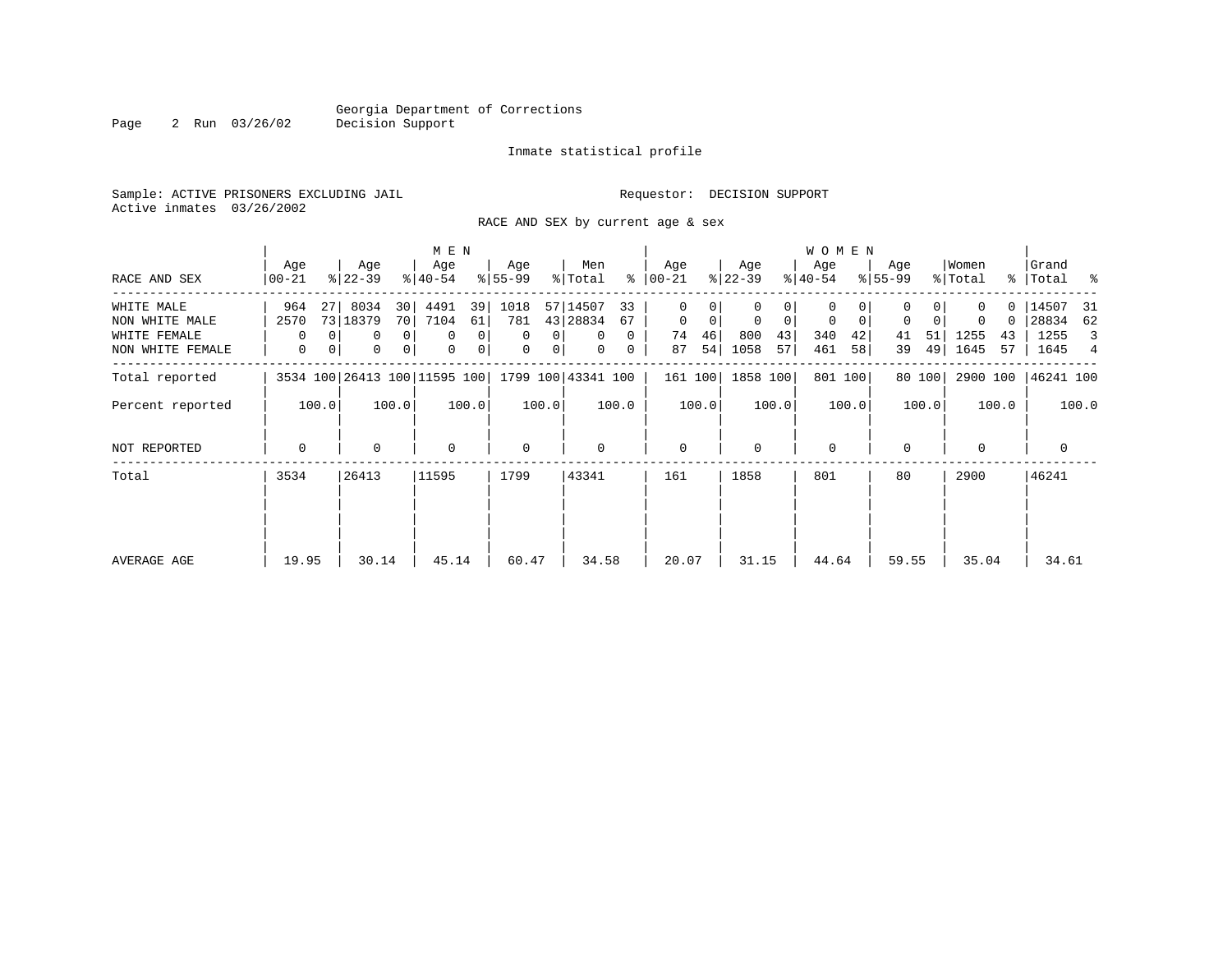#### Georgia Department of Corrections<br>Decision Support Page 3 Run 03/26/02

#### Inmate statistical profile

| Active inmates 03/26/2002 |  | Sample: ACTIVE PRISONERS EXCLUDING JAIL |  |  |
|---------------------------|--|-----------------------------------------|--|--|
|                           |  |                                         |  |  |

Requestor: DECISION SUPPORT

Culture Fair IQ Scores by current age & sex

|                           |                  |                |                   |      | M E N                        |      |                  |      |                    |         |                  |      |                  |          | W O M E N        |          |                  |          |                  |      |                      |      |
|---------------------------|------------------|----------------|-------------------|------|------------------------------|------|------------------|------|--------------------|---------|------------------|------|------------------|----------|------------------|----------|------------------|----------|------------------|------|----------------------|------|
| IQ Score                  | Age<br>$00 - 21$ |                | Age<br>$ 22-39 $  |      | Age<br>$ 40-54 $             |      | Age<br>$ 55-99 $ |      | Men<br>% Total     | ⊱       | Age<br>$ 00-21 $ |      | Age<br>$ 22-39 $ |          | Age<br>$8 40-54$ |          | Age<br>$8 55-99$ |          | Women<br>% Total |      | Grand<br>%   Total % |      |
| LESS THAN 70<br>70 AND UP | 82<br>3331       | 2 <sup>1</sup> | 915<br>98   24462 | 4    | 857<br>96 10141              | 8    | 110<br>92 1520   |      | 7 1964<br>93 39454 | 5<br>95 | 6<br>143         | 4    | 173<br>96 1577   | 10<br>90 | 177<br>577       | 23<br>77 | 30<br>42         | 42<br>58 | 386<br>2339      | 14   | 2350<br>86 41793 95  | -5   |
| Total reported            |                  |                |                   |      | 3413 100 25377 100 10998 100 |      |                  |      | 1630 100 41418 100 |         | 149 100          |      | 1750 100         |          |                  | 754 100  |                  | 72 100   |                  |      | 2725 100   44143 100 |      |
| Percent reported          |                  | 96.6           |                   | 96.1 |                              | 94.9 |                  | 90.6 |                    | 95.6    |                  | 92.5 |                  | 94.2     |                  | 94.1     |                  | 90.0     |                  | 94.0 |                      | 95.5 |
| NOT REPORTED              | 121              |                | 1036              |      | 597                          |      | 169              |      | 1923               |         | 12               |      | 108              |          | 47               |          | 8                |          | 175              |      | 2098                 |      |
| Total                     | 3534             |                | 26413             |      | 11595                        |      | 1799             |      | 43341              |         | 161              |      | 1858             |          | 801              |          | 80               |          | 2900             |      | 46241                |      |
|                           |                  |                |                   |      |                              |      |                  |      |                    |         |                  |      |                  |          |                  |          |                  |          |                  |      |                      |      |
|                           |                  |                |                   |      |                              |      |                  |      |                    |         |                  |      |                  |          |                  |          |                  |          |                  |      |                      |      |
| AVERAGE IQ                | 100.05           |                | 100.04            |      | 96.18                        |      | 94.11            |      | 98.78              |         | 99.23            |      | 94.82            |          | 85.60            |          | 76.08            |          | 92.01            |      | 98.37                |      |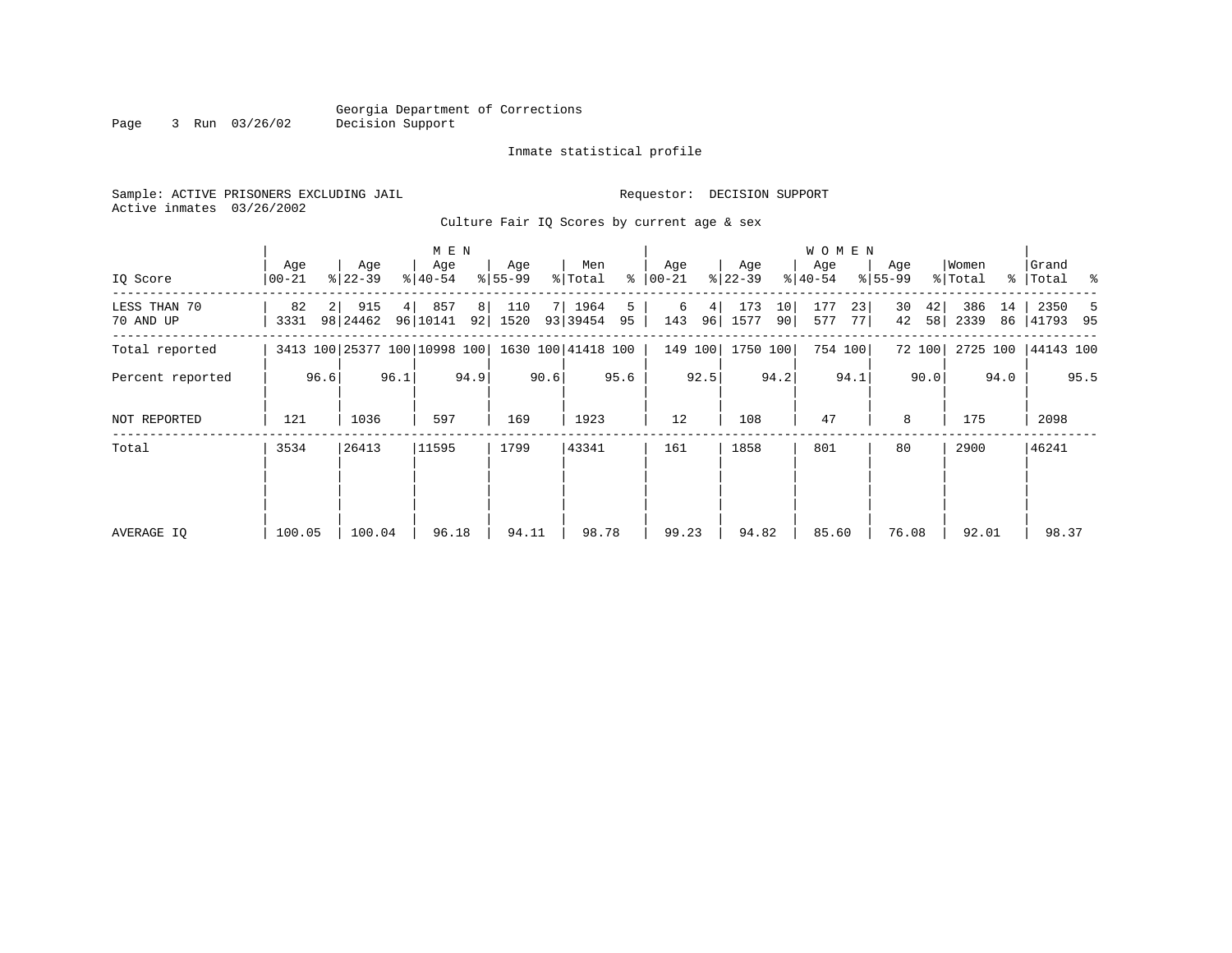#### Georgia Department of Corrections<br>4 Run 03/26/02 Decision Support Page 4 Run 03/26/02 Decision Support

#### Inmate statistical profile

Sample: ACTIVE PRISONERS EXCLUDING JAIL Requestor: DECISION SUPPORT Active inmates 03/26/2002

Self-Rpt Socioeconomic Class by current age & sex

|                     |          |                 |                              |      | M E N     |      |             |      |                    |      |              |          |             |          | <b>WOMEN</b> |      |             |        |          |             |           |      |
|---------------------|----------|-----------------|------------------------------|------|-----------|------|-------------|------|--------------------|------|--------------|----------|-------------|----------|--------------|------|-------------|--------|----------|-------------|-----------|------|
|                     | Age      |                 | Age                          |      | Age       |      | Age         |      | Men                |      | Age          |          | Age         |          | Age          |      | Age         |        | Women    |             | Grand     |      |
| Socioeconomic Class | $ 00-21$ |                 | $8 22-39$                    |      | $8 40-54$ |      | $8155 - 99$ |      | % Total            | ႜ    | $00 - 21$    |          | $8$   22-39 |          | $8 40-54$    |      | $8155 - 99$ |        | % Total  | $\approx$ 1 | Total     | ႜ    |
| WELFARE             | 329      | 10 <sup>1</sup> | 2037                         | 8    | 788       |      | 94          | 5    | 3248               | 8    | 25           | 16       | 289         | 16       | 82           | 10   |             |        | 397      | 14          | 3645      | 8    |
| OCC EMPLOY          | 255      | 8 <sup>1</sup>  | 1967                         | 8    | 523       | 5    | 48          | 3    | 2793               | 7    | $\Omega$     | $\Omega$ | 9           | $\Omega$ | 5            |      | 2           |        | 16       |             | 2809      | 6    |
| MINIMUM STD         | 1509     |                 | 46 10824                     | 42   | 4877      | 44   | 825         |      | 48 18035           | 43   | 40           | 25       | 557         | 30       | 310          | 39   | 44          | 58     | 951      | 33          | 18986     | 42   |
| MIDDLE              | 1170     |                 | 35 10549                     | 41   | 4934      | 44   | 738         |      | 43 17391           | 42   | 91           | 57       | 943         | 51       | 383          | 48   | 26          | 34     | 1443     | 50          | 18834     | 42   |
| OTHER               | 42       |                 | 221                          |      | 85        |      | 15          |      | 363                |      | 5            | 3        | 37          | 2        | 13           |      | 3           | 4      | 58       | 2           | 421       |      |
| Total reported      |          |                 | 3305 100 25598 100 11207 100 |      |           |      |             |      | 1720 100 41830 100 |      | 161 100      |          | 1835 100    |          | 793 100      |      |             | 76 100 | 2865 100 |             | 44695 100 |      |
| Percent reported    |          | 93.5            |                              | 96.9 |           | 96.7 |             | 95.6 |                    | 96.5 |              | 100.0    |             | 98.8     |              | 99.0 |             | 95.0   |          | 98.8        |           | 96.7 |
| NOT RPTD            | 229      |                 | 815                          |      | 388       |      | 79          |      | 1511               |      | $\mathbf{0}$ |          | 23          |          | 8            |      | 4           |        | 35       |             | 1546      |      |
| Total               | 3534     |                 | 26413                        |      | 11595     |      | 1799        |      | 43341              |      | 161          |          | 1858        |          | 801          |      | 80          |        | 2900     |             | 46241     |      |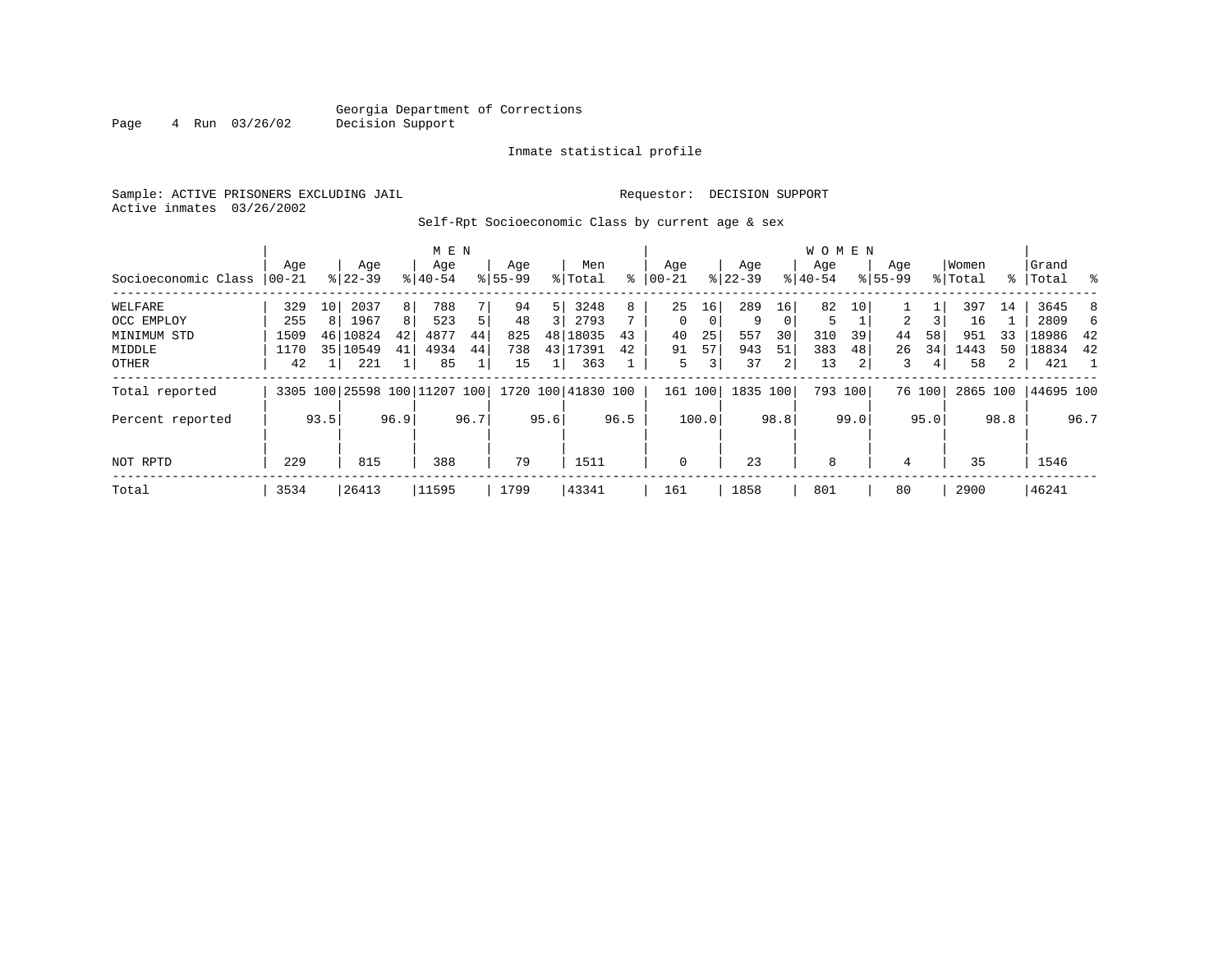Page 5 Run 03/26/02

#### Inmate statistical profile

Sample: ACTIVE PRISONERS EXCLUDING JAIL **Requestor: DECISION SUPPORT** Active inmates 03/26/2002

Self-Rpt Environment To Age 16 by current age & sex

|                  |                  |      |                  |                | M E N                        |      |                    |                |                    |      |                  |      |                  |      | <b>WOMEN</b>     |      |                    |        |                  |      |                 |      |
|------------------|------------------|------|------------------|----------------|------------------------------|------|--------------------|----------------|--------------------|------|------------------|------|------------------|------|------------------|------|--------------------|--------|------------------|------|-----------------|------|
| Environment      | Age<br>$00 - 21$ |      | Age<br>$8 22-39$ |                | Age<br>$8140 - 54$           |      | Age<br>$8155 - 99$ |                | Men<br>% Total     | ⊱    | Age<br>$00 - 21$ |      | Age<br>$ 22-39 $ |      | Age<br>$8 40-54$ |      | Age<br>$8155 - 99$ |        | Women<br>% Total | ႜႂ   | Grand<br> Total | ွေ   |
| RURAL/FARM       | 32               |      | 580              | $\overline{2}$ | 681                          | 6    | 303                | 17             | 1596               | 4    | 0                | 0    | 59               | 3    | 47               | 6    | 13                 | 17     | 119              | 4    | 1715            |      |
| RURAL/NFARM      | 100              |      | 1396             | 5              | 774                          |      | 132                | 8              | 2402               | б.   | 31               | 19   | 250              | 14   | 74               | 9    |                    | 9      | 362              | 13   | 2764            | 6    |
| S.M.S.A          | 1160             | 34   | 9189             | 35             | 3822                         | 34   | 480                |                | 27 14651           | 35   | 20               | 13   | 264              | 14   | 144              | 18   | 13                 | 17     | 441              | 15   | 15092           | 33   |
| URBAN            | 806              | 23   | 4969             | 19             | 1962                         |      | 223                | 13             | 7960               | 19   | 66               | 41   | 670              | 36   | 294              | 37   | 17                 | 23     | 1047             | 37   | 9007            | -20  |
| SMALL TOWN       | 1314             | 38   | 9632             | 37             | 4029                         | 36   | 601                |                | 34 15576           | 37   | 42               | 26   | 581              | 32   | 231              | 29   | 24                 | 32     | 878              | 31   | 16454           | 36   |
| OTHER            | 22               |      | 150              |                | 58                           |      |                    | 0 <sup>1</sup> | 237                |      |                  |      | 14               |      | 5                |      |                    |        | 21               |      | 258             |      |
| Total reported   |                  |      |                  |                | 3434 100 25916 100 11326 100 |      |                    |                | 1746 100 42422 100 |      | 160              | 100  | 1838 100         |      | 795 100          |      |                    | 75 100 | 2868 100         |      | 45290 100       |      |
| Percent reported |                  | 97.2 |                  | 98.1           |                              | 97.7 |                    | 97.1           |                    | 97.9 |                  | 99.4 |                  | 98.9 |                  | 99.3 |                    | 93.8   |                  | 98.9 |                 | 97.9 |
| NOT RPTD         | 100              |      | 497              |                | 269                          |      | 53                 |                | 919                |      |                  |      | 20               |      | 6                |      | 5                  |        | 32               |      | 951             |      |
| Total            | 3534             |      | 26413            |                | 11595                        |      | 1799               |                | 43341              |      | 161              |      | 1858             |      | 801              |      | 80                 |        | 2900             |      | 46241           |      |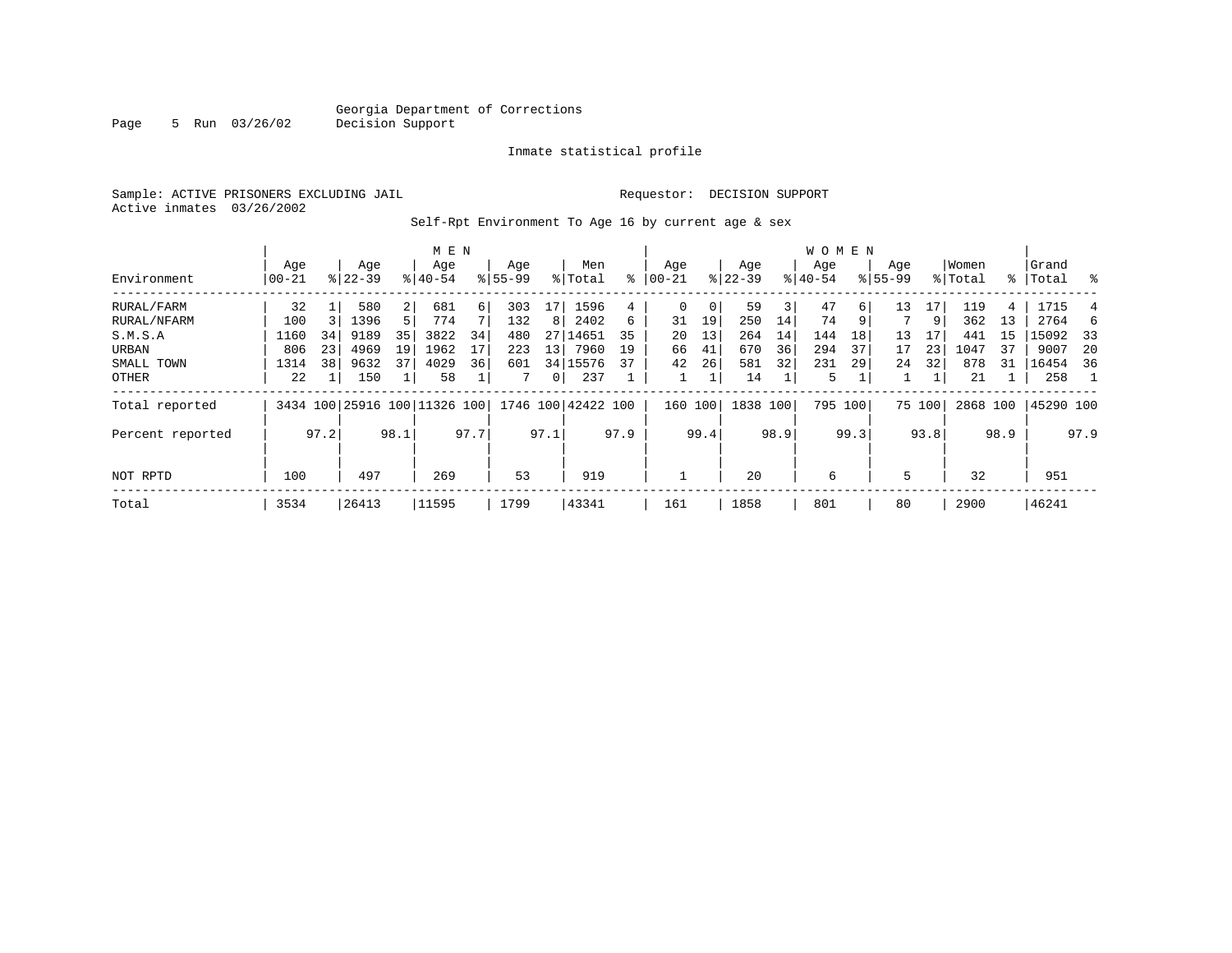#### Georgia Department of Corrections<br>Decision Support

Page 6 Run  $03/26/02$ 

#### Inmate statistical profile

Sample: ACTIVE PRISONERS EXCLUDING JAIL Requestor: DECISION SUPPORT Active inmates 03/26/2002

Self-Rpt Education Level by current age & sex

|                     |                 |      |                  |                | M E N                        |      |                  |      |                    |      |                      |      |                  |      | <b>WOMEN</b>     |         |                  |        |                  |      |                    |      |
|---------------------|-----------------|------|------------------|----------------|------------------------------|------|------------------|------|--------------------|------|----------------------|------|------------------|------|------------------|---------|------------------|--------|------------------|------|--------------------|------|
| Education Level     | Age<br>$ 00-21$ |      | Age<br>$ 22-39 $ |                | Age<br>$ 40-54 $             |      | Age<br>$8 55-99$ |      | Men<br>% Total     |      | Age<br>$8   00 - 21$ |      | Age<br>$ 22-39 $ |      | Age<br>$ 40-54 $ |         | Age<br>$8 55-99$ |        | Women<br>% Total |      | Grand<br>%   Total | ႜ    |
| LESS THAN GRADE 7   | 53              | 2    | 504              | 2              | 452                          | 4    | 327              | 19   | 1336               | 3    |                      |      | 26               |      | 21               |         | 11               | 14     | 59               |      | 1395               |      |
| GRADE 7             | 101             | 3    | 569              | $\overline{a}$ | 365                          | 3    | 136              | 8    | 1171               |      | 8                    | 5    | 49               | 3    | 18               |         | 2                | 3      | 77               | 3    | 1248               |      |
| GRADE 8             | 480             | 14   | 2236             | 9              | 1005                         | 9    | 200              | 11   | 3921               | 9    | 20                   | 13   | 159              | 9    | 58               |         |                  | 9      | 244              |      | 4165               | 9    |
| GRADE 9             | 913             | 27   | 4127             | 16             | 1429                         | 13   | 167              | 10   | 6636               | 16   | 37                   | 23   | 248              | 14   | 73               |         | 6                | 8      | 364              | 13   | 7000               | 15   |
| GRADE 10            | 957             | 28   | 5731             | 22             | 1843                         | 16   | 172              | 10   | 8703               | 20   | 35                   | 22   | 303              | 17   | 103              | 13      | 13               | 17     | 454              | 16   | 9157               | 20   |
| GRADE 11            | 703             | 20   | 5286             | 20             | 1547                         | 14   | 136              | 8    | 7672               | 18   | 30                   | 19   | 289              | 16   | 109              | 14      | 6                | 8      | 434              | 15   | 8106               | 18   |
| GRADE 12            | 192             |      | 5062             | 20             | 2837                         | 25   | 340              | 19   | 8431               | 20   | 19                   | 12   | 306              | 17   | 169              | 22      | 17               | 22     | 511              | 18   | 8942               | - 20 |
| MORE THAN GRADE 12  | 38              |      | 2437             | 9              | 1869                         | 16   | 273              | 16   | 4617               | 11   | 10                   | 6    | 433              | 24   | 228              | 29      | 16               | 21     | 687              | 24   | 5304 12            |      |
| Total reported      |                 |      |                  |                | 3437 100 25952 100 11347 100 |      |                  |      | 1751 100 42487 100 |      | 160 100              |      | 1813 100         |      |                  | 779 100 |                  | 78 100 | 2830 100         |      | 45317 100          |      |
| Percent reported    |                 | 97.3 |                  | 98.3           |                              | 97.9 |                  | 97.3 |                    | 98.0 |                      | 99.4 |                  | 97.6 |                  | 97.3    |                  | 97.5   |                  | 97.6 |                    | 98.0 |
| NOT REPORTED        | 97              |      | 461              |                | 248                          |      | 48               |      | 854                |      |                      |      | 45               |      | 22               |         | 2                |        | 70               |      | 924                |      |
| Total               | 3534            |      | 26413            |                | 11595                        |      | 1799             |      | 43341              |      | 161                  |      | 1858             |      | 801              |         | 80               |        | 2900             |      | 46241              |      |
|                     |                 |      |                  |                |                              |      |                  |      |                    |      |                      |      |                  |      |                  |         |                  |        |                  |      |                    |      |
| AVG EDUCATION LEVEL | 9.72            |      | 10.95            |                | 11.49                        |      | 10.08            |      | 10.96              |      | 10.72                |      | 13.30            |      | 13.78            |         | 11.49            |        | 13.24            |      | 11.10              |      |

\* NOTE: THE FIELD LABLED "LESS THAN GRADE 7" WAS CORRECTED IN MARCH 1989: MISSING DATA FOR INMATES STILL IN DIAGNOSTICS NOW HAS BEEN REMOVED FROM THIS FIELD AND IDENTIFIED AS "NOT REPORTED" INFORMATION.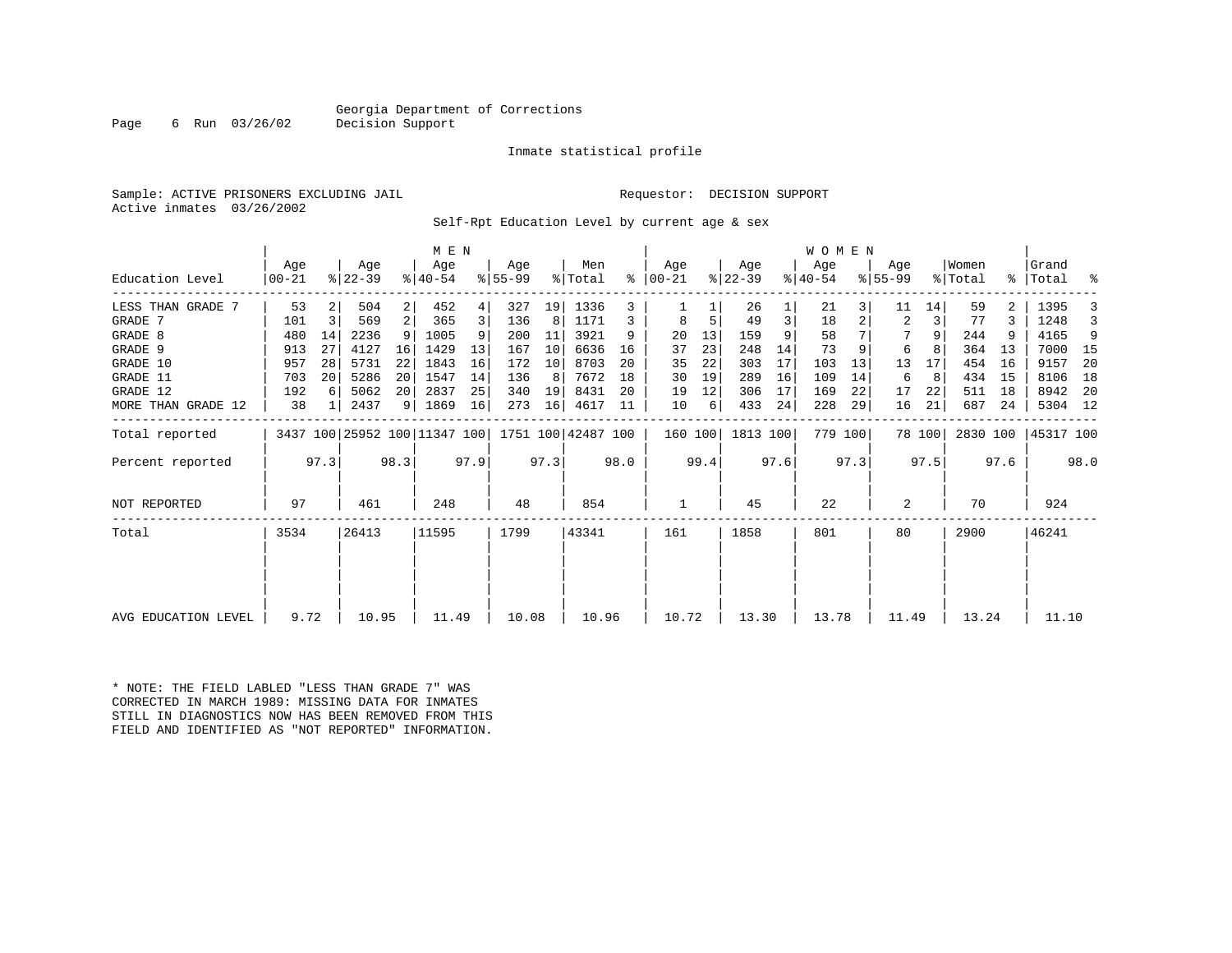Inmate statistical profile

Sample: ACTIVE PRISONERS EXCLUDING JAIL Requestor: DECISION SUPPORT Active inmates 03/26/2002

Functional Reading Level (WRAT Scores) by current age & sex

|                     |                 |      |                  |                | M E N                        |      |                  |      |                    |      |                 |      |                  |      | W O M E N        |         |                    |        |                  |      |                 |      |
|---------------------|-----------------|------|------------------|----------------|------------------------------|------|------------------|------|--------------------|------|-----------------|------|------------------|------|------------------|---------|--------------------|--------|------------------|------|-----------------|------|
| WRAT Reading Score  | Aqe<br>$ 00-21$ |      | Age<br>$ 22-39 $ |                | Age<br>$8 40-54$             |      | Aqe<br>$ 55-99 $ |      | Men<br>% Total     | ႜ    | Aqe<br>$ 00-21$ |      | Age<br>$ 22-39 $ |      | Age<br>$ 40-54 $ |         | Aqe<br>$8155 - 99$ |        | Women<br>% Total | ွေ   | Grand<br> Total | ႜ    |
| LESS THAN GRADE 6   | 1353            | 40   | 9559             | 38             | 4824                         | 44   | 781              |      | 48 16517           | 40   | 30              | 20   | 449              | 26   | 234              | 31      | 30                 | 41     | 743              | 27   | 17260           | 39   |
| 6TH THRU 8TH GRADE  | 786             | 23   | 5722             | 22             | 2375                         | 22   | 297              | 18   | 9180               | 22   | 33              | 22   | 314              | 18   | 140              | 19      | 16                 | 22     | 503              | 18   | 9683            | 22   |
| GRADE 9             | 294             |      | 2198             | 9              | 785                          |      | 117              |      | 3394               | 8    | 21              | 14   | 153              | 9    | 52               |         | 4                  | 5      | 230              |      | 3624            | 8    |
| GRADE 10            | 152             |      | 1124             |                | 404                          |      | 53               | 3    | 1733               |      | 10              |      | 76               |      | 22               |         | 4                  |        | 112              |      | 1845            | 4    |
| GRADE 11            | 157             |      | 1053             |                | 415                          |      | 51               | 3    | 1676               |      | 4               | 3    | 77               |      | 27               |         | $\overline{2}$     |        | 110              |      | 1786            | 4    |
| GRADE 12            | 439             | 13   | 3784             | 15             | 1641                         | 15   | 276              | 17   | 6140               | 15   | 14              | 9    | 142              | 8    | 50               |         | 4                  |        | 210              |      | 6350            | 14   |
| MORE THAN GRADE 12  | 240             |      | 2012             | 8 <sup>1</sup> | 524                          | 5    | 60               | 4    | 2836               |      | 37              | 25   | 538              | 31   | 228              | 30      | 13                 | 18     | 816              | 30   | 3652            | -8   |
| Total reported      |                 |      |                  |                | 3421 100 25452 100 10968 100 |      |                  |      | 1635 100 41476 100 |      | 149 100         |      | 1749 100         |      |                  | 753 100 |                    | 73 100 | 2724 100         |      | 44200 100       |      |
| Percent reported    |                 | 96.8 |                  | 96.4           |                              | 94.6 |                  | 90.9 |                    | 95.7 |                 | 92.5 |                  | 94.1 |                  | 94.0    |                    | 91.3   |                  | 93.9 |                 | 95.6 |
| <b>NOT REPORTED</b> | 113             |      | 961              |                | 627                          |      | 164              |      | 1865               |      | 12              |      | 109              |      | 48               |         | 7                  |        | 176              |      | 2041            |      |
| Total               | 3534            |      | 26413            |                | 11595                        |      | 1799             |      | 43341              |      | 161             |      | 1858             |      | 801              |         | 80                 |        | 2900             |      | 46241           |      |
|                     |                 |      |                  |                |                              |      |                  |      |                    |      |                 |      |                  |      |                  |         |                    |        |                  |      |                 |      |
|                     |                 |      |                  |                |                              |      |                  |      |                    |      |                 |      |                  |      |                  |         |                    |        |                  |      |                 |      |
| AVG READING SCORE   | 7.61            |      | 7.77             |                | 7.14                         |      | 6.85             |      | 7.55               |      | 9.23            |      | 9.16             |      | 8.71             |         | 7.41               |        | 8.99             |      | 7.64            |      |

Page 7 Run 03/26/02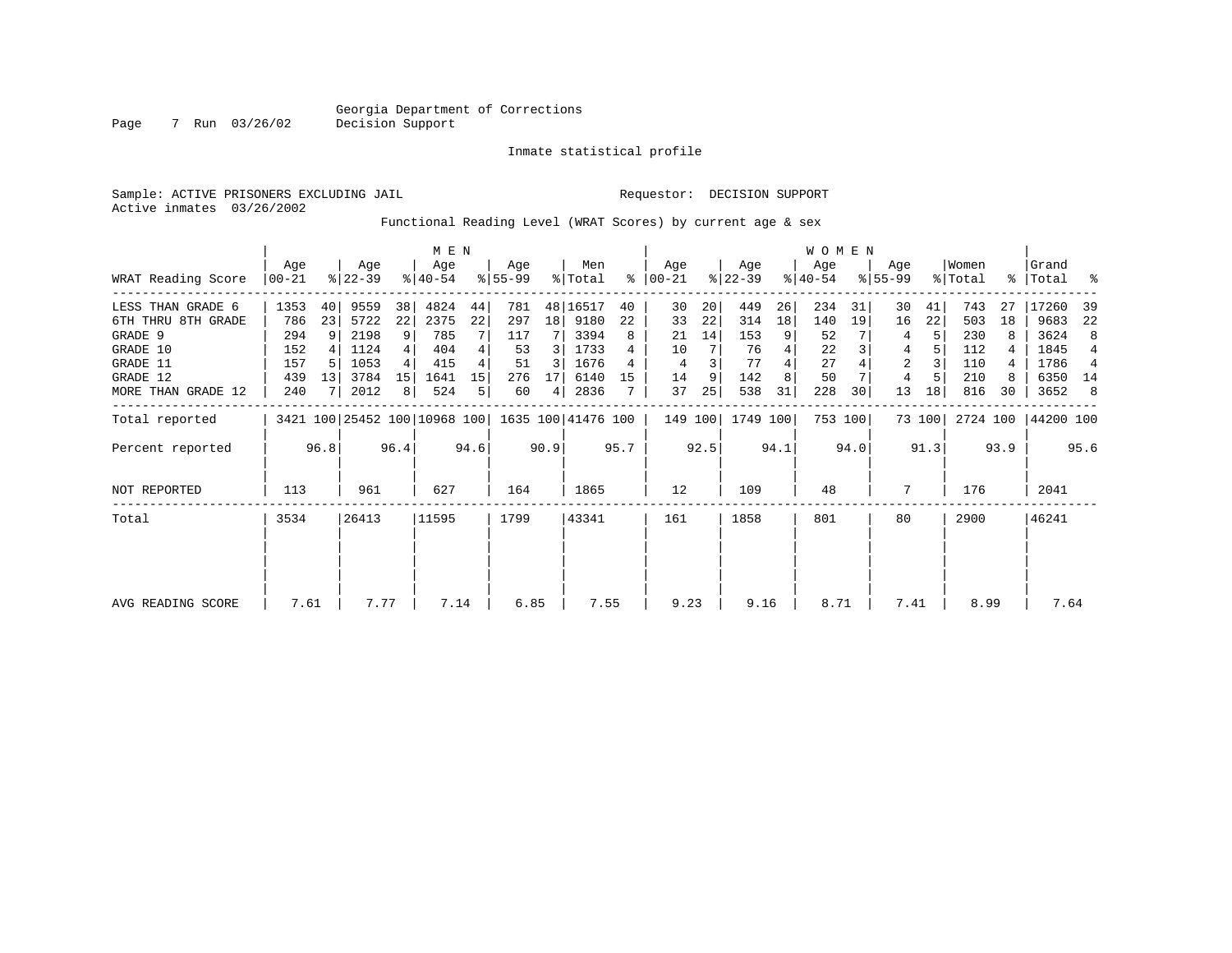Page 8 Run 03/26/02

#### Inmate statistical profile

Sample: ACTIVE PRISONERS EXCLUDING JAIL **Requestor: DECISION SUPPORT** Active inmates 03/26/2002

Functional Math Level (WRAT Scores) by current age & sex

|                    |                  |      |                  |                 | M E N                        |      |                  |      |                    |      |                      |      |                  |                | W O M E N        |         |                  |        |                  |      |                      |      |
|--------------------|------------------|------|------------------|-----------------|------------------------------|------|------------------|------|--------------------|------|----------------------|------|------------------|----------------|------------------|---------|------------------|--------|------------------|------|----------------------|------|
| WRAT Math Score    | Age<br>$00 - 21$ |      | Age<br>$ 22-39 $ |                 | Age<br>$ 40-54 $             |      | Age<br>$ 55-99 $ |      | Men<br>% Total     |      | Aqe<br>$8   00 - 21$ |      | Age<br>$ 22-39 $ |                | Aqe<br>$ 40-54 $ |         | Age<br>$8 55-99$ |        | Women<br>% Total |      | Grand<br>%   Total % |      |
| LESS THAN GRADE 6  | 1156             | 34   | 7664             | 30 <sup>1</sup> | 4424                         | 40   | 812              |      | 50 14056           | 34   | 34                   | 23   | 403              | 23             | 283              | 38      | 40               | 55     | 760              | 28   | 14816                | 34   |
| 6TH THRU 8TH GRADE | 1703             |      | 50 12538         | 49              | 4434                         | 40   | 462              |      | 28 19137           | 46   | 76                   | 51   | 862              | 49             | 301              | 40      | 17               | 23     | 1256             | 46   | 20393                | 46   |
| GRADE 9            | 261              | 8    | 2357             | 9 <sup>1</sup>  | 796                          |      | 114              | 7    | 3528               | 9    | 22                   | 15   | 206              | 12             | 51               |         | 5                |        | 284              | 10   | 3812                 | 9    |
| GRADE 10           | 159              |      | 1360             | 5               | 597                          | 5    | 91               | 6    | 2207               |      | 9                    | 6    | 137              | 8              | 54               |         | 6                |        | 206              | 8    | 2413                 | -5   |
| GRADE 11           | 74               |      | 855              |                 | 365                          | 3    | 65               | 4    | 1359               |      |                      |      | 89               |                | 25               |         |                  |        | 120              | 4    | 1479                 | 3    |
| GRADE 12           | 48               |      | 476              | 2 <sup>1</sup>  | 292                          | 3    | 73               | 4    | 889                |      | $\Omega$             | 0    | 24               |                | 18               |         | 0                |        | 42               | 2    | 931                  | 2    |
| MORE THAN GRADE 12 | 20               |      | 207              |                 | 69                           |      | 18               |      | 314                |      | 5                    |      | 28               | $\overline{c}$ | 22               |         | $\overline{a}$   |        | 57               | 2    | 371                  | 1    |
| Total reported     |                  |      |                  |                 | 3421 100 25457 100 10977 100 |      |                  |      | 1635 100 41490 100 |      | 149 100              |      | 1749 100         |                |                  | 754 100 |                  | 73 100 |                  |      | 2725 100   44215 100 |      |
| Percent reported   |                  | 96.8 |                  | 96.4            |                              | 94.7 |                  | 90.9 |                    | 95.7 |                      | 92.5 |                  | 94.1           |                  | 94.1    |                  | 91.3   |                  | 94.0 |                      | 95.6 |
| NOT REPORTED       | 113              |      | 956              |                 | 618                          |      | 164              |      | 1851               |      | 12                   |      | 109              |                | 47               |         | 7                |        | 175              |      | 2026                 |      |
| Total              | 3534             |      | 26413            |                 | 11595                        |      | 1799             |      | 43341              |      | 161                  |      | 1858             |                | 801              |         | 80               |        | 2900             |      | 46241                |      |
|                    |                  |      |                  |                 |                              |      |                  |      |                    |      |                      |      |                  |                |                  |         |                  |        |                  |      |                      |      |
|                    |                  |      |                  |                 |                              |      |                  |      |                    |      |                      |      |                  |                |                  |         |                  |        |                  |      |                      |      |
| AVG MATH SCORE     | 6.83             |      | 7.08             |                 | 6.67                         |      | 6.32             |      | 6.92               |      | 7.51                 |      | 7.53             |                | 6.97             |         | 5.90             |        | 7.33             |      | 6.95                 |      |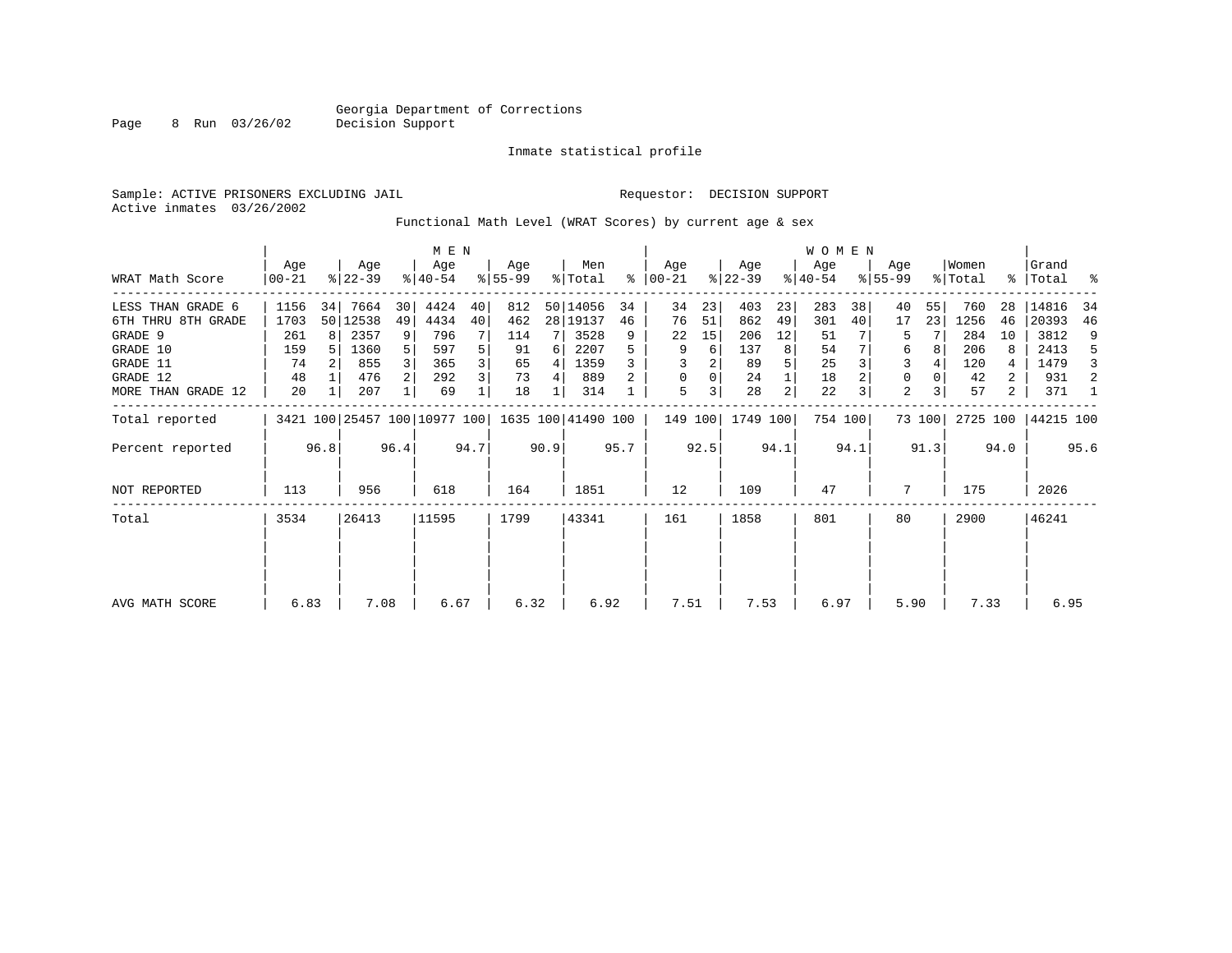# Georgia Department of Corrections<br>Page 9 Run 03/26/02 Decision Support

9 Run 03/26/02

#### Inmate statistical profile

|  | Sample: ACTIVE PRISONERS EXCLUDING JAIL |                                                              |  |  | Requestor: DECISION SUPPORT |  |  |
|--|-----------------------------------------|--------------------------------------------------------------|--|--|-----------------------------|--|--|
|  | Active inmates 03/26/2002               |                                                              |  |  |                             |  |  |
|  |                                         | Functional Spelling Level (WRAT Scores) by current age & sex |  |  |                             |  |  |

|                     |       |      |           |      | M E N                                           |                |           |      |          |      |               |      |           |      | <b>WOMEN</b> |         |             |        |          |      |           |      |
|---------------------|-------|------|-----------|------|-------------------------------------------------|----------------|-----------|------|----------|------|---------------|------|-----------|------|--------------|---------|-------------|--------|----------|------|-----------|------|
|                     | Age   |      | Age       |      | Age                                             |                | Age       |      | Men      |      | Age           |      | Age       |      | Age          |         | Age         |        | Women    |      | Grand     |      |
| WRAT Spelling Score | 00-21 |      | $ 22-39 $ |      | $ 40-54 $                                       |                | $8 55-99$ |      | % Total  |      | $8   00 - 21$ |      | $ 22-39 $ |      | $ 40-54 $    |         | $8155 - 99$ |        | % Total  |      | %   Total | ႜ    |
| LESS THAN GRADE 6   | 1445  |      | 42 10777  | 42   | 6027                                            | 55             | 986       |      | 60 19235 | 46   | 25            | 17   | 414       | 24   | 242          | 32      | 33          | 45     | 714      | 26   | 19949     | 45   |
| 6TH THRU 8TH GRADE  | 1106  | 32   | 7472      | 29   | 2621                                            | 24             | 332       |      | 20 11531 | 28   | 61            | 41   | 542       | 31   | 216          | 29      | 20          | 27     | 839      | 31   | 12370     | 28   |
| GRADE 9             | 270   |      | 1950      | 8    | 566                                             | 5 <sup>1</sup> | 72        | 4    | 2858     |      | 18            | 12   | 184       | 11   | 61           |         | 4           |        | 267      | 10   | 3125      | 7    |
| GRADE 10            | 246   |      | 1849      |      | 482                                             | 4 <sup>1</sup> | 60        | 4    | 2637     | 6    | 19            | 13   | 176       | 10   | 61           |         |             |        | 257      | 9    | 2894      | 7    |
| GRADE 11            | 108   |      | 954       |      | 292                                             | $\overline{3}$ | 37        | 2    | 1391     |      | 5             | 3    | 105       | 6    | 29           |         | 4           |        | 143      |      | 1534      | 3    |
| GRADE 12            | 166   |      | 1696      | 7    | 770                                             | 7              | 126       | 8    | 2758     |      |               |      | 82        |      | 28           |         |             |        | 118      | 4    | 2876      | 7    |
| MORE THAN GRADE 12  | 80    |      | 753       | 3 I  | 212                                             | 2              | 21        |      | 1066     | 3    | 14            | 9    | 246       | 14   | 117          | 16      | 10          | 14     | 387      | 14   | 1453      | 3    |
| Total reported      |       |      |           |      | 3421 100 25451 100 10970 100 1634 100 41476 100 |                |           |      |          |      | 149 100       |      | 1749 100  |      |              | 754 100 |             | 73 100 | 2725 100 |      | 44201 100 |      |
| Percent reported    |       | 96.8 |           | 96.4 |                                                 | 94.6           |           | 90.8 |          | 95.7 |               | 92.5 |           | 94.1 |              | 94.1    |             | 91.3   |          | 94.0 |           | 95.6 |
| NOT REPORTED        | 113   |      | 962       |      | 625                                             |                | 165       |      | 1865     |      | 12            |      | 109       |      | 47           |         | 7           |        | 175      |      | 2040      |      |
| Total               | 3534  |      | 26413     |      | 11595                                           |                | 1799      |      | 43341    |      | 161           |      | 1858      |      | 801          |         | 80          |        | 2900     |      | 46241     |      |
|                     |       |      |           |      |                                                 |                |           |      |          |      |               |      |           |      |              |         |             |        |          |      |           |      |
|                     |       |      |           |      |                                                 |                |           |      |          |      |               |      |           |      |              |         |             |        |          |      |           |      |
| AVG SPELLING SCORE  | 6.82  |      | 6.91      |      | 6.03                                            |                | 5.58      |      | 6.62     |      | 8.41          |      | 8.42      |      | 7.99         |         | 6.54        |        | 8.25     |      | 6.72      |      |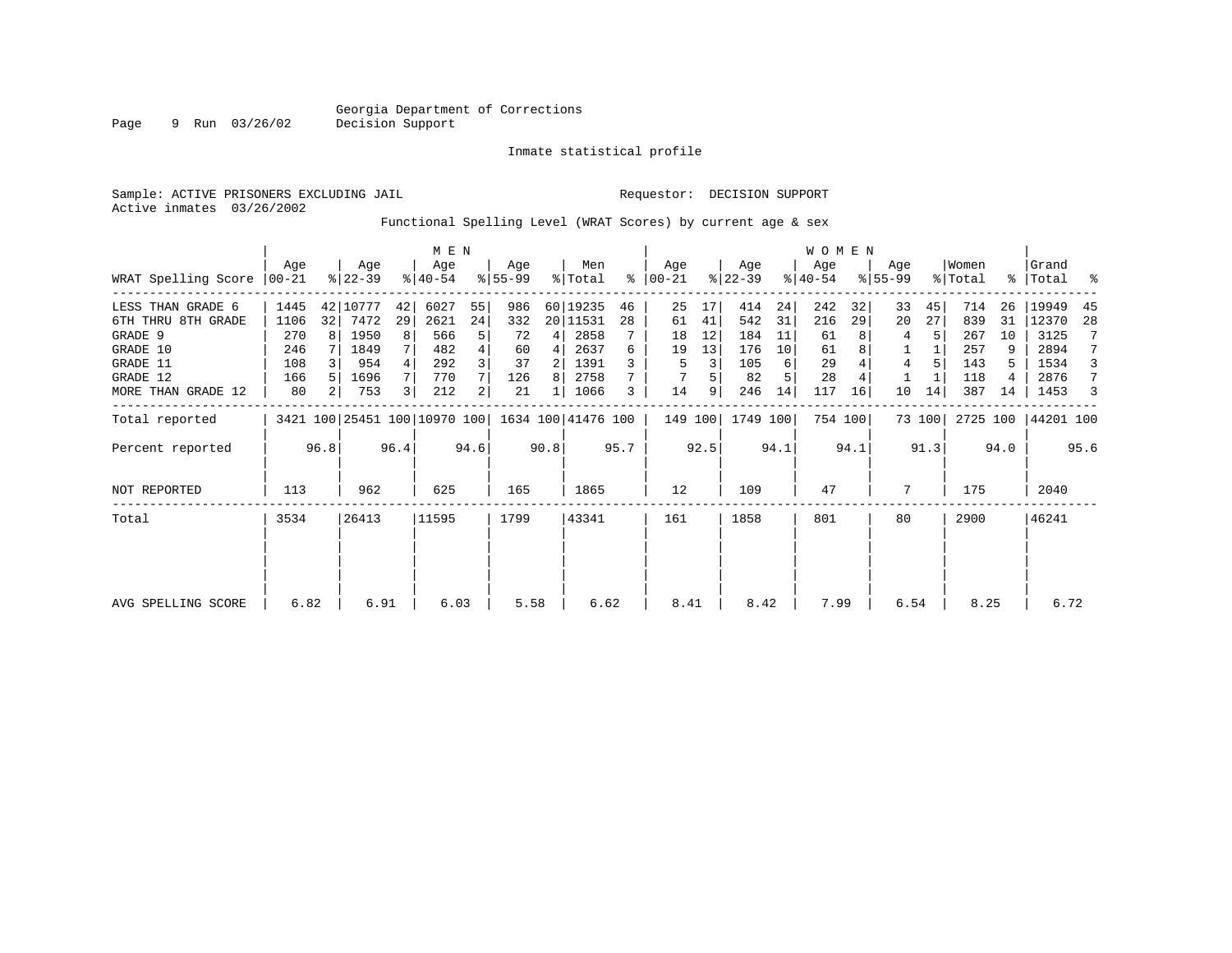Inmate statistical profile

Sample: ACTIVE PRISONERS EXCLUDING JAIL Requestor: DECISION SUPPORT Active inmates 03/26/2002

Page 10 Run 03/26/02

Self-Rpt Guardian Status To Age 16 by current age & sex

|                    |            |      |           |      | M E N                        |          |          |      |                    |      |                |       |                |                | WOMEN    |      |           |          |          |          |           |      |
|--------------------|------------|------|-----------|------|------------------------------|----------|----------|------|--------------------|------|----------------|-------|----------------|----------------|----------|------|-----------|----------|----------|----------|-----------|------|
|                    | Age        |      | Age       |      | Age                          |          | Age      |      | Men                |      | Age            |       | Age            |                | Age      |      | Age       |          | Women    |          | Grand     |      |
| Guardian Status    | $ 00 - 21$ |      | $ 22-39 $ |      | $8 40-54$                    |          | $ 55-99$ |      | % Total            | ి    | $ 00-21$       |       | $ 22-39 $      |                | $ 40-54$ |      | $ 55-99 $ |          | % Total  | ႜ        | Total     | ႜ    |
| ORPHANAGE          | 3          |      | 32        |      | 23                           | 0        | 9        |      | 67                 | 0    | $\Omega$       | 0     |                | $\Omega$       |          |      | 0         | 0        | 2        | 0        | 69        |      |
| FATHER ONLY        | 141        |      | 693       | 3    | 295                          | 3        | 31       |      | 1160               | 3    | $\overline{2}$ |       | 49             | 3              | 20       |      | 4         | 5        | 75       | 3        | 1235      |      |
| FTR MTR HD         | 244        |      | 1621      | 6    | 755                          | 7        | 95       |      | 2715               | 6    |                | 4     | 86             | 5              | 43       |      | $\Omega$  | $\Omega$ | 136      |          | 2851      |      |
| MOTHER ONLY        | 1785       | 521  | 11671     | 45   | 3689                         | 32       | 388      |      | 22 17533           | 41   | 73             | 45    | 718            | 39             | 246      | 31   | 25        | 32       | 1062     | 37       | 18595     | 41   |
| MTR FTR HD         | 711        | 21   | 7847      | 30   | 4988                         | 44       | 986      |      | 56 14532           | 34   | 45             | 28    | 683            | 37             | 378      | 48   | 38        | 49       | 1144     | 40       | 15676     | 35   |
| OTH FEMALE         | 81         |      | 557       |      | 259                          | 2        | 50       |      | 947                | 2    | 6              | 4     | 45             | 2              | 24       |      | 3         |          | 78       | 3        | 1025      |      |
| OTH MALE           | 26         |      | 92        |      | 51                           | $\Omega$ | 9        |      | 178                | 0    |                |       | $\overline{c}$ |                | 3        |      | $\Omega$  |          | 6        | $\Omega$ | 184       |      |
| STEP-PARNTS        | 32         |      | 436       | 2    | 158                          |          | 26       |      | 652                |      | 0              | 0     |                | $\Omega$       | 2        |      | 0         |          |          | 0        | 659       |      |
| <b>FOSTER HOME</b> | 37         |      | 270       |      | 121                          |          | 22       |      | 450                |      | 6              | 4     | 36             | $\overline{2}$ | 12       |      |           |          | 55       | 2        | 505       |      |
| GRAND PRNTS        | 303        |      | 2214      | 9    | 758                          | 7        | 113      | -6   | 3388               | 8    | 19             | 12    | 204            |                | 60       |      | 5         | 6        | 288      | 10       | 3676      |      |
| OTHER              | 85         |      | 551       | 2    | 266                          | 2        | 24       |      | 926                | 2    | 2              |       | 14             |                | 3        |      | 2         | 3        | 21       |          | 947       |      |
| Total reported     |            |      |           |      | 3448 100 25984 100 11363 100 |          |          |      | 1753 100 42548 100 |      | 161 100        |       | 1843 100       |                | 792 100  |      |           | 78 100   | 2874 100 |          | 45422 100 |      |
| Percent reported   |            | 97.6 |           | 98.4 |                              | 98.0     |          | 97.4 |                    | 98.2 |                | 100.0 |                | 99.2           |          | 98.9 |           | 97.5     |          | 99.1     |           | 98.2 |
| NOT RPTD           | 86         |      | 429       |      | 232                          |          | 46       |      | 793                |      | 0              |       | 15             |                | 9        |      | 2         |          | 26       |          | 819       |      |
| Total              | 3534       |      | 26413     |      | 11595                        |          | 1799     |      | 43341              |      | 161            |       | 1858           |                | 801      |      | 80        |          | 2900     |          | 46241     |      |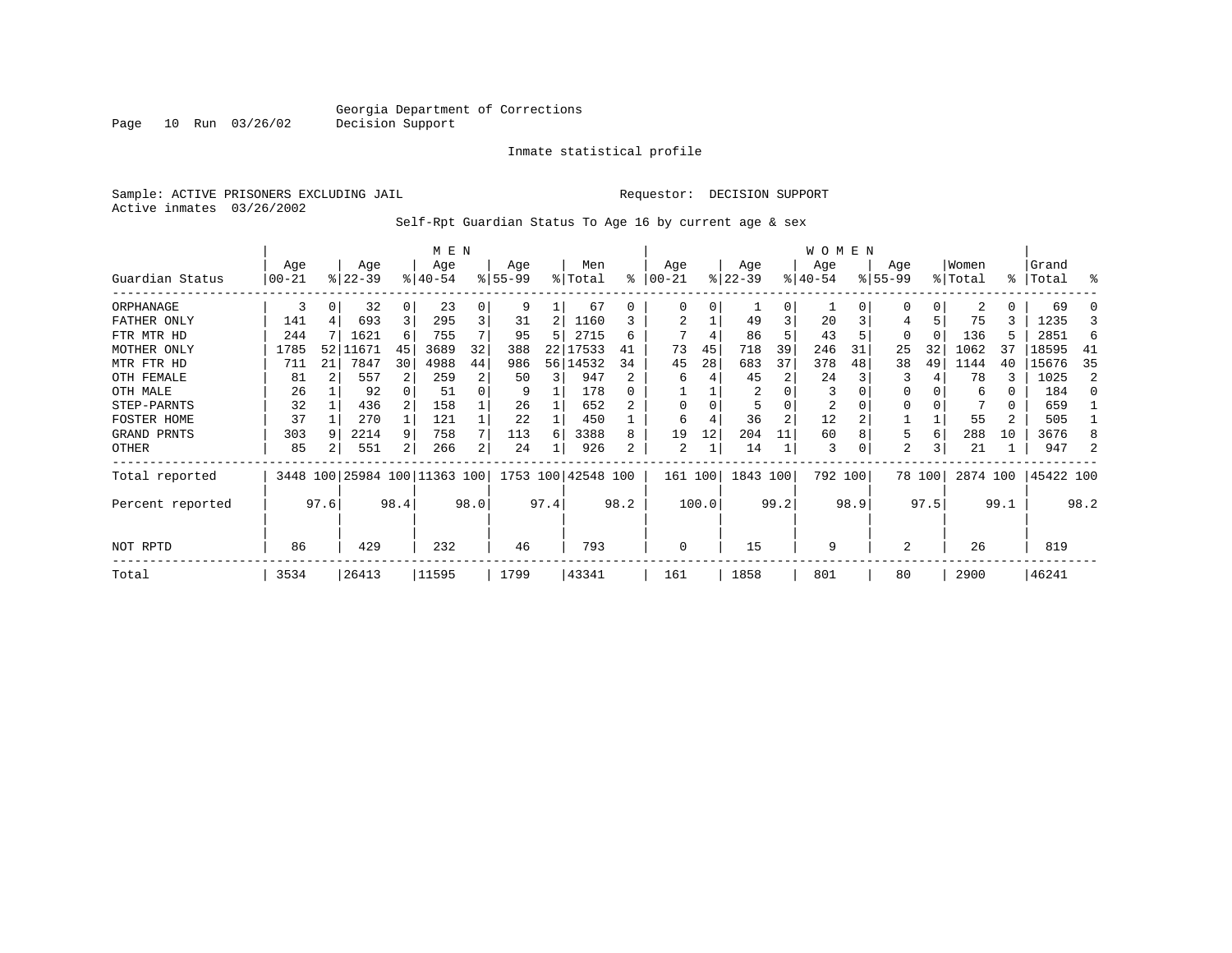### Georgia Department of Corrections<br>Decision Support

Page 11 Run 03/26/02

#### Inmate statistical profile

|  |                           | Sample: ACTIVE PRISONERS EXCLUDING JAIL |  |
|--|---------------------------|-----------------------------------------|--|
|  | Active inmates 03/26/2002 |                                         |  |

#### Requestor: DECISION SUPPORT

Self-Rpt Employment Status Before Prison by current age & sex

|                  |                  |      |                  |                | M E N                        |      |                  |          |                    |      |                |      |                  |      | <b>WOMEN</b>     |         |                    |        |                  |               |                |          |
|------------------|------------------|------|------------------|----------------|------------------------------|------|------------------|----------|--------------------|------|----------------|------|------------------|------|------------------|---------|--------------------|--------|------------------|---------------|----------------|----------|
| Employment       | Age<br>$00 - 21$ |      | Age<br>$8 22-39$ |                | Age<br>$8 40-54$             |      | Age<br>$8 55-99$ |          | Men<br>% Total     | ႜ    | Age<br>  00-21 |      | Age<br>$ 22-39 $ |      | Age<br>$ 40-54 $ |         | Age<br>$8155 - 99$ |        | Women<br>% Total | $\frac{8}{3}$ | Grand<br>Total | ႜ        |
| FULL TIME        | 940              |      | 29 13095         | 53             | 6017                         | 56   | 724              | 45       | 20776              | 52   | 46             | 32   | 687              | 43   | 263              | 38      | 18                 | 27     | 1014             | 40            | 21790          | 51       |
| PART TIME        | 439              | 14   | 2421             | 10             | 720                          |      | 96               | 6        | 3676               | 9    | 15             | 10   | 101              | 6    | 39               | 6       |                    |        | 156              | 6             | 3832           | 9        |
| UNEMPL < 6M      | 368              | 11   | 3000             | 12             | 1182                         | 11   | 164              | 10       | 4714               | 12   | 17             | 12   | 218              | 14   | 99               | 14      | 11                 | 16     | 345              | 14            | 5059           | -12      |
| UNEMPL > 6M      | 348              | 11   | 3682             | 15             | 1934                         | 18   | 340              | 21       | 6304               | 16   | 17             | 12   | 293              | 18   | 160              | 23      | 17                 | 25     | 487              | 19            | 6791           | 16       |
| NEVER WORKD      | 943              | 29   | 1637             |                | 146                          |      |                  | $\Omega$ | 2733               |      | 37             | 26   | 187              | 12   | 32               |         | 5                  |        | 261              | 10            | 2994           |          |
| <b>STUDENT</b>   | 150              | 5    | 186              |                | 14                           |      | 2                | 0        | 352                |      | 10             |      | 10               |      | 4                |         | 0                  | 0      | 24               |               | 376            |          |
| INCAPABLE        | 16               | 0    | 471              | $\mathfrak{D}$ | 744                          |      | 275              | 17       | 1506               |      | 2              |      | 108              |      | 101              | 14      | 15                 | 22     | 226              | 9             | 1732           |          |
| OTHER            | 0                | 0    | 0                | 0              | $\Omega$                     |      | $\Omega$         | 0        | $\Omega$           |      | $\Omega$       | 0    | 0                | 0    | $\Omega$         | 0       | 0                  | 0      | $\mathbf 0$      |               | $\mathbf{0}$   | $\Omega$ |
| Total reported   |                  |      |                  |                | 3204 100 24492 100 10757 100 |      |                  |          | 1608 100 40061 100 |      | 144 100        |      | 1604 100         |      |                  | 698 100 |                    | 67 100 | 2513 100         |               | 42574 100      |          |
| Percent reported |                  | 90.7 |                  | 92.7           |                              | 92.8 |                  | 89.4     |                    | 92.4 |                | 89.4 |                  | 86.3 |                  | 87.1    |                    | 83.8   |                  | 86.7          |                | 92.1     |
| NOT RPTD         | 330              |      | 1921             |                | 838                          |      | 191              |          | 3280               |      | 17             |      | 254              |      | 103              |         | 13                 |        | 387              |               | 3667           |          |
| Total            | 3534             |      | 26413            |                | 11595                        |      | 1799             |          | 43341              |      | 161            |      | 1858             |      | 801              |         | 80                 |        | 2900             |               | 46241          |          |

\* NOTE: THE FIELD LABELD "OTHER" WAS CORRECTED IN APRIL 1989; INMATES CODED "PRE-OTIS NOT REPORTED" NOW HAVE BEEN REMOVED FROM THIS FIELD AND IDENTIFIED AS "NOT REPORTED".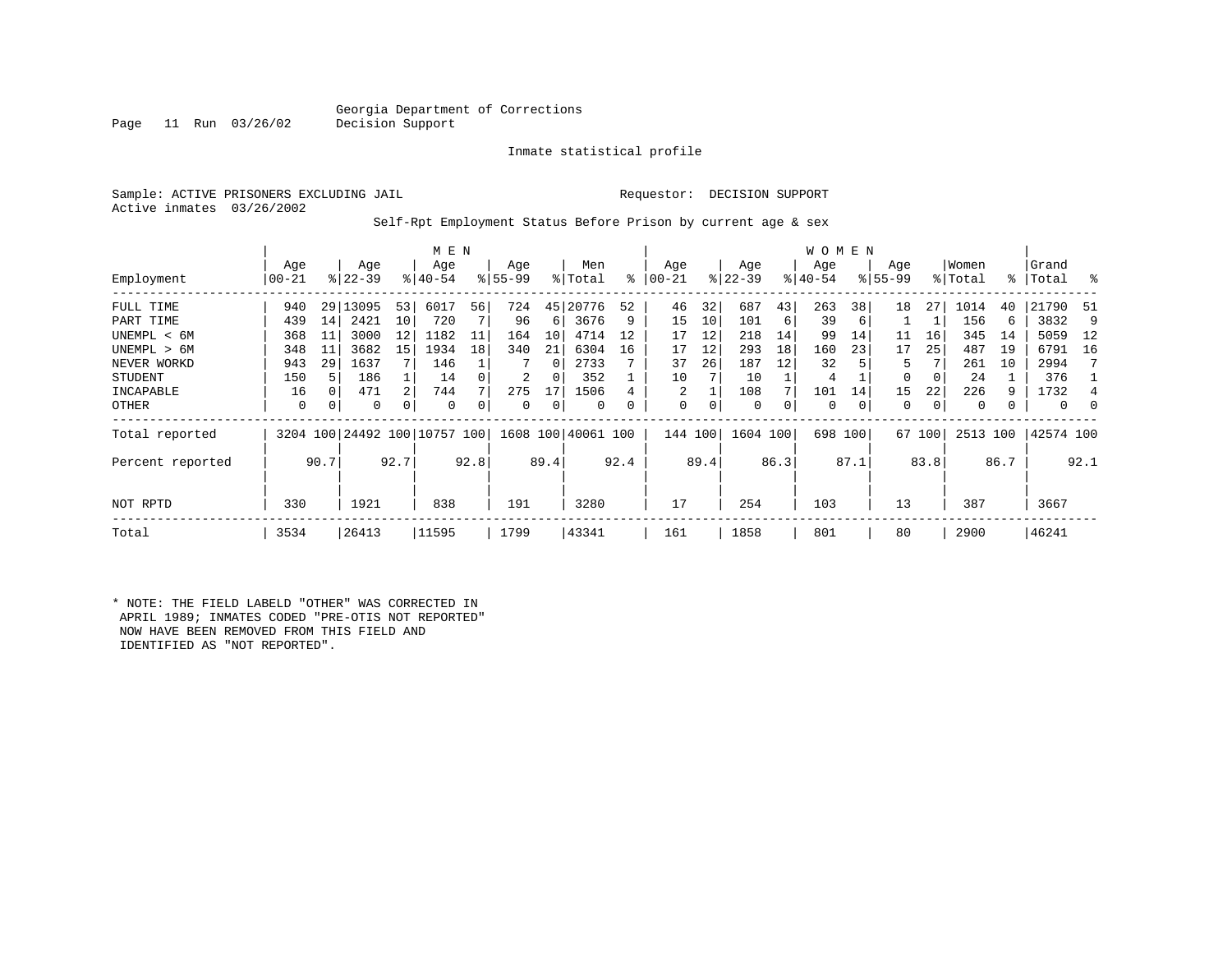Inmate statistical profile

Sample: ACTIVE PRISONERS EXCLUDING JAIL Requestor: DECISION SUPPORT Active inmates 03/26/2002

Page 12 Run 03/26/02

Self-Rpt Marital Status At Admission by current age & sex

|                  |           |          |                     |      | M E N     |      |           |      |                    |      |            |       |           |      | <b>WOMEN</b> |      |             |        |          |      |           |                |
|------------------|-----------|----------|---------------------|------|-----------|------|-----------|------|--------------------|------|------------|-------|-----------|------|--------------|------|-------------|--------|----------|------|-----------|----------------|
|                  | Age       |          | Age                 |      | Age       |      | Age       |      | Men                |      | Age        |       | Age       |      | Age          |      | Age         |        | Women    |      | Grand     |                |
| Marital Status   | $00 - 21$ |          | $ 22-39 $           |      | $8 40-54$ |      | $8 55-99$ |      | % Total            | ွေ   | $ 00 - 21$ |       | $ 22-39 $ |      | $ 40-54$     |      | $8155 - 99$ |        | % Total  |      | %   Total | ႜ              |
| SINGLE           | 3260      | 94       | 17534               | 67   | 4224      | 37   | 293       | 17   | 25311              | 59   | 151        | 94    | 1067      | 58   | 280          | 35   | 12          | 15     | 1510     | 53   | 26821     | 59             |
| MARRIED          | 48        |          | 2782                | 11   | 2093      | 18   | 486       | 28   | 5409               | 13   |            |       | 244       | 13   | 145          | 18   |             | 9      | 397      | 14   | 5806      | 13             |
| SEPARATED        | 9         | $\Omega$ | 1033                | 4    | 1055      | 9    | 189       | 11   | 2286               | 5    | 4          | 2     | 213       | 12   | 108          | 14   | 6           | 8      | 331      | 12   | 2617      | 6              |
| DIVORCED         | 5.        | $\Omega$ | 1740                |      | 2488      | 22   | 504       | 29   | 4737               | 11   | 2          |       | 200       | 11   | 152          | 19   | 17          | 22     | 371      | 13   | 5108      | - 11           |
| WIDOWED          |           |          | 103                 |      | 223       | 2    | 136       | 8    | 467                |      | 0          | 0     | 33        | 2    | 55           |      | 34          | 44     | 122      | 4    | 589       |                |
| COMMON LAW       | 124       |          | 2826                | 11   | 1297      |      | 152       | 9    | 4399               | 10   |            | 2     | 85        | 5    | 53           |      | 2           | 3      | 143      | 5.   | 4542      | 10             |
| OTHER            | 0         | 0        | 13                  | 0    | 3         |      | 3         | 0    | 19                 | 0    | 0          | 0     |           | 0    | $\mathbf{1}$ | 0    | 0           | 0      | 2        | 0    | 21        | $\overline{0}$ |
| Total reported   | 3451      |          | 100 26031 100 11383 |      |           | 100  |           |      | 1763 100 42628 100 |      | 161        | 100   | 1843      | 100  | 794          | 100  |             | 78 100 | 2876 100 |      | 45504 100 |                |
| Percent reported |           | 97.7     |                     | 98.6 |           | 98.2 |           | 98.0 |                    | 98.4 |            | 100.0 |           | 99.2 |              | 99.1 |             | 97.5   |          | 99.2 |           | 98.4           |
|                  |           |          |                     |      |           |      |           |      |                    |      |            |       |           |      |              |      |             |        |          |      |           |                |
| NOT RPTD         | 83        |          | 382                 |      | 212       |      | 36        |      | 713                |      | 0          |       | 15        |      | 7            |      | 2           |        | 24       |      | 737       |                |
| Total            | 3534      |          | 26413               |      | 11595     |      | 1799      |      | 43341              |      | 161        |       | 1858      |      | 801          |      | 80          |        | 2900     |      | 146241    |                |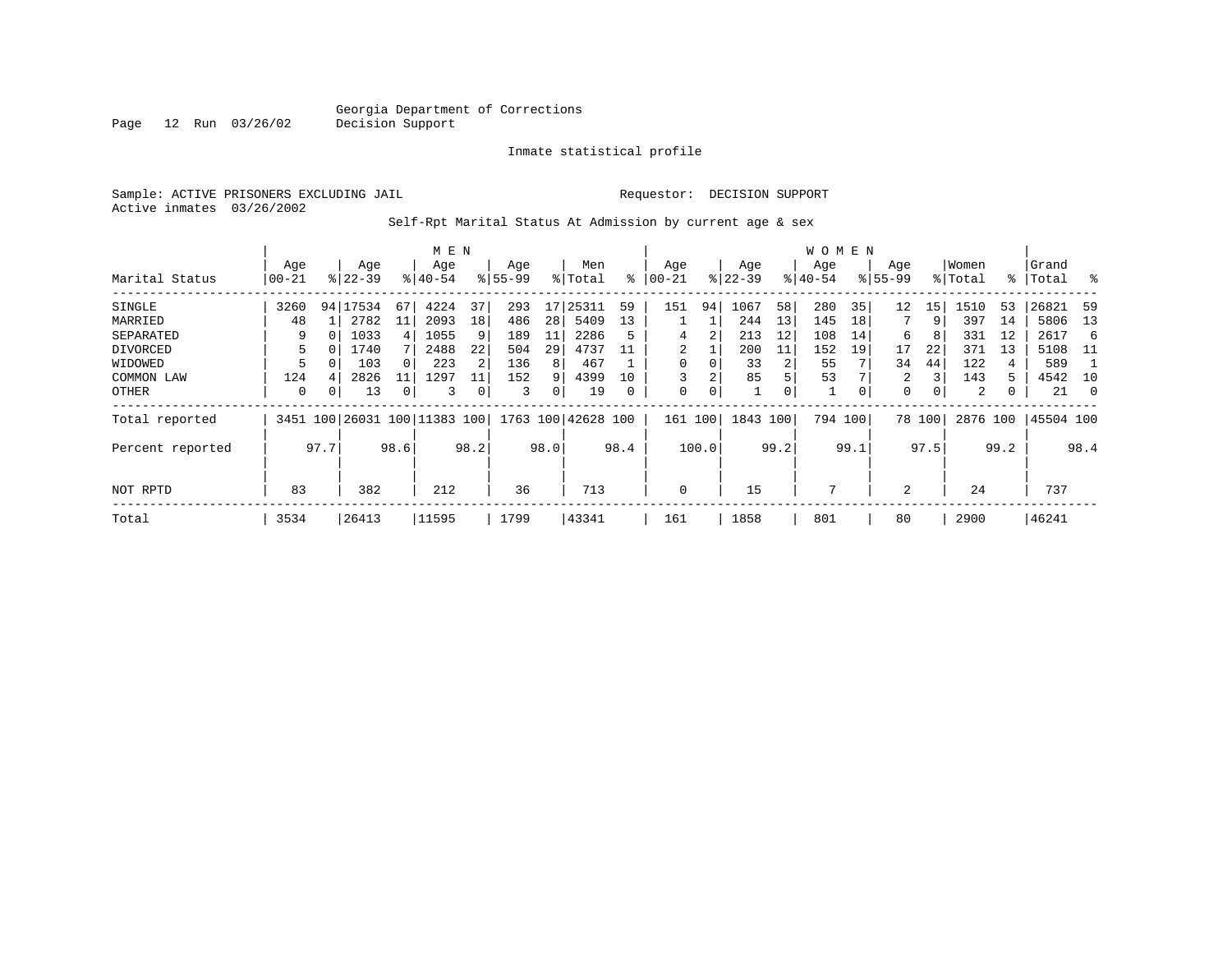#### Georgia Department of Corrections<br>Decision Support

Inmate statistical profile

Sample: ACTIVE PRISONERS EXCLUDING JAIL Requestor: DECISION SUPPORT Active inmates 03/26/2002

Self-Rpt Number Of Children At Admission by current age & sex

|                      |          |      |                   |                | M E N     |                |           |      |                    |      |          |        |           |      | <b>WOMEN</b> |      |           |        |          |           |           |      |
|----------------------|----------|------|-------------------|----------------|-----------|----------------|-----------|------|--------------------|------|----------|--------|-----------|------|--------------|------|-----------|--------|----------|-----------|-----------|------|
|                      | Age      |      | Age               |                | Age       |                | Age       |      | Men                |      | Age      |        | Age       |      | Age          |      | Age       |        | Women    |           | Grand     |      |
| Number Of Children   | $ 00-21$ |      | $ 22-39$          |                | $ 40-54 $ |                | $ 55-99 $ |      | % Total            | ႜ    | $ 00-21$ |        | $ 22-39 $ |      | $8 40-54$    |      | $ 55-99 $ |        | % Total  | $\approx$ | Total     | န္   |
| NO CHILDREN          | 0        |      | 669               | 4              | 462       | 5 <sup>1</sup> | 75        | 5    | 1206               | 5    | 0        | 0      |           | 0    | 6            |      |           | 1      | 14       |           | 1220      |      |
| ONE CHILD            | 634      | 76   | 6435              | 41             | 2499      | 30             | 288       | 19   | 9856               | 37   | 47       | 66     | 343       | 23   | 155          | 22   | 9         | 13     | 554      | 24        | 10410     | 36   |
| TWO CHILDREN         | 154      | 18   | 4285              | 27             | 2346      | 28             | 351       | 24   | 7136               | 27   | 18       | 25     | 454       | 30   | 198          | 29   | 21        | 29     | 691      | 30        | 7827      | 27   |
| THREE CHILDREN       | 36       |      | 2351              | 15             | 1538      | 18             | 299       | 20   | 4224               | 16   | 6        | 8      | 390       | 26   | 174          | 25   | 20        | 28     | 590      | 25        | 4814      | 17   |
| <b>FOUR CHILDREN</b> |          |      | 1084              |                | 774       | 9              | 180       | 12   | 2045               | 8    | 0        | 0      | 173       | 12   | 91           | 13   | 11        | 15     | 275      | 12        | 2320      | 8    |
| <b>FIVE CHILDREN</b> | 2        | 0    | 454               | $\overline{3}$ | 432       | 5 <sup>1</sup> | 112       | 8    | 1000               |      | 0        | 0      | 75        | 5    | 34           |      | 1         | 1      | 110      | 5         | 1110      |      |
| MORE THAN 5 CHILDREN | 0        | 0    | 331               | 2              | 364       | 4              | 179       | 12   | 874                |      | 0        | 0      | 60        | 4    | 34           |      | 9         | 13     | 103      | 4         | 977       |      |
| Total reported       |          |      | 833 100 15609 100 |                | 8415 100  |                |           |      | 1484 100 26341 100 |      |          | 71 100 | 1502 100  |      | 692 100      |      |           | 72 100 | 2337 100 |           | 28678 100 |      |
| Percent reported     |          | 23.6 |                   | 59.1           |           | 72.6           |           | 82.5 |                    | 60.8 |          | 44.1   |           | 80.8 |              | 86.4 |           | 90.0   |          | 80.6      |           | 62.0 |
| <b>NOT REPORTED</b>  | 2701     |      | 10804             |                | 3180      |                | 315       |      | 17000              |      | 90       |        | 356       |      | 109          |      | 8         |        | 563      |           | 17563     |      |
| Total                | 3534     |      | 26413             |                | 11595     |                | 1799      |      | 43341              |      | 161      |        | 1858      |      | 801          |      | 80        |        | 2900     |           | 46241     |      |
|                      |          |      |                   |                |           |                |           |      |                    |      |          |        |           |      |              |      |           |        |          |           |           |      |
|                      |          |      |                   |                |           |                |           |      |                    |      |          |        |           |      |              |      |           |        |          |           |           |      |
| AVG NUM CHILDREN     | 1.31     |      | 2.00              |                | 2.35      |                | 3.04      |      | 2.15               |      | 1.42     |        | 2.59      |      | 2.67         |      | 3.15      |        | 2.59     |           | 2.18      |      |

\* NOTE: THE FIELD LABLED "NO CHILDREN" WAS CORRECTED IN MARCH 1989: MISSING DATA FOR INMATES STILL IN DIAGNOSTICS NOW HAS BEEN REMOVED FROM THIS FIELD AND IDENTIFIED AS "NOT REPORTED" INFORMATION.

Page 13 Run 03/26/02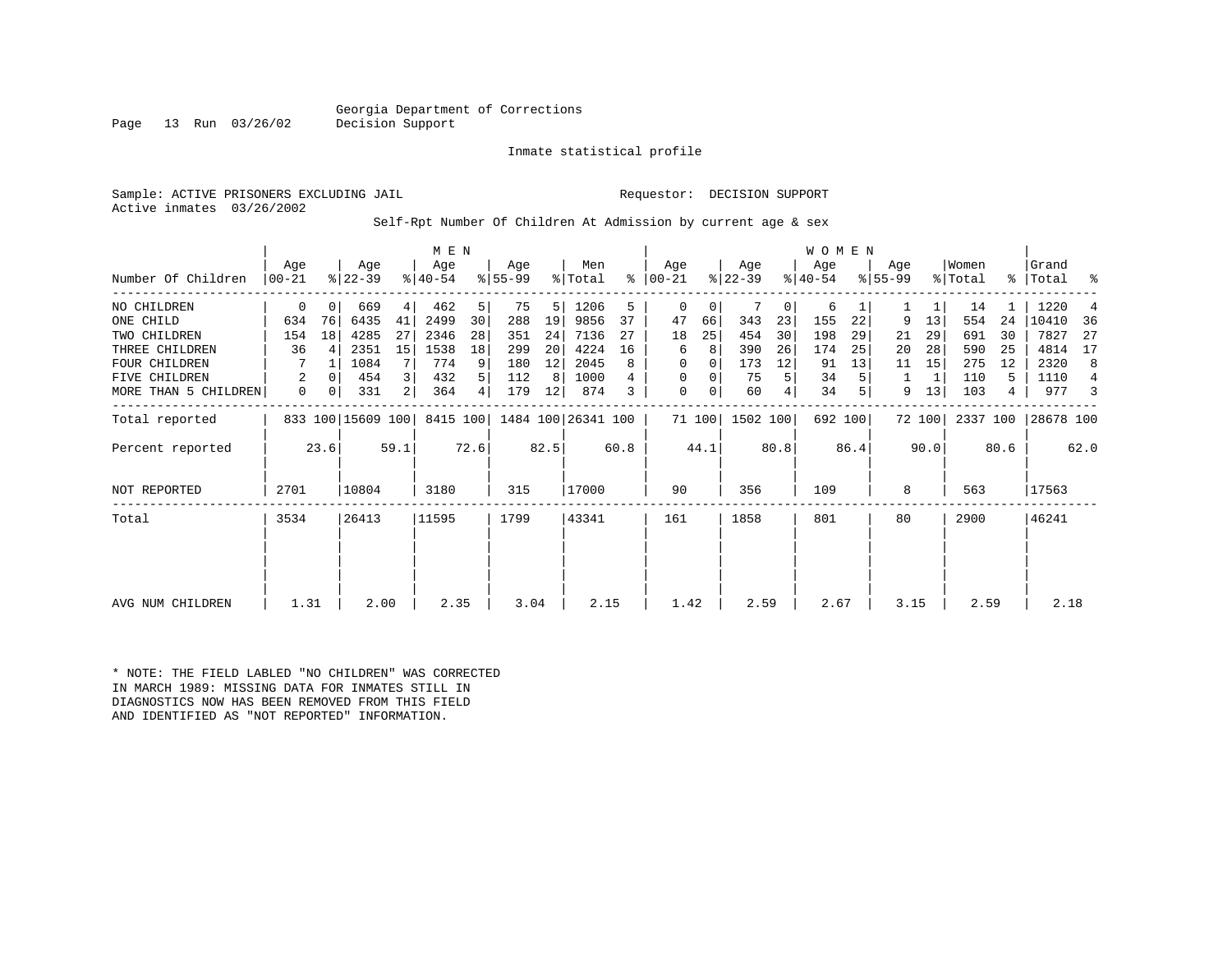Inmate statistical profile

Sample: ACTIVE PRISONERS EXCLUDING JAIL **Requestor: DECISION SUPPORT** Active inmates 03/26/2002

#### Self-Rpt Religious Affiliation by current age & sex

|                  |           |                |                              |              |           | M E N    |             |          |                    |          |          |          |                |      | <b>WOMEN</b> |                |             |                |          |                |                |             |
|------------------|-----------|----------------|------------------------------|--------------|-----------|----------|-------------|----------|--------------------|----------|----------|----------|----------------|------|--------------|----------------|-------------|----------------|----------|----------------|----------------|-------------|
|                  | Age       |                | Age                          |              | Age       |          | Age         |          | Men                |          | Age      |          | Age            |      | Aqe          |                | Age         |                | Women    |                | Grand          |             |
| Religion         | $00 - 21$ |                | $8 22-39$                    |              | $8 40-54$ |          | $8155 - 99$ |          | % Total            | %        | $ 00-21$ |          | $8 22-39$      |      | $ 40-54$     |                | $8155 - 99$ |                | % Total  | ፠              | Total          | ዱ           |
| <b>ISLAM</b>     | 67        | 2              | 960                          | 4            | 349       | 3        | 30          |          | 2 1406             | 3        | 5        | 3        | 16             |      | 5            |                | 0           | 0              | 26       |                | 1432           | 3           |
| CATHOLIC         | 137       | 4              | 1012                         | 4            | 396       | 4        | 75          | 4        | 1620               | 4        | 3        | 2        | 83             | 5    | 36           | 5              | 3           | $\overline{4}$ | 125      | 4              | 1745           | 4           |
| <b>BAPTIST</b>   | 1383      | 41             | 12239                        | 48           | 6440      | 58       | 973         | 57       | 21035              | 50       | 89       | 55       | 1131           | 62   | 512          | 65             | 49          | 65             | 1781     | 62             | 22816          | 51          |
| METHODIST        | 52        | $\overline{2}$ | 472                          | 2            | 393       | 4        | 112         | 7        | 1029               | 2        | 6        | 4        | 53             | 3    | 48           | 6              | 5           | 7              | 112      | 4              | 1141           | 3           |
| EPISCOPLN        |           | $\Omega$       | 36                           | $\Omega$     | 24        | $\Omega$ | 10          | 1        | 75                 | O        | 0        | 0        | $\overline{4}$ | 0    |              | 1              |             | 1              | 9        | $\Omega$       | 84             | $\mathbf 0$ |
| PRESBYTRN        | 3         | $\Omega$       | 48                           | $\Omega$     | 33        | $\Omega$ | 15          | 1        | 99                 | U        | U        | $\Omega$ | $\Omega$       | 0    | 3            | $\Omega$       | 3           | 4              | 6        | $\Omega$       | 105            | $\Omega$    |
| CHC OF GOD       | 40        | 1              | 274                          | $\mathbf{1}$ | 146       |          | 34          | 2        | 494                |          |          |          | 33             | 2    | 12           | $\overline{2}$ | 4           | 5              | 50       | $\overline{2}$ | 544            | 1           |
| HOLINESS         | 55        | $\overline{c}$ | 909                          | 4            | 555       |          | 96          | 6        | 1615               | 4        | 7        | 4        | 188            | 10   | 79           | 10             | 5           | 7              | 279      | 10             | 1894           | 4           |
| <b>JEWISH</b>    |           | 0              | 21                           | 0            | 11        | O        | 4           | U        | 37                 |          | $\Omega$ | O        | $\Omega$       | 0    |              | $\Omega$       | 0           | $\mathbf 0$    |          | $\Omega$       | 38             | 0           |
| ANGLICAN         |           | 0              | 4                            | $\Omega$     | 3         |          |             | U        |                    | U        | $\Omega$ | $\Omega$ |                | O    | $\Omega$     | 0              | 0           | $\Omega$       |          | 0              | 8              | $\Omega$    |
| GRK ORTHDX       |           | $\Omega$       |                              | $\Omega$     |           | $\Omega$ |             | 0        | 3                  | ∩        | U        | U        | $\Omega$       | 0    | $\Omega$     | 0              | 0           | $\Omega$       | $\Omega$ | $\Omega$       |                | $\Omega$    |
| HINDU            |           | 0              | $\overline{2}$               | $\Omega$     | $\Omega$  |          |             | 0        | $\overline{2}$     | U        | $\cap$   | U        | 0              | O    | $\Omega$     | 0              | 0           | $\Omega$       | ∩        | $\Omega$       | $\overline{a}$ | $\Omega$    |
| <b>BUDDHIST</b>  |           | $\mathbf 0$    | 25                           | $\Omega$     | 3         |          | U           | 0        | 36                 | O        | $\Omega$ | $\Omega$ | $\Omega$       | O    | $\Omega$     | $\Omega$       | O           | $\Omega$       | $\Omega$ | $\Omega$       | 36             | $\Omega$    |
| TAOIST           |           | $\Omega$       | 2                            | $\Omega$     |           |          |             | $\Omega$ | 3                  | $\Omega$ | $\Omega$ | $\cap$   | $\Omega$       | O    | $\Omega$     | $\Omega$       | 0           | $\Omega$       | $\Omega$ | $\Omega$       | ζ              | U           |
| SHINTOIST        |           | $\Omega$       | 5                            | $\Omega$     | 5         | $\Omega$ | O           | $\Omega$ | 11                 | U        | U        | $\cap$   | $\Omega$       | U    | $\Omega$     | $\Omega$       | 0           | $\Omega$       | $\Omega$ | $\Omega$       | 11             | O           |
| SEVEN D AD       | 11        | $\Omega$       | 54                           | $\Omega$     | 34        | O        | 9           | 1        | 108                | ∩        |          |          |                | O    | 4            | 1              | O           | 0              | 12       | $\Omega$       | 120            | $\Omega$    |
| JEHOVAH WT       | 30        | 1              | 217                          | 1            | 96        |          | 8           | $\Omega$ | 351                |          |          | 1        | 13             |      | 8            | 1              | 0           | 0              | 23       |                | 374            | 1           |
| LATR DAY S       | 4         | $\Omega$       | 18                           | 0            | 14        | $\Omega$ | 5           | 0        | 41                 | U        | $\Omega$ | U        | 5              | 0    | $\Omega$     | 0              | 0           | 0              | 5        | $\Omega$       | 46             | $\mathbf 0$ |
| <b>OUAKER</b>    | $\Omega$  | $\mathbf 0$    | O                            | $\Omega$     | $\Omega$  | $\Omega$ | O           | 0        | $\Omega$           | $\Omega$ | $\Omega$ | $\Omega$ | $\Omega$       | O    | $\Omega$     | $\Omega$       | 0           | $\mathbf 0$    | $\Omega$ | $\Omega$       | $\Omega$       | $\mathbf 0$ |
| OTHER PROD       | 434       | 13             | 2426                         | 10           | 640       | 6        | 102         | 6        | 3602               | 9        | 30       | 19       | 177            | 10   | 51           | 6              | 2           | 3              | 260      | 9              | 3862           | 9           |
| <b>NONE</b>      | 754       | 22             | 4543                         | 18           | 1257      | 11       | 132         | 8        | 6686               | 16       | 6        | 4        | 52             | 3    | 3            | 0              | 0           | $\Omega$       | 61       |                | 6747           | 15          |
| <b>OTHER</b>     | 408       | 12             | 2262                         | 9            | 720       | 6        | 109         | 6        | 3499               | 8        | 11       | 7        | 69             | 4    | 22           | 3              | 3           | 4              | 105      | 4              | 3604           | 8           |
| Total reported   |           |                | 3393 100 25530 100 11121 100 |              |           |          |             |          | 1715 100 41759 100 |          | 161 100  |          | 1832 100       |      | 788 100      |                |             | 75 100         | 2856 100 |                | 44615 100      |             |
| Percent reported |           | 96.0           |                              | 96.7         |           | 95.9     |             | 95.3     |                    | 96.3     |          | 100.0    |                | 98.6 |              | 98.4           |             | 93.8           |          | 98.5           |                | 96.5        |
| NOT RPTD         | 141       |                | 883                          |              | 474       |          | 84          |          | 1582               |          | $\Omega$ |          | 26             |      | 13           |                | 5           |                | 44       |                | 1626           |             |
| Total            | 3534      |                | 26413                        |              | 11595     |          | 1799        |          | 43341              |          | 161      |          | 1858           |      | 801          |                | 80          |                | 2900     |                | 46241          |             |

Page 14 Run 03/26/02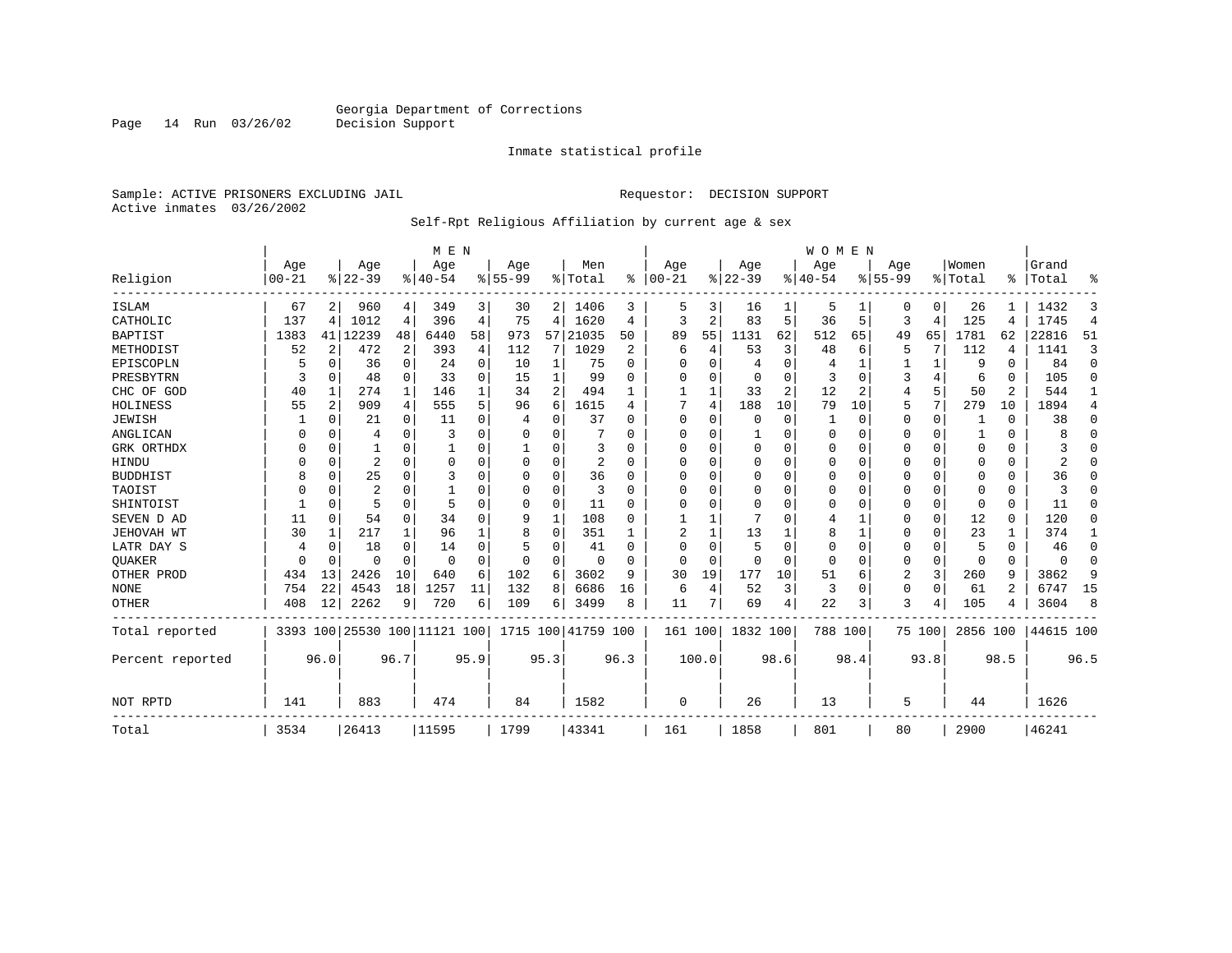#### Georgia Department of Corrections<br>Decision Support

#### Inmate statistical profile

|  |                           | Sample: ACTIVE PRISONERS EXCLUDING JAI |  |
|--|---------------------------|----------------------------------------|--|
|  | Active inmates 03/26/2002 |                                        |  |

Page 15 Run 03/26/02

IL Requestor: DECISION SUPPORT

Self-Rpt Family Behavior Patterns \* by current age & sex

|                  |           |      | M E N     |      |                              |      |          |      |                    | W O M E N    |           |               |           |          |          |          |             |      |          |      |           |      |
|------------------|-----------|------|-----------|------|------------------------------|------|----------|------|--------------------|--------------|-----------|---------------|-----------|----------|----------|----------|-------------|------|----------|------|-----------|------|
|                  | Age       |      | Age       |      | Age                          |      | Age      |      | Men                |              | Age       |               | Age       |          | Age      |          | Age         |      | Women    |      | Grand     |      |
| Family Behavior  | $00 - 21$ |      | $ 22-39 $ |      | $8140 - 54$                  |      | $ 55-99$ |      | % Total            | ⊱            | $00 - 21$ | $\frac{8}{3}$ | $22 - 39$ |          | $ 40-54$ |          | $8155 - 99$ |      | % Total  |      | %   Total | ႜ    |
| CRIMINLTY        | 1116      | 22   | 7783      | 23   | 3285                         | 25   | 387      |      | 24 12571           | 24           | 65        | 18            | 678       | 18       | 287      | 20       | 19          | 15   | 1049     | 18   | 13620     | 23   |
| ALCOHOLISM       | 481       | 10   | 4043      | 12   | 2205                         | 17   | 291      | 18   | 7020               | 13           | 39        | 11            | 467       | 12       | 204      | 14       | 21          | 17   | 731      | 13   | 7751      | 13   |
| DRUG ABUSE       | 431       | 9    | 2448      |      | 862                          |      | 63       | 4    | 3804               |              | 42        | 12            | 342       | 9        | 130      | -9       |             | 6    | 521      | 9    | 4325      |      |
| DOMINERING       | 9         |      | 85        |      | 51                           |      | 6        | 0    | 151                | 0            | 23        | 6             | 376       | 10       | 186      | 13       | 18          | 14   | 603      | 11   | 754       |      |
| MIGRANT          | 23        | 0    | 217       |      | 139                          |      | 9        |      | 388                |              |           | 0             | 12        | $\Omega$ | 3        | $\Omega$ | $\Omega$    |      | 16       | 0    | 404       |      |
| INFL BTGS        | 86        |      | 898       | 3    | 529                          |      | 107      |      | 1620               |              | 20        | 6             | 274       | 7        | 123      | 8        | 10          |      | 427      | 8    | 2047      |      |
| PERMISSIVE       | 5         |      | 51        |      | 38                           |      | 9        |      | 103                | <sup>0</sup> | 29        | 8             | 222       | 6        | 61       |          | 4           |      | 316      | 6    | 419       |      |
| FATH ABSNT       | 2187      | 44   | 14097     | 42   | 4483                         | 34   | 516      | 32   | 21283              | 40           | 88        | 25            | 828       | 22       | 272      | 19       | 26          | 21   | 1214     | 21   | 22497     | 38   |
| MOTH ABSNT       | 591       | 12   | 3493      | 10   | 1294                         | 10   | 182      | 11   | 5560               | 10           | 26        |               | 243       | 6        | 80       | 6        | 13          | 10   | 362      | 6    | 5922      | 10   |
| <b>NONE</b>      | 33        |      | 384       |      | 177                          |      | 26       | 2    | 620                |              | 22        | 6             | 316       | 8        | 108      |          |             | 6    | 453      | 8    | 1073      | 2    |
| Total reported   |           |      |           |      | 4962 100 33499 100 13063 100 |      |          |      | 1596 100 53120 100 |              | 355       | 100           | 3758 100  |          | 1454 100 |          | 125         | 100  | 5692 100 |      | 58812 100 |      |
| Percent reported |           | 78.7 |           | 73.1 |                              | 66.0 |          | 55.4 |                    | 70.9         |           | 84.5          |           | 81.5     |          | 78.0     |             | 66.3 |          | 80.3 |           | 71.5 |
| OTHER            | 751       |      | 7111      |      | 3937                         |      | 802      |      | 12601              |              | 25        |               | 343       |          | 176      |          | 27          |      | 571      |      | 13172     |      |
| Total            | 3534      |      | 26413     |      | 11595                        |      | 1799     |      | 43341              |              | 161       |               | 1858      |          | 801      |          | 80          |      | 2900     |      | 146241    |      |

\* NOTE: SINCE THERE CAN BE UP TO FIVE BEHAVIOR CODES PER INMATE, THE NUMBER OF CASES REPORTED IN THE DETAIL LINES AND THE TOTAL REPORTED LINE MAY EXCEED THE TOTAL NUMBER OF CASES. IN SHORT, THIS TABLE COUNTS THE NUMBER OF BEHAVIOR PROBLEMS, NOT INMATES.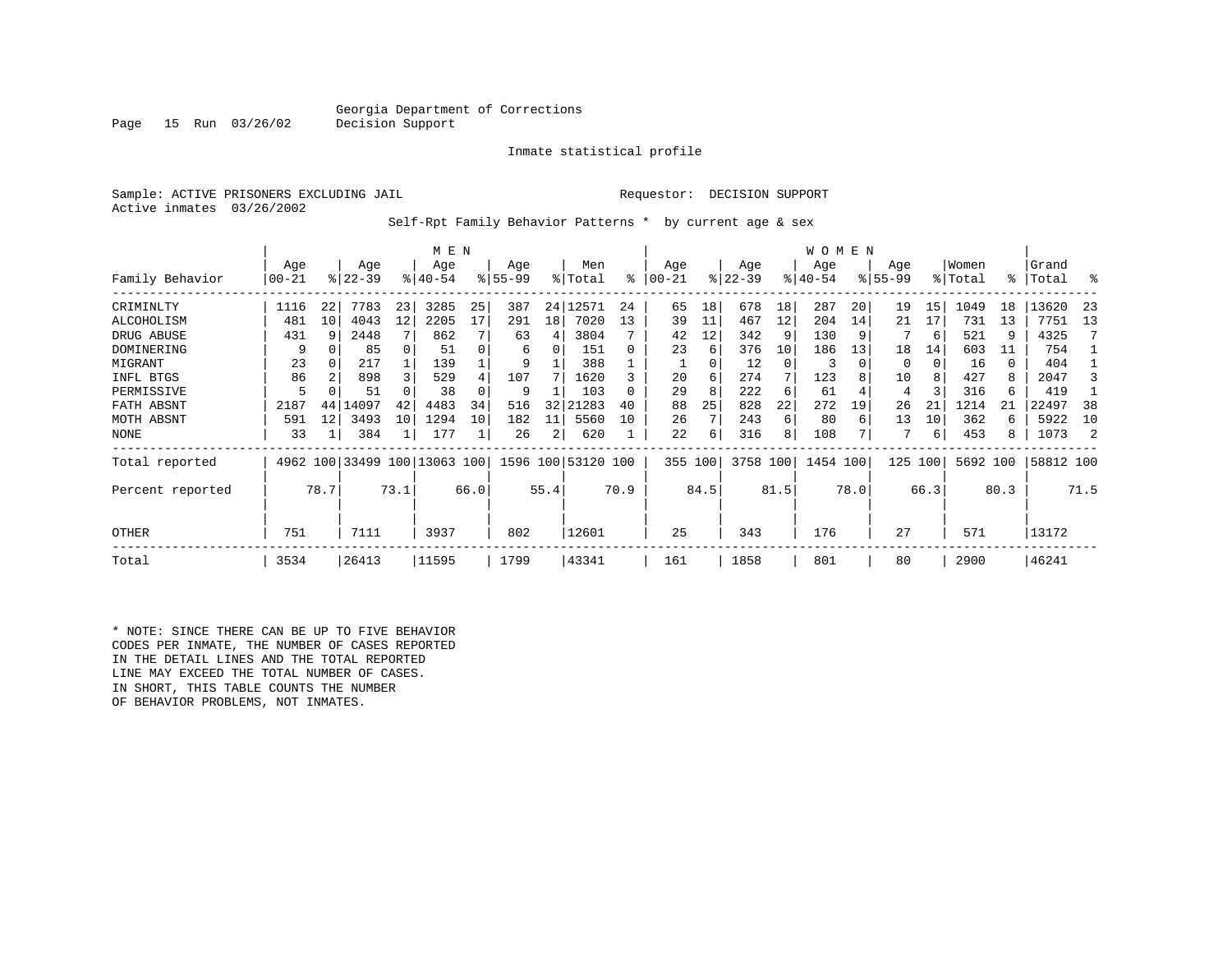#### Georgia Department of Corrections<br>Decision Support

Inmate statistical profile

Sample: ACTIVE PRISONERS EXCLUDING JAIL Requestor: DECISION SUPPORT Active inmates 03/26/2002

Inmate Diagnostic Behavior Problem \* by current age & sex

|                    | M E N      |          |           |              |                         |                |             |              |                    |                |                |                |           |                | <b>WOMEN</b> |      |                |                |                |      |           |                |
|--------------------|------------|----------|-----------|--------------|-------------------------|----------------|-------------|--------------|--------------------|----------------|----------------|----------------|-----------|----------------|--------------|------|----------------|----------------|----------------|------|-----------|----------------|
|                    | Age        |          | Age       |              | Age                     |                | Aqe         |              | Men                |                | Age            |                | Age       |                | Aqe          |      | Aqe            |                | Women          |      | Grand     |                |
| Diagnostic Problem | $100 - 21$ |          | $ 22-39 $ |              | $8140 - 54$             |                | $8155 - 99$ |              | % Total            | ፠              | $100 - 21$     | $\frac{8}{6}$  | $22 - 39$ |                | $ 40-54$     |      | $8155 - 99$    |                | % Total        | °≈   | Total     | ႜ              |
| ALCOHOLIC          | 71         |          | 1107      | 2            | 950                     | 4              | 173         | 6            | 2301               | 3              |                | 3              | 150       | 5              | 111          | 8    | 10             | 9              | 278            |      | 2579      | 3              |
| ALCOH ABSE         | 682        | 11       | 6453      | 13           | 3383                    | 15             | 439         |              | 15 10957           | 14             | 12             | 5              | 221       | 7              | 118          | 8    | 12             | 10             | 363            |      | 11320     | 13             |
| DRUG EXP           | 1193       | 19       | 8795      | 18           | 3274                    | 15             | 266         |              | 9 13528            |                | 26             | 10             | 235       | 7              | 104          | 7    | 5              | 4              | 370            |      | 13898     | 16             |
| DRUG ABSE          | 1195       | 19       | 9121      | 18           | 4226                    | 19             | 244         |              | 9 14786            | 18             | 57             | 21             | 877       | 28             | 380          | 26   | 11             | 9              | 1325           | 26   | 16111     | 19             |
| NARC ADDCT         | 35         |          | 621       | $\mathbf{1}$ | 447                     | 2              | 2.4         | 1            | 1127               |                |                | $\Omega$       | 45        |                | 44           | 3    | 2              |                | 91             |      | 1218      | $\overline{1}$ |
| EPILEPTIC          | 20         | $\Omega$ | 287       | $\mathbf{1}$ | 198                     |                | 35          |              | 540                |                |                |                | 81        | 3              | 37           |      | 3              | ζ              | 125            |      | 665       |                |
| MANIPULTVE         | 1005       | 16       | 5843      | 12           | 1917                    | 9              | 203         |              | 8968               |                | $\overline{2}$ |                | 49        | $\overline{a}$ | 25           |      | $\overline{2}$ |                | 78             |      | 9046      | 11             |
| <b>ASSAULTIVE</b>  | 1453       | 23       | 10606     | 21           | 4426                    | 20             | 716         | 25           | 17201              | 21             | 68             | 26             | 598       | 19             | 258          | 18   | 21             | 18             | 945            | 19   | 18146     | 21             |
| ESCPE TEND         | 74         |          | 1107      | 2            | 723                     | 3              | 124         | 4            | 2028               | 3              | 4              | $\overline{c}$ | 88        | 3              | 45           | 3    | 2              | $\mathfrak{D}$ | 139            |      | 2167      | 3              |
| SUICIDAL           | 122        | 2        | 1057      | $\mathbf{2}$ | 495                     | 2              | 69          | 2            | 1743               | $\mathfrak{D}$ | 15             |                | 177       | 6              | 73           |      | 6              | .5             | 271            |      | 2014      | $\overline{a}$ |
| WITHDRAWN          | 20         | $\Omega$ | 175       | $\Omega$     | 98                      | 0              | 21          |              | 314                | $\Omega$       | 13             |                | 96        | ς              | 38           |      | 4              | ζ              | 151            | 3    | 465       |                |
| PR RLTY CT         | 36         |          | 374       | $\mathbf{1}$ | 260                     |                | 34          | $\mathbf{1}$ | 704                |                | 14             |                | 96        | 3              | 40           |      | 4              | 3              | 154            | 3    | 858       | 1              |
| HOMOSEXUAL         | 11         | $\Omega$ | 153       | $\Omega$     | 78                      | $\Omega$       | 20          | $\mathbf{1}$ | 262                | $\Omega$       | 15             |                | 113       | 4              | 33           |      | 0              | $\Omega$       | 161            | 3    | 423       | $\Omega$       |
| <b>NONE</b>        | 83         |          | 1090      | 2            | 645                     | 3              | 201         | 7            | 2019               | 2              | $\Omega$       |                | 22        |                | 26           |      | 11             | 9              | 59             |      | 2078      | $\overline{a}$ |
| OTHER              | 37         |          | 484       | $\mathbf{1}$ | 343                     | $\overline{a}$ | 89          | 3            | 953                |                | O              | $\Omega$       | 15        | $\Omega$       | 10           |      | 6              | 5              | 31             |      | 984       |                |
| NOT RPTD           | 342        | 5        | 2000      | 4            | 680                     | 3              | 183         | 6            | 3205               | 4              | 28             | 11             | 315       | 10             | 111          | 8    | 18             | 15             | 472            | 9    | 3677      | 4              |
| Total reported     | 6405       |          |           |              | 100 49420 100 22167 100 |                |             |              | 2851 100 80843 100 |                | 266 100        |                | 3178 100  |                | 1454 100     |      | 117            | 100            | 5015           | 100  | 85858 100 |                |
| Percent reported   |            | 99.3     |           | 99.4         |                         | 99.8           |             | 99.4         |                    | 99.5           |                | 99.4           |           | 100.0          |              | 99.9 |                | 100.0          |                | 99.9 |           | 99.5           |
| UNKNOWN            | 26         | 147      |           |              | 24                      |                | 10          |              | 207                |                |                |                | $\Omega$  |                |              |      | 0              |                | $\overline{2}$ |      | 209       |                |
| Total              | 3534       |          | 26413     |              | 11595                   |                | 1799        |              | 43341              |                | 161            |                | 1858      |                | 801          |      | 80             |                | 2900           |      | 46241     |                |

\* NOTE: SINCE THERE CAN BE UP TO FIVE BEHAVIOR CODES PER INMATE, THE NUMBER OF CASES REPORTED IN THE DETAIL LINES AND THE TOTAL REPORTED LINE MAY EXCEED THE TOTAL NUMBER OF CASES.IN SHORT, THIS TABLE COUNTS THE NUMBER OF BEHAVIOR PROBLEMS, NOT INMATES.

Page 16 Run 03/26/02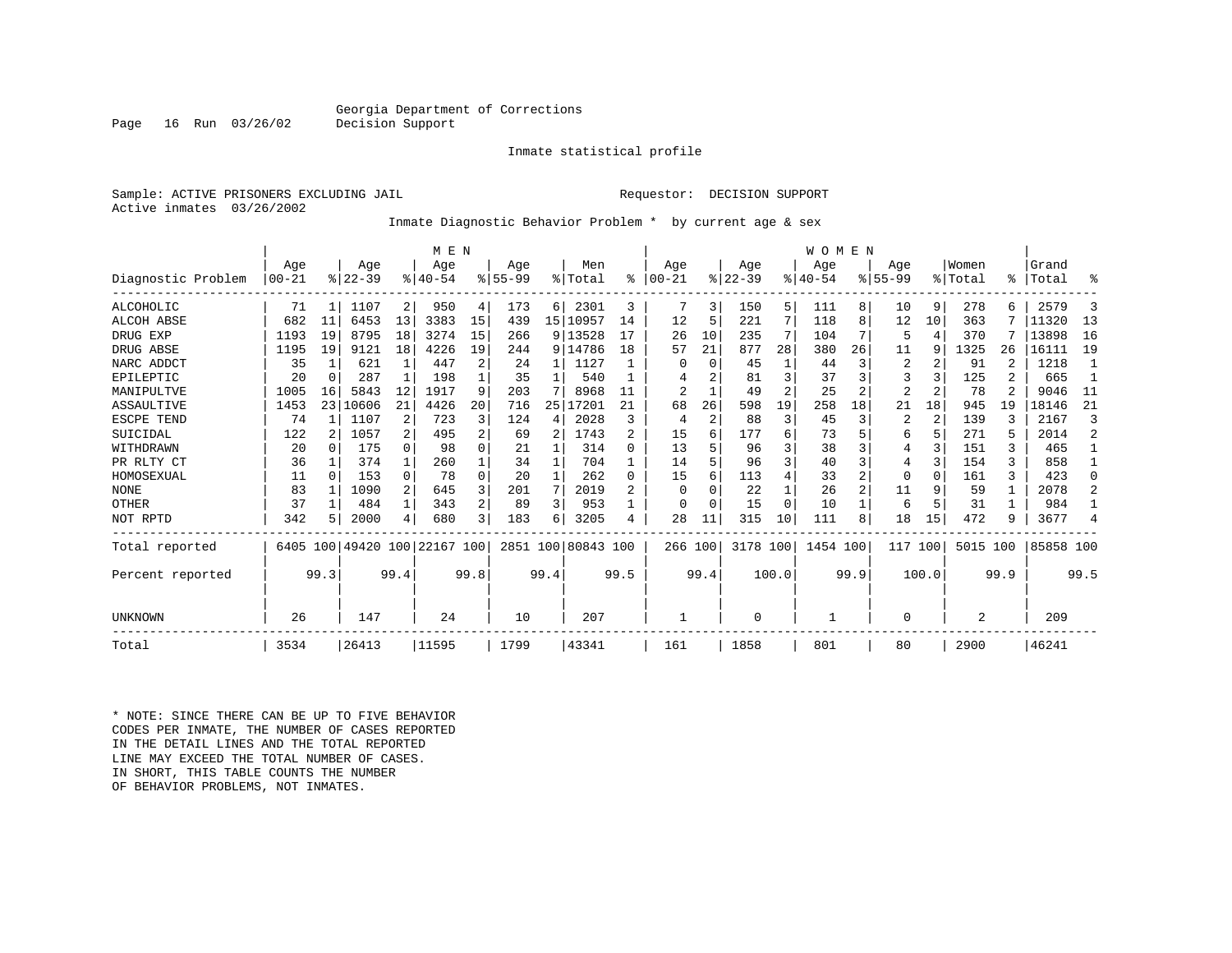Inmate statistical profile

Sample: ACTIVE PRISONERS EXCLUDING JAIL Requestor: DECISION SUPPORT Active inmates 03/26/2002

Page 17 Run 03/26/02

Physical Profile (General Condition) by current age & sex

|                      |       |                |           |                | M E N                        |      |             |                 |                    |      |           |      |           |      | W O M E N |         |             |        |          |              |           |              |
|----------------------|-------|----------------|-----------|----------------|------------------------------|------|-------------|-----------------|--------------------|------|-----------|------|-----------|------|-----------|---------|-------------|--------|----------|--------------|-----------|--------------|
|                      | Age   |                | Age       |                | Age                          |      | Age         |                 | Men                |      | Aqe       |      | Age       |      | Aqe       |         | Aqe         |        | Women    |              | Grand     |              |
| Physical Profile     | 00-21 |                | $8 22-39$ |                | $8 40-54$                    |      | $8155 - 99$ |                 | % Total            | ွေ   | $00 - 21$ |      | $ 22-39 $ |      | $8 40-54$ |         | $8155 - 99$ |        | % Total  | ွေ           | Total     | $\mathbb{R}$ |
| NO LIMITATION        | 3149  |                | 91 19685  | 76             | 5631                         | 49   | 308         | 17              | 28773              | 67   | 143       | 93   | 1469      | 82   | 485       | 63      | 18          | 24     | 2115     | 76           | 30888 68  |              |
| DEFECT NO MAJOR LIMT | 165   | 51             | 2726      | 10             | 2034                         | 18   | 323         | 18 <sup>1</sup> | 5248               | 12   | 5.        | 3    | 113       | 6    | 116       | 15      | 16          | 21     | 250      | 9            | 5498      | 12           |
| DEFECT MAJOR LIMIT   | 151   |                | 3558      | 14             | 3621                         | 32   | 1011        | 57              | 8341               | 20   | 6         | 4    | 197       | 11   | 162       | 21      | 39          | 51     | 404      | 15           | 8745 19   |              |
| VERY MAJOR DEFECT    | 2     | 0 <sup>1</sup> | 45        | $\overline{0}$ | 106                          |      | 128         |                 | 281                |      | 0         | 0    | 3         | 0    | 6         |         | 3           | 4      | 12       | $\mathbf{0}$ | 293       |              |
| Total reported       |       |                |           |                | 3467 100 26014 100 11392 100 |      |             |                 | 1770 100 42643 100 |      | 154 100   |      | 1782 100  |      |           | 769 100 |             | 76 100 | 2781 100 |              | 45424 100 |              |
| Percent reported     |       | 98.1           |           | 98.5           |                              | 98.2 |             | 98.4            |                    | 98.4 |           | 95.7 |           | 95.9 |           | 96.0    |             | 95.0   |          | 95.9         |           | 98.2         |
| NOT REPORTED         | 67    |                | 399       |                | 203                          |      | 29          |                 | 698                |      | 7         |      | 76        |      | 32        |         | 4           |        | 119      |              | 817       |              |
| Total                | 3534  |                | 26413     |                | 11595                        |      | 1799        |                 | 43341              |      | 161       |      | 1858      |      | 801       |         | 80          |        | 2900     |              | 46241     |              |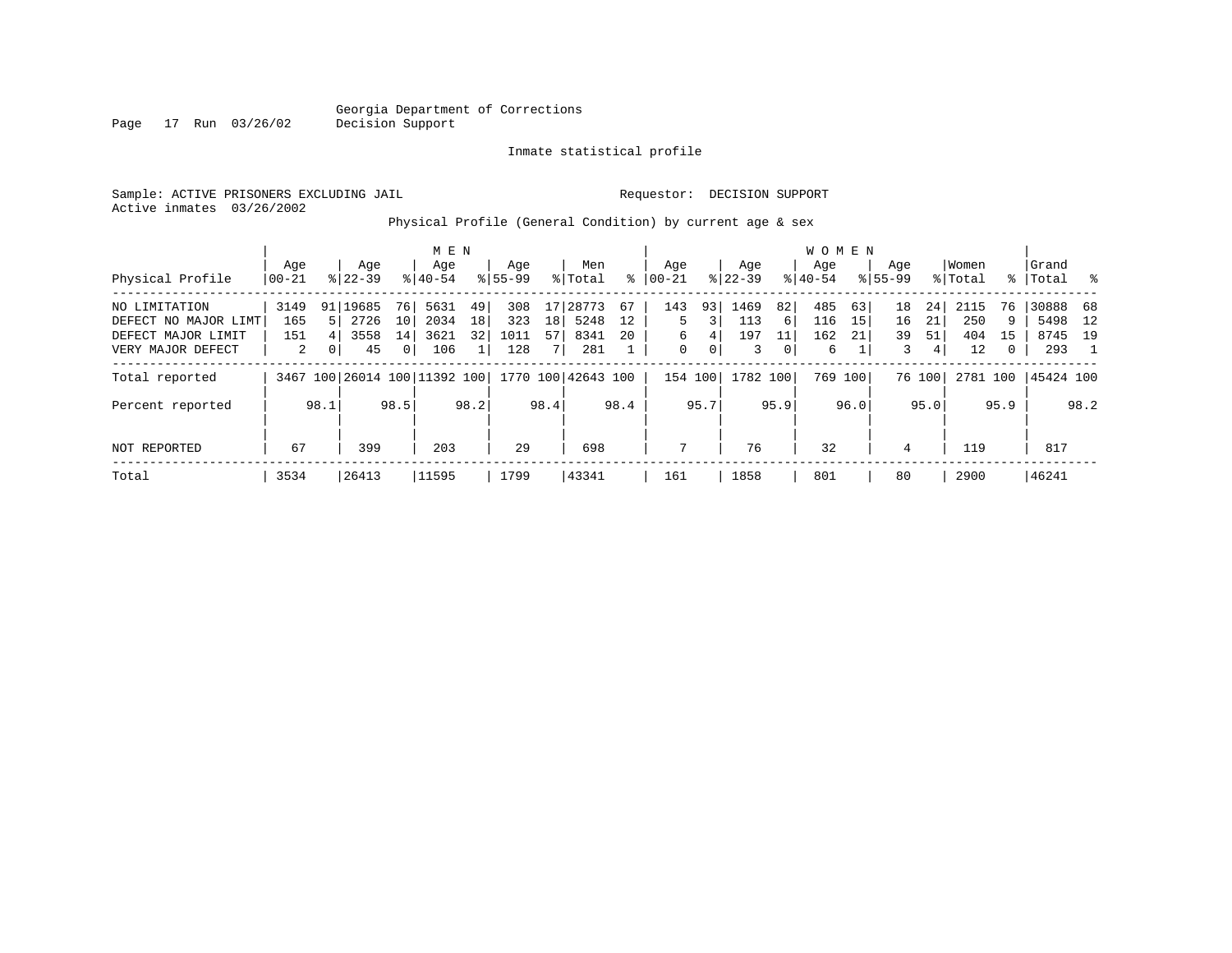Inmate statistical profile

Sample: ACTIVE PRISONERS EXCLUDING JAIL Requestor: DECISION SUPPORT Active inmates 03/26/2002

Security Status by current age & sex

|                  |                  |       |                  |                | M E N                        |       |                    |       |                    |       |                  |               |                  |       | W O M E N       |          |                    |        |                  |       |                    |       |
|------------------|------------------|-------|------------------|----------------|------------------------------|-------|--------------------|-------|--------------------|-------|------------------|---------------|------------------|-------|-----------------|----------|--------------------|--------|------------------|-------|--------------------|-------|
| Security         | Age<br>$00 - 21$ |       | Age<br>$ 22-39 $ |                | Age<br>$8140 - 54$           |       | Age<br>$8155 - 99$ |       | Men<br>% Total     | ႜ     | Age<br>$00 - 21$ | $\frac{1}{6}$ | Age<br>$22 - 39$ |       | Age<br>$ 40-54$ |          | Age<br>$8155 - 99$ |        | Women<br>% Total |       | Grand<br>%   Total | ွေ    |
| DIAG INCOM       |                  | 0     | 9                | 0              | 5                            |       |                    | 0     | 16                 | 0     | $\Omega$         | 0             | 0                |       | $\mathbf 0$     |          | 0                  |        |                  | 0     | 16                 | C     |
| WRK RELEAS       | $\Omega$         | 0     |                  | 0              |                              |       | 0                  | 0     | 2                  | 0     | $\Omega$         | 0             | 0                | 0     | 0               | 0        | 0                  |        | 0                | 0     | 2                  |       |
| TRUSTY           | 48               |       | 1336             | 5 <sup>1</sup> | 826                          |       | 69                 | 4     | 2279               | 5     |                  |               | 110              | 6     | 70              | 9        | 4                  |        | 185              | 6     | 2464               |       |
| MINIMUM          | 971              | 27    | 8744             | 33             | 4222                         | 36    | 634                | 35    | 14571              | 34    | 57               | 35            | 1034             | 56    | 466             | 58       | 52                 | 65     | 1609             | 55    | 16180              | 35    |
| MEDIUM           | 1539             | 44    | 10335            | 39             | 4635                         | 40    | 868                | 48    | 17377              | 40    | 60               | 37            | 495              | 27    | 190             | 24       | 20                 | 25     | 765              | 26    | 18142              | 39    |
| CLOSE            | 677              | 19    | 4234             | 16             | 1283                         | 11    | 162                | 9     | 6356               | 15    | 28               | 17            | 136              |       | 34              |          | 2                  |        | 200              |       | 6556               | 14    |
| MAXIMUM          | 29               |       | 530              | $\overline{2}$ | 182                          | 2     | 23                 |       | 764                | 2     |                  |               | 4                | 0     |                 | $\Omega$ | 0                  |        | 5                |       | 769                | 2     |
| DIAGNOSTIC       | 269              | 8     | 1224             | 5              | 441                          | 4     | 42                 | 2     | 1976               | 5     | 15               | 9             | 79               | 4     | 40              | 5        | 2                  | 3      | 136              | 5     | 2112               | 5     |
| Total reported   |                  |       |                  |                | 3534 100 26413 100 11595 100 |       |                    |       | 1799 100 43341 100 |       | 161 100          |               | 1858 100         |       | 801 100         |          |                    | 80 100 | 2900 100         |       | 46241 100          |       |
| Percent reported |                  | 100.0 |                  | 100.0          |                              | 100.0 |                    | 100.0 |                    | 100.0 |                  | 100.0         |                  | 100.0 |                 | 100.0    |                    | 100.0  |                  | 100.0 |                    | 100.0 |
| NOT RPTD         | $\Omega$         |       |                  |                | $\Omega$                     |       | 0                  |       | $\Omega$           |       | $\Omega$         |               | 0                |       | 0               |          | $\Omega$           |        | $\Omega$         |       | 0                  |       |
| Total            | 3534             |       | 26413            |                | 11595                        |       | 1799               |       | 43341              |       | 161              |               | 1858             |       | 801             |          | 80                 |        | 2900             |       | 46241              |       |

\* NOTE: BEGINNING IN JULY 1987, THE FACILITIES DIVISION NO LONGER CODED INMATES AS BEING WORK RELEASE

Page 18 Run 03/26/02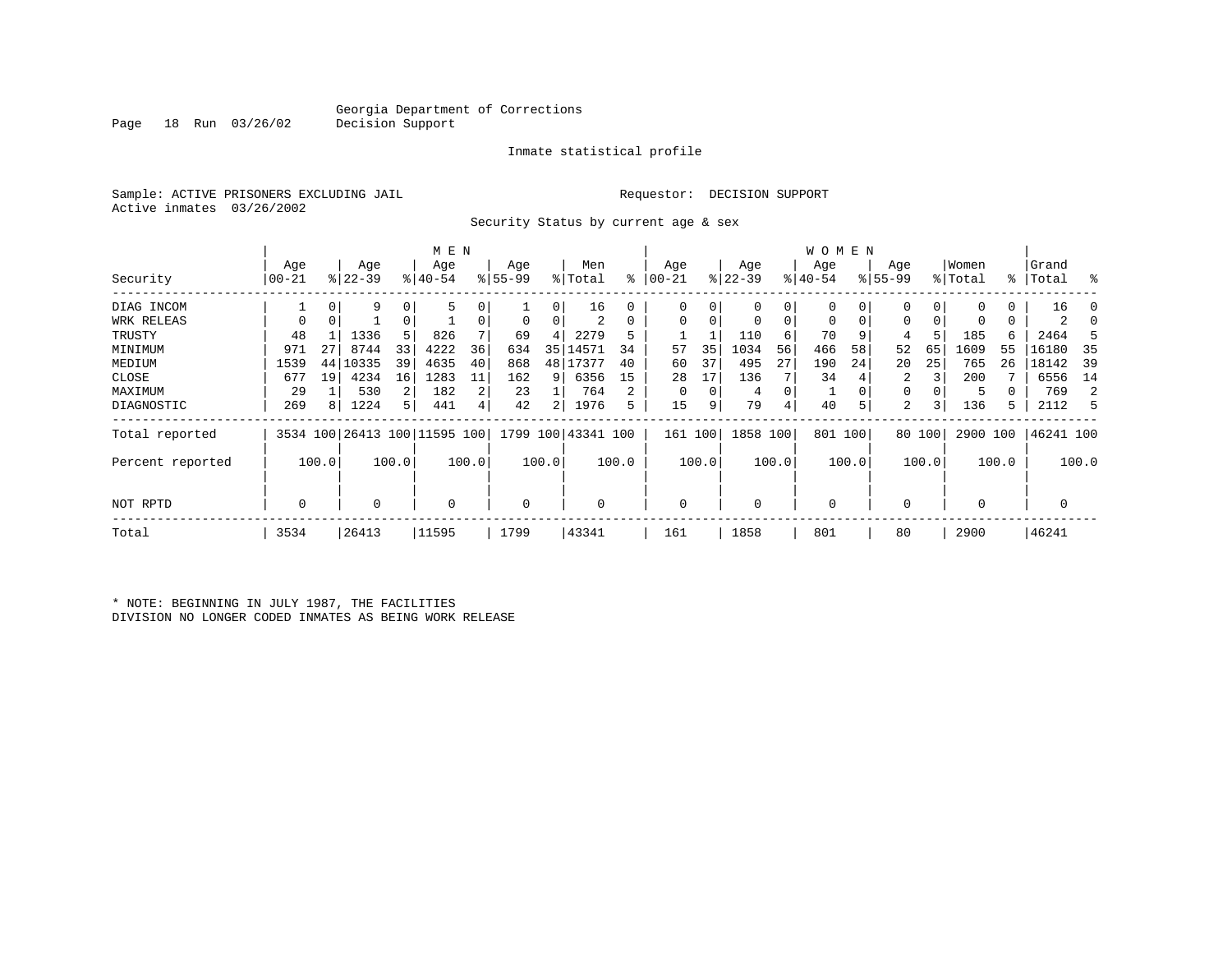Inmate statistical profile

Sample: ACTIVE PRISONERS EXCLUDING JAIL Requestor: DECISION SUPPORT Active inmates 03/26/2002

Page 19 Run 03/26/02

Number Of Sentences by current age & sex

|                     |              |      |                  |      | M E N                        |      |                  |                 |                    |      |                      |         |                  |      | W O M E N        |         |                    |                |                  |      |                 |      |
|---------------------|--------------|------|------------------|------|------------------------------|------|------------------|-----------------|--------------------|------|----------------------|---------|------------------|------|------------------|---------|--------------------|----------------|------------------|------|-----------------|------|
| Number Of Sentences | Age<br>00-21 |      | Age<br>$ 22-39 $ |      | Age<br>$ 40-54 $             |      | Age<br>$8 55-99$ |                 | Men<br>% Total     |      | Age<br>$8   00 - 21$ |         | Age<br>$ 22-39 $ |      | Age<br>$8 40-54$ |         | Age<br>$8155 - 99$ |                | Women<br>% Total | ႜၟ   | Grand<br> Total | ႜ    |
| $_{\rm ONE}$        | 1517         | 43   | 8112             | 31   | 3764                         | 33   | 730              |                 | 41   14123         | 33   | 75                   | 47      | 722              | 39   | 303              | 38      | 44                 | 55             | 1144             | 40   | 15267           | -33  |
| TWO                 | 878          | 25   | 6258             | 24   | 2732                         | 24   | 444              |                 | 25 10312           | 24   | 46                   | 29      | 468              | 25   | 213              | 27      | 18                 | 23             | 745              | 26   | 11057           | 24   |
| THREE               | 505          | 14   | 4243             | 16   | 1797                         | 16   | 242              | 13 <sup>1</sup> | 6787               | 16   | 21                   | 13      | 272              | 15   | 108              | 14      | 9                  | 11             | 410              | 14   | 7197            | 16   |
| <b>FOUR</b>         | 262          |      | 2660             | 10   | 1056                         | 9    | 139              | 8               | 4117               | 10   | 8                    | 5       | 154              | 8    | 62               |         | 5                  | 6              | 229              | 8    | 4346            | 9    |
| <b>FIVE</b>         | 164          |      | 1736             |      | 719                          | 6    | 79               | 4               | 2698               | 6    |                      |         | 95               |      | 34               |         | 2                  | 3              | 135              |      | 2833            | 6    |
| MORE THAN FIVE      | 175          | .5 I | 3283             | 12   | 1460                         | 13   | 161              | 91              | 5079               | 12   | 4                    | 3       | 134              |      | 76               | 10      | 2                  | 3 <sub>1</sub> | 216              | 8    | 5295 12         |      |
| Total reported      |              |      |                  |      | 3501 100 26292 100 11528 100 |      |                  |                 | 1795 100 43116 100 |      |                      | 158 100 | 1845 100         |      |                  | 796 100 |                    | 80 100         | 2879 100         |      | 45995 100       |      |
| Percent reported    |              | 99.1 |                  | 99.5 |                              | 99.4 |                  | 99.8            |                    | 99.5 |                      | 98.1    |                  | 99.3 |                  | 99.4    |                    | 100.0          |                  | 99.3 |                 | 99.5 |
| NOT REPORTED        | 33           |      | 121              |      | 67                           |      | 4                |                 | 225                |      | 3                    |         | 13               |      | 5                |         | $\Omega$           |                | 21               |      | 246             |      |
| Total               | 3534         |      | 26413            |      | 11595                        |      | 1799             |                 | 43341              |      | 161                  |         | 1858             |      | 801              |         | 80                 |                | 2900             |      | 46241           |      |
|                     |              |      |                  |      |                              |      |                  |                 |                    |      |                      |         |                  |      |                  |         |                    |                |                  |      |                 |      |
| AVG NUM SENTENCES   | 2.29         |      | 3.02             |      | 3.00                         |      | 2.60             |                 | 2.94               |      | 1.97                 |         | 2.50             |      | 2.62             |         | 2.04               |                | 2.49             |      | 2.91            |      |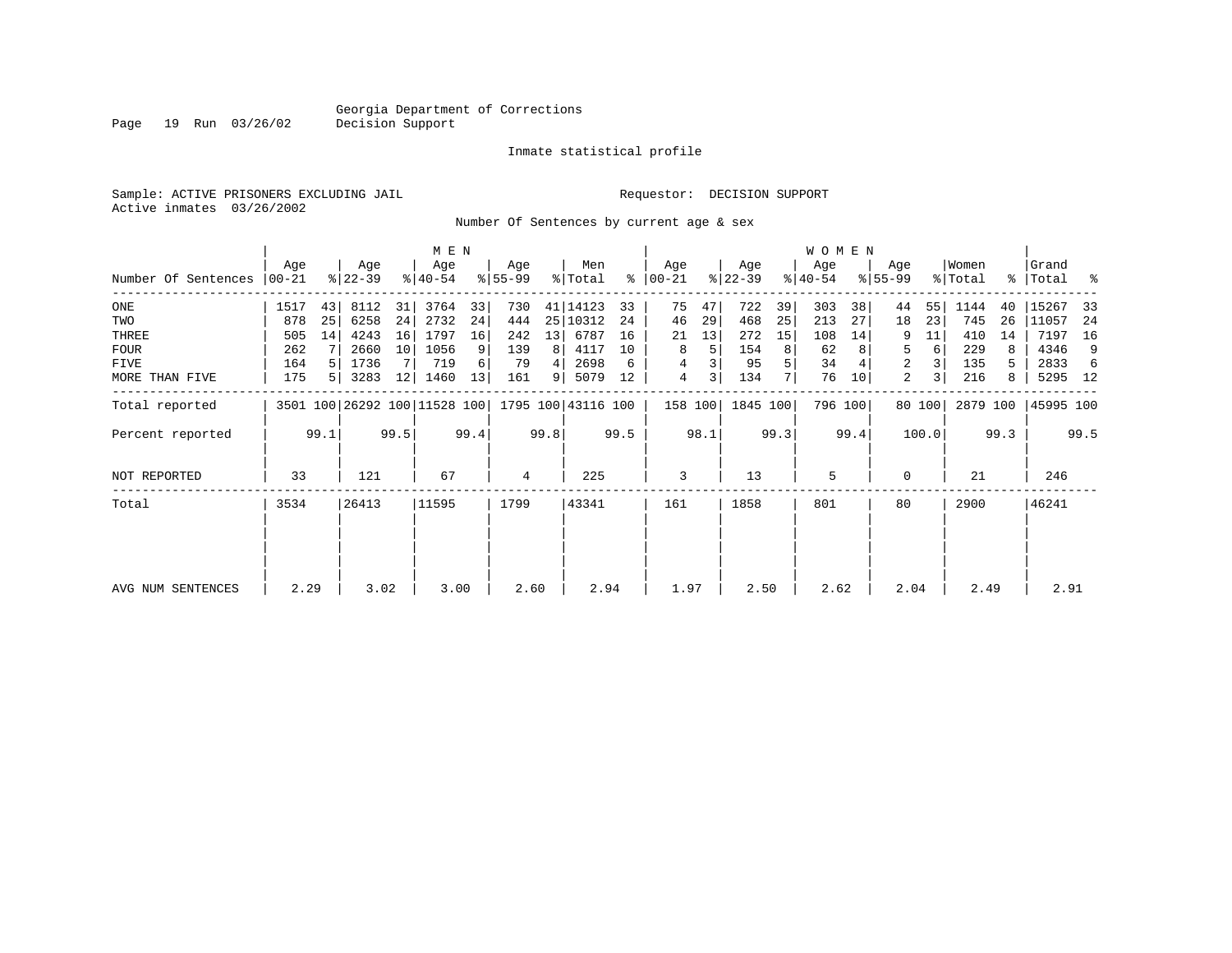Inmate statistical profile

Sample: ACTIVE PRISONERS EXCLUDING JAIL Requestor: DECISION SUPPORT Active inmates 03/26/2002

Page 20 Run 03/26/02

Number Of Disciplinaries by current age & sex

|                     |                  |       |                  |       | M E N                        |       |                  |       |                    |       |                  |       |                  |                | <b>WOMEN</b>    |       |                 |        |                  |       |                 |       |
|---------------------|------------------|-------|------------------|-------|------------------------------|-------|------------------|-------|--------------------|-------|------------------|-------|------------------|----------------|-----------------|-------|-----------------|--------|------------------|-------|-----------------|-------|
| Disciplinaries      | Age<br>$00 - 21$ |       | Age<br>$ 22-39 $ |       | Age<br>$ 40-54 $             |       | Age<br>$8 55-99$ |       | Men<br>% Total     | ి     | Age<br>$ 00-21 $ |       | Age<br>$ 22-39 $ |                | Age<br>$ 40-54$ |       | Age<br>$ 55-99$ |        | Women<br>% Total | ႜၟ    | Grand<br> Total | ႜ     |
| ZERO                | 1202             | 34    | 8426             | 32    | 4912                         | 42    | 872              |       | 48   15412         | 36    | 69               | 43    | 896              | 48             | 447             | 56    | 53              | 66     | 1465             | 51    | 16877           | 37    |
| ONE                 | 458              | 13    | 3726             | 14    | 1702                         | 15    | 320              | 18    | 6206               | 14    | 23               | 14    | 291              | 16             | 130             | 16    | 13              | 16     | 457              | 16    | 6663            | 14    |
| TWO                 | 307              |       | 2292             | 9     | 1048                         | 9     | 161              | 9     | 3808               | 9     | 14               | 9     | 140              | 8              | 51              |       |                 | 5      | 209              |       | 4017            | 9     |
| THREE               | 197              |       | 1623             |       | 672                          | 6     | 101              | 6     | 2593               |       | 9                | 6     | 119              | 6              | 32              |       | 5               | 6      | 165              | 6     | 2758            | 6     |
| <b>FOUR</b>         | 199              |       | 1265             |       | 468                          |       | 53               | 3     | 1985               |       |                  |       | 79               |                | 30              |       |                 |        | 113              |       | 2098            | .5    |
| FIVE                | 173              |       | 988              |       | 367                          | 3     | 49               | 3     | 1577               |       |                  | 2     | 43               | $\overline{2}$ | 9               |       | $\Omega$        |        | 56               |       | 1633            |       |
| MORE THAN FIVE      | 998              | 28    | 8090             | 31    | 2423                         | 21    | 243              |       | 14 11754           | 27    | 39               | 24    | 290              | 16             | 102             | 13    | 4               | 5      | 435              | 15    | 12189           | 26    |
| Total reported      |                  |       |                  |       | 3534 100 26410 100 11592 100 |       |                  |       | 1799 100 43335 100 |       | 161 100          |       | 1858 100         |                | 801 100         |       |                 | 80 100 | 2900 100         |       | 46235 100       |       |
| Percent reported    |                  | 100.0 |                  | 100.0 |                              | 100.0 |                  | 100.0 |                    | 100.0 |                  | 100.0 |                  | 100.0          |                 | 100.0 |                 | 100.0  |                  | 100.0 |                 | 100.0 |
| <b>NOT REPORTED</b> | 0                |       | 3                |       | 3                            |       | $\mathbf 0$      |       | 6                  |       | $\mathbf 0$      |       | 0                |                | 0               |       | $\mathbf 0$     |        | $\mathbf 0$      |       | 6               |       |
| Total               | 3534             |       | 26413            |       | 11595                        |       | 1799             |       | 43341              |       | 161              |       | 1858             |                | 801             |       | 80              |        | 2900             |       | 46241           |       |
|                     |                  |       |                  |       |                              |       |                  |       |                    |       |                  |       |                  |                |                 |       |                 |        |                  |       |                 |       |
| AVG NUM DISCIP      | 5.41             |       | 6.56             |       | 4.61                         |       | 3.00             |       | 5.80               |       | 4.20             |       | 3.34             |                | 2.47            |       | 1.09            |        | 3.09             |       | 5.63            |       |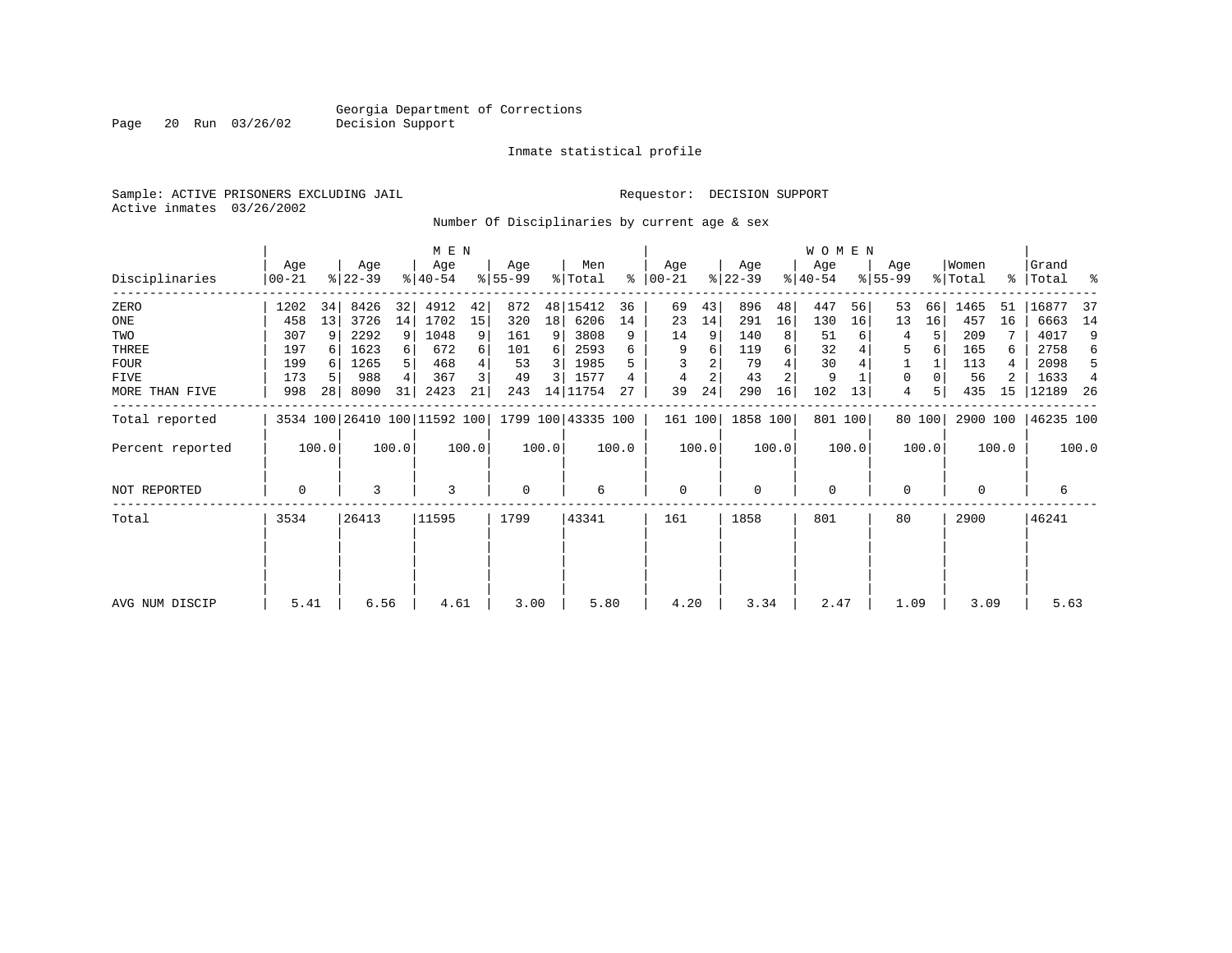Page 21 Run 03/26/02

#### Inmate statistical profile

Sample: ACTIVE PRISONERS EXCLUDING JAIL Requestor: DECISION SUPPORT Active inmates 03/26/2002

Number Of Escapes by current age & sex

|                  |                |       |                  |          | M E N                        |       |                  |       |                    |          |                   |       |                  |       | <b>WOMEN</b>     |          |                  |                |                  |       |                |          |
|------------------|----------------|-------|------------------|----------|------------------------------|-------|------------------|-------|--------------------|----------|-------------------|-------|------------------|-------|------------------|----------|------------------|----------------|------------------|-------|----------------|----------|
| Escapes          | Age<br>  00-21 |       | Age<br>$ 22-39 $ |          | Age<br>$8 40-54$             |       | Age<br>$ 55-99 $ |       | Men<br>% Total     | ွေ       | Age<br>$ 00 - 21$ |       | Age<br>$ 22-39 $ |       | Age<br>$ 40-54 $ |          | Age<br>$8 55-99$ |                | Women<br>% Total | ွေ    | Grand<br>Total | ႜ        |
| ZERO             |                |       | 3527 100 26236   |          | 99 11451                     | 99    | 1770             |       | 98 42984           | 99       | 161               | 100   | 1852 100         |       | 799 100          |          | 80               | 100            | 2892 100         |       | 45876          | 99       |
| ONE              |                | 0     | 175              |          | 124                          |       | 23               |       | 329                |          | 0                 | 0     | 6                | 0     | 2                | $\Omega$ | $\Omega$         | $\Omega$       | 8                | 0     | 337            |          |
| TWO              | 0              |       | 2                | $\Omega$ | 15                           | 0     | 4                | 0     | 21                 | $\Omega$ | $\Omega$          |       |                  | 0     | 0                |          | 0                |                |                  | 0     | 21             | $\Omega$ |
| THREE            | 0              |       | 0                |          |                              |       | 2                | 0     | 6                  | 0        | 0                 |       | 0                | 0     | 0                |          | 0                |                | 0                | 0     | 6              |          |
| <b>FOUR</b>      | 0              |       | 0                | $\Omega$ |                              |       | $\Omega$         | 0     |                    | 0        | $\Omega$          |       | $\Omega$         | 0     | $\Omega$         |          | $\Omega$         |                | $\Omega$         | 0     |                |          |
| FIVE             | 0              |       | 0                | $\Omega$ | $\Omega$                     |       | $\Omega$         | 0     | $\Omega$           | $\Omega$ | $\Omega$          | 0     | $\Omega$         | 0     | $\mathbf 0$      |          | $\Omega$         |                |                  | 0     |                |          |
| MORE THAN FIVE   | 0              | 0     | $\Omega$         | $\Omega$ | $\Omega$                     | 0     | $\Omega$         | 0     |                    | 0        | $\Omega$          | 0     | $\Omega$         | 0     | $\mathbf 0$      |          | $\Omega$         | $\overline{0}$ | $\Omega$         | 0     |                |          |
| Total reported   |                |       |                  |          | 3534 100 26413 100 11595 100 |       |                  |       | 1799 100 43341 100 |          | 161 100           |       | 1858 100         |       | 801 100          |          |                  | 80 100         | 2900 100         |       | 46241 100      |          |
| Percent reported |                | 100.0 |                  | 100.0    |                              | 100.0 |                  | 100.0 |                    | 100.0    |                   | 100.0 |                  | 100.0 |                  | 100.0    |                  | 100.0          |                  | 100.0 |                | 100.0    |
| NOT REPORTED     | 0              |       | 0                |          | $\Omega$                     |       | $\mathbf 0$      |       | $\Omega$           |          | $\mathbf 0$       |       | $\Omega$         |       | $\mathbf 0$      |          | $\Omega$         |                | $\mathbf 0$      |       | 0              |          |
| Total            | 3534           |       | 26413            |          | 11595                        |       | 1799             |       | 43341              |          | 161               |       | 1858             |       | 801              |          | 80               |                | 2900             |       | 46241          |          |
|                  |                |       |                  |          |                              |       |                  |       |                    |          |                   |       |                  |       |                  |          |                  |                |                  |       |                |          |
| AVG NUM ESCAPES  | .00            |       | .01              |          | .01                          |       | .02              |       | .01                |          | .00               |       | .00              |       | .00              |          | .00              |                | .00              |       | .01            |          |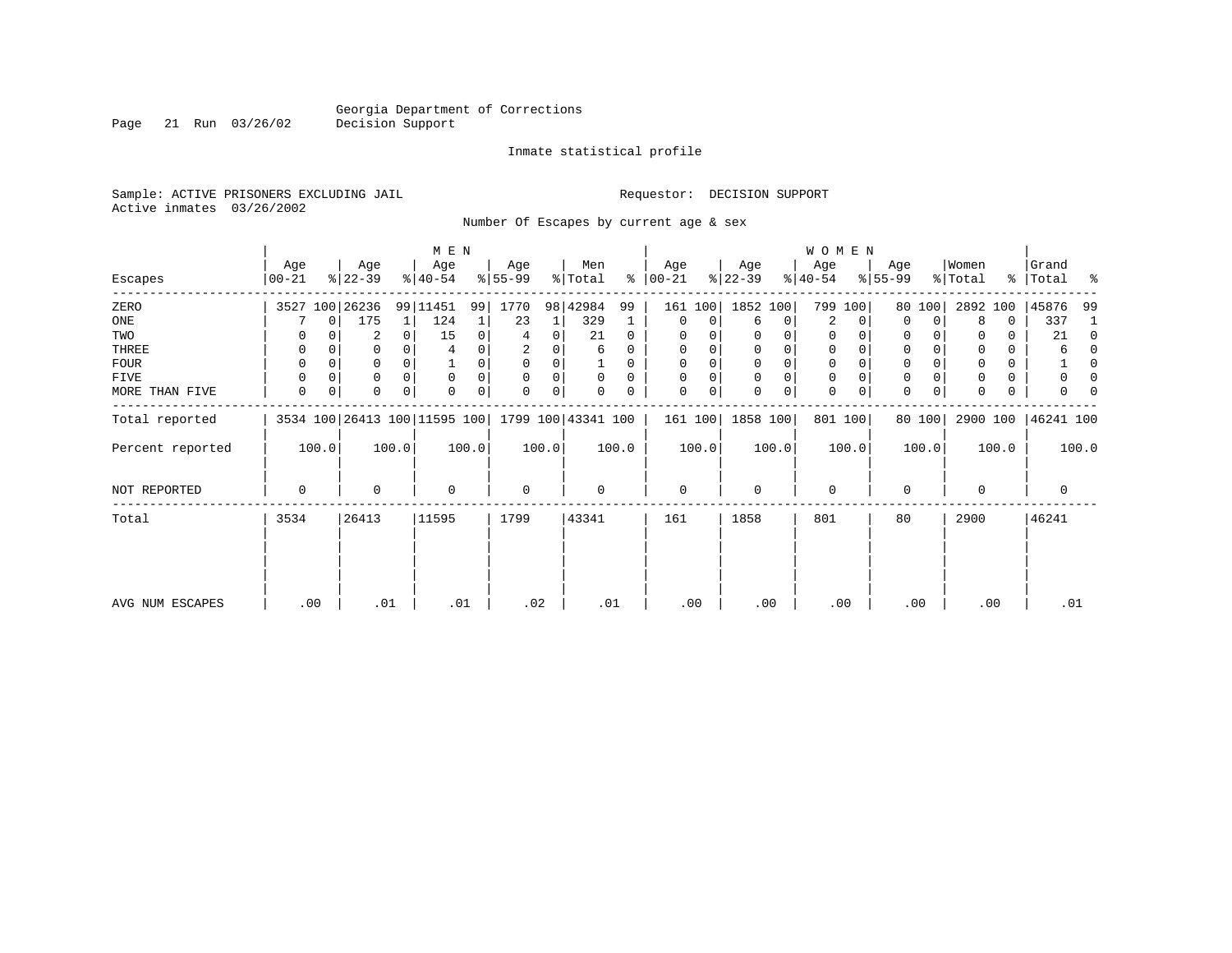Inmate statistical profile

Sample: ACTIVE PRISONERS EXCLUDING JAIL **Requestor: DECISION SUPPORT** Active inmates 03/26/2002

#### Number Of Prior Georgia Incarcerations \* by current age & sex

|                            | Age         |          | Age       |       | M E N<br>Age                 |                | Age         |       | Men                |       | Age           |       | Age       |                | <b>WOMEN</b><br>Age |       | Age            |        | Women    |       | Grand       |                |
|----------------------------|-------------|----------|-----------|-------|------------------------------|----------------|-------------|-------|--------------------|-------|---------------|-------|-----------|----------------|---------------------|-------|----------------|--------|----------|-------|-------------|----------------|
| Prior Incarcerations 00-21 |             |          | $ 22-39 $ |       | $8 40-54$                    |                | $8 55-99$   |       | % Total            |       | $8   00 - 21$ |       | $ 22-39 $ |                | $ 40-54 $           |       | $8155 - 99$    |        | % Total  |       | %   Total   | ್ಠಿ            |
| ZERO                       | 3191        |          | 90 14466  | 55    | 4462                         | 38             | 1000        |       | 56 23119           | 53    | 146           | 91    | 1202      | 65             | 432                 | 54    | 54             | 68     | 1834     | 63    | 24953       | -54            |
| ONE                        | 312         | 9        | 5381      | 20    | 2126                         | 18             | 334         | 19    | 8153               | 19    | 14            | 9     | 329       | 18             | 128                 | 16    | 13             | 16     | 484      | 17    | 8637        | 19             |
| TWO                        | 29          |          | 3059      | 12    | 1571                         | 14             | 180         | 10    | 4839               | 11    |               |       | 162       | 9              | 82                  | 10    | 4              | 5.     | 249      | 9     | 5088        | - 11           |
| THREE                      | 2           | 0        | 1779      |       | 1152                         | 10             | 125         |       | 3058               |       | $\mathbf 0$   | 0     | 93        | 5              | 68                  |       | 3              |        | 164      | 6     | 3222        | 7              |
| FOUR                       | 0           | $\Omega$ | 909       |       | 885                          | 8              | 75          | 4     | 1869               |       | $\Omega$      |       | 36        | $\overline{2}$ | 29                  |       | $\overline{2}$ |        | 67       |       | 1936        | $\overline{4}$ |
| FIVE                       | $\Omega$    |          | 498       |       | 586                          | 5              | 28          |       | 1112               |       | $\Omega$      | 0     | 22        |                | 20                  |       | $\overline{a}$ |        | 44       |       | 1156        | 2              |
| MORE THAN FIVE             | 0           | 0        | 321       |       | 813                          | 7 <sup>1</sup> | 57          | 3     | 1191               | 3     | $\mathbf 0$   | 0     | 14        |                | 42                  |       | 2              |        | 58       | 2     | 1249        | 3              |
| Total reported             |             |          |           |       | 3534 100 26413 100 11595 100 |                |             |       | 1799 100 43341 100 |       | 161 100       |       | 1858 100  |                | 801 100             |       |                | 80 100 | 2900 100 |       | 46241 100   |                |
| Percent reported           |             | 100.0    |           | 100.0 |                              | 100.0          |             | 100.0 |                    | 100.0 |               | 100.0 |           | 100.0          |                     | 100.0 |                | 100.0  |          | 100.0 |             | 100.0          |
| <b>NOT REPORTED</b>        | $\mathbf 0$ |          | $\Omega$  |       | $\Omega$                     |                | $\mathbf 0$ |       | 0                  |       | $\mathbf 0$   |       | $\Omega$  |                | 0                   |       | $\Omega$       |        | $\Omega$ |       | $\mathbf 0$ |                |
| Total                      | 3534        |          | 26413     |       | 11595                        |                | 1799        |       | 43341              |       | 161           |       | 1858      |                | 801                 |       | 80             |        | 2900     |       | 46241       |                |
|                            |             |          |           |       |                              |                |             |       |                    |       |               |       |           |                |                     |       |                |        |          |       |             |                |
|                            |             |          |           |       |                              |                |             |       |                    |       |               |       |           |                |                     |       |                |        |          |       |             |                |
| AVG # INCARCERATIONS       | .11         |          |           | .95   | 1.80                         |                | 1.06        |       | 1.11               |       | .10           |       | .69       |                | 1.27                |       | .78            |        | .82      |       | 1.09        |                |

\* This data counts a parole revocation on an existing sentenCE AS A prior incarceration. Also, this data counts, for any cohort of inmates, the total number of Georgia incarcerations the inmate has had during his entire criminal career. For example, if an inmate was admitted to prison first in FY72, and then re-admitted in FY79 and FY85, he had two prior incarcerations before the FY85 admission. This inmate's records show two prior incarcerations in all three of his records since he has had two prior incarcerations in his criminal career. If the cohort of FY72 admissions is selected for analysis, two prior incarcerations will be listed for this inmate even though in FY72, he had no prior incarcerations.

Page 22 Run 03/26/02 Decision Support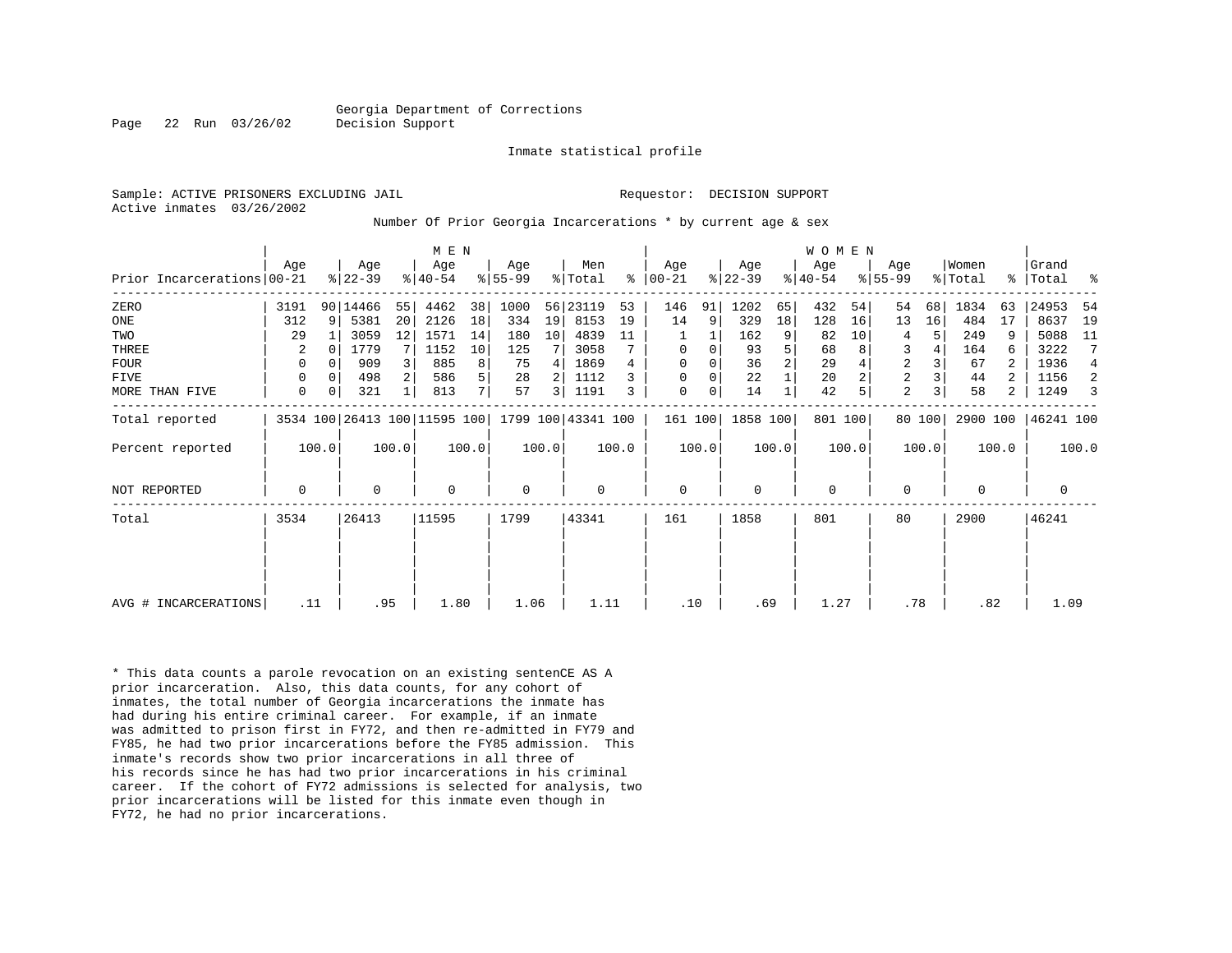Inmate statistical profile

Sample: ACTIVE PRISONERS EXCLUDING JAIL Requestor: DECISION SUPPORT Active inmates 03/26/2002

Page 23 Run 03/26/02

Number Of Transfers by current age & sex

|                   |                |       |                              |                   | M E N            |       |                  |       |                    |       |                      |       |                  |       | WOMEN            |       |                    |        |                  |       |                      |       |
|-------------------|----------------|-------|------------------------------|-------------------|------------------|-------|------------------|-------|--------------------|-------|----------------------|-------|------------------|-------|------------------|-------|--------------------|--------|------------------|-------|----------------------|-------|
| Transfers         | Age<br>  00-21 |       | Age<br>$ 22-39 $             |                   | Age<br>$8 40-54$ |       | Aqe<br>$ 55-99 $ |       | Men<br>% Total     |       | Aqe<br>$8   00 - 21$ |       | Age<br>$ 22-39 $ |       | Age<br>$ 40-54 $ |       | Age<br>$8155 - 99$ |        | Women<br>% Total |       | Grand<br>%   Total % |       |
| ZERO              | 813            | 231   | 2396                         | 9 <sup>1</sup>    | 984              | 8     | 113              | 6     | 4306               | 10    | 40                   | 25    | 377              | 20    | 156              | 19    | 13                 | 16     | 586              | 20    | 4892                 | -11   |
| ONE               | 1648           | 47    | 10109                        | 38                | 4236             | 37    | 696              |       | 39 16689           | 39    | 98                   | 61    | 957              | 52    | 375              | 47    | 29                 | 36     | 1459             | 50    | 18148                | 39    |
| TWO               | 697            | 20    | 6073                         | 23                | 2235             | 19    | 341              | 19    | 9346               | 22    | 14                   | 9     | 279              | 15    | 143              | 18    | 17                 | 21     | 453              | 16    | 9799                 | 21    |
| THREE             | 242            |       | 3247                         | $12 \overline{ }$ | 1358             | 12    | 196              | 11    | 5043               | 12    | 8                    |       | 141              | 8     | 57               |       |                    | 11     | 215              |       | 5258                 | 11    |
| <b>FOUR</b>       | 87             |       | 1750                         | 7 <sup>1</sup>    | 868              |       | 139              | 8     | 2844               |       |                      |       | 62               |       | 28               |       | 4                  | 5      | 95               |       | 2939                 | 6     |
| FIVE              | 27             |       | 1086                         |                   | 575              |       | 86               | 5     | 1774               | 4     | $\mathbf 0$          | 0     | 18               |       | 15               |       | 4                  |        | 37               |       | 1811                 | 4     |
| MORE THAN FIVE    | 20             |       | 1752                         | 71                | 1339             | 12    | 228              | 13    | 3339               | 8     | $\mathbf 0$          | 0     | 24               |       | 27               |       | 4                  | 5      | 55               | 2     | 3394                 | 7     |
| Total reported    |                |       | 3534 100 26413 100 11595 100 |                   |                  |       |                  |       | 1799 100 43341 100 |       | 161 100              |       | 1858 100         |       | 801 100          |       |                    | 80 100 | 2900 100         |       | 46241 100            |       |
| Percent reported  |                | 100.0 |                              | 100.0             |                  | 100.0 |                  | 100.0 |                    | 100.0 |                      | 100.0 |                  | 100.0 |                  | 100.0 |                    | 100.0  |                  | 100.0 |                      | 100.0 |
| NOT REPORTED      | 0              |       | $\Omega$                     |                   | $\Omega$         |       | 0                |       | $\Omega$           |       | $\mathbf 0$          |       | $\Omega$         |       | $\mathbf 0$      |       | $\Omega$           |        | $\Omega$         |       | 0                    |       |
| Total             | 3534           |       | 26413                        |                   | 11595            |       | 1799             |       | 43341              |       | 161                  |       | 1858             |       | 801              |       | 80                 |        | 2900             |       | 46241                |       |
|                   |                |       |                              |                   |                  |       |                  |       |                    |       |                      |       |                  |       |                  |       |                    |        |                  |       |                      |       |
|                   |                |       |                              |                   |                  |       |                  |       |                    |       |                      |       |                  |       |                  |       |                    |        |                  |       |                      |       |
| AVG NUM TRANSFERS | 1.25           |       | 2.21                         |                   | 2.65             |       | 2.73             |       | 2.27               |       | .96                  |       | 1.31             |       | 1.53             |       | 1.98               |        | 1.37             |       | 2.21                 |       |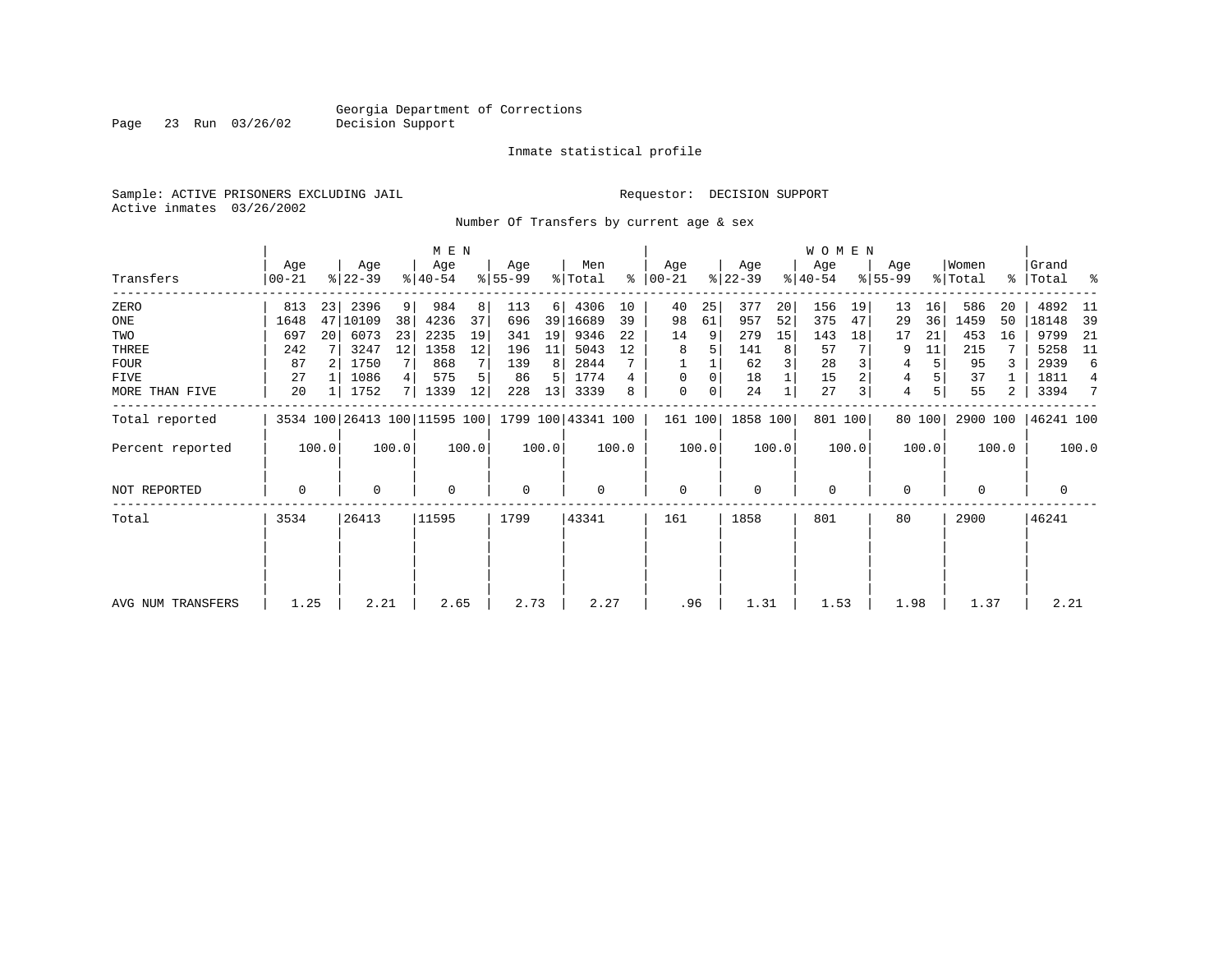Page 24 Run 03/26/02

#### Inmate statistical profile

Sample: ACTIVE PRISONERS EXCLUDING JAIL **Requestor: DECISION SUPPORT** Active inmates 03/26/2002

County Of Conviction by current age & sex

| Age<br>Age<br>Age<br>Men<br>Age<br>Women<br>Grand<br>Age<br>Age<br>Age<br>Aqe<br>$ 22-39$<br>County Of Conviction 00-21<br>$8 22-39$<br>$ 40-54$<br>$ 00-21$<br>$8140 - 54$<br>$8 55-99$<br>$8155 - 99$<br>% Total<br>ి<br>% Total<br>Total<br>ి<br>Appling<br>5<br>$\mathbf 0$<br>0<br>0<br>$\mathbf 0$<br>99<br>0<br>$\mathbf 0$<br>$\mathbf 0$<br>58<br>30<br>6<br>0<br>0<br>0<br>0<br>106<br>6<br>1<br>0<br>$\overline{2}$<br>Atkinson<br>$\mathbf 0$<br>12<br>$\mathbf 0$<br>3<br>$\sqrt{2}$<br>2<br>50<br>$\mathbf 0$<br>29<br>$\mathbf 0$<br>46<br>$\Omega$<br>$\Omega$<br>$\mathbf 0$<br>0<br>$\mathbf 0$<br>$\Omega$<br>0<br>$\overline{4}$<br>0<br>3<br>19<br>$\mathbf 0$<br>58<br>0<br>0<br>$\Omega$<br>58<br>Bacon<br>0<br>36<br>0<br>$\Omega$<br>0<br>0<br>$\Omega$<br>0<br>$\Omega$<br>0<br>$\mathbf 0$<br>$\Omega$<br>0<br>Baker<br>$\mathbf 0$<br>$\mathbf 0$<br>$\mathsf 0$<br>$\mathbf 0$<br>18<br>3<br>21<br>13<br>0<br>4<br>0<br>$\Omega$<br>0<br>3<br>$\Omega$<br>0<br>$\Omega$<br>$\Omega$<br>0<br>0<br>1<br>Baldwin<br>35<br>$\mathbf{1}$<br>$\mathbf{1}$<br>7<br>$\mathbf{1}$<br>1<br>217<br>1<br>94<br>9<br>355<br>1<br>1<br>1<br>18<br>1<br>$\Omega$<br>$\Omega$<br>26<br>381<br>1<br>Banks<br>11<br>19<br>$\mathbf 0$<br>3<br>2<br>6<br>0<br>27<br>0<br>4<br>0<br>61<br>0<br>$\mathbf{1}$<br>1<br>0<br>$\mathbf 0$<br>$\Omega$<br>0<br>0<br>67<br>$\mathbf{1}$<br>15<br>$\mathbf 0$<br>5<br>0<br>14<br>$\mathbf 0$<br>98<br>$\mathbf 0$<br>59<br>$\mathbf{1}$<br>186<br>0<br>$\Omega$<br>14<br>1<br>$\mathbf{1}$<br>$\Omega$<br>19<br>$\mathbf{1}$<br>205<br>Barrow<br>22<br>$\mathbf{1}$<br>$\mathbf{1}$<br>8<br>$\mathbf{1}$<br>$\mathbf{1}$<br>221<br>$\mathbf{1}$<br>107<br>25<br>375<br>$\mathbf{1}$<br>$\overline{2}$<br>1<br>20<br>1<br>$\mathbf{1}$<br>$\Omega$<br>0<br>30<br>405<br>Bartow<br>Ben Hill<br>21<br>$\mathbf{1}$<br>$\mathbf 0$<br>45<br>$\mathbf 0$<br>11<br>$\mathbf{1}$<br>195<br>$\Omega$<br>$\Omega$<br>0<br>11<br>1<br>$\overline{4}$<br>$\mathbf{1}$<br>$\Omega$<br>$\Omega$<br>15<br>$\mathbf{1}$<br>210<br>118<br>17<br>$\mathsf 0$<br>$\overline{2}$<br>Berrien<br>$\overline{4}$<br>$\mathbf 0$<br>3<br>$\mathbf 0$<br>0<br>$\overline{2}$<br>0<br>$\mathbf 0$<br>$\mathbf 0$<br>$\Omega$<br>0<br>70<br>0<br>44<br>68<br>0<br>$\Omega$<br>0<br><b>Bibb</b><br>2<br>301<br>3<br>3<br>2<br>5<br>3<br>2<br>21<br>3<br>61<br>2<br>74<br>2<br>623<br>45<br>1043<br>32<br>3<br>4<br>1104<br>Bleckley<br>10<br>$\mathbf 0$<br>3<br>0<br>7<br>126<br>0<br>77<br>0<br>29<br>0<br>119<br>0<br>$\Omega$<br>0<br>3<br>4<br>1<br>$\Omega$<br>$\Omega$<br>0<br>Brantley<br>12<br>$\mathbf 0$<br>3<br>0<br>2<br>2<br>1<br>0<br>22<br>0<br>0<br>38<br>0<br>0<br>$\mathbf 0$<br>0<br>0<br>0<br>40<br>0<br>$\Omega$<br><b>Brooks</b><br>12<br>3<br>3<br>$\Omega$<br>65<br>$\Omega$<br>$\mathbf 0$<br>6<br>$\mathbf 0$<br>87<br>$\Omega$<br>$\Omega$<br>0<br>$\Omega$<br>$\Omega$<br>$\Omega$<br>$\Omega$<br>90<br>4<br>$\Omega$<br>$\Omega$<br>$\overline{a}$<br>$\mathbf{1}$<br>$\Omega$<br>47<br>$\mathbf 0$<br>25<br>$\mathbf 0$<br>3<br>$\mathbf 0$<br>76<br>$\Omega$<br>0<br>$\Omega$<br>$\mathbf{1}$<br>78<br>Bryan<br>$\Omega$<br>1<br>$\Omega$<br>$\mathbf 0$<br>1<br>0<br>$\overline{2}$<br>Bulloch<br>39<br>$\mathbf 1$<br>10<br>357<br>13<br>3<br>20<br>377<br>1<br>228<br>80<br>1<br>1<br>$\mathbf{1}$<br>1<br>1<br>1<br>$\mathbf 1$<br>1<br>4<br><b>Burke</b><br>15<br>$\mathbf 0$<br>7<br>3<br>2<br>3<br>$\Omega$<br>$\mathbf{1}$<br>$\Omega$<br>$\Omega$<br>10<br>0<br>231<br>$\Omega$<br>144<br>1<br>55<br>$\mathbf 0$<br>221<br>$\mathbf{1}$<br>4<br>3<br>33<br>$\mathbf 0$<br>8<br>132<br><b>Butts</b><br>14<br>0<br>77<br>0<br>0<br>0<br>$\mathbf{1}$<br>1<br>7<br>$\Omega$<br>$\mathbf 0$<br>$\Omega$<br>0<br>11<br>0<br>143<br>Calhoun<br>$\mathbf 0$<br>3<br>$\mathbf 0$<br>0<br>0<br>0<br>$\mathbf{1}$<br>4<br>0<br>18<br>0<br>14<br>39<br>$\Omega$<br>1<br>0<br>$\mathbf 0$<br>0<br>0<br>0<br>40<br>Camden<br>$\overline{c}$<br>29<br>$\mathbf 0$<br>$\overline{2}$<br>2<br>5<br>$\Omega$<br>65<br>$\Omega$<br>4<br>$\mathbf 0$<br>100<br>0<br>$\Omega$<br>0<br>$\Omega$<br>$\Omega$<br>$\mathbf{1}$<br>$\mathbf{1}$<br>$\Omega$<br>105<br>Candler<br>$\mathbf 0$<br>3<br>6<br>$\mathbf 0$<br>19<br>$\mathbf 0$<br>$\mathbf 0$<br>85<br>$\Omega$<br>0<br>$\Omega$<br>$\mathbf{1}$<br>$\Omega$<br>$\Omega$<br>$\overline{4}$<br>0<br>89<br>0<br>60<br>$\Omega$<br>$\mathbf 0$<br>Carroll<br>7<br>36<br>110<br>$\mathbf{1}$<br>32<br>$\overline{c}$<br>3<br>2<br>33<br>2<br>$\Omega$<br>0<br>43<br>475<br>$\mathbf{1}$<br>254<br>1<br>432<br>$\mathbf{1}$<br>1<br>1<br>Catoosa<br>$\mathbf 1$<br>$\mathbf{1}$<br>1<br>2<br>$\mathbf{1}$<br>17<br>$\mathbf{1}$<br>192<br>9<br>$\Omega$<br>94<br>$\mathbf 0$<br>61<br>11<br>175<br>$\Omega$<br>$\Omega$<br>0<br>14<br>$\Omega$<br>1<br>Charlton<br>$\overline{2}$<br>15<br>0<br>$\overline{c}$<br>$\mathbf 0$<br>0<br>$\overline{2}$<br>$\Omega$<br>$\mathbf 1$<br>$\mathbf 0$<br>$\mathbf 0$<br>3<br>46<br>0<br>24<br>0<br>43<br>0<br>$\mathbf 0$<br>$\mathbf 0$<br>0<br>Chatham<br>5<br>211<br>6<br>521<br>69<br>2267<br>5<br>12<br>8<br>6<br>$\overline{2}$<br>3<br>155<br>5<br>2422<br>6<br>1466<br>4<br>107<br>34<br>4<br>Chattahoochee<br>5<br>9<br>$\mathbf 0$<br>33<br>$\mathbf{1}$<br>$\mathbf 0$<br>$\Omega$<br>$\Omega$<br>34<br>0<br>19<br>0<br>0<br>0<br>$\Omega$<br>1<br>$\Omega$<br>0<br>1<br>$\mathbf 0$<br>$\Omega$<br>5<br>57<br>$\mathbf 0$<br>Chatooga<br>$\Omega$<br>97<br>$\mathbf 0$<br>10<br>$\mathbf{1}$<br>169<br>2<br>$\mathbf{1}$<br>$\Omega$<br>3<br>$\mathbf{1}$<br>12<br>0<br>181<br>$\Omega$<br>6<br>$\mathbf 0$<br>1<br>Cherokee<br>$\mathbf{1}$<br>$\overline{c}$<br>3<br>2<br>12<br>$\mathbf{1}$<br>52<br>2<br>457<br>24<br>1<br>208<br>1<br>27<br>405<br>$\mathbf{1}$<br>4<br>35<br>2<br>1<br>146<br>Clarke<br>$\overline{2}$<br>3<br>$\mathbf{1}$<br>2<br>$\mathbf{1}$<br>30<br>8<br>43<br>$\mathbf{1}$<br>34<br>1<br>327<br>1<br>113<br>19<br>1<br>493<br>$\mathbf{1}$<br>-1<br>4<br>536<br>0<br>0<br>$\mathbf 0$<br>26<br>$\mathbf 0$<br>0<br>$\Omega$<br>$\mathbf{0}$<br>$\mathbf 0$<br>$\mathbf 0$<br>Clay<br>4<br>0<br>15<br>6<br>1<br>0<br>$\mathbf{1}$<br>$\mathbf 0$<br>1<br>0<br>27<br>3<br>200<br>4<br>386<br>55<br>3<br>1706<br>9<br>106<br>6<br>3<br>4<br>167<br>1873<br>Clayton<br>6<br>1065<br>4<br>14<br>44<br>6<br>6<br>Clinch<br>8<br>$\mathbf 0$<br>$\mathbf 0$<br>$\mathbf 0$<br>50<br>$\mathbf 0$<br>$\Omega$<br>51<br>0<br>31<br>0<br>11<br>$\Omega$<br>$\mathbf 0$<br>0<br>1<br>0<br>$\Omega$<br>0<br>1<br>0<br>Cobb<br>5<br>5<br>2123<br>163<br>1206<br>5<br>535<br>80<br>1984<br>5<br>6<br>4<br>86<br>45<br>$\overline{2}$<br>3<br>139<br>5<br>5<br>4<br>6 |        |  |  | M E N |  |  |  |  | W O M E N |  |  |  |                |
|--------------------------------------------------------------------------------------------------------------------------------------------------------------------------------------------------------------------------------------------------------------------------------------------------------------------------------------------------------------------------------------------------------------------------------------------------------------------------------------------------------------------------------------------------------------------------------------------------------------------------------------------------------------------------------------------------------------------------------------------------------------------------------------------------------------------------------------------------------------------------------------------------------------------------------------------------------------------------------------------------------------------------------------------------------------------------------------------------------------------------------------------------------------------------------------------------------------------------------------------------------------------------------------------------------------------------------------------------------------------------------------------------------------------------------------------------------------------------------------------------------------------------------------------------------------------------------------------------------------------------------------------------------------------------------------------------------------------------------------------------------------------------------------------------------------------------------------------------------------------------------------------------------------------------------------------------------------------------------------------------------------------------------------------------------------------------------------------------------------------------------------------------------------------------------------------------------------------------------------------------------------------------------------------------------------------------------------------------------------------------------------------------------------------------------------------------------------------------------------------------------------------------------------------------------------------------------------------------------------------------------------------------------------------------------------------------------------------------------------------------------------------------------------------------------------------------------------------------------------------------------------------------------------------------------------------------------------------------------------------------------------------------------------------------------------------------------------------------------------------------------------------------------------------------------------------------------------------------------------------------------------------------------------------------------------------------------------------------------------------------------------------------------------------------------------------------------------------------------------------------------------------------------------------------------------------------------------------------------------------------------------------------------------------------------------------------------------------------------------------------------------------------------------------------------------------------------------------------------------------------------------------------------------------------------------------------------------------------------------------------------------------------------------------------------------------------------------------------------------------------------------------------------------------------------------------------------------------------------------------------------------------------------------------------------------------------------------------------------------------------------------------------------------------------------------------------------------------------------------------------------------------------------------------------------------------------------------------------------------------------------------------------------------------------------------------------------------------------------------------------------------------------------------------------------------------------------------------------------------------------------------------------------------------------------------------------------------------------------------------------------------------------------------------------------------------------------------------------------------------------------------------------------------------------------------------------------------------------------------------------------------------------------------------------------------------------------------------------------------------------------------------------------------------------------------------------------------------------------------------------------------------------------------------------------------------------------------------------------------------------------------------------------------------------------------------------------------------------------------------------------------------------------------------------------------------------------------------------------------------------------------------------------------------------------------------------------------------------------------------------------------------------------------------------------------------------------------------------------------------------------------------------------------------------------------------------------------------------------------------------------------------------------------------------------------------------------------------------------------------------------------------------------------------------------------------------------------------------------------------------------------------------------------------------------------------------------------------------------------------------------------------------------------------------------------------------------------------------------------|--------|--|--|-------|--|--|--|--|-----------|--|--|--|----------------|
|                                                                                                                                                                                                                                                                                                                                                                                                                                                                                                                                                                                                                                                                                                                                                                                                                                                                                                                                                                                                                                                                                                                                                                                                                                                                                                                                                                                                                                                                                                                                                                                                                                                                                                                                                                                                                                                                                                                                                                                                                                                                                                                                                                                                                                                                                                                                                                                                                                                                                                                                                                                                                                                                                                                                                                                                                                                                                                                                                                                                                                                                                                                                                                                                                                                                                                                                                                                                                                                                                                                                                                                                                                                                                                                                                                                                                                                                                                                                                                                                                                                                                                                                                                                                                                                                                                                                                                                                                                                                                                                                                                                                                                                                                                                                                                                                                                                                                                                                                                                                                                                                                                                                                                                                                                                                                                                                                                                                                                                                                                                                                                                                                                                                                                                                                                                                                                                                                                                                                                                                                                                                                                                                                                                                                                                                                                                                                                                                                                                                                                                                                                                                                                                                                                                                      |        |  |  |       |  |  |  |  |           |  |  |  |                |
|                                                                                                                                                                                                                                                                                                                                                                                                                                                                                                                                                                                                                                                                                                                                                                                                                                                                                                                                                                                                                                                                                                                                                                                                                                                                                                                                                                                                                                                                                                                                                                                                                                                                                                                                                                                                                                                                                                                                                                                                                                                                                                                                                                                                                                                                                                                                                                                                                                                                                                                                                                                                                                                                                                                                                                                                                                                                                                                                                                                                                                                                                                                                                                                                                                                                                                                                                                                                                                                                                                                                                                                                                                                                                                                                                                                                                                                                                                                                                                                                                                                                                                                                                                                                                                                                                                                                                                                                                                                                                                                                                                                                                                                                                                                                                                                                                                                                                                                                                                                                                                                                                                                                                                                                                                                                                                                                                                                                                                                                                                                                                                                                                                                                                                                                                                                                                                                                                                                                                                                                                                                                                                                                                                                                                                                                                                                                                                                                                                                                                                                                                                                                                                                                                                                                      |        |  |  |       |  |  |  |  |           |  |  |  | ٩,             |
|                                                                                                                                                                                                                                                                                                                                                                                                                                                                                                                                                                                                                                                                                                                                                                                                                                                                                                                                                                                                                                                                                                                                                                                                                                                                                                                                                                                                                                                                                                                                                                                                                                                                                                                                                                                                                                                                                                                                                                                                                                                                                                                                                                                                                                                                                                                                                                                                                                                                                                                                                                                                                                                                                                                                                                                                                                                                                                                                                                                                                                                                                                                                                                                                                                                                                                                                                                                                                                                                                                                                                                                                                                                                                                                                                                                                                                                                                                                                                                                                                                                                                                                                                                                                                                                                                                                                                                                                                                                                                                                                                                                                                                                                                                                                                                                                                                                                                                                                                                                                                                                                                                                                                                                                                                                                                                                                                                                                                                                                                                                                                                                                                                                                                                                                                                                                                                                                                                                                                                                                                                                                                                                                                                                                                                                                                                                                                                                                                                                                                                                                                                                                                                                                                                                                      |        |  |  |       |  |  |  |  |           |  |  |  | $\Omega$       |
|                                                                                                                                                                                                                                                                                                                                                                                                                                                                                                                                                                                                                                                                                                                                                                                                                                                                                                                                                                                                                                                                                                                                                                                                                                                                                                                                                                                                                                                                                                                                                                                                                                                                                                                                                                                                                                                                                                                                                                                                                                                                                                                                                                                                                                                                                                                                                                                                                                                                                                                                                                                                                                                                                                                                                                                                                                                                                                                                                                                                                                                                                                                                                                                                                                                                                                                                                                                                                                                                                                                                                                                                                                                                                                                                                                                                                                                                                                                                                                                                                                                                                                                                                                                                                                                                                                                                                                                                                                                                                                                                                                                                                                                                                                                                                                                                                                                                                                                                                                                                                                                                                                                                                                                                                                                                                                                                                                                                                                                                                                                                                                                                                                                                                                                                                                                                                                                                                                                                                                                                                                                                                                                                                                                                                                                                                                                                                                                                                                                                                                                                                                                                                                                                                                                                      |        |  |  |       |  |  |  |  |           |  |  |  | $\Omega$       |
|                                                                                                                                                                                                                                                                                                                                                                                                                                                                                                                                                                                                                                                                                                                                                                                                                                                                                                                                                                                                                                                                                                                                                                                                                                                                                                                                                                                                                                                                                                                                                                                                                                                                                                                                                                                                                                                                                                                                                                                                                                                                                                                                                                                                                                                                                                                                                                                                                                                                                                                                                                                                                                                                                                                                                                                                                                                                                                                                                                                                                                                                                                                                                                                                                                                                                                                                                                                                                                                                                                                                                                                                                                                                                                                                                                                                                                                                                                                                                                                                                                                                                                                                                                                                                                                                                                                                                                                                                                                                                                                                                                                                                                                                                                                                                                                                                                                                                                                                                                                                                                                                                                                                                                                                                                                                                                                                                                                                                                                                                                                                                                                                                                                                                                                                                                                                                                                                                                                                                                                                                                                                                                                                                                                                                                                                                                                                                                                                                                                                                                                                                                                                                                                                                                                                      |        |  |  |       |  |  |  |  |           |  |  |  | $\Omega$       |
|                                                                                                                                                                                                                                                                                                                                                                                                                                                                                                                                                                                                                                                                                                                                                                                                                                                                                                                                                                                                                                                                                                                                                                                                                                                                                                                                                                                                                                                                                                                                                                                                                                                                                                                                                                                                                                                                                                                                                                                                                                                                                                                                                                                                                                                                                                                                                                                                                                                                                                                                                                                                                                                                                                                                                                                                                                                                                                                                                                                                                                                                                                                                                                                                                                                                                                                                                                                                                                                                                                                                                                                                                                                                                                                                                                                                                                                                                                                                                                                                                                                                                                                                                                                                                                                                                                                                                                                                                                                                                                                                                                                                                                                                                                                                                                                                                                                                                                                                                                                                                                                                                                                                                                                                                                                                                                                                                                                                                                                                                                                                                                                                                                                                                                                                                                                                                                                                                                                                                                                                                                                                                                                                                                                                                                                                                                                                                                                                                                                                                                                                                                                                                                                                                                                                      |        |  |  |       |  |  |  |  |           |  |  |  | $\mathbf{0}$   |
|                                                                                                                                                                                                                                                                                                                                                                                                                                                                                                                                                                                                                                                                                                                                                                                                                                                                                                                                                                                                                                                                                                                                                                                                                                                                                                                                                                                                                                                                                                                                                                                                                                                                                                                                                                                                                                                                                                                                                                                                                                                                                                                                                                                                                                                                                                                                                                                                                                                                                                                                                                                                                                                                                                                                                                                                                                                                                                                                                                                                                                                                                                                                                                                                                                                                                                                                                                                                                                                                                                                                                                                                                                                                                                                                                                                                                                                                                                                                                                                                                                                                                                                                                                                                                                                                                                                                                                                                                                                                                                                                                                                                                                                                                                                                                                                                                                                                                                                                                                                                                                                                                                                                                                                                                                                                                                                                                                                                                                                                                                                                                                                                                                                                                                                                                                                                                                                                                                                                                                                                                                                                                                                                                                                                                                                                                                                                                                                                                                                                                                                                                                                                                                                                                                                                      |        |  |  |       |  |  |  |  |           |  |  |  | 1              |
|                                                                                                                                                                                                                                                                                                                                                                                                                                                                                                                                                                                                                                                                                                                                                                                                                                                                                                                                                                                                                                                                                                                                                                                                                                                                                                                                                                                                                                                                                                                                                                                                                                                                                                                                                                                                                                                                                                                                                                                                                                                                                                                                                                                                                                                                                                                                                                                                                                                                                                                                                                                                                                                                                                                                                                                                                                                                                                                                                                                                                                                                                                                                                                                                                                                                                                                                                                                                                                                                                                                                                                                                                                                                                                                                                                                                                                                                                                                                                                                                                                                                                                                                                                                                                                                                                                                                                                                                                                                                                                                                                                                                                                                                                                                                                                                                                                                                                                                                                                                                                                                                                                                                                                                                                                                                                                                                                                                                                                                                                                                                                                                                                                                                                                                                                                                                                                                                                                                                                                                                                                                                                                                                                                                                                                                                                                                                                                                                                                                                                                                                                                                                                                                                                                                                      |        |  |  |       |  |  |  |  |           |  |  |  | $\mathbf 0$    |
|                                                                                                                                                                                                                                                                                                                                                                                                                                                                                                                                                                                                                                                                                                                                                                                                                                                                                                                                                                                                                                                                                                                                                                                                                                                                                                                                                                                                                                                                                                                                                                                                                                                                                                                                                                                                                                                                                                                                                                                                                                                                                                                                                                                                                                                                                                                                                                                                                                                                                                                                                                                                                                                                                                                                                                                                                                                                                                                                                                                                                                                                                                                                                                                                                                                                                                                                                                                                                                                                                                                                                                                                                                                                                                                                                                                                                                                                                                                                                                                                                                                                                                                                                                                                                                                                                                                                                                                                                                                                                                                                                                                                                                                                                                                                                                                                                                                                                                                                                                                                                                                                                                                                                                                                                                                                                                                                                                                                                                                                                                                                                                                                                                                                                                                                                                                                                                                                                                                                                                                                                                                                                                                                                                                                                                                                                                                                                                                                                                                                                                                                                                                                                                                                                                                                      |        |  |  |       |  |  |  |  |           |  |  |  | $\Omega$       |
|                                                                                                                                                                                                                                                                                                                                                                                                                                                                                                                                                                                                                                                                                                                                                                                                                                                                                                                                                                                                                                                                                                                                                                                                                                                                                                                                                                                                                                                                                                                                                                                                                                                                                                                                                                                                                                                                                                                                                                                                                                                                                                                                                                                                                                                                                                                                                                                                                                                                                                                                                                                                                                                                                                                                                                                                                                                                                                                                                                                                                                                                                                                                                                                                                                                                                                                                                                                                                                                                                                                                                                                                                                                                                                                                                                                                                                                                                                                                                                                                                                                                                                                                                                                                                                                                                                                                                                                                                                                                                                                                                                                                                                                                                                                                                                                                                                                                                                                                                                                                                                                                                                                                                                                                                                                                                                                                                                                                                                                                                                                                                                                                                                                                                                                                                                                                                                                                                                                                                                                                                                                                                                                                                                                                                                                                                                                                                                                                                                                                                                                                                                                                                                                                                                                                      |        |  |  |       |  |  |  |  |           |  |  |  | $\mathbf{1}$   |
|                                                                                                                                                                                                                                                                                                                                                                                                                                                                                                                                                                                                                                                                                                                                                                                                                                                                                                                                                                                                                                                                                                                                                                                                                                                                                                                                                                                                                                                                                                                                                                                                                                                                                                                                                                                                                                                                                                                                                                                                                                                                                                                                                                                                                                                                                                                                                                                                                                                                                                                                                                                                                                                                                                                                                                                                                                                                                                                                                                                                                                                                                                                                                                                                                                                                                                                                                                                                                                                                                                                                                                                                                                                                                                                                                                                                                                                                                                                                                                                                                                                                                                                                                                                                                                                                                                                                                                                                                                                                                                                                                                                                                                                                                                                                                                                                                                                                                                                                                                                                                                                                                                                                                                                                                                                                                                                                                                                                                                                                                                                                                                                                                                                                                                                                                                                                                                                                                                                                                                                                                                                                                                                                                                                                                                                                                                                                                                                                                                                                                                                                                                                                                                                                                                                                      |        |  |  |       |  |  |  |  |           |  |  |  | $\mathbf{0}$   |
|                                                                                                                                                                                                                                                                                                                                                                                                                                                                                                                                                                                                                                                                                                                                                                                                                                                                                                                                                                                                                                                                                                                                                                                                                                                                                                                                                                                                                                                                                                                                                                                                                                                                                                                                                                                                                                                                                                                                                                                                                                                                                                                                                                                                                                                                                                                                                                                                                                                                                                                                                                                                                                                                                                                                                                                                                                                                                                                                                                                                                                                                                                                                                                                                                                                                                                                                                                                                                                                                                                                                                                                                                                                                                                                                                                                                                                                                                                                                                                                                                                                                                                                                                                                                                                                                                                                                                                                                                                                                                                                                                                                                                                                                                                                                                                                                                                                                                                                                                                                                                                                                                                                                                                                                                                                                                                                                                                                                                                                                                                                                                                                                                                                                                                                                                                                                                                                                                                                                                                                                                                                                                                                                                                                                                                                                                                                                                                                                                                                                                                                                                                                                                                                                                                                                      |        |  |  |       |  |  |  |  |           |  |  |  | $\mathbf{0}$   |
|                                                                                                                                                                                                                                                                                                                                                                                                                                                                                                                                                                                                                                                                                                                                                                                                                                                                                                                                                                                                                                                                                                                                                                                                                                                                                                                                                                                                                                                                                                                                                                                                                                                                                                                                                                                                                                                                                                                                                                                                                                                                                                                                                                                                                                                                                                                                                                                                                                                                                                                                                                                                                                                                                                                                                                                                                                                                                                                                                                                                                                                                                                                                                                                                                                                                                                                                                                                                                                                                                                                                                                                                                                                                                                                                                                                                                                                                                                                                                                                                                                                                                                                                                                                                                                                                                                                                                                                                                                                                                                                                                                                                                                                                                                                                                                                                                                                                                                                                                                                                                                                                                                                                                                                                                                                                                                                                                                                                                                                                                                                                                                                                                                                                                                                                                                                                                                                                                                                                                                                                                                                                                                                                                                                                                                                                                                                                                                                                                                                                                                                                                                                                                                                                                                                                      |        |  |  |       |  |  |  |  |           |  |  |  | $\overline{2}$ |
|                                                                                                                                                                                                                                                                                                                                                                                                                                                                                                                                                                                                                                                                                                                                                                                                                                                                                                                                                                                                                                                                                                                                                                                                                                                                                                                                                                                                                                                                                                                                                                                                                                                                                                                                                                                                                                                                                                                                                                                                                                                                                                                                                                                                                                                                                                                                                                                                                                                                                                                                                                                                                                                                                                                                                                                                                                                                                                                                                                                                                                                                                                                                                                                                                                                                                                                                                                                                                                                                                                                                                                                                                                                                                                                                                                                                                                                                                                                                                                                                                                                                                                                                                                                                                                                                                                                                                                                                                                                                                                                                                                                                                                                                                                                                                                                                                                                                                                                                                                                                                                                                                                                                                                                                                                                                                                                                                                                                                                                                                                                                                                                                                                                                                                                                                                                                                                                                                                                                                                                                                                                                                                                                                                                                                                                                                                                                                                                                                                                                                                                                                                                                                                                                                                                                      |        |  |  |       |  |  |  |  |           |  |  |  | $\Omega$       |
|                                                                                                                                                                                                                                                                                                                                                                                                                                                                                                                                                                                                                                                                                                                                                                                                                                                                                                                                                                                                                                                                                                                                                                                                                                                                                                                                                                                                                                                                                                                                                                                                                                                                                                                                                                                                                                                                                                                                                                                                                                                                                                                                                                                                                                                                                                                                                                                                                                                                                                                                                                                                                                                                                                                                                                                                                                                                                                                                                                                                                                                                                                                                                                                                                                                                                                                                                                                                                                                                                                                                                                                                                                                                                                                                                                                                                                                                                                                                                                                                                                                                                                                                                                                                                                                                                                                                                                                                                                                                                                                                                                                                                                                                                                                                                                                                                                                                                                                                                                                                                                                                                                                                                                                                                                                                                                                                                                                                                                                                                                                                                                                                                                                                                                                                                                                                                                                                                                                                                                                                                                                                                                                                                                                                                                                                                                                                                                                                                                                                                                                                                                                                                                                                                                                                      |        |  |  |       |  |  |  |  |           |  |  |  | $\Omega$       |
|                                                                                                                                                                                                                                                                                                                                                                                                                                                                                                                                                                                                                                                                                                                                                                                                                                                                                                                                                                                                                                                                                                                                                                                                                                                                                                                                                                                                                                                                                                                                                                                                                                                                                                                                                                                                                                                                                                                                                                                                                                                                                                                                                                                                                                                                                                                                                                                                                                                                                                                                                                                                                                                                                                                                                                                                                                                                                                                                                                                                                                                                                                                                                                                                                                                                                                                                                                                                                                                                                                                                                                                                                                                                                                                                                                                                                                                                                                                                                                                                                                                                                                                                                                                                                                                                                                                                                                                                                                                                                                                                                                                                                                                                                                                                                                                                                                                                                                                                                                                                                                                                                                                                                                                                                                                                                                                                                                                                                                                                                                                                                                                                                                                                                                                                                                                                                                                                                                                                                                                                                                                                                                                                                                                                                                                                                                                                                                                                                                                                                                                                                                                                                                                                                                                                      |        |  |  |       |  |  |  |  |           |  |  |  | $\Omega$       |
|                                                                                                                                                                                                                                                                                                                                                                                                                                                                                                                                                                                                                                                                                                                                                                                                                                                                                                                                                                                                                                                                                                                                                                                                                                                                                                                                                                                                                                                                                                                                                                                                                                                                                                                                                                                                                                                                                                                                                                                                                                                                                                                                                                                                                                                                                                                                                                                                                                                                                                                                                                                                                                                                                                                                                                                                                                                                                                                                                                                                                                                                                                                                                                                                                                                                                                                                                                                                                                                                                                                                                                                                                                                                                                                                                                                                                                                                                                                                                                                                                                                                                                                                                                                                                                                                                                                                                                                                                                                                                                                                                                                                                                                                                                                                                                                                                                                                                                                                                                                                                                                                                                                                                                                                                                                                                                                                                                                                                                                                                                                                                                                                                                                                                                                                                                                                                                                                                                                                                                                                                                                                                                                                                                                                                                                                                                                                                                                                                                                                                                                                                                                                                                                                                                                                      |        |  |  |       |  |  |  |  |           |  |  |  | $\Omega$       |
|                                                                                                                                                                                                                                                                                                                                                                                                                                                                                                                                                                                                                                                                                                                                                                                                                                                                                                                                                                                                                                                                                                                                                                                                                                                                                                                                                                                                                                                                                                                                                                                                                                                                                                                                                                                                                                                                                                                                                                                                                                                                                                                                                                                                                                                                                                                                                                                                                                                                                                                                                                                                                                                                                                                                                                                                                                                                                                                                                                                                                                                                                                                                                                                                                                                                                                                                                                                                                                                                                                                                                                                                                                                                                                                                                                                                                                                                                                                                                                                                                                                                                                                                                                                                                                                                                                                                                                                                                                                                                                                                                                                                                                                                                                                                                                                                                                                                                                                                                                                                                                                                                                                                                                                                                                                                                                                                                                                                                                                                                                                                                                                                                                                                                                                                                                                                                                                                                                                                                                                                                                                                                                                                                                                                                                                                                                                                                                                                                                                                                                                                                                                                                                                                                                                                      |        |  |  |       |  |  |  |  |           |  |  |  | 1              |
|                                                                                                                                                                                                                                                                                                                                                                                                                                                                                                                                                                                                                                                                                                                                                                                                                                                                                                                                                                                                                                                                                                                                                                                                                                                                                                                                                                                                                                                                                                                                                                                                                                                                                                                                                                                                                                                                                                                                                                                                                                                                                                                                                                                                                                                                                                                                                                                                                                                                                                                                                                                                                                                                                                                                                                                                                                                                                                                                                                                                                                                                                                                                                                                                                                                                                                                                                                                                                                                                                                                                                                                                                                                                                                                                                                                                                                                                                                                                                                                                                                                                                                                                                                                                                                                                                                                                                                                                                                                                                                                                                                                                                                                                                                                                                                                                                                                                                                                                                                                                                                                                                                                                                                                                                                                                                                                                                                                                                                                                                                                                                                                                                                                                                                                                                                                                                                                                                                                                                                                                                                                                                                                                                                                                                                                                                                                                                                                                                                                                                                                                                                                                                                                                                                                                      |        |  |  |       |  |  |  |  |           |  |  |  | $\mathbf 1$    |
|                                                                                                                                                                                                                                                                                                                                                                                                                                                                                                                                                                                                                                                                                                                                                                                                                                                                                                                                                                                                                                                                                                                                                                                                                                                                                                                                                                                                                                                                                                                                                                                                                                                                                                                                                                                                                                                                                                                                                                                                                                                                                                                                                                                                                                                                                                                                                                                                                                                                                                                                                                                                                                                                                                                                                                                                                                                                                                                                                                                                                                                                                                                                                                                                                                                                                                                                                                                                                                                                                                                                                                                                                                                                                                                                                                                                                                                                                                                                                                                                                                                                                                                                                                                                                                                                                                                                                                                                                                                                                                                                                                                                                                                                                                                                                                                                                                                                                                                                                                                                                                                                                                                                                                                                                                                                                                                                                                                                                                                                                                                                                                                                                                                                                                                                                                                                                                                                                                                                                                                                                                                                                                                                                                                                                                                                                                                                                                                                                                                                                                                                                                                                                                                                                                                                      |        |  |  |       |  |  |  |  |           |  |  |  | $\Omega$       |
|                                                                                                                                                                                                                                                                                                                                                                                                                                                                                                                                                                                                                                                                                                                                                                                                                                                                                                                                                                                                                                                                                                                                                                                                                                                                                                                                                                                                                                                                                                                                                                                                                                                                                                                                                                                                                                                                                                                                                                                                                                                                                                                                                                                                                                                                                                                                                                                                                                                                                                                                                                                                                                                                                                                                                                                                                                                                                                                                                                                                                                                                                                                                                                                                                                                                                                                                                                                                                                                                                                                                                                                                                                                                                                                                                                                                                                                                                                                                                                                                                                                                                                                                                                                                                                                                                                                                                                                                                                                                                                                                                                                                                                                                                                                                                                                                                                                                                                                                                                                                                                                                                                                                                                                                                                                                                                                                                                                                                                                                                                                                                                                                                                                                                                                                                                                                                                                                                                                                                                                                                                                                                                                                                                                                                                                                                                                                                                                                                                                                                                                                                                                                                                                                                                                                      |        |  |  |       |  |  |  |  |           |  |  |  | $\Omega$       |
|                                                                                                                                                                                                                                                                                                                                                                                                                                                                                                                                                                                                                                                                                                                                                                                                                                                                                                                                                                                                                                                                                                                                                                                                                                                                                                                                                                                                                                                                                                                                                                                                                                                                                                                                                                                                                                                                                                                                                                                                                                                                                                                                                                                                                                                                                                                                                                                                                                                                                                                                                                                                                                                                                                                                                                                                                                                                                                                                                                                                                                                                                                                                                                                                                                                                                                                                                                                                                                                                                                                                                                                                                                                                                                                                                                                                                                                                                                                                                                                                                                                                                                                                                                                                                                                                                                                                                                                                                                                                                                                                                                                                                                                                                                                                                                                                                                                                                                                                                                                                                                                                                                                                                                                                                                                                                                                                                                                                                                                                                                                                                                                                                                                                                                                                                                                                                                                                                                                                                                                                                                                                                                                                                                                                                                                                                                                                                                                                                                                                                                                                                                                                                                                                                                                                      |        |  |  |       |  |  |  |  |           |  |  |  | $\Omega$       |
|                                                                                                                                                                                                                                                                                                                                                                                                                                                                                                                                                                                                                                                                                                                                                                                                                                                                                                                                                                                                                                                                                                                                                                                                                                                                                                                                                                                                                                                                                                                                                                                                                                                                                                                                                                                                                                                                                                                                                                                                                                                                                                                                                                                                                                                                                                                                                                                                                                                                                                                                                                                                                                                                                                                                                                                                                                                                                                                                                                                                                                                                                                                                                                                                                                                                                                                                                                                                                                                                                                                                                                                                                                                                                                                                                                                                                                                                                                                                                                                                                                                                                                                                                                                                                                                                                                                                                                                                                                                                                                                                                                                                                                                                                                                                                                                                                                                                                                                                                                                                                                                                                                                                                                                                                                                                                                                                                                                                                                                                                                                                                                                                                                                                                                                                                                                                                                                                                                                                                                                                                                                                                                                                                                                                                                                                                                                                                                                                                                                                                                                                                                                                                                                                                                                                      |        |  |  |       |  |  |  |  |           |  |  |  | $\Omega$       |
|                                                                                                                                                                                                                                                                                                                                                                                                                                                                                                                                                                                                                                                                                                                                                                                                                                                                                                                                                                                                                                                                                                                                                                                                                                                                                                                                                                                                                                                                                                                                                                                                                                                                                                                                                                                                                                                                                                                                                                                                                                                                                                                                                                                                                                                                                                                                                                                                                                                                                                                                                                                                                                                                                                                                                                                                                                                                                                                                                                                                                                                                                                                                                                                                                                                                                                                                                                                                                                                                                                                                                                                                                                                                                                                                                                                                                                                                                                                                                                                                                                                                                                                                                                                                                                                                                                                                                                                                                                                                                                                                                                                                                                                                                                                                                                                                                                                                                                                                                                                                                                                                                                                                                                                                                                                                                                                                                                                                                                                                                                                                                                                                                                                                                                                                                                                                                                                                                                                                                                                                                                                                                                                                                                                                                                                                                                                                                                                                                                                                                                                                                                                                                                                                                                                                      |        |  |  |       |  |  |  |  |           |  |  |  | $\mathbf{1}$   |
|                                                                                                                                                                                                                                                                                                                                                                                                                                                                                                                                                                                                                                                                                                                                                                                                                                                                                                                                                                                                                                                                                                                                                                                                                                                                                                                                                                                                                                                                                                                                                                                                                                                                                                                                                                                                                                                                                                                                                                                                                                                                                                                                                                                                                                                                                                                                                                                                                                                                                                                                                                                                                                                                                                                                                                                                                                                                                                                                                                                                                                                                                                                                                                                                                                                                                                                                                                                                                                                                                                                                                                                                                                                                                                                                                                                                                                                                                                                                                                                                                                                                                                                                                                                                                                                                                                                                                                                                                                                                                                                                                                                                                                                                                                                                                                                                                                                                                                                                                                                                                                                                                                                                                                                                                                                                                                                                                                                                                                                                                                                                                                                                                                                                                                                                                                                                                                                                                                                                                                                                                                                                                                                                                                                                                                                                                                                                                                                                                                                                                                                                                                                                                                                                                                                                      |        |  |  |       |  |  |  |  |           |  |  |  | $\Omega$       |
|                                                                                                                                                                                                                                                                                                                                                                                                                                                                                                                                                                                                                                                                                                                                                                                                                                                                                                                                                                                                                                                                                                                                                                                                                                                                                                                                                                                                                                                                                                                                                                                                                                                                                                                                                                                                                                                                                                                                                                                                                                                                                                                                                                                                                                                                                                                                                                                                                                                                                                                                                                                                                                                                                                                                                                                                                                                                                                                                                                                                                                                                                                                                                                                                                                                                                                                                                                                                                                                                                                                                                                                                                                                                                                                                                                                                                                                                                                                                                                                                                                                                                                                                                                                                                                                                                                                                                                                                                                                                                                                                                                                                                                                                                                                                                                                                                                                                                                                                                                                                                                                                                                                                                                                                                                                                                                                                                                                                                                                                                                                                                                                                                                                                                                                                                                                                                                                                                                                                                                                                                                                                                                                                                                                                                                                                                                                                                                                                                                                                                                                                                                                                                                                                                                                                      |        |  |  |       |  |  |  |  |           |  |  |  | ∩              |
|                                                                                                                                                                                                                                                                                                                                                                                                                                                                                                                                                                                                                                                                                                                                                                                                                                                                                                                                                                                                                                                                                                                                                                                                                                                                                                                                                                                                                                                                                                                                                                                                                                                                                                                                                                                                                                                                                                                                                                                                                                                                                                                                                                                                                                                                                                                                                                                                                                                                                                                                                                                                                                                                                                                                                                                                                                                                                                                                                                                                                                                                                                                                                                                                                                                                                                                                                                                                                                                                                                                                                                                                                                                                                                                                                                                                                                                                                                                                                                                                                                                                                                                                                                                                                                                                                                                                                                                                                                                                                                                                                                                                                                                                                                                                                                                                                                                                                                                                                                                                                                                                                                                                                                                                                                                                                                                                                                                                                                                                                                                                                                                                                                                                                                                                                                                                                                                                                                                                                                                                                                                                                                                                                                                                                                                                                                                                                                                                                                                                                                                                                                                                                                                                                                                                      |        |  |  |       |  |  |  |  |           |  |  |  | 5              |
|                                                                                                                                                                                                                                                                                                                                                                                                                                                                                                                                                                                                                                                                                                                                                                                                                                                                                                                                                                                                                                                                                                                                                                                                                                                                                                                                                                                                                                                                                                                                                                                                                                                                                                                                                                                                                                                                                                                                                                                                                                                                                                                                                                                                                                                                                                                                                                                                                                                                                                                                                                                                                                                                                                                                                                                                                                                                                                                                                                                                                                                                                                                                                                                                                                                                                                                                                                                                                                                                                                                                                                                                                                                                                                                                                                                                                                                                                                                                                                                                                                                                                                                                                                                                                                                                                                                                                                                                                                                                                                                                                                                                                                                                                                                                                                                                                                                                                                                                                                                                                                                                                                                                                                                                                                                                                                                                                                                                                                                                                                                                                                                                                                                                                                                                                                                                                                                                                                                                                                                                                                                                                                                                                                                                                                                                                                                                                                                                                                                                                                                                                                                                                                                                                                                                      |        |  |  |       |  |  |  |  |           |  |  |  | $\Omega$       |
|                                                                                                                                                                                                                                                                                                                                                                                                                                                                                                                                                                                                                                                                                                                                                                                                                                                                                                                                                                                                                                                                                                                                                                                                                                                                                                                                                                                                                                                                                                                                                                                                                                                                                                                                                                                                                                                                                                                                                                                                                                                                                                                                                                                                                                                                                                                                                                                                                                                                                                                                                                                                                                                                                                                                                                                                                                                                                                                                                                                                                                                                                                                                                                                                                                                                                                                                                                                                                                                                                                                                                                                                                                                                                                                                                                                                                                                                                                                                                                                                                                                                                                                                                                                                                                                                                                                                                                                                                                                                                                                                                                                                                                                                                                                                                                                                                                                                                                                                                                                                                                                                                                                                                                                                                                                                                                                                                                                                                                                                                                                                                                                                                                                                                                                                                                                                                                                                                                                                                                                                                                                                                                                                                                                                                                                                                                                                                                                                                                                                                                                                                                                                                                                                                                                                      |        |  |  |       |  |  |  |  |           |  |  |  | $\Omega$       |
|                                                                                                                                                                                                                                                                                                                                                                                                                                                                                                                                                                                                                                                                                                                                                                                                                                                                                                                                                                                                                                                                                                                                                                                                                                                                                                                                                                                                                                                                                                                                                                                                                                                                                                                                                                                                                                                                                                                                                                                                                                                                                                                                                                                                                                                                                                                                                                                                                                                                                                                                                                                                                                                                                                                                                                                                                                                                                                                                                                                                                                                                                                                                                                                                                                                                                                                                                                                                                                                                                                                                                                                                                                                                                                                                                                                                                                                                                                                                                                                                                                                                                                                                                                                                                                                                                                                                                                                                                                                                                                                                                                                                                                                                                                                                                                                                                                                                                                                                                                                                                                                                                                                                                                                                                                                                                                                                                                                                                                                                                                                                                                                                                                                                                                                                                                                                                                                                                                                                                                                                                                                                                                                                                                                                                                                                                                                                                                                                                                                                                                                                                                                                                                                                                                                                      |        |  |  |       |  |  |  |  |           |  |  |  | 1              |
|                                                                                                                                                                                                                                                                                                                                                                                                                                                                                                                                                                                                                                                                                                                                                                                                                                                                                                                                                                                                                                                                                                                                                                                                                                                                                                                                                                                                                                                                                                                                                                                                                                                                                                                                                                                                                                                                                                                                                                                                                                                                                                                                                                                                                                                                                                                                                                                                                                                                                                                                                                                                                                                                                                                                                                                                                                                                                                                                                                                                                                                                                                                                                                                                                                                                                                                                                                                                                                                                                                                                                                                                                                                                                                                                                                                                                                                                                                                                                                                                                                                                                                                                                                                                                                                                                                                                                                                                                                                                                                                                                                                                                                                                                                                                                                                                                                                                                                                                                                                                                                                                                                                                                                                                                                                                                                                                                                                                                                                                                                                                                                                                                                                                                                                                                                                                                                                                                                                                                                                                                                                                                                                                                                                                                                                                                                                                                                                                                                                                                                                                                                                                                                                                                                                                      |        |  |  |       |  |  |  |  |           |  |  |  | 1              |
|                                                                                                                                                                                                                                                                                                                                                                                                                                                                                                                                                                                                                                                                                                                                                                                                                                                                                                                                                                                                                                                                                                                                                                                                                                                                                                                                                                                                                                                                                                                                                                                                                                                                                                                                                                                                                                                                                                                                                                                                                                                                                                                                                                                                                                                                                                                                                                                                                                                                                                                                                                                                                                                                                                                                                                                                                                                                                                                                                                                                                                                                                                                                                                                                                                                                                                                                                                                                                                                                                                                                                                                                                                                                                                                                                                                                                                                                                                                                                                                                                                                                                                                                                                                                                                                                                                                                                                                                                                                                                                                                                                                                                                                                                                                                                                                                                                                                                                                                                                                                                                                                                                                                                                                                                                                                                                                                                                                                                                                                                                                                                                                                                                                                                                                                                                                                                                                                                                                                                                                                                                                                                                                                                                                                                                                                                                                                                                                                                                                                                                                                                                                                                                                                                                                                      |        |  |  |       |  |  |  |  |           |  |  |  | $\Omega$       |
|                                                                                                                                                                                                                                                                                                                                                                                                                                                                                                                                                                                                                                                                                                                                                                                                                                                                                                                                                                                                                                                                                                                                                                                                                                                                                                                                                                                                                                                                                                                                                                                                                                                                                                                                                                                                                                                                                                                                                                                                                                                                                                                                                                                                                                                                                                                                                                                                                                                                                                                                                                                                                                                                                                                                                                                                                                                                                                                                                                                                                                                                                                                                                                                                                                                                                                                                                                                                                                                                                                                                                                                                                                                                                                                                                                                                                                                                                                                                                                                                                                                                                                                                                                                                                                                                                                                                                                                                                                                                                                                                                                                                                                                                                                                                                                                                                                                                                                                                                                                                                                                                                                                                                                                                                                                                                                                                                                                                                                                                                                                                                                                                                                                                                                                                                                                                                                                                                                                                                                                                                                                                                                                                                                                                                                                                                                                                                                                                                                                                                                                                                                                                                                                                                                                                      |        |  |  |       |  |  |  |  |           |  |  |  | $\overline{4}$ |
|                                                                                                                                                                                                                                                                                                                                                                                                                                                                                                                                                                                                                                                                                                                                                                                                                                                                                                                                                                                                                                                                                                                                                                                                                                                                                                                                                                                                                                                                                                                                                                                                                                                                                                                                                                                                                                                                                                                                                                                                                                                                                                                                                                                                                                                                                                                                                                                                                                                                                                                                                                                                                                                                                                                                                                                                                                                                                                                                                                                                                                                                                                                                                                                                                                                                                                                                                                                                                                                                                                                                                                                                                                                                                                                                                                                                                                                                                                                                                                                                                                                                                                                                                                                                                                                                                                                                                                                                                                                                                                                                                                                                                                                                                                                                                                                                                                                                                                                                                                                                                                                                                                                                                                                                                                                                                                                                                                                                                                                                                                                                                                                                                                                                                                                                                                                                                                                                                                                                                                                                                                                                                                                                                                                                                                                                                                                                                                                                                                                                                                                                                                                                                                                                                                                                      |        |  |  |       |  |  |  |  |           |  |  |  | $\Omega$       |
|                                                                                                                                                                                                                                                                                                                                                                                                                                                                                                                                                                                                                                                                                                                                                                                                                                                                                                                                                                                                                                                                                                                                                                                                                                                                                                                                                                                                                                                                                                                                                                                                                                                                                                                                                                                                                                                                                                                                                                                                                                                                                                                                                                                                                                                                                                                                                                                                                                                                                                                                                                                                                                                                                                                                                                                                                                                                                                                                                                                                                                                                                                                                                                                                                                                                                                                                                                                                                                                                                                                                                                                                                                                                                                                                                                                                                                                                                                                                                                                                                                                                                                                                                                                                                                                                                                                                                                                                                                                                                                                                                                                                                                                                                                                                                                                                                                                                                                                                                                                                                                                                                                                                                                                                                                                                                                                                                                                                                                                                                                                                                                                                                                                                                                                                                                                                                                                                                                                                                                                                                                                                                                                                                                                                                                                                                                                                                                                                                                                                                                                                                                                                                                                                                                                                      |        |  |  |       |  |  |  |  |           |  |  |  | 5              |
| $\mathsf 0$<br>20<br>220<br>0<br>$\mathbf{1}$<br>0<br>230<br>145<br>1<br>49<br>6<br>0<br>$\mathbf{1}$<br>$\mathbf{1}$<br>1<br>4<br>1<br>1<br>10<br>1<br>4                                                                                                                                                                                                                                                                                                                                                                                                                                                                                                                                                                                                                                                                                                                                                                                                                                                                                                                                                                                                                                                                                                                                                                                                                                                                                                                                                                                                                                                                                                                                                                                                                                                                                                                                                                                                                                                                                                                                                                                                                                                                                                                                                                                                                                                                                                                                                                                                                                                                                                                                                                                                                                                                                                                                                                                                                                                                                                                                                                                                                                                                                                                                                                                                                                                                                                                                                                                                                                                                                                                                                                                                                                                                                                                                                                                                                                                                                                                                                                                                                                                                                                                                                                                                                                                                                                                                                                                                                                                                                                                                                                                                                                                                                                                                                                                                                                                                                                                                                                                                                                                                                                                                                                                                                                                                                                                                                                                                                                                                                                                                                                                                                                                                                                                                                                                                                                                                                                                                                                                                                                                                                                                                                                                                                                                                                                                                                                                                                                                                                                                                                                            | Coffee |  |  |       |  |  |  |  |           |  |  |  | $\mathbf 1$    |
| Colquit<br>$\mathbf 1$<br>2<br>$\mathbf{1}$<br>23<br>1<br>163<br>1<br>84<br>23<br>1<br>293<br>1<br>$\Omega$<br>0<br>12<br>1<br>$\Omega$<br>1<br>1<br>15<br>308                                                                                                                                                                                                                                                                                                                                                                                                                                                                                                                                                                                                                                                                                                                                                                                                                                                                                                                                                                                                                                                                                                                                                                                                                                                                                                                                                                                                                                                                                                                                                                                                                                                                                                                                                                                                                                                                                                                                                                                                                                                                                                                                                                                                                                                                                                                                                                                                                                                                                                                                                                                                                                                                                                                                                                                                                                                                                                                                                                                                                                                                                                                                                                                                                                                                                                                                                                                                                                                                                                                                                                                                                                                                                                                                                                                                                                                                                                                                                                                                                                                                                                                                                                                                                                                                                                                                                                                                                                                                                                                                                                                                                                                                                                                                                                                                                                                                                                                                                                                                                                                                                                                                                                                                                                                                                                                                                                                                                                                                                                                                                                                                                                                                                                                                                                                                                                                                                                                                                                                                                                                                                                                                                                                                                                                                                                                                                                                                                                                                                                                                                                       |        |  |  |       |  |  |  |  |           |  |  |  | $\mathbf{1}$   |
| Columbia<br>22<br>59<br>$\mathbf{1}$<br>226<br>13<br>$\mathbf 1$<br>6<br>$\Omega$<br>20<br>246<br>1<br>141<br>1<br>$\overline{4}$<br>$\mathbf 0$<br>1<br>$\mathbf{1}$<br>1<br>0<br>1<br>1<br>-----------                                                                                                                                                                                                                                                                                                                                                                                                                                                                                                                                                                                                                                                                                                                                                                                                                                                                                                                                                                                                                                                                                                                                                                                                                                                                                                                                                                                                                                                                                                                                                                                                                                                                                                                                                                                                                                                                                                                                                                                                                                                                                                                                                                                                                                                                                                                                                                                                                                                                                                                                                                                                                                                                                                                                                                                                                                                                                                                                                                                                                                                                                                                                                                                                                                                                                                                                                                                                                                                                                                                                                                                                                                                                                                                                                                                                                                                                                                                                                                                                                                                                                                                                                                                                                                                                                                                                                                                                                                                                                                                                                                                                                                                                                                                                                                                                                                                                                                                                                                                                                                                                                                                                                                                                                                                                                                                                                                                                                                                                                                                                                                                                                                                                                                                                                                                                                                                                                                                                                                                                                                                                                                                                                                                                                                                                                                                                                                                                                                                                                                                             |        |  |  |       |  |  |  |  |           |  |  |  | $\mathbf{1}$   |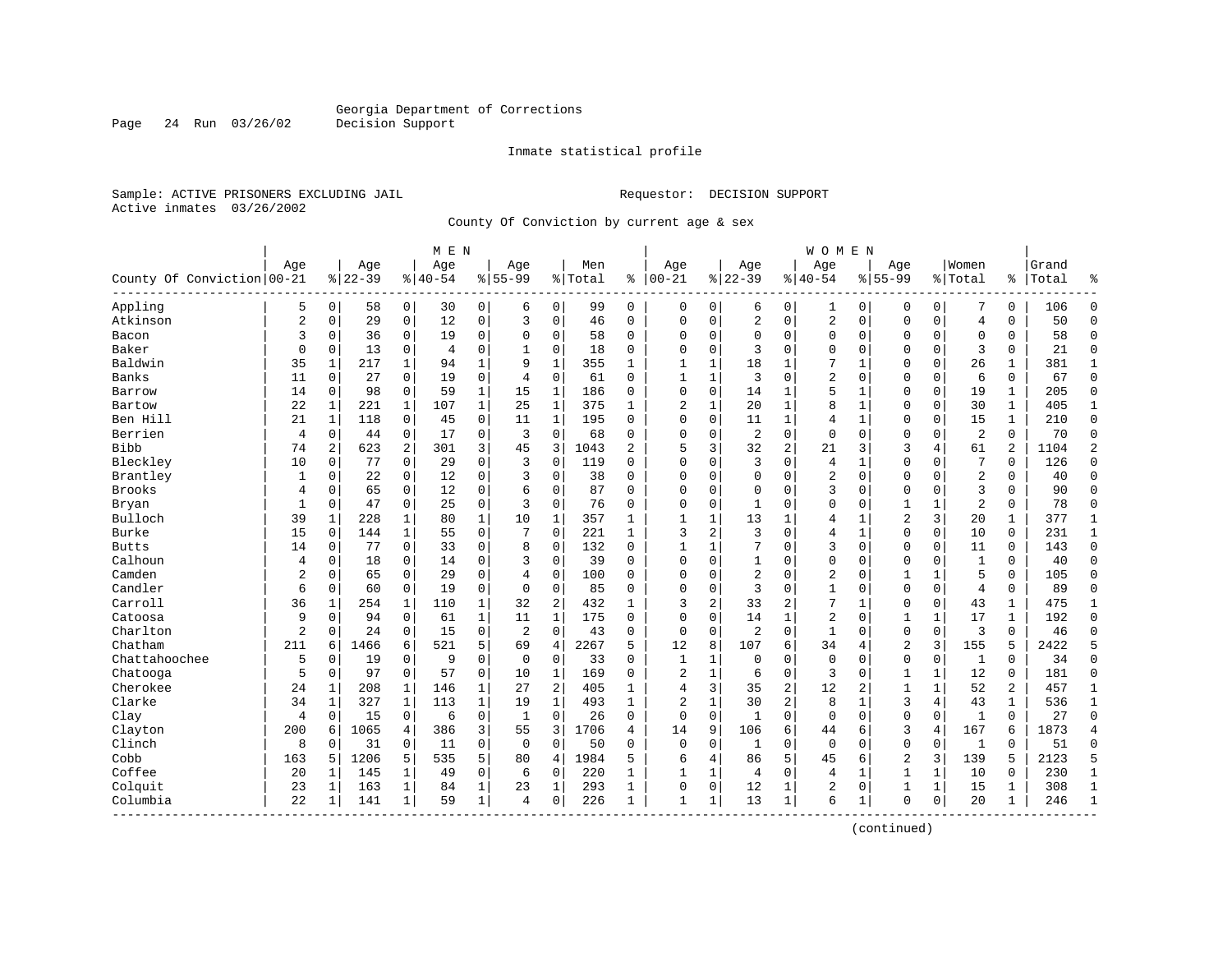Inmate statistical profile

Active inmates 03/26/2002

Page 25 Run 03/26/02

Sample: ACTIVE PRISONERS EXCLUDING JAIL Requestor: DECISION SUPPORT

County Of Conviction by current age & sex (continued)

|                            |     |                |           |                | M E N          |                |                |                |         |                |              |              |             |                | W O M E N      |              |                |              |                |                |       |                |
|----------------------------|-----|----------------|-----------|----------------|----------------|----------------|----------------|----------------|---------|----------------|--------------|--------------|-------------|----------------|----------------|--------------|----------------|--------------|----------------|----------------|-------|----------------|
|                            | Age |                | Age       |                | Age            |                | Age            |                | Men     |                | Age          |              | Age         |                | Age            |              | Age            |              | Women          |                | Grand |                |
| County Of Conviction 00-21 |     |                | $8 22-39$ |                | $8 40-54$      |                | $8155 - 99$    |                | % Total | နွ             | $00 - 21$    | %            | $22 - 39$   |                | $8 40-54$      | %            | $55 - 99$      |              | % Total        | ႜၟ             | Total | ႜ              |
| Cook                       | 8   | 0              | 84        | $\mathbf 0$    | 44             | 0              | 4              | $\mathbf 0$    | 140     | 0              | 0            | 0            | 2           | 0              | 8              | 1            | 0              | 0            | 10             | 0              | 150   | $\Omega$       |
| Coweta                     | 24  | 1              | 284       | $\mathbf{1}$   | 93             | $\mathbf{1}$   | 12             | $\mathbf{1}$   | 413     | 1              | $\Omega$     | 0            | 16          | 1              | 6              | $\mathbf{1}$ | $\Omega$       | $\mathbf 0$  | 22             | 1              | 435   | $\mathbf{1}$   |
| Crawford                   | 0   | $\Omega$       | 19        | $\mathbf 0$    | $\overline{2}$ | $\mathbf 0$    | $\mathbf 0$    | $\mathbf 0$    | 21      | 0              | 0            | 0            | $\mathbf 0$ | $\Omega$       | $\Omega$       | $\Omega$     | $\Omega$       | $\mathbf 0$  | $\mathbf 0$    | 0              | 21    | $\Omega$       |
| Crisp                      | 29  | 1              | 172       | 1              | 74             | $\mathbf 1$    | 9              | $\mathbf{1}$   | 284     | $\mathbf{1}$   |              | 1            | 12          |                | 0              | $\Omega$     | $\overline{c}$ | 3            | 15             | 1              | 299   | $\mathbf{1}$   |
| Dade                       | 6   | 0              | 40        | 0              | 36             | $\mathbf 0$    | 8              | $\mathbf 0$    | 90      | $\Omega$       | $\Omega$     | $\Omega$     | 1           | $\Omega$       | $\Omega$       | $\Omega$     | $\Omega$       | $\Omega$     | 1              | 0              | 91    | $\bigcap$      |
| Dawson                     | 3   | $\Omega$       | 34        | $\Omega$       | 24             | $\mathbf 0$    | 5              | $\mathbf 0$    | 66      | $\Omega$       | $\Omega$     | $\Omega$     | 4           | $\Omega$       | 1              | $\Omega$     | $\Omega$       | $\Omega$     | 5              | $\Omega$       | 71    | $\Omega$       |
| Decatur                    | 27  | $\mathbf{1}$   | 190       | 1              | 65             | 1              | 9              | 1              | 291     | $\mathbf{1}$   | $\mathbf{1}$ | 1            | 16          | 1              | 7              | -1           | $\Omega$       | 0            | 24             | 1              | 315   | 1              |
| DeKalb                     | 260 | 7              | 1756      | 7              | 696            | 6              | 96             | 5              | 2808    | 7              | 13           | 8            | 69          | $\overline{4}$ | 31             | 4            | 6              | 8            | 119            | 4              | 2927  | 6              |
| Dodge                      | 13  | 0              | 112       | 0              | 66             | $\mathbf 1$    | 6              | $\mathbf 0$    | 197     | $\Omega$       | 0            | 0            | 11          | 1              | 3              | O            | $\mathbf 0$    | $\mathbf 0$  | 14             | 0              | 211   | $\mathbf 0$    |
| Dooly                      | 7   | 0              | 71        | $\mathbf 0$    | 31             | $\mathbf 0$    | $\overline{2}$ | $\mathbf 0$    | 111     | 0              | O            | 0            | 4           | $\Omega$       | $\mathbf{1}$   | C            | $\Omega$       | $\Omega$     | 5              | 0              | 116   | $\Omega$       |
| Dougherty                  | 65  | 2              | 655       | $\overline{a}$ | 248            | $\overline{c}$ | 34             | $\overline{2}$ | 1002    | $\overline{a}$ | -1           | 1            | 31          | $\overline{2}$ | 22             | 3            | $\overline{2}$ | 3            | 56             | $\overline{2}$ | 1058  | $\overline{2}$ |
| Douglas                    | 58  | $\overline{a}$ | 423       | $\overline{a}$ | 193            | $\overline{2}$ | 26             | $\mathbf{1}$   | 700     | $\overline{a}$ | 4            | 3            | 46          | $\overline{2}$ | 24             | 3            | $\overline{2}$ | 3            | 76             | 3              | 776   | $\overline{c}$ |
| Early                      | 3   | $\Omega$       | 56        | $\mathbf 0$    | 13             | $\mathbf 0$    | 5              | $\mathbf 0$    | 77      | $\Omega$       |              | 1            | 3           | $\Omega$       | 2              | $\Omega$     | $\Omega$       | $\Omega$     | 6              | $\Omega$       | 83    | $\Omega$       |
| Echols                     | 1   | 0              | 5         | $\mathbf 0$    | $\mathbf{1}$   | $\mathbf 0$    |                | $\mathbf 0$    | 8       | $\Omega$       | $\Omega$     | $\Omega$     | $\Omega$    | $\Omega$       | $\Omega$       | 0            | $\Omega$       | $\mathbf 0$  | $\mathbf 0$    | 0              | 8     | $\Omega$       |
| Effingham                  | 28  | $\mathbf{1}$   | 84        | 0              | 35             | $\mathbf 0$    | 4              | $\mathbf 0$    | 151     | $\Omega$       | $\mathbf{1}$ | 1            | 7           | $\Omega$       | 2              | 0            | 1              | $\mathbf{1}$ | 11             | $\Omega$       | 162   | $\Omega$       |
| Elbert                     | 10  | $\Omega$       | 97        | 0              | 48             | 0              | 8              | $\mathbf 0$    | 163     | $\Omega$       | $\Omega$     | $\Omega$     | 10          | 1              | 4              | 1            | $\Omega$       | $\Omega$     | 14             | 0              | 177   | $\Omega$       |
| Emanuel                    | 14  | 0              | 124       | $\Omega$       | 34             | 0              | 8              | $\mathbf 0$    | 180     | $\Omega$       | $\Omega$     | 0            | 5           | $\Omega$       | $\overline{2}$ | $\Omega$     | $\Omega$       | $\mathbf 0$  | 7              | 0              | 187   | $\Omega$       |
| Evans                      | 5   | 0              | 51        | 0              | 13             | 0              | 3              | $\mathbf 0$    | 72      | $\Omega$       | $\Omega$     | 0            | $\Omega$    | $\Omega$       | 1              | $\Omega$     | $\Omega$       | $\mathbf 0$  | -1             | 0              | 73    | $\Omega$       |
| Fannin                     | 5   | $\Omega$       | 67        | 0              | 36             | $\mathbf 0$    | 9              | $\mathbf{1}$   | 117     | $\Omega$       | $\Omega$     | $\Omega$     |             | $\Omega$       | $\overline{2}$ | $\sqrt{ }$   |                | $\mathbf{1}$ | 10             | 0              | 127   | $\Omega$       |
| Fayette                    | 16  | 0              | 121       | 0              | 58             | $\mathbf 1$    | 18             | $\mathbf{1}$   | 213     | 0              |              | $\mathbf{1}$ | 11          | 1              | 4              | -1           | $\mathbf 0$    | $\mathbf 0$  | 16             | $\mathbf 1$    | 229   | $\Omega$       |
| Floyd                      | 36  | 1              | 441       | 2              | 201            | 2              | 34             | $\overline{2}$ | 712     | $\overline{a}$ | 4            | 3            | 46          | $\overline{2}$ | 21             | 3            | 3              | 4            | 74             | 3              | 786   | 2              |
| Forsyth                    | 6   | $\Omega$       | 91        | $\Omega$       | 50             | $\mathbf 0$    | 15             | 1              | 162     | $\Omega$       | 0            | $\Omega$     | 14          | $\mathbf{1}$   | 7              | -1           | $\Omega$       | $\Omega$     | 21             | $\mathbf{1}$   | 183   | $\Omega$       |
| Franklin                   | 16  | 0              | 66        | $\mathbf 0$    | 37             | $\mathbf 0$    | 7              | $\mathbf 0$    | 126     | $\Omega$       | $\Omega$     | 0            | 6           | $\Omega$       | 3              | $\Omega$     | $\Omega$       | $\mathbf 0$  | 9              | $\Omega$       | 135   | $\Omega$       |
| Fulton                     | 211 | 6              | 2129      | 8              | 1062           | 9              | 173            | 10             | 3575    | 8              | 4            | 3            | 72          | $\overline{4}$ | 45             | 6            | 8              | 10           | 129            | 4              | 3704  | 8              |
| Gilmer                     | 9   | 0              | 68        | 0              | 46             | $\mathbf 0$    | 18             | 1              | 141     | $\Omega$       | $\Omega$     | 0            | 6           | $\Omega$       | 4              | -1           | $\mathbf{1}$   | 1            | 11             | 0              | 152   | $\Omega$       |
| Glascock                   | 3   | 0              | 3         | 0              | 3              | 0              | $\mathbf 0$    | 0              | 9       | $\Omega$       | $\Omega$     | 0            | $\Omega$    | $\Omega$       | 0              | $\Omega$     | $\Omega$       | $\mathbf 0$  | $\mathbf 0$    | 0              | 9     | $\mathbf 0$    |
| Glynn                      | 32  | 1              | 309       | 1              | 147            | 1              | 24             | 1              | 512     | 1              | 2            | 1            | 19          | 1              | 6              | $\mathbf{1}$ |                | 1            | 28             | 1              | 540   | $\mathbf{1}$   |
| Gordon                     | 21  | 1              | 176       | 1              | 67             | $\mathbf{1}$   | 17             | $\mathbf{1}$   | 281     | 1              | $\Omega$     | 0            | 15          | 1              | 6              | $\mathbf{1}$ | $\Omega$       | $\mathbf 0$  | 21             | $\mathbf{1}$   | 302   | 1              |
| Grady                      | 37  | 1              | 148       | 1              | 57             | $\mathbf 0$    | 7              | $\mathbf 0$    | 249     | 1              | O            | $\Omega$     | 14          | $\mathbf 1$    | $\overline{2}$ | $\Omega$     | $\Omega$       | $\Omega$     | 16             | $\mathbf{1}$   | 265   | $\mathbf{1}$   |
| Greene                     | 16  | 0              | 71        | 0              | 22             | $\mathbf 0$    | $\mathbf{1}$   | 0              | 110     | 0              | 0            | 0            | $\mathbf 0$ | $\Omega$       | $\mathbf{1}$   | O            |                | 1            | $\overline{2}$ | 0              | 112   | $\Omega$       |
| Gwinnett                   | 115 | 3              | 706       | 3              | 320            | 3              | 49             | 3              | 1190    | 3              | 6            | 4            | 61          | 3              | 35             | 4            |                | $\mathbf{1}$ | 103            | 4              | 1293  | 3              |
| Habersham                  | 4   | 0              | 54        | $\mathbf 0$    | 32             | $\mathbf 0$    | 1              | 0              | 91      | $\Omega$       | $\mathbf{1}$ | $\mathbf 1$  | 4           | $\Omega$       | $\mathbf 0$    | $\Omega$     | $\Omega$       | $\mathbf 0$  | 5              | $\Omega$       | 96    | $\Omega$       |
| Hall                       | 43  | 1              | 338       | $\mathbf{1}$   | 210            | 2              | 40             | 2              | 631     | $\mathbf{1}$   | 2            | $\mathbf{1}$ | 36          | 2              | 13             | 2            | $\mathbf{1}$   | $\mathbf{1}$ | 52             | $\overline{a}$ | 683   | $\mathbf{1}$   |
| Hancock                    | 3   | $\Omega$       | 22        | $\mathbf 0$    | 12             | $\mathbf 0$    | 1              | $\mathbf 0$    | 38      | $\Omega$       | $\Omega$     | 0            | $\Omega$    | 0              | 1              | $\Omega$     | $\Omega$       | 0            | $\mathbf{1}$   | 0              | 39    | $\Omega$       |
| Haralson                   | 11  | 0              | 53        | 0              | 33             | 0              | 5              | 0              | 102     | 0              | $\Omega$     | 0            | 3           | 0              | 2              | $\Omega$     | $\Omega$       | 0            | 5              | 0              | 107   | $\bigcap$      |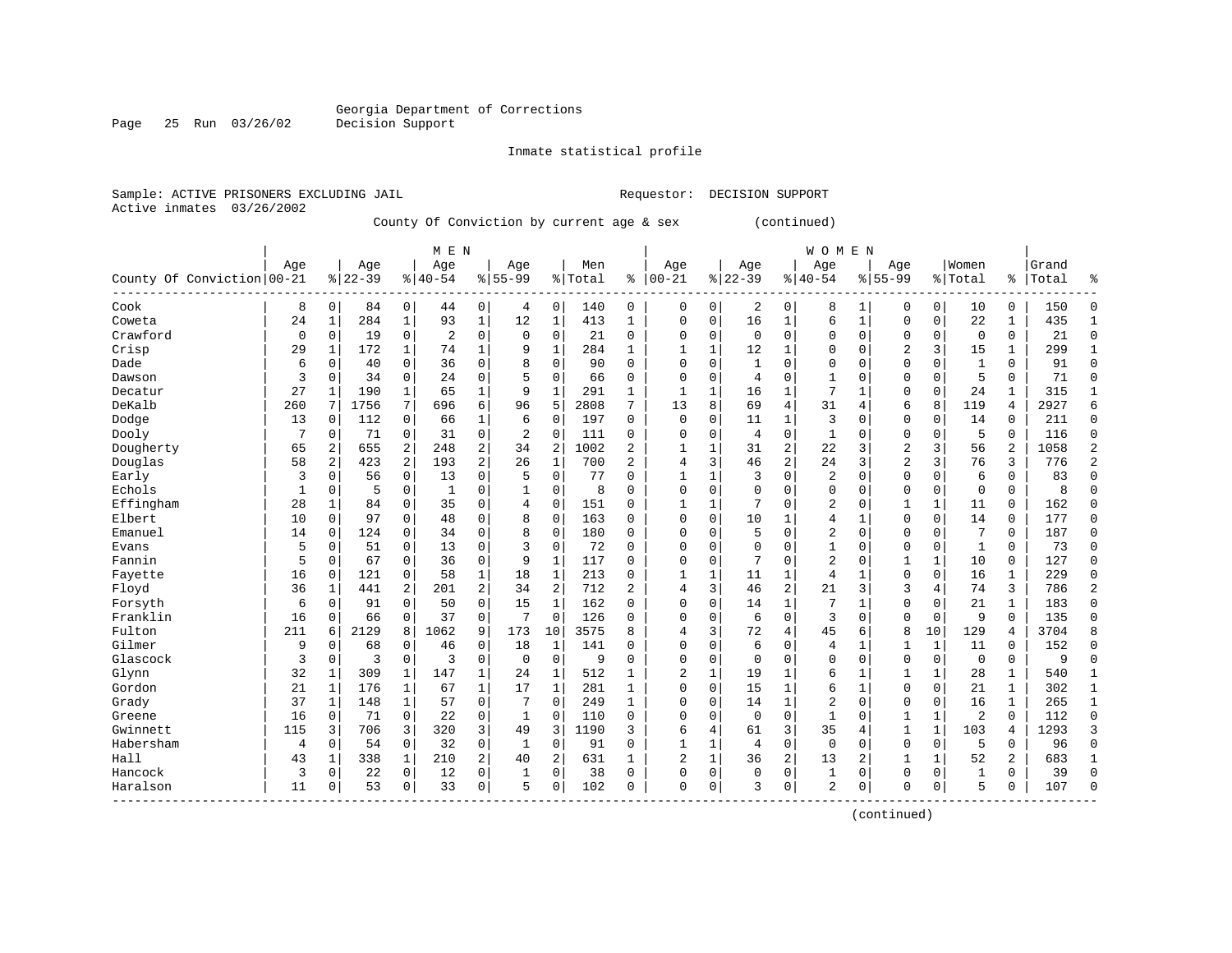Inmate statistical profile

Active inmates 03/26/2002

Page 26 Run 03/26/02

Sample: ACTIVE PRISONERS EXCLUDING JAIL Requestor: DECISION SUPPORT

County Of Conviction by current age & sex (continued)

|                            |                |              |           |              | M E N     |              |                |              |         |              |              |             |              |              | <b>WOMEN</b>   |              |                |             |                |          |       |              |
|----------------------------|----------------|--------------|-----------|--------------|-----------|--------------|----------------|--------------|---------|--------------|--------------|-------------|--------------|--------------|----------------|--------------|----------------|-------------|----------------|----------|-------|--------------|
|                            | Age            |              | Age       |              | Age       |              | Age            |              | Men     |              | Age          |             | Age          |              | Age            |              | Age            |             | Women          |          | Grand |              |
| County Of Conviction 00-21 |                |              | $8 22-39$ |              | $8 40-54$ |              | $8155 - 99$    |              | % Total | ి            | $00 - 21$    | %           | $22 - 39$    |              | $ 40-54$       | %            | $55 - 99$      |             | % Total        | ႜ        | Total | ႜ            |
| Harris                     | 6              | 0            | 66        | 0            | 29        | 0            | 2              | 0            | 103     | 0            | 1            | 1           | 3            | 0            | 0              | 0            | 0              | 0           | 4              | 0        | 107   | C            |
| Hart                       | 7              | 0            | 67        | 0            | 19        | 0            | $\overline{2}$ | $\mathbf 0$  | 95      | $\mathbf 0$  | $\Omega$     | $\mathbf 0$ | 3            | $\mathbf 0$  | 3              | $\Omega$     | $\Omega$       | $\mathbf 0$ | 6              | 0        | 101   | $\Omega$     |
| Heard                      | 4              | $\Omega$     | 20        | 0            | 16        | 0            | 10             | 1            | 50      | $\Omega$     |              | 1           | $\Omega$     | $\Omega$     | $\Omega$       | $\Omega$     | $\Omega$       | $\mathbf 0$ | -1             | 0        | 51    | $\Omega$     |
| Henry                      | 32             | 1            | 204       | $\mathbf{1}$ | 90        | $\mathbf 1$  | 14             | $\mathbf{1}$ | 340     | 1            |              | 1           | 18           | 1            | 4              |              | 2              | 3           | 25             | 1        | 365   |              |
| Houston                    | 49             | $\mathbf{1}$ | 284       | $\mathbf{1}$ | 136       | 1            | 10             | $1\,$        | 479     | $\mathbf{1}$ |              | 1           | 23           | 1            | 12             | 2            | $\overline{2}$ | 3           | 38             | 1        | 517   | $\mathbf{1}$ |
| Irwin                      | 7              | 0            | 48        | 0            | 27        | 0            | 6              | 0            | 88      | $\Omega$     | $\mathbf{1}$ | 1           | $\mathbf{1}$ | $\Omega$     | 0              | $\sqrt{ }$   | $\Omega$       | $\Omega$    | $\overline{2}$ | 0        | 90    | $\Omega$     |
| Jackson                    | 6              | 0            | 112       | 0            | 70        | $\mathbf 1$  | 10             | 1            | 198     | $\Omega$     | $\Omega$     | 0           | 13           | $\mathbf{1}$ | 4              | -1           | $\Omega$       | 0           | 17             | 1        | 215   | $\mathbf 0$  |
| Jasper                     | 3              | 0            | 35        | 0            | 15        | 0            | $\overline{2}$ | $\mathbf 0$  | 55      | 0            | $\Omega$     | 0           | $\Omega$     | $\Omega$     | 1              | $\mathsf{C}$ | $\Omega$       | 0           | -1             | 0        | 56    | $\mathbf 0$  |
| Jeff Davis                 | 8              | 0            | 42        | 0            | 24        | 0            | 3              | $\mathbf 0$  | 77      | O            |              |             | 2            | $\Omega$     | 3              | C            | $\Omega$       | $\Omega$    | 6              | $\Omega$ | 83    | $\mathbf 0$  |
| Jefferson                  | 11             | 0            | 83        | 0            | 24        | 0            |                | $\mathbf 0$  | 125     | O            | C            | O           |              | $\Omega$     |                | C            | $\Omega$       | $\Omega$    | 6              | 0        | 131   | $\bigcap$    |
| Jenkins                    | 9              | 0            | 57        | 0            | 23        | 0            | 1              | $\mathbf 0$  | 90      | 0            | C            | O           | 3            | $\Omega$     | 1              | C            | $\Omega$       | $\Omega$    | 4              | 0        | 94    | $\Omega$     |
| Johnson                    | 3              | 0            | 38        | 0            | 14        | 0            | 2              | 0            | 57      | 0            | C            | O           | 3            | $\Omega$     |                | C            | $\Omega$       | 0           | 4              | 0        | 61    | $\Omega$     |
| Jones                      | 9              | $\Omega$     | 66        | $\Omega$     | 29        | 0            | 4              | $\mathbf 0$  | 108     | 0            |              |             | 3            | $\Omega$     | 0              | $\Omega$     | $\Omega$       | $\Omega$    | 4              | 0        | 112   | $\Omega$     |
| Lamar                      | 3              | 0            | 58        | 0            | 29        | 0            | 5              | $\mathbf 0$  | 95      | 0            | C            | 0           |              | $\Omega$     | 3              | C            | $\Omega$       | $\Omega$    | 3              | $\Omega$ | 98    | $\bigcap$    |
| Lanier                     | 3              | 0            | 35        | $\mathbf 0$  | 8         | 0            | 6              | $\mathbf 0$  | 52      | 0            | C            | 0           | 4            | $\Omega$     | $\Omega$       | C            | $\Omega$       | $\Omega$    | 4              | $\Omega$ | 56    | $\Omega$     |
| Laurens                    | 19             | 1            | 159       | 1            | 68        | 1            | б              | 0            | 252     | 1            |              |             |              | $\Omega$     | 7              | 1            | $\mathbf{1}$   | 1           | 13             | 0        | 265   | $\mathbf{1}$ |
| Lee                        | 3              | 0            | 33        | 0            | 14        | 0            | 3              | $\mathbf 0$  | 53      | 0            |              |             |              | $\Omega$     | 0              | $\Omega$     | $\Omega$       | $\mathbf 0$ | 2              | 0        | 55    | $\mathbf 0$  |
| Liberty                    | 26             | 1            | 164       | 1            | 44        | 0            |                | $\mathbf 0$  | 241     | 1            | C            | 0           | 9            | $\Omega$     | 3              | $\Omega$     |                |             | 13             | 0        | 254   | $\mathbf{1}$ |
| Lincoln                    | 2              | 0            | 17        | $\mathbf 0$  | 12        | 0            | 3              | $\mathbf 0$  | 34      | O            | C            | O           | ∩            | $\Omega$     |                | C            | $\Omega$       | $\Omega$    | $\mathbf{1}$   | 0        | 35    | $\Omega$     |
| Long                       | 9              | 0            | 34        | $\mathbf 0$  | 15        | 0            | $\overline{4}$ | $\mathbf 0$  | 62      | $\Omega$     | O            | 0           | 4            | $\mathbf 0$  | $\mathbf 0$    | C            | $\Omega$       | $\Omega$    | 4              | 0        | 66    | n            |
| Lowndes                    | 36             | 1            | 331       | $\mathbf{1}$ | 150       | $\mathbf{1}$ | 13             | $\mathbf{1}$ | 530     | $\mathbf{1}$ |              | 1           | 21           | 1            | 15             | 2            |                |             | 38             | 1        | 568   | -1           |
| Lumpkins                   | $\overline{2}$ | $\Omega$     | 41        | $\mathbf 0$  | 20        | 0            |                | $\mathbf 0$  | 70      | $\Omega$     | 0            | 0           | 4            | $\mathbf 0$  | $\overline{2}$ | $\Omega$     | $\Omega$       | $\mathbf 0$ | 6              | 0        | 76    | $\Omega$     |
| Macon                      | 10             | 0            | 35        | 0            | 15        | 0            | 3              | $\mathbf 0$  | 63      | 0            | C            | 0           | $\Omega$     | $\Omega$     | 2              | $\Omega$     |                |             | 3              | 0        | 66    | C            |
| Madison                    | 9              | 0            | 70        | 0            | 26        | 0            | 9              | $\mathbf 1$  | 114     | 0            | C            | 0           | 9            | $\Omega$     |                | C            | $\Omega$       | $\mathbf 0$ | 10             | 0        | 124   | $\Omega$     |
| Marion                     | 2              | 0            | 22        | 0            | 14        | 0            | 3              | 0            | 41      | $\Omega$     | $\Omega$     | O           | $\Omega$     | $\Omega$     | 1              | $\sqrt{ }$   | 1              |             | 2              | 0        | 43    | $\Omega$     |
| McDuffie                   | 8              | 0            | 112       | 0            | 44        | 0            | 11             | 1            | 175     | 0            | 2            |             | 2            | $\Omega$     | $\Omega$       | $\Omega$     | $\Omega$       | $\Omega$    | 4              | 0        | 179   | $\mathbf 0$  |
| McIntosh                   | 5              | 0            | 49        | 0            | 24        | 0            | 2              | 0            | 80      | O            | $\Omega$     | 0           | $\mathbf{1}$ | $\Omega$     | $\Omega$       | $\sqrt{ }$   | $\Omega$       | 0           | $\mathbf{1}$   | 0        | 81    | $\Omega$     |
| Meriwether                 | 20             | 1            | 119       | 0            | 49        | 0            | 11             | 1            | 199     | O            | 2            |             | 11           |              | 4              |              | 2              | 3           | 19             | 1        | 218   | $\Omega$     |
| Miller                     | $\overline{2}$ | 0            | 15        | 0            | 10        | 0            | 0              | $\mathbf 0$  | 27      | 0            | C            | O           | 3            | $\Omega$     | $\Omega$       | $\sqrt{ }$   | $\Omega$       | $\Omega$    | 3              | 0        | 30    | $\Omega$     |
| Mitchell                   | 11             | 0            | 128       | 0            | 56        | 0            | 5              | 0            | 200     | 0            | 2            |             | 8            | $\Omega$     | 3              | C            | $\Omega$       | $\mathbf 0$ | 13             | 0        | 213   | $\Omega$     |
| Monroe                     | 12             | 0            | 65        | 0            | 52        | 0            |                | 0            | 136     | 0            | 0            | 0           | 4            | 0            |                | $\Omega$     | $\Omega$       | 0           | 5              | 0        | 141   | $\Omega$     |
| Montgomery                 | 3              | 0            | 30        | 0            | 10        | 0            | $\mathbf{1}$   | 0            | 44      | 0            | C            | 0           | $\Omega$     | $\Omega$     | $\overline{2}$ | $\Omega$     | $\Omega$       | $\Omega$    | $\overline{2}$ | $\Omega$ | 46    | $\Omega$     |
| Morgan                     | 9              | 0            | 73        | 0            | 19        | 0            |                | 0            | 108     | 0            |              | 1           |              | $\Omega$     | 1              | $\sqrt{ }$   | $\Omega$       | $\Omega$    |                | $\Omega$ | 115   | $\cap$       |
| Murray                     | 6              | 0            | 76        | 0            | 48        | 0            | 10             | 1            | 140     | 0            | $\Omega$     | 0           | 5            | $\Omega$     | 1              | C            | $\Omega$       | $\Omega$    | 6              | $\Omega$ | 146   | $\bigcap$    |
| Muscogee                   | 149            | 4            | 926       | 4            | 429       | 4            | 56             | 3            | 1560    | 4            | 7            | 4           | 72           | 4            | 31             | 4            | $\mathfrak{D}$ | 3           | 112            | 4        | 1672  |              |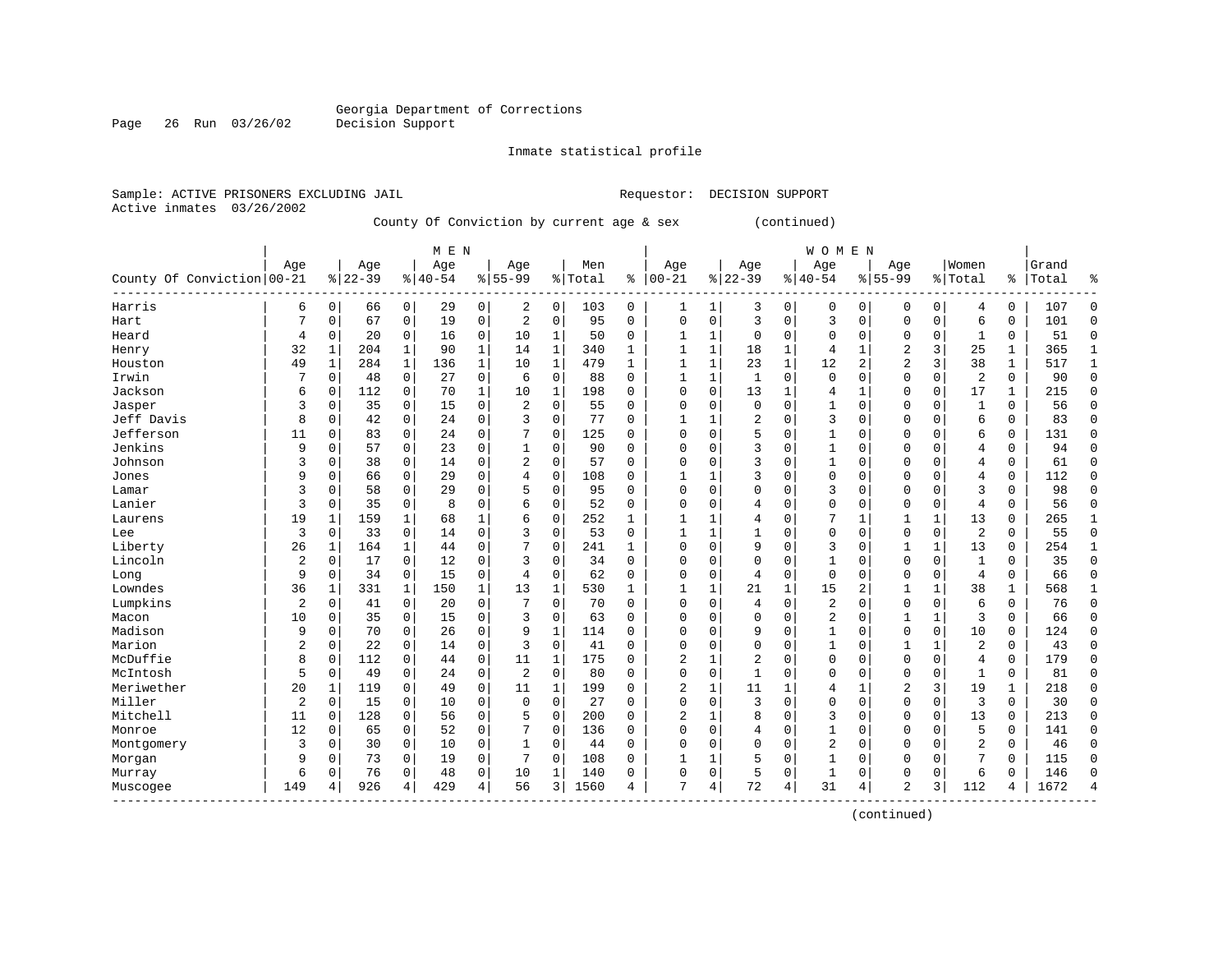Inmate statistical profile

Sample: ACTIVE PRISONERS EXCLUDING JAIL Requestor: DECISION SUPPORT Active inmates 03/26/2002

Page 27 Run 03/26/02

County Of Conviction by current age & sex (continued)

|                            |                |              |           |             | M E N          |             |              |              |           |          |                |              |                |              | WOMEN          |              |                |              |              |                |       |               |
|----------------------------|----------------|--------------|-----------|-------------|----------------|-------------|--------------|--------------|-----------|----------|----------------|--------------|----------------|--------------|----------------|--------------|----------------|--------------|--------------|----------------|-------|---------------|
|                            | Age            |              | Age       |             | Age            |             | Age          |              | Men       |          | Age            |              | Age            |              | Age            |              | Age            |              | Women        |                | Grand |               |
| County Of Conviction 00-21 |                |              | $8 22-39$ |             | $ 40-54$       |             | $8155 - 99$  |              | %   Total | ి        | $ 00 - 21$     |              | $8 22-39$      |              | $8140 - 54$    |              | $8155 - 99$    |              | % Total      | ႜ              | Total | ٩,            |
| Newton                     | 22             | 1            | 244       | 1           | 101            | 1           | 15           | 1            | 382       | 1        | 1              | 1            | 16             | 1            | 3              | 0            | 2              | 3            | 22           | $\mathbf{1}$   | 404   |               |
| Oconee                     | $\overline{4}$ | $\Omega$     | 32        | 0           | 12             | $\mathbf 0$ | $\mathbf 1$  | $\Omega$     | 49        | $\Omega$ | 1              | $\mathbf{1}$ | $\Omega$       | $\Omega$     | $\overline{2}$ | $\Omega$     | $\Omega$       | $\Omega$     | 3            | $\Omega$       | 52    | $\Omega$      |
| Oglethrope                 | $\overline{2}$ | $\Omega$     | 33        | 0           | 15             | 0           | $\mathbf{1}$ | $\Omega$     | 51        | 0        | 1              | 1            | 1              | $\Omega$     | $\Omega$       | $\Omega$     | $\Omega$       | $\Omega$     | 2            | $\Omega$       | 53    | $\cap$        |
| Paulding                   | 16             | $\Omega$     | 75        | 0           | 64             | 1           | 7            | 0            | 162       | 0        | 0              | $\Omega$     | 10             | $\mathbf{1}$ | 3              | $\Omega$     | $\mathbf{1}$   | $\mathbf{1}$ | 14           | 0              | 176   | <sup>0</sup>  |
| Peach                      | 6              | $\mathbf 0$  | 55        | $\mathbf 0$ | 36             | $\mathbf 0$ | $\Omega$     | $\mathbf 0$  | 97        | $\Omega$ | $\mathbf{1}$   | $\mathbf{1}$ | $\Omega$       | $\Omega$     | $\mathbf{1}$   | O            | $\mathbf{0}$   | $\mathbf 0$  | 2            | $\mathbf 0$    | 99    | $\cap$        |
| Pickens                    | 7              | $\Omega$     | 50        | $\mathbf 0$ | 28             | $\mathbf 0$ | 6            | $\mathbf 0$  | 91        | $\Omega$ | $\Omega$       | 0            | 3              | $\Omega$     | 3              | 0            | $\mathbf{0}$   | $\Omega$     | 6            | $\mathbf 0$    | 97    | $\cap$        |
| Pierce                     | 5              | 0            | 28        | $\mathbf 0$ | 20             | $\mathbf 0$ | 2            | 0            | 55        | 0        | $\mathbf{1}$   | 1            | $\Omega$       | $\Omega$     | $\mathbf 0$    | U            | $\Omega$       | $\mathbf 0$  | $\mathbf{1}$ | 0              | 56    | $\Omega$      |
| Pike                       | $\overline{2}$ | 0            | 17        | $\mathbf 0$ | 11             | $\mathbf 0$ | 2            | 0            | 32        | 0        | $\Omega$       | 0            | $\Omega$       | 0            | 2              | 0            | $\mathbf 0$    | $\mathbf 0$  | 2            | $\mathbf 0$    | 34    | $\Omega$      |
| Polk                       | 9              | $\Omega$     | 103       | 0           | 43             | $\mathbf 0$ | 8            | $\Omega$     | 163       | 0        | U              | 0            | 5              | $\Omega$     | 1              | 0            | $\Omega$       | $\Omega$     | 6            | 0              | 169   | $\Omega$      |
| Pulaski                    | 15             | 0            | 59        | 0           | 26             | $\mathbf 0$ | 3            | $\Omega$     | 103       | 0        | $\Omega$       | 0            | 9              | $\Omega$     | $\mathbf 0$    | 0            | $\mathbf{1}$   | $\mathbf{1}$ | 10           | $\mathbf 0$    | 113   | $\Omega$      |
| Putnam                     | 6              | $\Omega$     | 96        | $\Omega$    | 41             | $\Omega$    | 7            | $\Omega$     | 150       | 0        | $\Omega$       | O            | 5              | $\Omega$     | 3              | U            | $\mathbf{1}$   | $\mathbf{1}$ | 9            | $\Omega$       | 159   | <sup>0</sup>  |
| Ouitman                    | $\overline{c}$ | $\Omega$     | 9         | $\Omega$    | $\Omega$       | $\Omega$    | $\Omega$     | $\Omega$     | 11        | 0        | $\Omega$       | 0            | $\Omega$       | $\Omega$     | $\Omega$       | U            | $\mathbf{1}$   | $\mathbf{1}$ | $\mathbf{1}$ | $\Omega$       | 12    | ∩             |
| Rabun                      | 4              | $\Omega$     | 38        | 0           | 16             | $\mathbf 0$ | 3            | $\Omega$     | 61        | $\Omega$ | U              | $\Omega$     | 3              | $\Omega$     | $\mathbf{1}$   | O            | $\mathbf 0$    | $\Omega$     | 4            | 0              | 65    | ∩             |
| Randolph                   | 5              | $\Omega$     | 56        | $\mathbf 0$ | 15             | $\mathbf 0$ | 3            | $\mathbf 0$  | 79        | $\Omega$ | O              | 0            | $\mathbf{1}$   | $\Omega$     | 3              | 0            | $\mathbf 0$    | $\mathbf 0$  | 4            | $\Omega$       | 83    | ſ             |
| Richmond                   | 171            | 5            | 1082      | 4           | 468            | 4           | 71           | 4            | 1792      | 4        | 5              | 3            | 94             | 5            | 46             | 6            | $\overline{2}$ | 3            | 147          | 5              | 1939  |               |
| Rockdale                   | 30             | 1            | 188       | $\mathbf 1$ | 86             | 1           | 15           | 1            | 319       | 1        | 1              | 1            | 12             | $\mathbf{1}$ | 10             | 1            | $\mathbf 0$    | $\mathbf 0$  | 23           | 1              | 342   | $\mathbf{1}$  |
| Schely                     | $\overline{2}$ | 0            | 20        | 0           | $\overline{2}$ | $\mathbf 0$ | 0            | $\mathbf 0$  | 24        | 0        | $\Omega$       | 0            | $\mathbf 0$    | $\Omega$     | 0              | 0            | $\mathbf 0$    | $\mathbf 0$  | $\mathbf 0$  | $\mathbf 0$    | 24    | $\Omega$      |
| Screven                    | 10             | 0            | 87        | 0           | 26             | $\mathbf 0$ |              | $\mathbf 0$  | 130       | 0        | $\overline{2}$ | 1            | 6              | $\Omega$     | 1              | U            | $\mathbf 0$    | $\mathbf 0$  | 9            | $\mathbf 0$    | 139   | $\Omega$      |
| Seminole                   | 10             | 0            | 43        | 0           | 19             | $\mathbf 0$ | 4            | $\mathbf 0$  | 76        | 0        | $\Omega$       | 0            | 3              | $\Omega$     | $\mathbf{1}$   | 0            | $\mathbf{0}$   | $\mathbf 0$  | 4            | $\mathbf 0$    | 80    | <sup>0</sup>  |
| Spalding                   | 50             | 1            | 367       | $\mathbf 1$ | 156            | $\mathbf 1$ | 25           | $\mathbf{1}$ | 598       | 1        | 4              | 3            | 30             | 2            | 15             | 2            | $\overline{2}$ | 3            | 51           | $\overline{a}$ | 649   |               |
| Stephens                   | 12             | $\Omega$     | 74        | 0           | 36             | $\Omega$    | 6            | $\Omega$     | 128       | $\Omega$ | 1              | $\mathbf{1}$ | 3              | $\Omega$     | 3              | $\Omega$     | $\Omega$       | $\Omega$     | 7            | $\Omega$       | 135   | $\Omega$      |
| Stewart                    | 2              | $\Omega$     | 26        | 0           | 8              | $\Omega$    | 2            | $\Omega$     | 38        | 0        | 0              | 0            | -1             | $\Omega$     | 2              | $\Omega$     | $\mathbf 0$    | $\mathbf 0$  | 3            | 0              | 41    | ſ             |
| Sumter                     | 17             | 0            | 142       | 1           | 59             | 1           | 2            | $\mathbf 0$  | 220       | 1        | 0              | $\Omega$     | 10             | 1            | 2              | 0            | $\Omega$       | $\Omega$     | 12           | 0              | 232   |               |
| Talbot                     | 6              | 0            | 20        | $\mathbf 0$ | 7              | $\mathbf 0$ | 0            | $\mathbf 0$  | 33        | $\Omega$ | 0              | 0            | $\Omega$       | $\Omega$     | $\overline{2}$ | 0            | $\Omega$       | $\mathbf 0$  | 2            | 0              | 35    | $\Omega$      |
| Taliaferro                 | $\Omega$       | 0            | 7         | $\mathbf 0$ | 3              | $\Omega$    | $\mathbf{1}$ | $\Omega$     | 11        | $\Omega$ | $\Omega$       | $\Omega$     | $\Omega$       | $\Omega$     | $\mathbf{1}$   | O            | $\Omega$       | $\Omega$     | $\mathbf{1}$ | $\Omega$       | 12    | $\Omega$      |
| Tattnall                   | 4              | 0            | 87        | 0           | 29             | $\mathbf 0$ | 6            | $\mathbf 0$  | 126       | 0        | $\Omega$       | 0            | $\overline{4}$ | $\Omega$     | 3              | U            | $\mathbf{0}$   | $\mathbf 0$  | 7            | $\mathbf 0$    | 133   | $\Omega$      |
| Taylor                     | 8              | 0            | 56        | 0           | 21             | 0           | 2            | $\mathbf 0$  | 87        | $\Omega$ | $\Omega$       | 0            | 3              | $\Omega$     | 0              | O            | $\mathbf 0$    | $\mathbf 0$  | 3            | 0              | 90    | $\mathbf 0$   |
| Telfair                    | 10             | $\Omega$     | 83        | 0           | 39             | $\mathbf 0$ | 2            | $\Omega$     | 134       | 0        | $\mathbf{1}$   | 1            | 10             | 1            | 5              | 1            |                | 1            | 17           | 1              | 151   | $\Omega$      |
| Terrell                    | 4              | $\Omega$     | 68        | 0           | 21             | $\mathbf 0$ | 3            | $\Omega$     | 96        | $\Omega$ | $\Omega$       | $\Omega$     | $\overline{4}$ | $\Omega$     | $\Omega$       | $\Omega$     | $\Omega$       | $\mathbf 0$  | 4            | $\mathbf 0$    | 100   | $\Omega$      |
| Thomas                     | 27             | 1            | 201       | 1           | 87             | $\mathbf 1$ | 10           | $\mathbf{1}$ | 325       | 1        | $\mathbf{1}$   | $\mathbf{1}$ | 12             | $\mathbf{1}$ | 7              | 1            | $\Omega$       | $\Omega$     | 2.0          | $\mathbf{1}$   | 345   | -1            |
| Tift                       | 36             | $\mathbf{1}$ | 200       | 1           | 101            | $\mathbf 1$ | 8            | $\Omega$     | 345       | 1        | 2              | $\mathbf 1$  | 9              | $\Omega$     | $\overline{4}$ | $\mathbf{1}$ | $\mathbf{1}$   | $\mathbf{1}$ | 16           | 1              | 361   |               |
| Toombs                     | 29             | $\mathbf 1$  | 176       | $\mathbf 1$ | 62             | $\mathbf 1$ | 6            | $\mathbf 0$  | 273       | 1        | 1              | $\mathbf 1$  | 19             | 1            | $\overline{2}$ | $\Omega$     | $\mathbf{1}$   | $\mathbf{1}$ | 23           | $\mathbf{1}$   | 296   |               |
| Towns                      | 1              | 0            | 14        | 0           | 10             | $\mathbf 0$ | 1            | 0            | 26        | 0        | $\mathbf{1}$   | $\mathbf 1$  | $\Omega$       | $\Omega$     | 0              | 0            | $\mathbf 0$    | $\mathbf 0$  | $\mathbf{1}$ | 0              | 27    | $\cap$        |
| Treutlen                   | 3              | 0            | 23        | $\mathbf 0$ | 15             | 0           | $\Omega$     | $\mathbf 0$  | 41        | 0        | 0              | 0            | $\mathbf{1}$   | $\mathbf 0$  | 1              | 0            | $\mathbf 0$    | $\mathbf 0$  | 2            | $\mathbf 0$    | 43    | $\sqrt{ }$    |
| Troup                      | 65             | 2            | 435       | 2           | 154            | $\mathbf 1$ | 25           | $\mathbf{1}$ | 679       | 2        | $\overline{a}$ | $\mathbf 1$  | 36             | 2            | 8              | 1            | $\Omega$       | $\mathbf 0$  | 46           | 2              | 725   | $\mathcal{D}$ |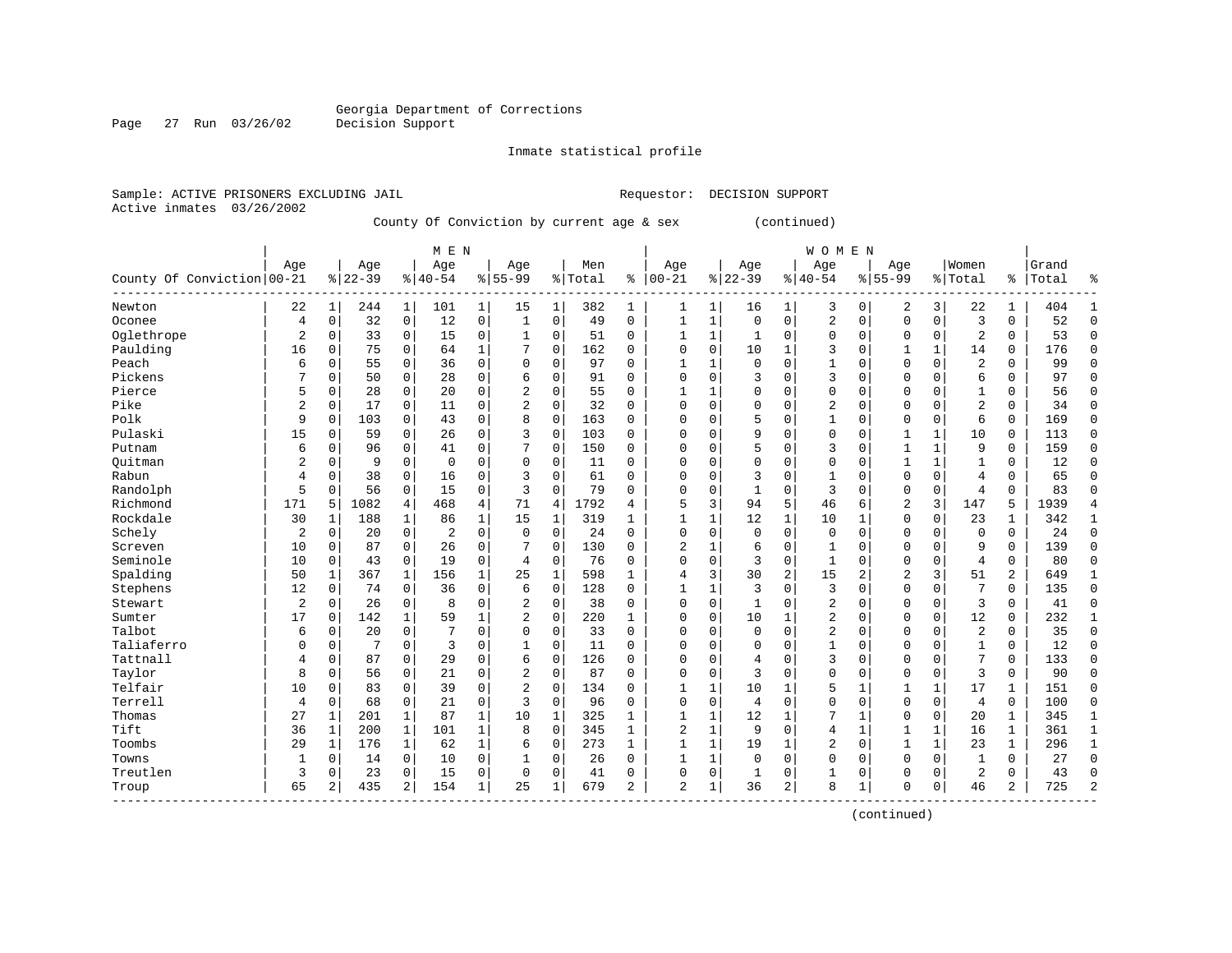# Georgia Department of Corrections<br>Decision Support

#### Inmate statistical profile

| Sample: ACTIVE PRISONERS EXCLUDING JAIL |     |         |     |             |             |                                           |   | Requestor: | DECISION SUPPORT |              |             |         |       |
|-----------------------------------------|-----|---------|-----|-------------|-------------|-------------------------------------------|---|------------|------------------|--------------|-------------|---------|-------|
| Active inmates 03/26/2002               |     |         |     |             |             |                                           |   |            |                  |              |             |         |       |
|                                         |     |         |     |             |             | County Of Conviction by current age & sex |   |            |                  | (continued)  |             |         |       |
|                                         |     |         |     | M E N       |             |                                           |   |            |                  | <b>WOMEN</b> |             |         |       |
|                                         | Age |         | Aqe | Aqe         | Aqe         | Men                                       |   | Aqe        | Age              | Age          | Age         | Women   | Grand |
| County Of Conviction 00-21              |     | % 22-39 |     | $8140 - 54$ | $8155 - 99$ | % Total                                   | ႜ | $ 00-21 $  | $8122 - 39$      | $8140 - 54$  | $8155 - 99$ | % Total | Total |

|                            | $-$  |      | $1 - 9 -$               |          | $1 - 9 -$             |                | $1 - 9 -$      |          |                    |          | $119 -$    |             | $-1 - 9 -$     |             | $-1 - 9$       |      | $-$         |             |          |                |           |      |
|----------------------------|------|------|-------------------------|----------|-----------------------|----------------|----------------|----------|--------------------|----------|------------|-------------|----------------|-------------|----------------|------|-------------|-------------|----------|----------------|-----------|------|
| County Of Conviction 00-21 |      |      | $ 22-39 $               |          | $\frac{1}{6}$   40-54 |                | $8 55-99$      |          | % Total            |          | $% 100-21$ |             | $ 22-39$       |             | $ 40-54 $      |      | $8 55-99$   |             | % Total  | ႜ              | Total     |      |
| Turner                     | 5    | O    | 56                      | 0        | 25                    | 0              | 4              | $\Omega$ | 90                 | $\Omega$ | 0          | 0           |                | $\Omega$    |                | 0    | $\mathbf 0$ | 0           | 2        | 0              | 92        |      |
| Twiggs                     | 4    |      | 20                      | 0        | 9                     | $\mathbf 0$    | $\overline{2}$ | $\Omega$ | 35                 | $\Omega$ | $\Omega$   | 0           | $\Omega$       | 0           | $\Omega$       |      | $\Omega$    | 0           | $\Omega$ | 0              | 35        | n    |
| Union                      | 6    |      | 28                      | 0        | 11                    | 0              |                | ∩        | 50                 | $\Omega$ | O          | O           |                | $\Omega$    |                |      | $\Omega$    | 0           |          | 0              | 53        | O    |
| Upson                      | 23   |      | 107                     |          | 44                    | $\mathbf 0$    | 10             |          | 184                |          |            |             |                | $\Omega$    |                |      | $\Omega$    | $\Omega$    | 12       | 0              | 196       | ∩    |
| Walker                     | 16   |      | 167                     |          | 82                    |                | 17             |          | 282                |          |            | O           | 16             |             |                |      | $\Omega$    | $\Omega$    | 23       | 1              | 305       |      |
| Walton                     | 17   |      | 172                     |          | 82                    | $\mathbf{1}$   | 13             |          | 284                |          |            |             | 12             |             |                |      | $\cap$      | $\Omega$    | 17       | $\mathbf{1}$   | 301       |      |
| Ware                       | 25   |      | 254                     |          | 107                   |                | 15             |          | 401                |          |            |             | 23             |             | 7              |      | $\Omega$    | 0           | 31       |                | 432       |      |
| Warren                     |      |      | 26                      | 0        | 13                    | 0              |                |          | 45                 | U        |            | O           |                | $\Omega$    |                |      |             |             | 2        | 0              | 47        |      |
| Washington                 | 11   |      | 73                      |          | 26                    | $\Omega$       | ζ              | n        | 113                | U        |            | O           |                | $\Omega$    | 2              |      | $\cap$      |             | 8        | 0              | 121       |      |
| Wayne                      | 6    |      | 82                      |          | 31                    | $\Omega$       |                | $\Omega$ | 122                | U        |            | O           |                | $\Omega$    |                |      |             |             |          | 0              | 127       | n    |
| Webster                    |      |      | 10                      |          |                       | $\Omega$       | N              |          | 13                 |          |            |             |                | $\Omega$    | U              |      |             |             |          | 0              | 13        |      |
| Wheeler                    |      |      | 24                      |          | 15                    | $\Omega$       |                |          | 45                 |          |            | O           |                | $\Omega$    |                |      |             |             |          | U              | 47        |      |
| White                      | 6    |      | 34                      | U        | 19                    | $\Omega$       | $\overline{a}$ |          | 61                 |          |            | O           |                | $\Omega$    | $\overline{2}$ |      | $\Omega$    | 0           |          | 0              | 66        |      |
| Whitfield                  | 50   |      | 358                     |          | 178                   | $\overline{2}$ | 29             |          | 615                |          |            | 3           | 52             | 3           | 13             |      | O           | $\Omega$    | 69       | $\overline{2}$ | 684       |      |
| Wilcox                     |      |      | 30                      | $\Omega$ | 12                    | $\Omega$       |                | n        | 48                 | U        | $\Omega$   |             |                | $\Omega$    | $\Omega$       |      | $\Omega$    |             |          | 0              | 51        | ∩    |
| Wilkes                     | 9    |      | 52                      | 0        | 20                    | $\Omega$       |                | $\Omega$ | 83                 | U        | O          | 0           | 6              | $\Omega$    | 2              |      | $\Omega$    | $\Omega$    | 8        | 0              | 91        | O    |
| Wilkinson                  | 4    |      | 31                      | 0        | 13                    | $\Omega$       |                | $\Omega$ | 49                 | U        |            | $\Omega$    | $\overline{2}$ | $\Omega$    | $\Omega$       | U    | $\Omega$    | $\Omega$    | 2        | 0              | 51        | ∩    |
| Worth                      | 6    |      | 96                      | 0        | 44                    | $\mathbf 0$    | 7              | $\Omega$ | 153                |          | $\Omega$   | $\mathbf 0$ | 4              | $\mathbf 0$ | $\overline{2}$ |      | $\Omega$    | $\mathbf 0$ | 6        | 0              | 159       |      |
| Total reported             | 3500 |      | 100 26290 100 11529 100 |          |                       |                |                |          | 1795 100 43114 100 |          |            | 158 100     | 1843 100       |             | 796 100        |      |             | 80 100      | 2877 100 |                | 45991 100 |      |
| Percent reported           |      | 99.0 |                         | 99.5     |                       | 99.4           |                | 99.8     |                    | 99.5     |            | 98.1        |                | 99.2        |                | 99.4 |             | 100.0       |          | 99.2           |           | 99.5 |
| Not reported               | 34   |      | 123                     |          | 66                    |                | 4              |          | 227                |          | 3          |             | 15             |             | 5              |      | $\mathbf 0$ |             | 23       |                | 250       |      |
| Total                      | 3534 |      | 26413                   |          | 11595                 |                | 1799           |          | 43341              |          | 161        |             | 1858           |             | 801            |      | 80          |             | 2900     |                | 46241     |      |

Page 28 Run 03/26/02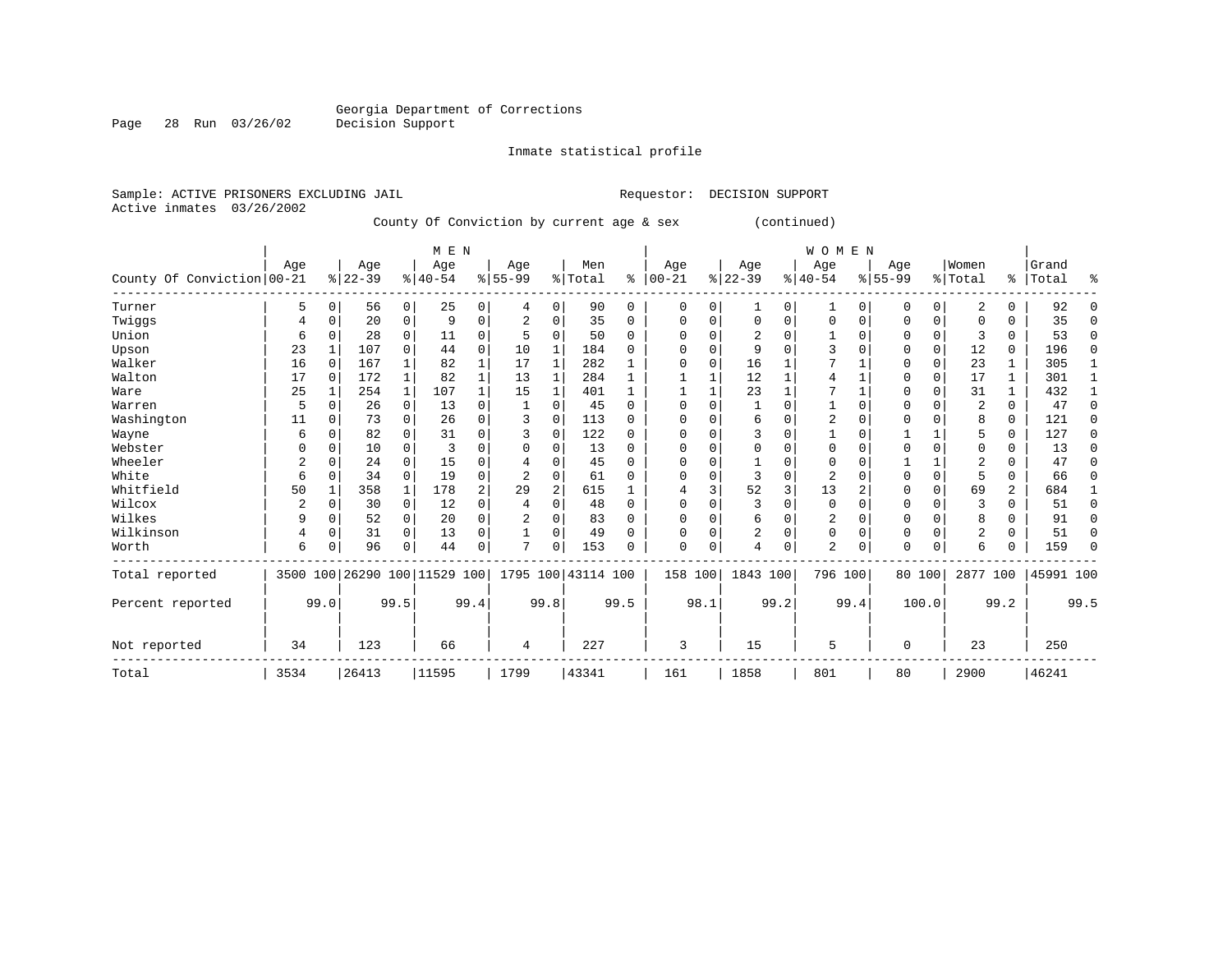Inmate statistical profile

Sample: ACTIVE PRISONERS EXCLUDING JAIL Requestor: DECISION SUPPORT Active inmates 03/26/2002

Page 29 Run 03/26/02

Circ Of Conviction by current age & sex

|                    |           |                |           |                | M E N         |                |             |                |         |                |                |              |           |                | W O M E N      |                |                |              |         |                |       |                |
|--------------------|-----------|----------------|-----------|----------------|---------------|----------------|-------------|----------------|---------|----------------|----------------|--------------|-----------|----------------|----------------|----------------|----------------|--------------|---------|----------------|-------|----------------|
|                    | Age       |                | Age       |                | Age           |                | Aqe         |                | Men     |                | Age            |              | Age       |                | Age            |                | Aqe            |              | Women   |                | Grand |                |
| Circ Of Conviction | $00 - 21$ |                | $8 22-39$ |                | $8   40 - 54$ |                | $8155 - 99$ |                | % Total | ి              | $ 00-21$       |              | $8 22-39$ |                | $8140 - 54$    |                | $8155 - 99$    |              | % Total | ႜၟ             | Total | န္             |
| Alapaha            | 25        | $1\vert$       | 223       | $\mathbf{1}$   | 92            | 1              | 16          | 1              | 356     | 1              | 0              | 0            | 11        | 1              | 10             | 1              | 0              | 0            | 21      | 1              | 377   |                |
| Alcovy             | 39        | 1              | 416       | $\overline{2}$ | 183           | $\overline{a}$ | 28          | $\overline{c}$ | 666     | 2              | $\overline{2}$ | $1\,$        | 28        | $\overline{2}$ | 7              | $\mathbf{1}$   | $\overline{2}$ | 3            | 39      | $\mathbf{1}$   | 705   | $\overline{c}$ |
| Atlanta            | 211       | 6              | 2129      | 8              | 1062          | 9              | 173         | 10             | 3575    | 8              | 4              | 3            | 72        | $\overline{4}$ | 45             | 6              | 8              | 10           | 129     | 4              | 3704  | 8              |
| Atlantic           | 50        | 1              | 432       | 2              | 150           | $\mathbf 1$    | 25          | 1              | 657     | 2              | $\Omega$       | 0            | 19        | 1              |                | 1              | $\overline{2}$ | 3            | 28      | 1              | 685   | 1              |
| Augusta            | 208       | 6              | 1367      | 5              | 582           | 5.             | 82          | 5              | 2239    | 5              | 9              | 6            | 110       | 6              | 56             | 7              | $\overline{c}$ | 3            | 177     | 6              | 2416  | 5              |
| Blue Ridge         | 24        | $\mathbf{1}$   | 208       | $\mathbf{1}$   | 146           | $\mathbf{1}$   | 27          | 2              | 405     | $\mathbf{1}$   | 4              | 3            | 35        | $\overline{2}$ | 12             | $\overline{2}$ | $\mathbf{1}$   | 1            | 52      | $\overline{a}$ | 457   | $\mathbf{1}$   |
| Brunswick          | 53        | $\overline{a}$ | 556       | 2              | 261           | 2              | 40          | 2              | 910     | $\overline{a}$ | 3              | 2            | 32        | 2              | 13             | $\overline{c}$ | 3              | 4            | 51      | $\overline{a}$ | 961   | $\overline{2}$ |
| Chattahoochee      | 176       | 5              | 1109      | $\overline{4}$ | 509           | $\overline{4}$ | 63          | 4              | 1857    | 4              | 9              | 6            | 78        | $\overline{4}$ | 34             | 4              | 3              | 4            | 124     | 4              | 1981  | $\overline{4}$ |
| Cherokee           | 43        | $\mathbf{1}$   | 397       | 2              | 174           | $\overline{a}$ | 42          | 2              | 656     | $\overline{a}$ | $\overline{2}$ | $\mathbf{1}$ | 35        | $\overline{2}$ | 14             | 2              | $\Omega$       | $\Omega$     | 51      | 2              | 707   | $\overline{2}$ |
| Clayton            | 200       | 6              | 1065      | 4              | 386           | 3              | 55          | 3              | 1706    | 4              | 14             | 9            | 106       | 6              | 44             | 6              | 3              | 4            | 167     | 6              | 1873  | $\overline{4}$ |
| Cobb               | 163       | 5              | 1206      | 5              | 535           | 5              | 80          | $\overline{4}$ | 1984    | 5              | 6              | 4            | 86        | 5              | 45             | 6              | $\overline{a}$ | 3            | 139     | 5              | 2123  | 5              |
| Conasauga          | 56        | 2              | 434       | 2              | 226           | 2              | 39          | 2              | 755     | $\overline{2}$ | $\overline{4}$ | 3            | 57        | 3              | 14             | $\overline{2}$ | $\mathbf 0$    | $\Omega$     | 75      | 3              | 830   | $\overline{2}$ |
| Cordele            | 59        | $\overline{a}$ | 391       | $\mathbf{1}$   | 162           | $\mathbf 1$    | 26          | $\mathbf 1$    | 638     | $\mathbf{1}$   | $\mathbf{1}$   | 1            | 30        | $\overline{c}$ | 5              | $\mathbf 1$    | $\overline{2}$ | 3            | 38      | $\mathbf{1}$   | 676   | $\mathbf{1}$   |
| Coweta             | 149       | 4              | 1112      | 4              | 422           | $\overline{4}$ | 90          | 5              | 1773    | 4              | 8              | 5            | 96        | 5              | 25             | 3              | $\overline{2}$ | 3            | 131     | 5              | 1904  | $\overline{4}$ |
| Dougherty          | 65        | 2              | 655       | 2              | 248           | 2              | 34          | 2              | 1002    | 2              | $\mathbf{1}$   | 1            | 31        | 2              | 22             | 3              | $\overline{2}$ | 3            | 56      | 2              | 1058  | $\overline{2}$ |
| Dublin             | 29        | 1              | 240       | $\mathbf{1}$   | 106           | $\mathbf{1}$   | 10          | $\mathbf{1}$   | 385     | $\mathbf{1}$   | $\mathbf{1}$   | $\mathbf{1}$ | 8         | $\Omega$       | 9              | $\mathbf{1}$   | $\mathbf{1}$   | $\mathbf 1$  | 19      | 1              | 404   | $\mathbf{1}$   |
| Eastern            | 211       | 6              | 1466      | 6              | 521           | 5              | 69          | $\overline{4}$ | 2267    | 5              | 12             | 8            | 107       | 6              | 34             | $\overline{4}$ | $\overline{2}$ | 3            | 155     | 5              | 2422  | 5              |
| Flint              | 32        | 1              | 204       | $\mathbf{1}$   | 90            | $\mathbf{1}$   | 14          | $\mathbf{1}$   | 340     | $\mathbf{1}$   | 1              | 1            | 18        | 1              | 4              | 1              | $\overline{2}$ | 3            | 25      | $\mathbf{1}$   | 365   | $\mathbf{1}$   |
| Griffin            | 91        | 3              | 612       | 2              | 269           | 2              | 55          | 3              | 1027    | $\overline{a}$ | 5              | 3            | 50        | 3              | 24             | 3              | $\overline{2}$ | 3            | 81      | 3              | 1108  | $\overline{c}$ |
| Gwinnett           | 115       | 3              | 706       | 3              | 320           | 3              | 49          | 3              | 1190    | 3              | 6              | 4            | 61        | 3              | 35             | 4              | $\overline{1}$ | 1            | 103     | 4              | 1293  | $\overline{3}$ |
| Houston            | 49        | 1              | 284       | 1              | 136           | 1              | 10          | 1              | 479     | $\mathbf{1}$   | $\mathbf{1}$   | 1            | 23        | 1              | 12             | 2              | $\overline{2}$ | 3            | 38      | 1              | 517   | 1              |
| Lookout Mountain   | 36        | 1              | 398       | 2              | 236           | $\overline{a}$ | 46          | 3              | 716     | $\overline{2}$ | $\overline{a}$ | 1            | 37        | $\overline{a}$ | 12             | $\overline{2}$ | $\overline{2}$ | 3            | 53      | $\overline{2}$ | 769   | $\overline{2}$ |
| Macon              | 80        | $\overline{a}$ | 697       | 3              | 339           | 3              | 45          | 3              | 1161    | ς              | 6              | 4            | 32        | $\overline{a}$ | 22             | 3              | 3              | 4            | 63      | $\overline{2}$ | 1224  | $\mathbf{3}$   |
| Middle             | 71        | 2              | 516       | 2              | 165           | $\mathbf 1$    | 24          | $\mathbf 1$    | 776     | $\overline{2}$ | $\mathbf{1}$   | $\mathbf{1}$ | 38        | $\overline{2}$ | 8              | 1              | $\mathbf{1}$   | $\mathbf{1}$ | 48      | $\overline{a}$ | 824   | $\overline{2}$ |
| Mountain           | 20        | 1              | 166       | $\mathbf{1}$   | 84            | $\mathbf 1$    | 10          | $\mathbf 1$    | 280     | $\mathbf{1}$   | 2              | 1            | 10        | $\mathbf 1$    | $\overline{4}$ | $\mathbf 1$    | 0              | $\mathbf 0$  | 16      | $\mathbf{1}$   | 296   | $\mathbf{1}$   |
| Northeastern       | 46        | $\mathbf{1}$   | 372       | $\mathbf{1}$   | 234           | $\overline{a}$ | 45          | 3              | 697     | 2              | $\overline{2}$ | $\mathbf{1}$ | 40        | 2              | 14             | 2              | 1              | 1            | 57      | 2              | 754   | $\overline{2}$ |
| Northern           | 44        | 1              | 333       | 1              | 145           | 1              | 27          | 2              | 549     | 1              | $\mathbf{1}$   | 1            | 29        | 2              | 11             | 1              | 0              | 0            | 41      | 1              | 590   | 1              |
| Ocmulgee           | 85        | 2              | 611       | 2              | 245           | $2^{\circ}$    | 32          | 2              | 973     | $\overline{2}$ | 3              | 2            | 33        | $\overline{a}$ | 14             | $\overline{2}$ | $\overline{2}$ | 3            | 52      | $\overline{a}$ | 1025  | $\overline{2}$ |
| Oconee             | 53        | 2              | 385       | $\mathbf{1}$   | 185           | $\overline{2}$ | 19          | $\mathbf{1}$   | 642     | 1              | $\mathbf{1}$   | $\mathbf{1}$ | 34        | $\overline{2}$ | 14             | 2              | 3              | 4            | 52      | 2              | 694   | $\overline{2}$ |
| Ogeechee           | 86        | 2              | 456       | 2              | 164           | $\mathbf 1$    | 22          | $\mathbf 1$    | 728     | $\overline{a}$ | $\overline{4}$ | 3            | 29        | $\overline{2}$ | 8              | 1              | 3              | 4            | 44      | 2              | 772   | $\overline{2}$ |
| Pataula            | 30        | $\mathbf{1}$   | 262       | $\mathbf{1}$   | 84            | $\mathbf{1}$   | 16          | $\mathbf{1}$   | 392     | 1              | 1              | 1            | 15        | $\mathbf 1$    | 6              | $\mathbf{1}$   | $\mathbf{1}$   | $\mathbf{1}$ | 23      | $\mathbf 1$    | 415   | 1              |
| Piedmont           | 31        | $1\vert$       | 237       | $\mathbf{1}$   | 148           | $\mathbf{1}$   | 29          | 2              | 445     | $\mathbf{1}$   | $\mathbf{1}$   | 1            | 30        | 2              | 11             | 1              | $\Omega$       | 0            | 42      | $\mathbf{1}$   | 487   | $\mathbf{1}$   |
| Rome               | 36        | 1              | 441       | 2              | 201           | $\overline{a}$ | 34          | 2              | 712     | $\overline{2}$ | $\overline{4}$ | 3            | 46        | $\overline{a}$ | 21             | 3              | 3              | 4            | 74      | 3              | 786   | $\overline{2}$ |
| South Georgia      | 79        | 2              | 497       | 2              | 196           | $2^{\circ}$    | 25          | $\mathbf 1$    | 797     | $\overline{2}$ | ζ              | 2            | 42        | $\overline{c}$ | 12             | $\overline{2}$ | $\Omega$       | $\Omega$     | 57      | 2              | 854   | $\overline{2}$ |
| Southern           | 91        | 3              | 765       | 3              | 334           | 3 <sup>1</sup> | 53          | 3              | 1243    | 3              | $\overline{2}$ | $\mathbf{1}$ | 45        | 2              | 27             | 3              | $\overline{2}$ | 3            | 76      | 3              | 1319  | 3              |
| Southwestern       | 34        | 1              | 266       | 1              | 101           | $1\vert$       | 10          | 1              | 411     | 1              | $\mathbf{1}$   | 1            | 12        | $\mathbf 1$    | 6              | $\mathbf{1}$   | 1              | 1            | 20      | 1              | 431   | $\mathbf{1}$   |
|                    |           |                |           |                |               |                |             |                |         |                |                |              |           |                |                |                |                |              |         |                |       |                |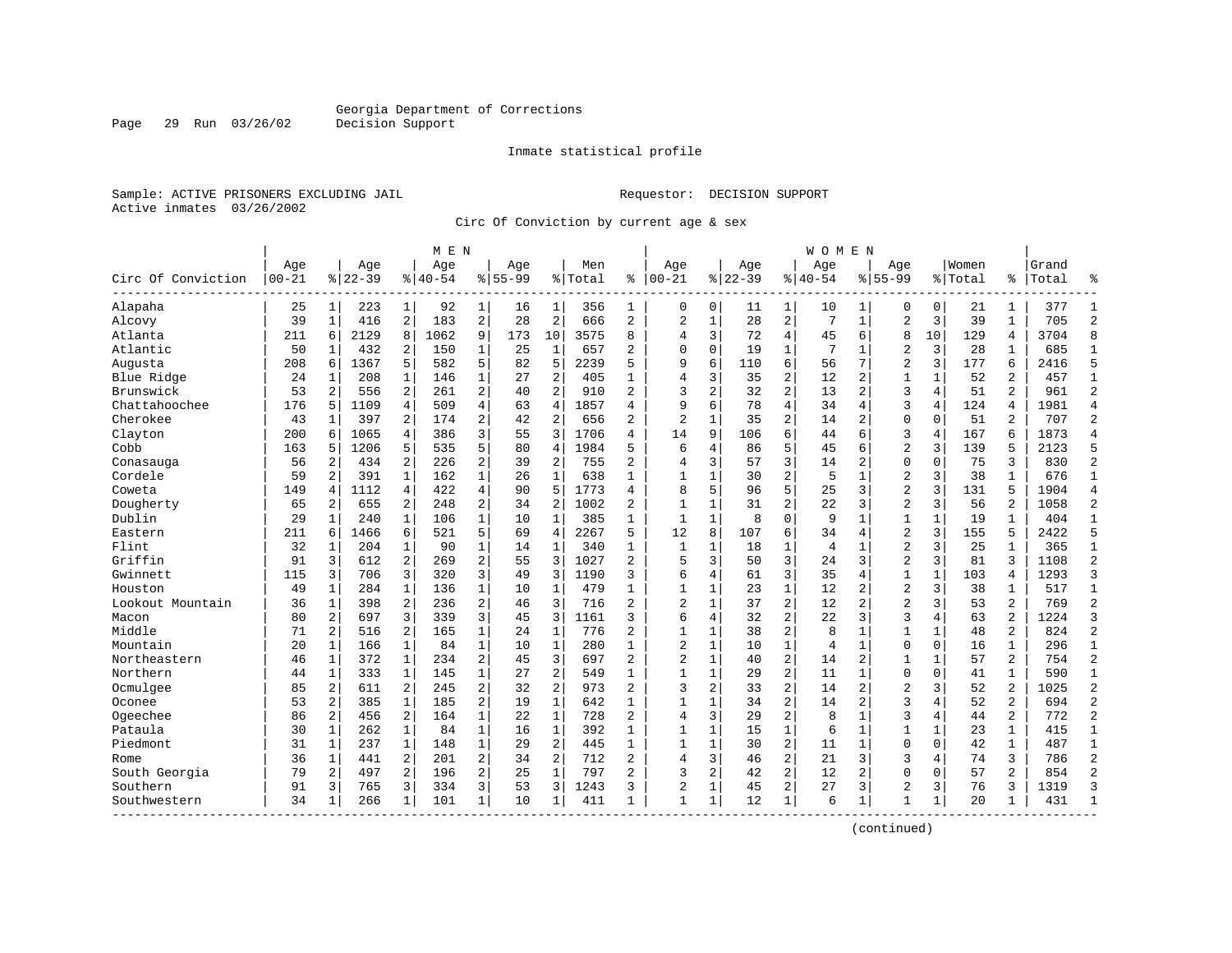Inmate statistical profile

Active inmates 03/26/2002

Sample: ACTIVE PRISONERS EXCLUDING JAIL Requestor: DECISION SUPPORT

Circ Of Conviction by current age & sex (continued)

|                    |            |      |           |      | M E N                   |      |           |      |                    |      |          |      |           |                | WOMEN     |      |                |          |          |                |           |      |
|--------------------|------------|------|-----------|------|-------------------------|------|-----------|------|--------------------|------|----------|------|-----------|----------------|-----------|------|----------------|----------|----------|----------------|-----------|------|
|                    | Age        |      | Age       |      | Age                     |      | Age       |      | Men                |      | Age      |      | Age       |                | Age       |      | Age            |          | Women    |                | Grand     |      |
| Circ Of Conviction | $ 00 - 21$ |      | $8 22-39$ |      | $8 40-54$               |      | $8 55-99$ |      | % Total            | ి    | $ 00-21$ | %    | $22 - 39$ |                | $ 40-54 $ |      | $8155 - 99$    |          | % Total  | ႜႂ             | Total     | ႜ    |
| Stone Mountain     | 260        |      | 1756      |      | 696                     | 6    | 96        | 5    | 2808               |      | 13       | 8    | 69        | 4              | 31        |      | 6              | 8        | 119      | 4              | 2927      |      |
| Tallapoosa         | 36         |      | 231       |      | 140                     |      | 20        |      | 427                |      | $\Omega$ | 0    | 18        |                | 6         |      |                |          | 25       |                | 452       |      |
| Tifton             | 54         |      | 400       |      | 197                     | 2    | 25        |      | 676                |      |          | 2    | 15        |                |           |      |                |          | 26       |                | 702       |      |
| Toombs             | 27         |      | 217       |      | 95                      |      | 18        |      | 357                |      |          |      | 9         |                | 5         |      |                |          | 16       |                | 373       |      |
| Waycross           | 56         |      | 509       |      | 222                     | 2    | 28        |      | 815                |      |          |      | 29        | $\overline{2}$ | 14        |      |                |          | 47       | $\overline{2}$ | 862       |      |
| Western            | 38         |      | 359       |      | 125                     |      | 20        |      | 542                |      |          |      | 30        | $\overline{2}$ | 10        |      |                |          | 46       | $\overline{a}$ | 588       |      |
| Rockdale           | 30         |      | 188       |      | 86                      |      | 15        |      | 319                |      |          |      | 12        |                | 10        |      | $\Omega$       |          | 23       |                | 342       |      |
| Douglas            | 58         |      | 423       |      | 193                     | 2    | 26        |      | 700                |      |          |      | 46        |                | 24        |      | $\overline{a}$ |          | 76       | 3              | 776       |      |
| Appalachian        | 21         |      | 185       |      | 110                     |      | 33        |      | 349                |      |          |      | 16        |                | 9         |      | $\overline{2}$ |          | 27       |                | 376       |      |
| Enotah             | 15         |      | 117       |      | 60                      |      | 15        |      | 207                |      |          |      | 9         |                | 5         |      | $\Omega$       |          | 15       |                | 222       |      |
| Forsyth-Bell       | 6          |      | 91        |      | 50                      | 0    | 15        |      | 162                |      | $\Omega$ | 0    | 14        |                |           |      | $\Omega$       |          | 21       |                | 183       | 0    |
| Towaliga           | 29         |      | 200       |      | 114                     |      | 20        |      | 363                |      |          |      | 11        |                | 7         |      | $\Omega$       | $\Omega$ | 19       |                | 382       |      |
| Total reported     | 3500       |      |           |      | 100 26290 100 11529 100 |      |           |      | 1795 100 43114 100 |      | 158      | 100  | 1843 100  |                | 796 100   |      |                | 80 100   | 2877 100 |                | 45991 100 |      |
| Percent reported   |            | 99.0 |           | 99.5 |                         | 99.4 |           | 99.8 |                    | 99.5 |          | 98.1 |           | 99.2           |           | 99.4 |                | 100.0    |          | 99.2           |           | 99.5 |
| Not reported       | 34         |      | 123       |      | 66                      |      | 4         |      | 227                |      | 3        |      | 15        |                | 5         |      | $\Omega$       |          | 23       |                | 250       |      |
| Total              | 3534       |      | 26413     |      | 11595                   |      | 1799      |      | 43341              |      | 161      |      | 1858      |                | 801       |      | 80             |          | 2900     |                | 46241     |      |

Page 30 Run 03/26/02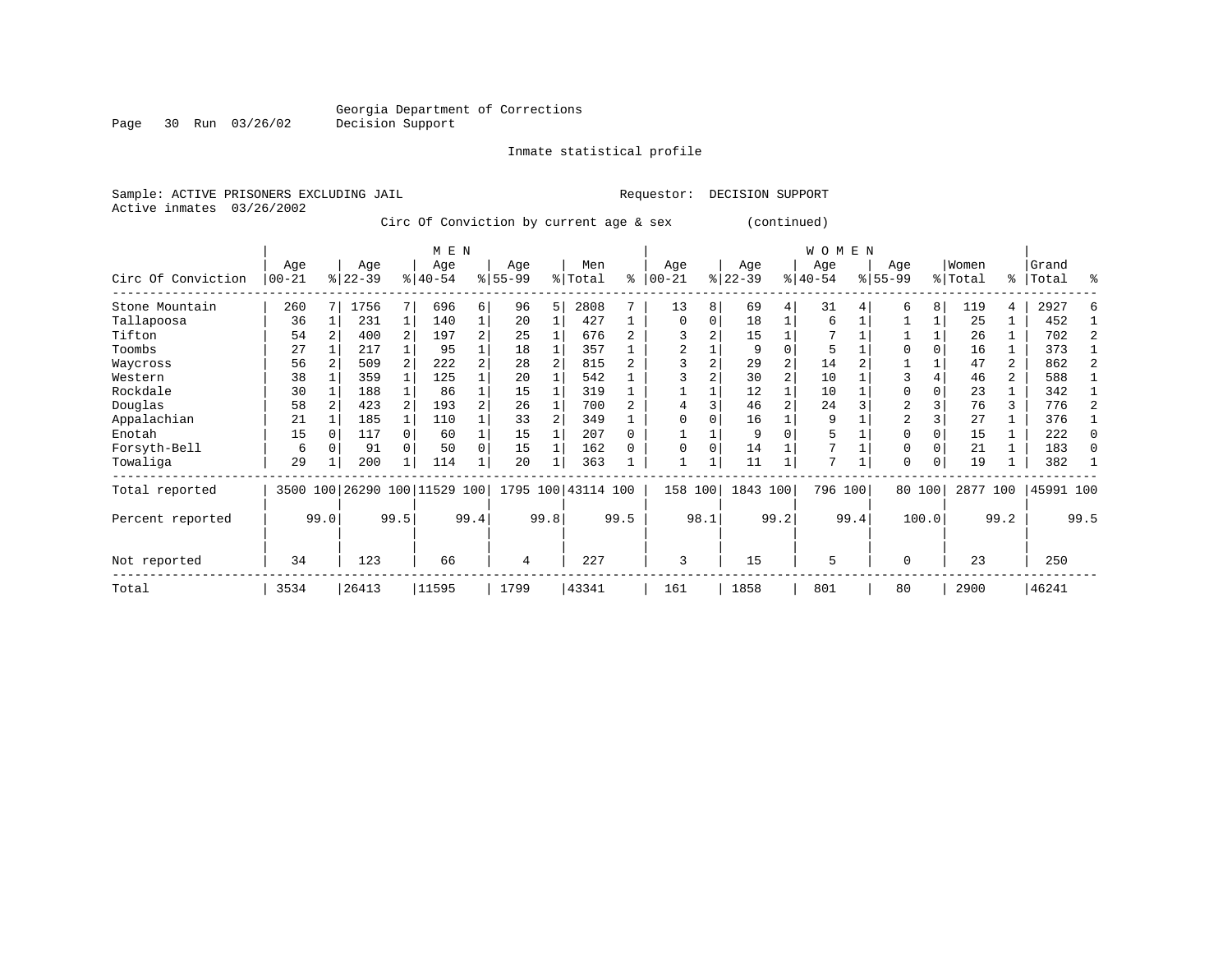Inmate statistical profile

Sample: ACTIVE PRISONERS EXCLUDING JAIL Requestor: DECISION SUPPORT Active inmates 03/26/2002

Page 31 Run 03/26/02

Home County by current age & sex

|                         |                |              |           |              | M E N     |                |                |              |         |              |                |   |                |                | <b>WOMEN</b> |              |                |             |                |                |       |                |
|-------------------------|----------------|--------------|-----------|--------------|-----------|----------------|----------------|--------------|---------|--------------|----------------|---|----------------|----------------|--------------|--------------|----------------|-------------|----------------|----------------|-------|----------------|
|                         | Age            |              | Age       |              | Age       |                | Age            |              | Men     |              | Age            |   | Age            |                | Age          |              | Age            |             | Women          |                | Grand |                |
| Home County<br>-------- | $00 - 21$      |              | $8 22-39$ |              | $8 40-54$ |                | $8155 - 99$    |              | % Total | ి            | $ 00-21$       |   | $8 22-39$      |                | $8 40-54$    |              | $8155 - 99$    |             | % Total        | °ະ ∣           | Total | န္             |
| Appling                 | 5              | 0            | 64        | 0            | 33        | 0              | 5              | 0            | 107     | 0            | 1              | 1 | 5              | 0              | 1            | 0            | 0              | $\mathbf 0$ | 7              | 0              | 114   | $\Omega$       |
| Atkinson                | $\overline{2}$ | $\mathsf 0$  | 27        | 0            | 12        | $\mathsf 0$    | 5              | $\mathsf 0$  | 46      | 0            | $\Omega$       | 0 | $\mathbf{1}$   | 0              | $\mathbf{1}$ | 0            | $\Omega$       | 0           | $\overline{a}$ | 0              | 48    | $\Omega$       |
| Bacon                   | $\overline{2}$ | 0            | 35        | $\mathbf 0$  | 19        | 0              | 2              | 0            | 58      | 0            | 0              | 0 | 1              | 0              | 0            | 0            | 0              | 0           | $\mathbf{1}$   | 0              | 59    | $\Omega$       |
| Baker                   | 1              | 0            | 16        | 0            | 5         | 0              | 1              | 0            | 23      | 0            | $\Omega$       | 0 | 2              | 0              | 0            | $\mathbf 0$  | $\Omega$       | 0           | $\overline{2}$ | 0              | 25    | $\mathbf 0$    |
| Baldwin                 | 34             | 1            | 185       | 1            | 82        | 1              | 7              | $\mathbf 0$  | 308     | $\mathbf{1}$ | $\mathbf{1}$   | 1 | 15             | 1              | 8            | 1            | 1              | 1           | 25             | 1              | 333   | 1              |
| Banks                   | 3              | $\Omega$     | 21        | $\Omega$     | 12        | $\Omega$       | 3              | $\Omega$     | 39      | $\Omega$     | $\Omega$       | 0 | 5              | $\Omega$       | $\mathbf{1}$ | $\Omega$     | $\Omega$       | $\Omega$    | 6              | $\Omega$       | 45    | $\Omega$       |
| Barrow                  | 13             | $\Omega$     | 100       | $\mathbf 0$  | 59        | $\mathbf{1}$   | 12             | $\mathbf{1}$ | 184     | $\Omega$     | $\Omega$       | 0 | 16             | 1              | 6            | $\mathbf{1}$ | $\Omega$       | $\Omega$    | 22             | $\mathbf{1}$   | 206   | $\Omega$       |
| Bartow                  | 17             | $\mathbf{1}$ | 220       | 1            | 99        | $\mathbf{1}$   | 26             | 2            | 362     | $\mathbf{1}$ | 4              | 3 | 28             | $\overline{c}$ | 7            | $\mathbf{1}$ | $\Omega$       | 0           | 39             | $\mathbf{1}$   | 401   | $\mathbf{1}$   |
| Ben Hill                | 18             | $\mathbf{1}$ | 96        | $\mathbf 0$  | 28        | 0              | 8              | $\mathbf 0$  | 150     | $\Omega$     | $\mathbf{1}$   | 1 | 8              | 0              | 5            | $\mathbf 1$  | $\Omega$       | 0           | 14             | $\mathbf{1}$   | 164   | $\Omega$       |
| Berrien                 | 4              | $\mathbf 0$  | 39        | 0            | 13        | 0              | 5              | $\mathbf 0$  | 61      | $\Omega$     | $\Omega$       | 0 | 1              | 0              | $\mathbf{1}$ | $\mathbf 0$  | $\Omega$       | 0           | $\overline{2}$ | 0              | 63    | $\Omega$       |
| <b>Bibb</b>             | 83             | 3            | 645       | 3            | 336       | 3              | 44             | 3            | 1108    | 3            | 4              | 3 | 42             | 2              | 23           | 3            | $\overline{2}$ | 3           | 71             | 3              | 1179  | 3              |
| Bleckley                | 7              | 0            | 72        | $\mathbf 0$  | 26        | $\mathbf 0$    | $\overline{2}$ | $\mathbf 0$  | 107     | 0            | $\Omega$       | 0 | 6              | 0              | 3            | $\Omega$     | $\Omega$       | $\Omega$    | 9              | 0              | 116   | $\Omega$       |
| Brantley                | $\overline{2}$ | 0            | 17        | $\mathbf 0$  | 10        | $\mathbf 0$    | 1              | 0            | 30      | 0            | 0              | 0 | $\Omega$       | 0              | 1            | $\mathbf 0$  | 0              | $\Omega$    | $\mathbf{1}$   | 0              | 31    | $\Omega$       |
| <b>Brooks</b>           | 3              | $\mathbf 0$  | 56        | $\mathbf 0$  | 13        | $\mathbf 0$    | 4              | $\mathbf 0$  | 76      | 0            | $\Omega$       | 0 | $\Omega$       | $\Omega$       | 3            | 0            | $\mathbf 0$    | 0           | 3              | 0              | 79    | $\Omega$       |
| Bryan                   | 3              | $\Omega$     | 50        | $\mathbf 0$  | 23        | $\mathbf 0$    | 3              | $\mathbf 0$  | 79      | $\Omega$     | $\Omega$       | 0 | 5              | $\Omega$       | 2            | $\mathbf 0$  | $\Omega$       | 0           | 7              | $\Omega$       | 86    | $\Omega$       |
| Bulloch                 | 30             | 1            | 182       | 1            | 81        | $\mathbf 1$    | 8              | $\mathbf 0$  | 301     | 1            | $\mathbf{1}$   | 1 | 13             | 1              | 5            | 1            | 1              | 1           | 20             | 1              | 321   | 1              |
| Burke                   | 15             | 0            | 139       | 1            | 46        | 0              | 9              | $\mathbf 1$  | 209     | $\mathbf{1}$ | $\mathbf{1}$   | 1 | 3              | $\Omega$       | 4            | $\mathbf{1}$ | $\Omega$       | 0           | 8              | $\Omega$       | 217   | $\mathbf{1}$   |
| <b>Butts</b>            | 10             | 0            | 71        | 0            | 29        | $\mathbf 0$    | 5              | $\mathbf 0$  | 115     | $\Omega$     | $\mathbf{1}$   | 1 | 6              | $\Omega$       | 3            | $\Omega$     | $\Omega$       | $\Omega$    | 10             | 0              | 125   | $\Omega$       |
| Calhoun                 | 6              | 0            | 24        | $\mathbf 0$  | 10        | 0              | 1              | 0            | 41      | $\Omega$     | 1              | 1 |                | 0              | 0            | $\mathbf 0$  | $\Omega$       | 0           | $\overline{2}$ | 0              | 43    | $\Omega$       |
| Camden                  | 3              | 0            | 63        | 0            | 25        | 0              | 4              | $\mathbf 0$  | 95      | $\Omega$     | $\Omega$       | 0 | $\overline{2}$ | 0              | 2            | 0            | $\Omega$       | 0           | $\overline{4}$ | 0              | 99    | $\Omega$       |
| Candler                 | 9              | 0            | 56        | 0            | 17        | $\mathbf 0$    | $\mathbf 0$    | $\mathbf 0$  | 82      | 0            | $\Omega$       | 0 | $\overline{2}$ | 0              | 0            | $\mathbf 0$  | $\Omega$       | 0           | $\overline{2}$ | 0              | 84    | $\Omega$       |
| Carroll                 | 31             | 1            | 221       | $\mathbf{1}$ | 109       | $\mathbf 1$    | 35             | 2            | 396     | 1            | $\overline{4}$ | 3 | 30             | 2              | 10           | 1            | 1              |             | 45             | 2              | 441   | 1              |
| Catoosa                 | 7              | 0            | 53        | $\mathbf 0$  | 38        | $\mathbf 0$    | 7              | $\mathbf 0$  | 105     | 0            | $\Omega$       | 0 | 8              | $\Omega$       | $\mathbf{0}$ | $\Omega$     | $\Omega$       | $\Omega$    | 8              | $\Omega$       | 113   | $\Omega$       |
| Charlton                | $\mathbf{1}$   | $\Omega$     | 22        | $\mathbf 0$  | 10        | $\mathbf 0$    | $\mathbf{1}$   | $\mathbf 0$  | 34      | $\Omega$     | $\Omega$       | 0 | $\mathbf{1}$   | $\Omega$       | $\Omega$     | $\Omega$     | $\Omega$       | $\Omega$    | $\mathbf{1}$   | $\Omega$       | 35    | $\Omega$       |
| Chatham                 | 203            | 6            | 1386      | 6            | 495       | 5              | 66             | 4            | 2150    | 5            | 11             | 7 | 94             | 5              | 25           | 3            | $\overline{4}$ | 5           | 134            | 5              | 2284  | 5              |
| Chattahoochee           | 5              | 0            | 15        | $\mathbf 0$  | 7         | 0              | $\mathbf 0$    | $\mathbf 0$  | 27      | 0            | $\Omega$       | 0 | $\overline{3}$ | 0              | $\Omega$     | $\Omega$     | $\Omega$       | 0           | 3              | 0              | 30    | $\Omega$       |
| Chatooga                | 4              | 0            | 96        | $\mathbf 0$  | 47        | 0              | 13             | 1            | 160     | 0            | $\overline{2}$ | 1 | 9              | 1              | 3            | $\Omega$     | $\mathbf{1}$   | 1           | 15             | 1              | 175   | $\mathbf 0$    |
| Cherokee                | 17             | $\mathbf{1}$ | 166       | 1            | 108       | $\mathbf 1$    | 17             | 1            | 308     | 1            | 2              | 1 | 26             | 1              | 8            | 1            | $\overline{2}$ | 3           | 38             | 1              | 346   | 1              |
| Clarke                  | 42             | $\mathbf{1}$ | 328       | $\mathbf{1}$ | 118       | $\mathbf{1}$   | 18             | $\mathbf{1}$ | 506     | $\mathbf{1}$ | 4              | 3 | 31             | $\overline{2}$ | 9            | $\mathbf{1}$ | $\overline{4}$ | 5           | 48             | $\overline{a}$ | 554   | $\mathbf{1}$   |
| Clay                    | 3              | $\Omega$     | 14        | $\mathbf 0$  | 6         | $\mathbf 0$    | $\mathbf{1}$   | $\mathbf 0$  | 24      | $\Omega$     | $\Omega$       | 0 | $\Omega$       | $\Omega$       | $\Omega$     | $\Omega$     | $\Omega$       | $\Omega$    | $\mathbf 0$    | $\Omega$       | 24    | $\Omega$       |
| Clayton                 | 150            | 5            | 733       | 3            | 254       | $\sqrt{2}$     | 38             | 2            | 1175    | 3            | 8              | 5 | 56             | 3              | 21           | 3            | $\overline{2}$ | 3           | 87             | 3              | 1262  | 3              |
| Clinch                  | 4              | $\Omega$     | 32        | $\mathbf 0$  | 9         | $\mathbf 0$    | $\Omega$       | $\mathbf 0$  | 45      | 0            | $\Omega$       | 0 | $\mathbf{1}$   | 0              | $\mathbf{0}$ | $\Omega$     | $\Omega$       | 0           | $\mathbf{1}$   | $\Omega$       | 46    | $\Omega$       |
| Cobb                    | 136            | 4            | 922       | 4            | 448       | $\overline{4}$ | 62             | 4            | 1568    | 4            | 4              | 3 | 69             | 4              | 27           | 4            | $\Omega$       | $\mathbf 0$ | 100            | 4              | 1668  | $\overline{4}$ |
| Coffee                  | 17             | 1            | 143       | 1            | 47        | 0              | 7              | 0            | 214     | 1            | $\mathbf{1}$   | 1 | 5              | 0              | 5            | 1            | $\overline{2}$ | 3           | 13             | 0              | 227   | 1              |
| Colquit                 | 25             | 1            | 155       | 1            | 73        | $\mathbf 1$    | 16             | 1            | 269     | 1            | 0              | 0 | 13             | 1              | 3            | 0            | $\Omega$       | 0           | 16             | 1              | 285   | 1              |
| Columbia<br>----------  | 16             | 0            | 102       | 0            | 43        | $\mathbf 0$    | 5              | $\mathbf 0$  | 166     | 0            | $\mathbf{1}$   | 1 | 6              | 0              | 7            | 1            | $\Omega$       | 0           | 14             | $\mathbf 1$    | 180   | $\Omega$       |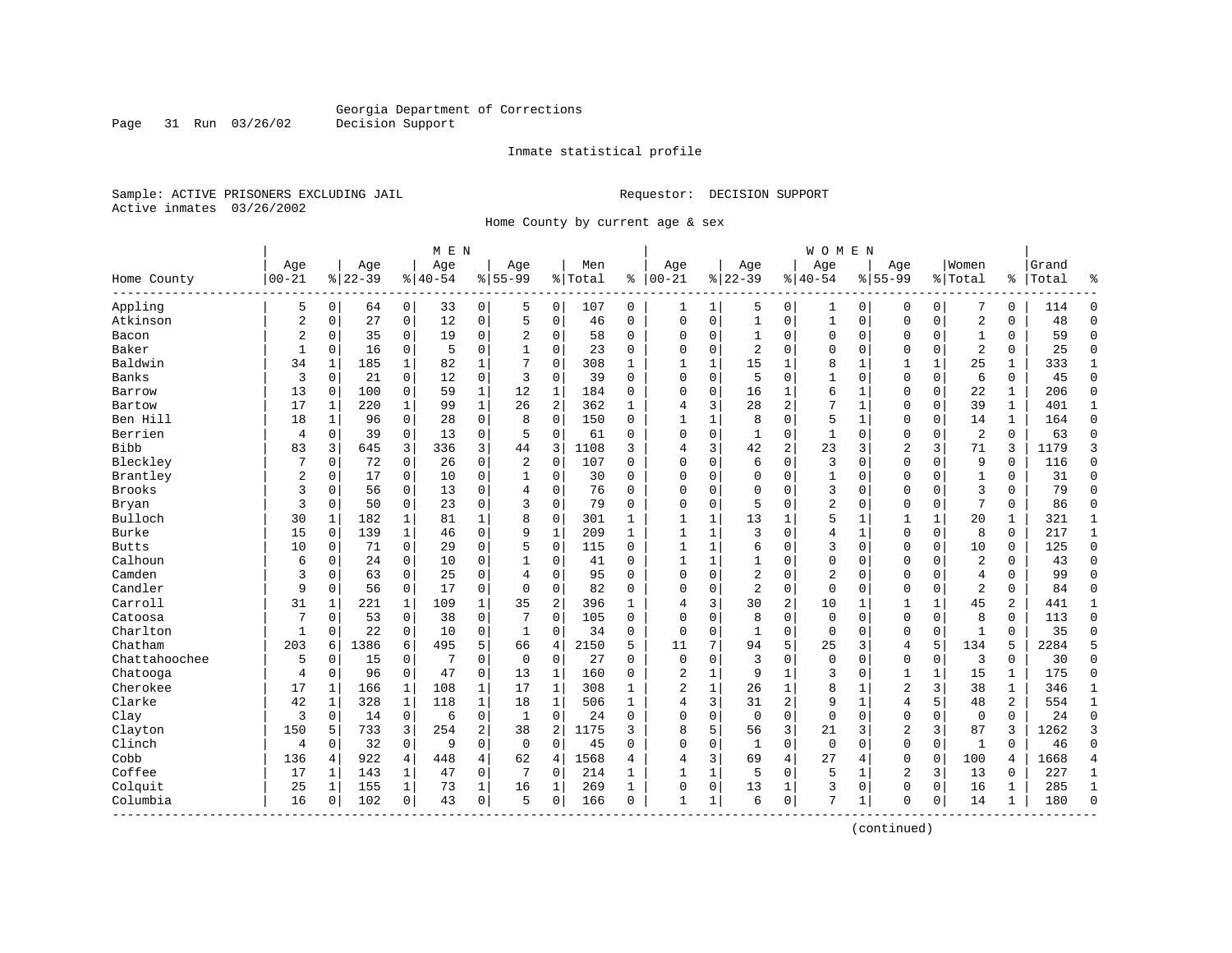Inmate statistical profile

Sample: ACTIVE PRISONERS EXCLUDING JAIL Requestor: DECISION SUPPORT Active inmates 03/26/2002

Page 32 Run 03/26/02

Home County by current age & sex (continued)

|                         |                |              |           |                | M E N       |              |                |                |         |                |              |              |                |                | WOMEN        |              |              |              |              |                |       |              |
|-------------------------|----------------|--------------|-----------|----------------|-------------|--------------|----------------|----------------|---------|----------------|--------------|--------------|----------------|----------------|--------------|--------------|--------------|--------------|--------------|----------------|-------|--------------|
|                         | Age            |              | Age       |                | Age         |              | Age            |                | Men     |                | Age          |              | Age            |                | Age          |              | Age          |              | Women        |                | Grand |              |
| Home County<br>------   | $00 - 21$      |              | $8 22-39$ |                | $8 40-54$   |              | $8155 - 99$    |                | % Total | ి              | $00 - 21$    |              | $ 22-39$       |                | $8140 - 54$  |              | $8155 - 99$  |              | % Total      | ి              | Total | 우            |
| Cook                    | 8              | 0            | 70        | 0              | 40          | 0            | 4              | $\mathbf 0$    | 122     | 0              | 0            | 0            | 2              | 0              | 8            | 1            | 0            | 0            | 10           | 0              | 132   | Ω            |
| Coweta                  | 22             | $\mathbf{1}$ | 243       | 1              | 83          | $\mathbf 1$  | 8              | $\mathbf 0$    | 356     | 1              | $\mathbf{1}$ | $\mathbf{1}$ | 20             | 1              | 8            | $\mathbf{1}$ | $\Omega$     | $\mathbf 0$  | 29           | $\mathbf{1}$   | 385   |              |
| Crawford                | 1              | $\Omega$     | 17        | 0              | 4           | $\mathbf 0$  | $\overline{2}$ | 0              | 24      | 0              | $\Omega$     | 0            | $\Omega$       | $\Omega$       | 0            | $\Omega$     | $\Omega$     | $\mathbf 0$  | $\mathbf 0$  | 0              | 24    | $\Omega$     |
| Crisp                   | 25             | 1            | 149       | 1              | 62          | $\mathbf 1$  | 9              | $\mathbf{1}$   | 245     | 1              |              | 1            | 15             | $\mathbf{1}$   | 0            | $\Omega$     |              | $\mathbf{1}$ | 17           | 1              | 262   |              |
| Dade                    | $\overline{2}$ | $\mathbf 0$  | 27        | $\mathbf 0$    | 19          | 0            |                | $\mathbf 0$    | 55      | $\mathbf 0$    | $\mathbf{1}$ | $\mathbf 1$  | $\Omega$       | $\Omega$       | $\Omega$     | 0            | $\Omega$     | $\mathbf 0$  | $\mathbf{1}$ | 0              | 56    | $\cap$       |
| Dawson                  | $\overline{2}$ | 0            | 36        | $\mathbf 0$    | 23          | $\mathsf 0$  | 1              | $\mathbf 0$    | 62      | $\Omega$       | $\Omega$     | 0            | 5              | $\cap$         | 2            | $\Omega$     | $\Omega$     | 0            | 7            | 0              | 69    | $\Omega$     |
| Decatur                 | 28             | 1            | 169       | $\mathbf{1}$   | 47          | $\mathbf 0$  | 6              | $\mathbf 0$    | 250     | 1              | $\Omega$     | 0            | 10             | 1              | 5            | 1            | $\Omega$     | $\mathbf 0$  | 15           | 1              | 265   | -1           |
| DeKalb                  | 207            | 6            | 1532      | 6              | 522         | 5            | 89             | 6              | 2350    | 6              | 9            | 6            | 71             | $\overline{4}$ | 23           | 3            | 6            | 8            | 109          | 4              | 2459  | б            |
| Dodge                   | 8              | $\Omega$     | 106       | 0              | 57          | 1            | 5              | $\mathbf 0$    | 176     | 0              | 0            | 0            | 6              | $\Omega$       | 2            | 0            | $\Omega$     | $\Omega$     | 8            | 0              | 184   | 0            |
| Dooly                   | 7              | 0            | 66        | 0              | 18          | $\mathbf 0$  | $\Omega$       | 0              | 91      | $\Omega$       | O            | 0            | $\overline{4}$ | $\Omega$       | $\mathbf{1}$ | U            | $\Omega$     | 0            | 5            | 0              | 96    | ∩            |
| Dougherty               | 70             | 2            | 643       | 3              | 246         | $\sqrt{2}$   | 30             | $\overline{c}$ | 989     | $\overline{2}$ | $\mathbf{1}$ | 1            | 29             | 2              | 20           | 3            | 3            | 4            | 53           | $\overline{2}$ | 1042  |              |
| Douglas                 | 42             | -1           | 230       | 1              | 117         | $\mathbf{1}$ | 22             | 1              | 411     | $\mathbf{1}$   | 2            | $\mathbf{1}$ | 29             | 2              | 15           | 2            | $\mathbf 0$  | $\Omega$     | 46           | 2              | 457   |              |
| Early                   | 3              | $\mathbf 0$  | 51        | $\mathbf 0$    | 14          | 0            | $\overline{4}$ | $\mathbf 0$    | 72      | $\Omega$       | 0            | $\Omega$     | 3              | $\Omega$       | 2            | O            | $\mathbf 0$  | $\Omega$     | 5            | 0              | 77    | $\Omega$     |
| Echols                  | $\mathbf{1}$   | 0            | 1         | $\mathbf 0$    | $\mathbf 1$ | 0            | 1              | $\mathbf 0$    | 4       | $\mathbf 0$    | 0            | 0            | $\Omega$       | $\Omega$       | 0            | 0            | $\Omega$     | $\mathbf 0$  | $\Omega$     | 0              | 4     | ſ            |
| Effingham               | 21             | $\mathbf{1}$ | 74        | $\mathbf 0$    | 28          | $\mathbf 0$  | 2              | $\mathbf 0$    | 125     | $\Omega$       | $\Omega$     | 0            | 6              | $\Omega$       | 3            | 0            | 1            | $\mathbf{1}$ | 10           | 0              | 135   | $\Omega$     |
| Elbert                  | 12             | $\Omega$     | 92        | $\Omega$       | 47          | $\mathbf 0$  | 7              | $\mathbf 0$    | 158     | $\Omega$       | $\Omega$     | $\Omega$     | 10             | 1              | 3            | 0            | $\Omega$     | $\Omega$     | 13           | $\Omega$       | 171   | $\Omega$     |
| Emanuel                 | 10             | $\Omega$     | 119       | $\mathbf 0$    | 27          | $\mathbf 0$  | 7              | $\mathbf 0$    | 163     | $\Omega$       | 0            | $\Omega$     | 6              | $\Omega$       | 1            | 0            | $\Omega$     | 0            | 7            | 0              | 170   | $\Omega$     |
| Evans                   | 3              | 0            | 49        | 0              | 10          | $\mathsf 0$  | $\overline{2}$ | 0              | 64      | $\Omega$       | $\Omega$     | $\Omega$     |                | $\Omega$       | 1            | O            | $\Omega$     | $\Omega$     | $\mathbf{1}$ | 0              | 65    | $\Omega$     |
| Fannin                  | 5              | 0            | 59        | 0              | 26          | 0            | 11             | 1              | 101     | $\Omega$       | $\Omega$     | $\Omega$     | 4              | $\Omega$       | 1            | O            | $\mathbf{1}$ | 1            | 6            | 0              | 107   | $\Omega$     |
| Fayette                 | 9              | $\Omega$     | 50        | $\mathbf 0$    | 28          | $\mathbf 0$  | 10             | 1              | 97      | $\Omega$       | $\Omega$     | $\Omega$     | 6              | $\Omega$       | 3            | $\Omega$     | $\Omega$     | $\Omega$     | 9            | 0              | 106   | $\Omega$     |
| Floyd                   | 38             | 1            | 399       | 2              | 167         | 2            | 23             | $\mathbf{1}$   | 627     | 2              | 2            | 1            | 45             | 3              | 18           | 2            | 3            | 4            | 68           | 3              | 695   | 2            |
| Forsyth                 | 5              | 0            | 71        | $\mathbf 0$    | 32          | $\mathbf 0$  | 8              | $\mathbf 0$    | 116     | 0              | 0            | 0            | 6              | $\Omega$       | 7            | 1            | 1            | 1            | 14           | 1              | 130   | $\Omega$     |
| Franklin                | 11             | $\Omega$     | 56        | $\mathbf 0$    | 28          | $\mathbf 0$  | 6              | $\mathbf 0$    | 101     | $\Omega$       | 0            | $\Omega$     | 5              | $\Omega$       | $\mathbf{1}$ | 0            | $\Omega$     | $\Omega$     | 6            | 0              | 107   | $\Omega$     |
| Fulton                  | 346            | 11           | 3065      | 13             | 1495        | 14           | 203            | 13             | 5109    | 13             | 15           | 10           | 140            | 8              | 93           | 13           | 9            | 12           | 257          | 9              | 5366  | 13           |
| Gilmer                  | 9              | 0            | 53        | $\mathbf 0$    | 34          | $\mathbf 0$  | 17             | 1              | 113     | $\Omega$       | $\Omega$     | 0            |                | $\Omega$       | 2            | 0            | $\Omega$     | $\Omega$     | 9            | $\Omega$       | 122   | $\Omega$     |
| Glascock                | 2              | 0            | 2         | $\mathbf 0$    | 3           | $\mathbf 0$  | $\mathbf 0$    | 0              | 7       | 0              | $\Omega$     | 0            | $\Omega$       | $\Omega$       | 0            | $\Omega$     | $\mathbf 0$  | 0            | $\mathbf 0$  | 0              | 7     | $\Omega$     |
| Glynn                   | 25             | 1            | 266       | 1              | 113         | 1            | 21             | 1              | 425     | 1              | 2            | 1            | 18             | 1              | 5            |              |              | 1            | 26           | 1              | 451   | $\mathbf{1}$ |
| Gordon                  | 18             | 1            | 153       | 1              | 64          | $\mathbf 1$  | 14             | 1              | 249     | 1              | $\Omega$     | 0            | 12             | 1              | 4            | 1            | $\Omega$     | $\mathbf 0$  | 16           | 1              | 265   | $\mathbf{1}$ |
| Grady                   | 28             | 1            | 131       | 1              | 49          | $\mathbf 0$  | 5              | $\mathbf 0$    | 213     | 1              | $\mathbf{1}$ | 1            | 12             | 1              | 3            | $\Omega$     | $\mathbf 0$  | $\Omega$     | 16           | 1              | 229   | $\mathbf{1}$ |
| Greene                  | 12             | 0            | 61        | $\mathbf 0$    | 16          | $\mathbf 0$  | 3              | $\mathbf 0$    | 92      | $\Omega$       | $\Omega$     | 0            | 1              | $\Omega$       | 3            | 0            | $\mathbf{1}$ | 1            | 5            | 0              | 97    | $\Omega$     |
| Gwinnett                | 92             | 3            | 547       | $\overline{a}$ | 260         | 2            | 43             | 3              | 942     | $\overline{a}$ | 4            | 3            | 47             | 3              | 23           | 3            | $\mathbf{1}$ | $\mathbf{1}$ | 75           | 3              | 1017  |              |
| Habersham               | 5              | $\Omega$     | 46        | $\mathbf 0$    | 33          | $\mathbf 0$  | $\overline{2}$ | $\mathbf 0$    | 86      | $\Omega$       | 1            | 1            | 3              | $\Omega$       | $\mathbf{1}$ | $\Omega$     | $\Omega$     | $\Omega$     | 5            | 0              | 91    | Ω            |
| Hall                    | 36             | 1            | 324       | 1              | 197         | 2            | 41             | 3              | 598     | 2              | 3            | 2            | 38             | 2              | 13           | 2            |              | 1            | 55           | 2              | 653   |              |
| Hancock                 | 5              | 0            | 32        | $\mathbf 0$    | 17          | 0            | 1              | $\mathbf 0$    | 55      | $\Omega$       | $\Omega$     | 0            | 1              | $\mathbf 0$    | $\mathbf{1}$ | 0            | $\mathbf 0$  | $\mathbf 0$  | 2            | 0              | 57    | $\cap$       |
| Haralson<br>$- - - - -$ | 9              | 0            | 59        | 0              | 33          | 0            | 4              | $\mathbf 0$    | 105     | $\Omega$       | $\Omega$     | 0            | q              | 1              | 2            | 0            | $\Omega$     | 0            | 11           | 0              | 116   | $\cap$       |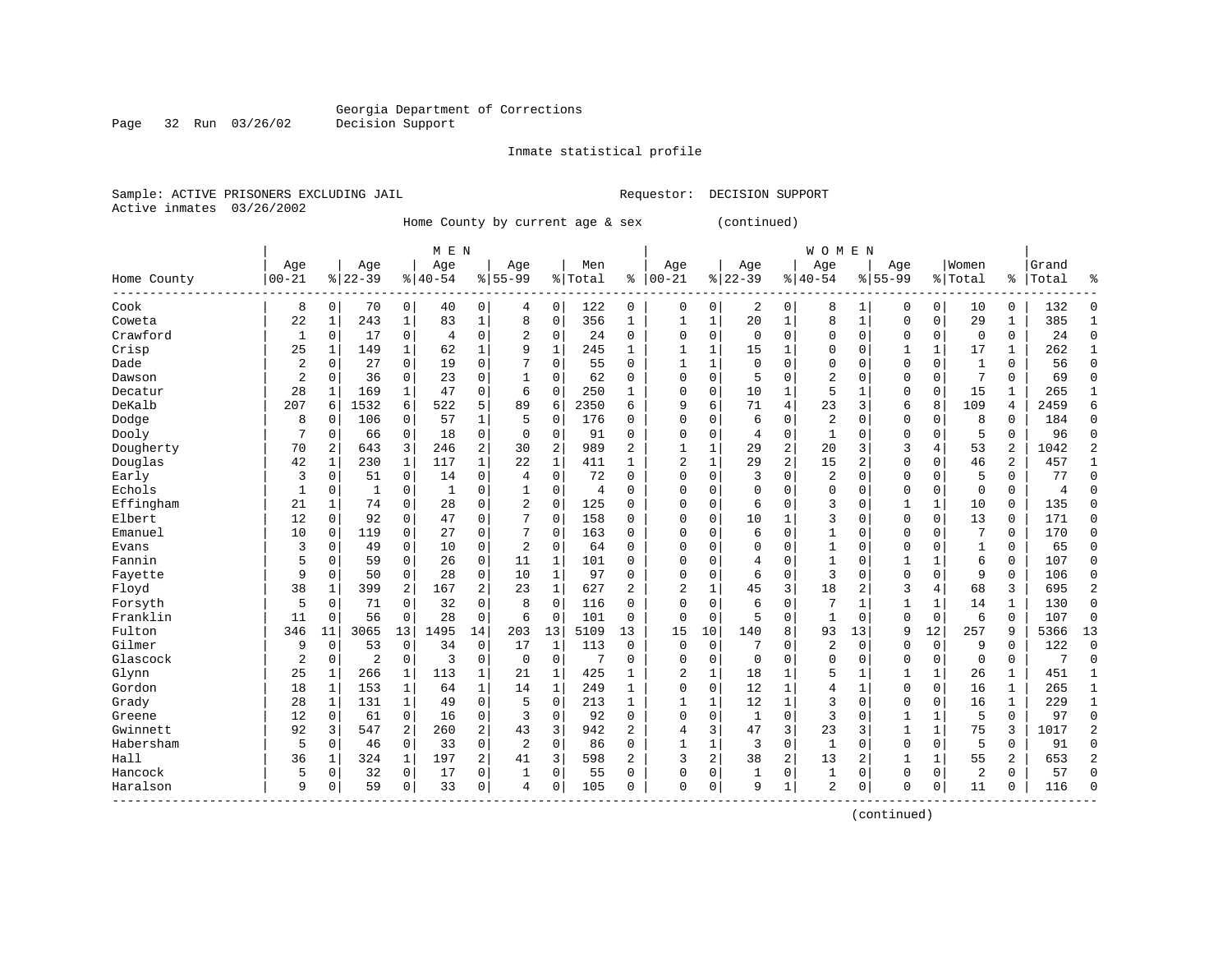Inmate statistical profile

Sample: ACTIVE PRISONERS EXCLUDING JAIL Requestor: DECISION SUPPORT Active inmates 03/26/2002

Page 33 Run 03/26/02

Home County by current age & sex (continued)

|                                                  |                |             |           |              | M E N     |                |                |                |         |              |                |              |                |             | <b>WOMEN</b>   |              |                |              |                |              |       |              |
|--------------------------------------------------|----------------|-------------|-----------|--------------|-----------|----------------|----------------|----------------|---------|--------------|----------------|--------------|----------------|-------------|----------------|--------------|----------------|--------------|----------------|--------------|-------|--------------|
|                                                  | Age            |             | Age       |              | Age       |                | Age            |                | Men     |              | Age            |              | Age            |             | Age            |              | Age            |              | Women          |              | Grand |              |
| Home County                                      | $00 - 21$      |             | $8 22-39$ |              | $8 40-54$ |                | $8155 - 99$    |                | % Total | န့           | $ 00 - 21$     |              | $8 22-39$      |             | $8 40-54$      |              | $8155 - 99$    |              | % Total        | ႜ            | Total |              |
| Harris                                           | 6              | 0           | 53        | 0            | 29        | $\overline{0}$ | 2              | 0              | 90      | 0            | 2              | 1            | 2              | 0           | 0              | 0            | 0              | 0            | 4              | 0            | 94    | ∩            |
| Hart                                             | 9              | 0           | 52        | $\mathbf 0$  | 20        | 0              | 2              | $\mathbf 0$    | 83      | 0            | 0              | 0            | $\overline{2}$ | $\mathbf 0$ | 3              | 0            | $\mathbf{0}$   | $\mathbf 0$  | 5              | 0            | 88    | <sup>0</sup> |
| Heard                                            | 3              | $\Omega$    | 22        | $\mathbf 0$  | 15        | 0              | 8              | $\mathbf 0$    | 48      | $\Omega$     | $\Omega$       | 0            | -1             | $\Omega$    | 0              | $\Omega$     | $\Omega$       | $\Omega$     | 1              | 0            | 49    | $\Omega$     |
| Henry                                            | 31             | 1           | 179       | 1            | 90        | $\mathbf{1}$   | 14             | $\mathbf{1}$   | 314     | $\mathbf{1}$ | 2              | $\mathbf{1}$ | 13             | 1           | 9              | 1            |                | 1            | 25             | 1            | 339   | $\mathbf{1}$ |
| Houston                                          | 53             | 2           | 264       | $\mathbf{1}$ | 122       | $\mathbf{1}$   | 12             | $\mathbf{1}$   | 451     | $\mathbf{1}$ | $\overline{1}$ | $\mathbf{1}$ | 21             | $\mathbf 1$ | 10             | $\mathbf{1}$ | $\Omega$       | $\mathbf 0$  | 32             | $\mathbf{1}$ | 483   | $\mathbf{1}$ |
| Irwin                                            | 9              | $\mathbf 0$ | 49        | $\mathbf 0$  | 24        | 0              | 4              | $\mathbf 0$    | 86      | $\Omega$     | $\Omega$       | 0            | $\overline{c}$ | $\Omega$    | 0              | $\Omega$     | $\Omega$       | $\mathbf 0$  | 2              | 0            | 88    | $\Omega$     |
| Jackson                                          | 11             | 0           | 108       | $\mathbf 0$  | 62        | $\mathbf{1}$   | 16             | 1              | 197     | $\Omega$     | $\overline{2}$ | 1            | 15             | 1           | 4              | 1            | $\mathbf 0$    | 0            | 21             | 1            | 218   | $\mathbf{1}$ |
| Jasper                                           | 3              | 0           | 40        | $\Omega$     | 14        | 0              | 3              | 0              | 60      | 0            | $\Omega$       | 0            | 0              | $\Omega$    | 1              | 0            | $\Omega$       | $\Omega$     | $\mathbf{1}$   | 0            | 61    | $\Omega$     |
| Jeff Davis                                       | 6              | 0           | 47        | $\Omega$     | 24        | 0              | ζ              | $\mathbf 0$    | 80      | O            | $\Omega$       | $\Omega$     | 3              | $\Omega$    | 3              | $\Omega$     | $\Omega$       | $\Omega$     | 6              | 0            | 86    | $\Omega$     |
| Jefferson                                        | 13             | $\Omega$    | 70        | $\Omega$     | 25        | 0              | 4              | $\Omega$       | 112     | O            | $\mathbf{1}$   | 1            |                | $\Omega$    | $\mathbf{1}$   | $\Omega$     | $\Omega$       | $\Omega$     | 7              | 0            | 119   | $\Omega$     |
| Jenkins                                          | 10             | $\Omega$    | 55        | $\Omega$     | 21        | 0              | 1              | $\Omega$       | 87      | $\Omega$     | $\Omega$       | $\Omega$     | 3              | $\Omega$    | $\mathbf{1}$   | U            | $\Omega$       | $\Omega$     | 4              | 0            | 91    | $\cap$       |
| Johnson                                          | 2              | $\Omega$    | 26        | $\Omega$     | 11        | 0              | 2              | $\mathbf 0$    | 41      | $\Omega$     | $\Omega$       | 0            | 3              | $\Omega$    | 1              | $\Omega$     | $\Omega$       | $\Omega$     | 4              | 0            | 45    | $\cap$       |
| Jones                                            | 6              | 0           | 30        | $\mathbf 0$  | 15        | 0              | 1              | $\mathbf 0$    | 52      | 0            | $\overline{2}$ | 1            |                | $\Omega$    | 0              | 0            | $\Omega$       | $\Omega$     | 3              | 0            | 55    | $\cap$       |
| Lamar                                            | 2              | 0           | 44        | $\mathbf 0$  | 26        | 0              | 6              | $\mathbf 0$    | 78      | $\mathbf 0$  | $\Omega$       | 0            | $\Omega$       | $\Omega$    | 3              | $\Omega$     | $\Omega$       | $\mathbf 0$  | 3              | 0            | 81    | $\sqrt{ }$   |
| Lanier                                           | 4              | 0           | 37        | $\Omega$     | 6         | 0              | 5              | $\mathbf 0$    | 52      | $\Omega$     | $\Omega$       | $\Omega$     | 4              | $\Omega$    | $\Omega$       | 0            | $\Omega$       | $\Omega$     | 4              | $\Omega$     | 56    | $\Omega$     |
| Laurens                                          | 18             | 1           | 164       | 1            | 64        | $\mathbf 1$    | 8              | 0              | 254     | $\mathbf{1}$ | -1             | 1            | 8              | $\Omega$    | 6              | 1            | $\mathbf{1}$   | 1            | 16             | 1            | 270   | $\mathbf{1}$ |
| Lee                                              | 3              | 0           | 29        | $\mathbf 0$  | 13        | 0              | 3              | $\mathbf 0$    | 48      | $\Omega$     | $\Omega$       | 0            | $\overline{2}$ | $\Omega$    | 1              | $\Omega$     | $\Omega$       | $\mathbf 0$  | 3              | 0            | 51    | $\Omega$     |
| Liberty                                          | 24             | 1           | 144       | 1            | 34        | 0              | 5              | $\mathbf 0$    | 207     | $\mathbf{1}$ | 1              |              | 8              | $\Omega$    | 3              | $\Omega$     | $\mathbf{1}$   | $\mathbf{1}$ | 13             | 0            | 220   |              |
| Lincoln                                          | $\overline{2}$ | $\Omega$    | 18        | $\mathbf 0$  | 12        | 0              |                | $\mathbf 0$    | 33      | 0            | $\Omega$       | $\Omega$     | $\Omega$       | $\Omega$    | 0              | O            | $\Omega$       | $\mathbf 0$  | 0              | 0            | 33    | $\Omega$     |
| Long                                             | $\mathbf{1}$   | 0           | 14        | $\mathbf 0$  | 11        | 0              | $\overline{2}$ | $\mathbf 0$    | 28      | $\Omega$     | $\Omega$       | $\Omega$     | $\overline{2}$ | $\Omega$    | 0              | O            | $\Omega$       | $\Omega$     | $\overline{2}$ | 0            | 30    | ſ            |
| Lowndes                                          | 29             | 1           | 289       | $\mathbf{1}$ | 122       | $\mathbf{1}$   | 17             | $\mathbf{1}$   | 457     | $\mathbf{1}$ |                | 1            | 22             | 1           | 12             | 2            |                | $\mathbf{1}$ | 36             | 1            | 493   |              |
| Lumpkins                                         | 2              | 0           | 38        | $\Omega$     | 22        | 0              | 6              | $\mathbf 0$    | 68      | $\Omega$     | $\Omega$       | $\Omega$     | 2              | $\Omega$    | 1              | $\Omega$     | $\mathbf 0$    | $\Omega$     | 3              | 0            | 71    | $\Omega$     |
| Macon                                            | 8              | 0           | 35        | $\mathbf 0$  | 15        | 0              | 4              | $\mathbf 0$    | 62      | 0            | $\Omega$       | 0            |                | $\Omega$    | 3              | 0            |                | $\mathbf{1}$ | 5              | 0            | 67    | $\Omega$     |
| Madison                                          | 4              | $\Omega$    | 71        | $\mathbf 0$  | 26        | 0              | 7              | $\mathbf 0$    | 108     | 0            | $\Omega$       | $\Omega$     |                | $\Omega$    | 2              | $\Omega$     | $\Omega$       | $\Omega$     | 9              | 0            | 117   | $\sqrt{ }$   |
| Marion                                           | 4              | $\Omega$    | 23        | 0            | 11        | 0              | $\overline{2}$ | $\mathbf 0$    | 40      | $\Omega$     | $\Omega$       | $\Omega$     | $\overline{2}$ | $\Omega$    | $\Omega$       | O            | $\Omega$       | $\Omega$     | $\overline{2}$ | 0            | 42    | $\Omega$     |
| McDuffie                                         | 5              | $\Omega$    | 85        | 0            | 37        | 0              | 7              | $\mathbf 0$    | 134     | 0            |                |              | 4              | $\Omega$    | 0              | 0            | $\Omega$       | 0            | 5              | 0            | 139   | $\Omega$     |
| McIntosh                                         | 6              | $\Omega$    | 48        | 0            | 20        | 0              | $\mathbf{1}$   | $\mathbf 0$    | 75      | 0            | $\Omega$       | 0            | $\Omega$       | $\Omega$    | $\Omega$       | 0            | $\Omega$       | $\Omega$     | $\Omega$       | 0            | 75    | $\Omega$     |
| Meriwether                                       | 20             | 1           | 115       | 0            | 48        | 0              | 10             | 1              | 193     | O            | 1              | 1            | 13             |             | 2              | O            | $\overline{2}$ | 3            | 18             | 1            | 211   | $\Omega$     |
| Miller                                           | $\mathbf 0$    | $\Omega$    | 14        | $\Omega$     | 10        | 0              | $\mathbf{1}$   | $\mathbf 0$    | 25      | 0            | $\Omega$       | $\Omega$     | 3              | $\Omega$    | 0              | $\Omega$     | $\Omega$       | $\Omega$     | 3              | 0            | 28    | $\Omega$     |
| Mitchell                                         | 10             | O           | 112       | $\Omega$     | 50        | 0              | 7              | $\mathbf 0$    | 179     | $\Omega$     | $\overline{2}$ | $\mathbf{1}$ | 6              | $\Omega$    | 3              | U            | $\Omega$       | $\Omega$     | 11             | 0            | 190   | $\cap$       |
| Monroe                                           | 3              | 0           | 68        | $\mathbf 0$  | 33        | 0              | 4              | $\mathbf 0$    | 108     | 0            | $\Omega$       | 0            | 4              | $\Omega$    | $\overline{2}$ | O            | $\Omega$       | $\Omega$     | 6              | 0            | 114   | ∩            |
| Montgomery                                       | 5              | 0           | 29        | $\Omega$     | 6         | 0              | 1              | $\mathbf 0$    | 41      | 0            | C              | $\Omega$     | 4              | $\Omega$    | $\Omega$       | 0            | $\Omega$       | $\Omega$     | 4              | 0            | 45    | $\Omega$     |
| Morgan                                           | 8              | 0           | 44        | $\Omega$     | 17        | 0              | 8              | $\mathbf 0$    | 77      | 0            | $\Omega$       | 0            | 4              | 0           | 1              | O            | $\Omega$       | $\mathbf 0$  | 5              | 0            | 82    | O            |
| Murray                                           | 10             | 0           | 73        | 0            | 44        | 0              | 13             | 1              | 140     | 0            |                | 1            | 13             | 1           | 3              | 0            | $\mathbf 0$    | 0            | 17             | 1            | 157   | $\sqrt{ }$   |
| Muscogee<br>$\cdots \cdots \cdots \cdots \cdots$ | 136            |             | 822       | 3            | 360       | 3              | 46             | $\overline{3}$ | 1364    | 3            | 6              | 4            | 58             | 3           | 27             | 4            | 3              | 4            | 94             | 3            | 1458  | κ            |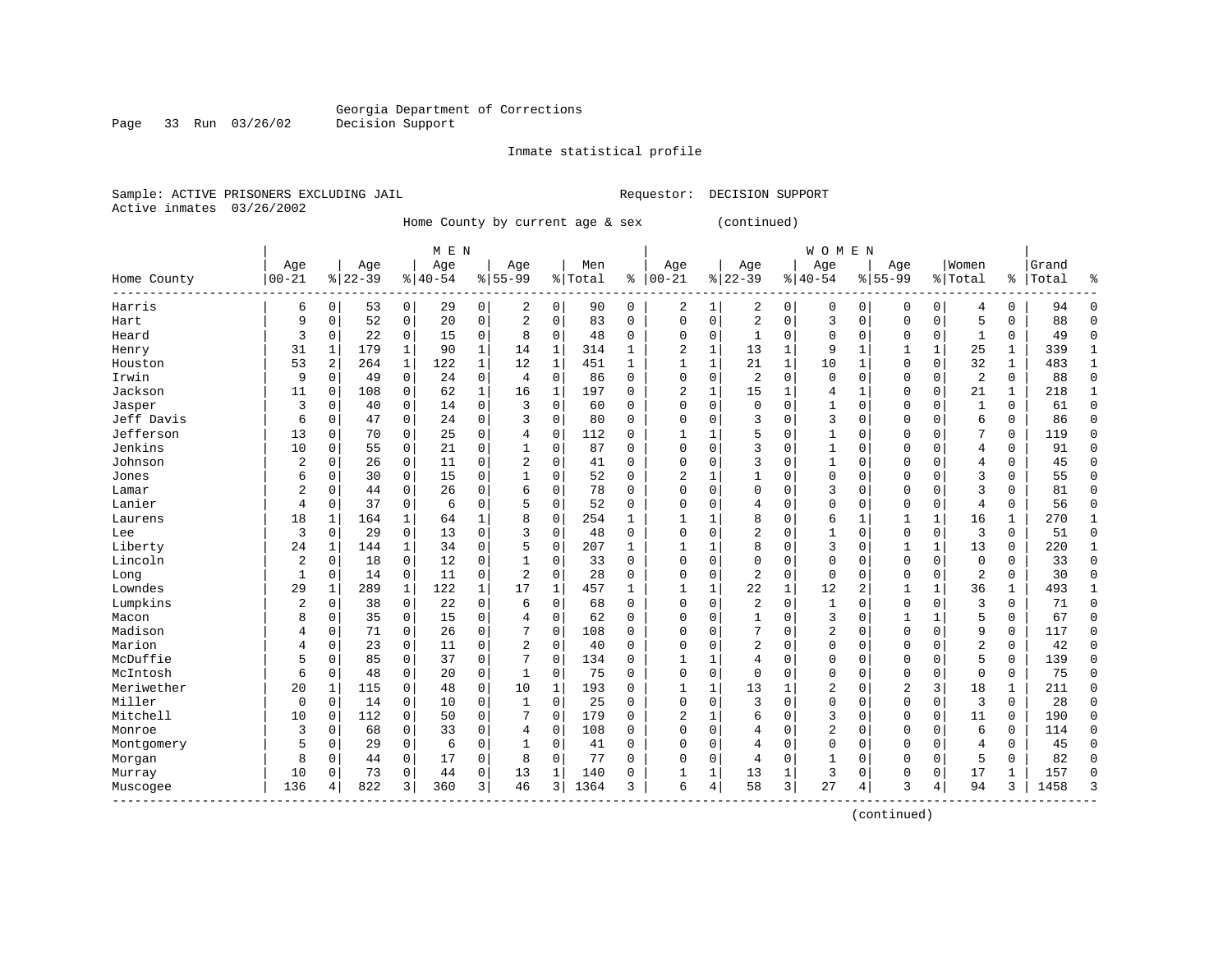Inmate statistical profile

Sample: ACTIVE PRISONERS EXCLUDING JAIL Requestor: DECISION SUPPORT Active inmates 03/26/2002

Page 34 Run 03/26/02

Home County by current age & sex (continued)

|             |                |              |           |              | M E N          |              |                |             |         |              |                |   |                |                | <b>WOMEN</b>   |              |                |              |                |          |       |              |
|-------------|----------------|--------------|-----------|--------------|----------------|--------------|----------------|-------------|---------|--------------|----------------|---|----------------|----------------|----------------|--------------|----------------|--------------|----------------|----------|-------|--------------|
|             | Age            |              | Age       |              | Age            |              | Age            |             | Men     |              | Age            |   | Age            |                | Age            |              | Age            |              | Women          |          | Grand |              |
| Home County | $00 - 21$      |              | $8 22-39$ |              | $8 40-54$      |              | $8155 - 99$    |             | % Total | ి            | $ 00 - 21$     |   | $8 22-39$      |                | $8140 - 54$    |              | $8155 - 99$    |              | % Total        | ႜ        | Total | 우            |
| Newton      | 17             |              | 224       | 1            | 85             | 1            | 15             | 1           | 341     | 1            | 1              | 1 | 15             | 1              | 1              | 0            | 3              | 4            | 20             | 1        | 361   |              |
| Oconee      | 0              | $\mathbf 0$  | 17        | $\mathbf 0$  | 12             | 0            | 4              | $\Omega$    | 33      | $\Omega$     | $\mathbf{1}$   | 1 | $\mathbf{1}$   | $\Omega$       | $\mathbf{1}$   | $\Omega$     | $\Omega$       | 0            | 3              | $\Omega$ | 36    | $\Omega$     |
| Oglethrope  | 2              | $\mathbf 0$  | 33        | $\Omega$     | 6              | 0            | 1              | $\Omega$    | 42      | $\Omega$     | $\Omega$       | 0 | 3              | $\Omega$       | 0              | $\Omega$     | $\Omega$       | $\Omega$     | 3              | $\Omega$ | 45    | $\Omega$     |
| Paulding    | 18             | $\mathbf{1}$ | 90        | $\Omega$     | 58             | 1            | 8              | $\Omega$    | 174     | $\Omega$     | $\Omega$       | 0 | 11             | 1              | 4              | $\mathbf{1}$ | 2              | 3            | 17             | 1        | 191   | $\Omega$     |
| Peach       | 8              | $\mathbf 0$  | 57        | $\mathbf 0$  | 32             | 0            | $\mathbf{1}$   | $\mathbf 0$ | 98      | $\Omega$     | $\overline{2}$ | 1 |                | $\Omega$       | 2              | $\Omega$     | $\Omega$       | $\Omega$     | 5              | 0        | 103   | $\cap$       |
| Pickens     | 6              | $\mathbf 0$  | 53        | $\mathbf 0$  | 37             | 0            | 4              | $\mathbf 0$ | 100     | $\Omega$     | $\Omega$       | 0 | 4              | $\Omega$       | $\overline{4}$ | 1            | $\Omega$       | $\Omega$     | 8              | 0        | 108   | $\cap$       |
| Pierce      | 7              | $\Omega$     | 23        | $\mathbf 0$  | 16             | 0            | $\mathbf{1}$   | $\mathbf 0$ | 47      | $\Omega$     | $\Omega$       | 0 | 2              | $\Omega$       | $\Omega$       | $\Omega$     | $\Omega$       | $\Omega$     | 2              | 0        | 49    | $\cap$       |
| Pike        | $\overline{2}$ | $\mathbf 0$  | 23        | $\mathbf 0$  | 18             | $\mathbf 0$  | 1              | 0           | 44      | $\Omega$     | $\Omega$       | 0 | 1              | $\Omega$       | $\Omega$       | $\Omega$     | $\Omega$       | $\Omega$     | $\mathbf{1}$   | 0        | 45    | $\Omega$     |
| Polk        | 8              | $\mathbf 0$  | 116       | 0            | 52             | 0            | 10             | 1           | 186     | $\Omega$     | $\Omega$       | 0 | 4              | 0              | $\overline{2}$ | $\Omega$     | $\Omega$       | 0            | 6              | 0        | 192   | $\Omega$     |
| Pulaski     | 17             | 1            | 51        | 0            | 21             | 0            | 2              | $\mathbf 0$ | 91      | O            | $\Omega$       | 0 |                | $\Omega$       | 0              | 0            |                | 1            | 8              | 0        | 99    | $\Omega$     |
| Putnam      | 7              | $\Omega$     | 75        | 0            | 34             | 0            | 6              | $\Omega$    | 122     | O            | $\Omega$       | O | 5              | $\Omega$       | 4              | $\mathbf{1}$ | $\mathbf{1}$   | 1            | 10             | 0        | 132   | ∩            |
| Ouitman     | 0              | $\mathbf 0$  | 6         | 0            | $\overline{0}$ | 0            | n              | $\Omega$    | 6       | $\Omega$     | $\Omega$       | 0 | $\Omega$       | $\Omega$       | $\Omega$       | $\Omega$     | $\mathbf{1}$   | 1            | 1              | 0        | 7     |              |
| Rabun       | 4              | $\Omega$     | 35        | $\Omega$     | 17             | $\Omega$     | 0              | $\Omega$    | 56      | $\Omega$     | 0              | 0 | 3              | $\Omega$       | $\Omega$       | O            | $\Omega$       | $\Omega$     | 3              | $\Omega$ | 59    | ∩            |
| Randolph    | 4              | 0            | 50        | $\mathbf 0$  | 11             | 0            | $\mathbf{1}$   | $\Omega$    | 66      | $\Omega$     | $\Omega$       | 0 | 2              | $\Omega$       | 3              | $\Omega$     | $\mathbf 0$    | $\Omega$     | 5              | $\Omega$ | 71    | ſ            |
| Richmond    | 170            | 5            | 1058      | 4            | 437            | 4            | 56             | 3           | 1721    | 4            | 5              | 3 | 94             | 5              | 43             | 6            | $\overline{2}$ | 3            | 144            | 5        | 1865  |              |
| Rockdale    | 18             | 1            | 131       | 1            | 67             | $\mathbf 1$  | 11             | 1           | 227     | 1            | 3              | 2 | 6              | $\Omega$       | 5              | $\mathbf{1}$ | $\mathbf 0$    | $\mathbf 0$  | 14             | 1        | 241   | $\mathbf{1}$ |
| Schely      | 2              | $\mathbf 0$  | 16        | $\mathbf 0$  | 3              | $\mathbf 0$  | $\Omega$       | 0           | 21      | $\Omega$     | $\Omega$       | 0 | $\Omega$       | $\Omega$       | $\Omega$       | $\Omega$     | $\Omega$       | 0            | $\mathbf 0$    | 0        | 21    | $\Omega$     |
| Screven     | 4              | $\mathbf 0$  | 65        | $\Omega$     | 23             | 0            |                | 0           | 97      | $\Omega$     | 2              |   | 6              | 0              | 3              | $\Omega$     | $\Omega$       | 0            | 11             | 0        | 108   | $\Omega$     |
| Seminole    | 5              | $\mathbf 0$  | 45        | 0            | 18             | 0            | $\overline{2}$ | $\mathbf 0$ | 70      | $\Omega$     | $\Omega$       | 0 | 3              | $\mathbf 0$    | 1              | $\Omega$     | $\Omega$       | 0            | 4              | 0        | 74    | $\Omega$     |
| Spalding    | 54             | 2            | 361       | 1            | 147            | 1            | 21             | 1           | 583     | $\mathbf{1}$ | 4              | 3 | 26             | 1              | 12             | 2            | $\overline{c}$ | 3            | 44             | 2        | 627   | $\mathbf{1}$ |
| Stephens    | 9              | $\mathbf 0$  | 80        | $\Omega$     | 42             | 0            | 7              | $\Omega$    | 138     | $\Omega$     | $\mathbf{1}$   | 1 | ζ              | $\Omega$       | 4              | $\mathbf{1}$ | $\Omega$       | $\Omega$     | 8              | 0        | 146   | $\cap$       |
| Stewart     | $\mathbf{1}$   | $\Omega$     | 27        | $\mathbf 0$  | 11             | 0            | 1              | $\mathbf 0$ | 40      | 0            | 1              | 1 | $\Omega$       | $\Omega$       | $\Omega$       | $\Omega$     | $\mathbf 0$    | $\mathbf 0$  | 1              | 0        | 41    | ∩            |
| Sumter      | 16             | $\mathbf 0$  | 138       |              | 58             | $\mathbf{1}$ | 4              | $\mathbf 0$ | 216     | 1            | 0              | 0 | 9              |                | 2              | 0            | $\Omega$       | $\mathbf 0$  | 11             | 0        | 227   | -1           |
| Talbot      |                | $\mathbf 0$  | 27        | $\mathbf 0$  | 9              | 0            | $\Omega$       | $\mathbf 0$ | 43      | 0            | $\mathbf{1}$   | 1 |                | $\mathbf 0$    | $\overline{2}$ | $\Omega$     | $\Omega$       | $\mathbf 0$  | 3              | 0        | 46    | $\Omega$     |
| Taliaferro  |                | $\mathbf 0$  | 12        | $\mathbf 0$  | $\overline{2}$ | 0            | $\Omega$       | $\mathbf 0$ | 15      | $\Omega$     | $\Omega$       | 0 | $\Omega$       | $\Omega$       | $\mathbf{1}$   | 0            | $\Omega$       | $\Omega$     | $\mathbf{1}$   | 0        | 16    | $\Omega$     |
| Tattnall    | б              | $\mathbf 0$  | 82        | $\mathbf 0$  | 18             | 0            | 3              | 0           | 109     | $\Omega$     | $\Omega$       | 0 | 3              | $\Omega$       | 4              | -1           | $\Omega$       | 0            | 7              | 0        | 116   | $\Omega$     |
| Taylor      | 6              | $\mathbf 0$  | 56        | 0            | 23             | 0            | 3              | 0           | 88      | 0            | $\Omega$       | 0 | 3              | $\Omega$       | 0              | $\Omega$     | $\Omega$       | 0            | 3              | 0        | 91    | $\mathbf 0$  |
| Telfair     | 9              | $\mathbf 0$  | 75        | $\Omega$     | 33             | 0            | 2              | $\Omega$    | 119     | U            | 1              | 1 |                | $\Omega$       | 6              | 1            |                | 1            | 15             | 1        | 134   | <sup>0</sup> |
| Terrell     | 4              | $\Omega$     | 60        | $\Omega$     | 15             | 0            | 1              | $\Omega$    | 80      | $\Omega$     | $\Omega$       | 0 | $\overline{4}$ | $\Omega$       | $\Omega$       | $\Omega$     | $\Omega$       | $\mathbf 0$  | 4              | 0        | 84    | $\Omega$     |
| Thomas      | 32             | $\mathbf{1}$ | 178       | $\mathbf{1}$ | 77             | 1            | $\mathsf{R}$   | $\Omega$    | 295     | $\mathbf{1}$ | $\Omega$       | 0 | 13             | 1              | 7              | $\mathbf{1}$ | $\Omega$       | $\Omega$     | 20             | 1        | 315   | $\mathbf{1}$ |
| Tift        | 31             | $\mathbf{1}$ | 169       | $\mathbf{1}$ | 94             | $\mathbf{1}$ | 8              | $\Omega$    | 302     | $\mathbf{1}$ | 2              | 1 | 6              | $\Omega$       | 2              | $\Omega$     | $\mathbf{1}$   | 1            | 11             | 0        | 313   |              |
| Toombs      | 27             | 1            | 147       | 1            | 56             | $\mathbf 1$  | 5              | $\mathbf 0$ | 235     | 1            | $\mathbf{1}$   | 1 | 14             | 1              | 3              | $\Omega$     |                | $\mathbf{1}$ | 19             | 1        | 254   |              |
| Towns       | 1              | 0            | 8         | $\mathbf 0$  | 5              | 0            |                | $\mathbf 0$ | 15      | 0            | $\Omega$       | 0 | $\mathbf 0$    | $\mathbf 0$    | 1              | O            | $\Omega$       | $\Omega$     | $\mathbf{1}$   | 0        | 16    | $\cap$       |
| Treutlen    | 5              | $\mathbf 0$  | 30        | $\mathbf 0$  | 13             | 0            | $\Omega$       | $\mathbf 0$ | 48      | 0            | $\Omega$       | 0 | $\mathbf{1}$   | $\mathbf 0$    | $\mathbf{1}$   | $\Omega$     | $\Omega$       | $\mathbf 0$  | $\overline{2}$ | 0        | 50    | $\sqrt{ }$   |
| Troup       | 55             | 2            | 368       | 2            | 123            | 1            | 22             | 1           | 568     | 1            | $\overline{a}$ | 1 | 31             | $\overline{2}$ | 10             | 1            | $\Omega$       | 0            | 43             | 2        | 611   | -1           |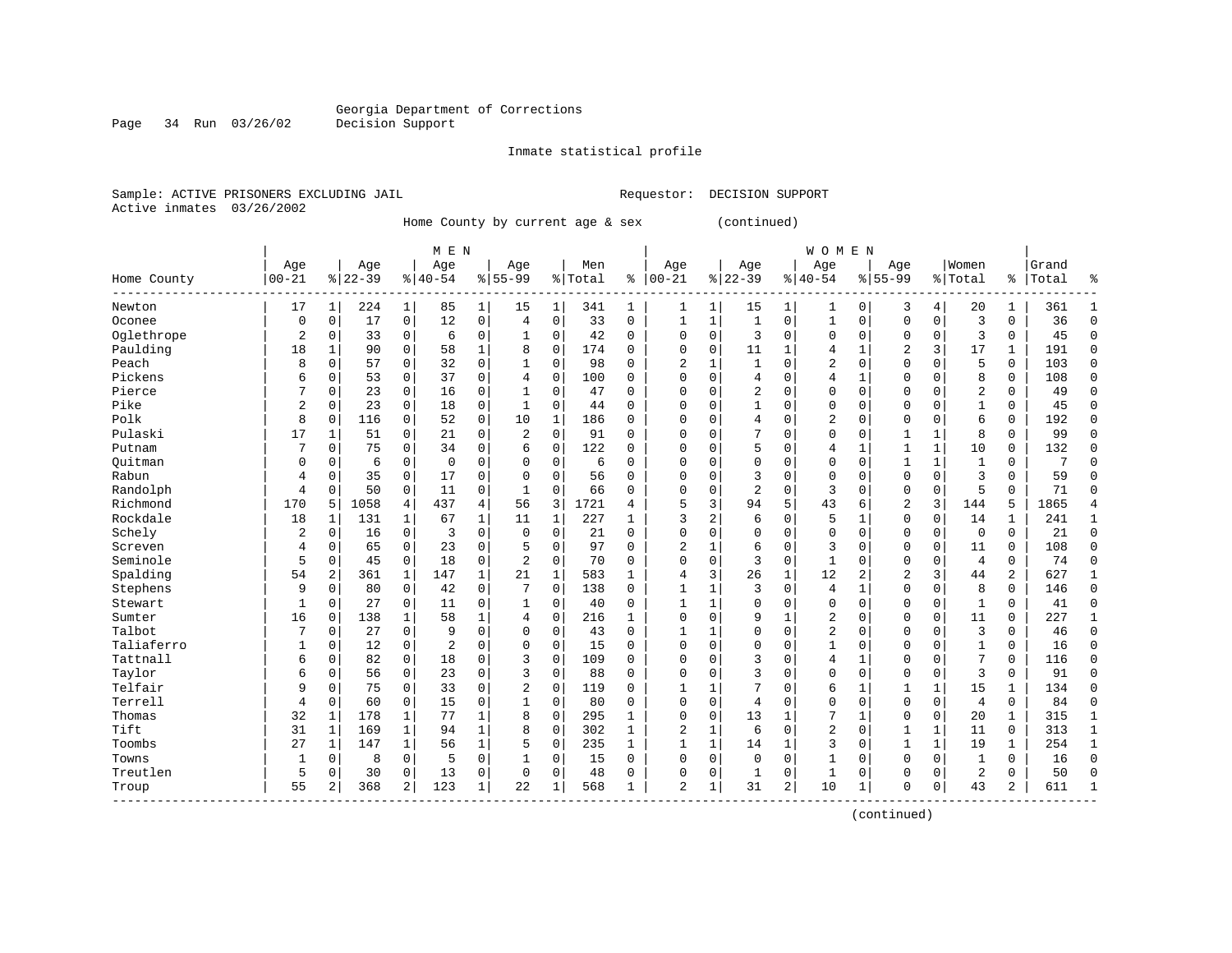Inmate statistical profile

Sample: ACTIVE PRISONERS EXCLUDING JAIL Requestor: DECISION SUPPORT Active inmates 03/26/2002

Page 35 Run 03/26/02

Home County by current age & sex (continued)

|                  |            |              |           |              | M E N                        |          |              |              |                    |             |            |             |                |          | <b>WOMEN</b>   |          |           |          |          |          |           |              |
|------------------|------------|--------------|-----------|--------------|------------------------------|----------|--------------|--------------|--------------------|-------------|------------|-------------|----------------|----------|----------------|----------|-----------|----------|----------|----------|-----------|--------------|
|                  | Age        |              | Age       |              | Age                          |          | Age          |              | Men                |             | Age        |             | Age            |          | Age            |          | Age       |          | Women    |          | Grand     |              |
| Home County      | $ 00 - 21$ |              | $ 22-39 $ |              | $ 40-54$                     |          | $8 55-99$    |              | %   Total          | ៖           | $ 00 - 21$ |             | $ 22-39 $      |          | $ 40-54$       |          | $8 55-99$ |          | % Total  | ႜ        | Total     | ిక           |
| Turner           | 9          | 0            | 50        | 0            | 25                           | 0        | $\mathbf{1}$ | 0            | 85                 | $\mathbf 0$ | $\Omega$   | $\Omega$    | 2              | 0        |                | 0        | 0         | 0        | 3        | $\Omega$ | 88        | $\Omega$     |
| Twiggs           | 3          | 0            | 21        | 0            | 12                           | 0        |              | 0            | 37                 | $\Omega$    | $\Omega$   | 0           | $\Omega$       | $\Omega$ | $\Omega$       | 0        | 0         | 0        | $\Omega$ | $\Omega$ | 37        | $\Omega$     |
| Union            | 5          | $\mathbf 0$  | 23        | 0            |                              | 0        |              | 0            | 37                 | $\Omega$    |            | $\Omega$    | 3              | $\Omega$ |                | $\Omega$ | 0         | $\Omega$ | 4        | $\Omega$ | 41        | $\Omega$     |
| Upson            | 24         |              | 108       | $\Omega$     | 50                           | $\Omega$ | 8            | $\Omega$     | 190                | $\Omega$    |            |             | 13             |          |                | $\Omega$ | 0         | $\Omega$ | 17       |          | 207       | $\Omega$     |
| Walker           | 14         | 0            | 139       | $\mathbf{1}$ | 64                           |          | 12           | 1            | 229                |             |            |             | 17             |          | 8              |          |           |          | 27       |          | 256       |              |
| Walton           | 20         | 1            | 167       | $\mathbf{1}$ | 74                           |          | 11           | 1            | 272                |             |            | $\Omega$    | 11             |          |                |          |           | 0        | 17       |          | 289       | $\mathbf{1}$ |
| Ware             | 21         | 1            | 233       | $\mathbf{1}$ | 95                           | 1        | 13           | $\mathbf 1$  | 362                | 1           |            |             | 15             |          | 5              |          | $\Omega$  | $\Omega$ | 22       |          | 384       | 1            |
| Warren           | 6          | $\mathbf 0$  | 20        | $\mathbf 0$  | 15                           | 0        | 2            | 0            | 43                 | $\mathbf 0$ |            |             |                | $\Omega$ |                | $\Omega$ | U         | $\Omega$ | 3        | $\Omega$ | 46        | 0            |
| Washington       | 13         | $\mathbf 0$  | 78        | $\Omega$     | 30                           | 0        |              | 0            | 123                | $\Omega$    | O          |             | 5              | O        | 2              | $\Omega$ |           |          | 8        | $\Omega$ | 131       | 0            |
| Wayne            |            | 0            | 86        | 0            | 26                           | 0        | 5            | 0            | 124                | $\Omega$    |            |             | 5              | 0        |                | $\Omega$ |           |          | 6        | $\Omega$ | 130       | $\Omega$     |
| Webster          |            | $\Omega$     | 6         | $\Omega$     | 2                            | 0        |              | 0            | 9                  | $\Omega$    |            |             |                | 0        |                |          | Ω         | $\Omega$ | $\Omega$ | O        | 9         | $\Omega$     |
| Wheeler          |            | 0            | 16        | $\Omega$     | 12                           | 0        |              | 0            | 34                 | $\Omega$    | $\Omega$   |             | $\Omega$       | $\Omega$ | $\Omega$       | $\Omega$ | 0         | $\Omega$ | $\Omega$ | $\Omega$ | 34        | $\Omega$     |
| White            | 4          | $\mathbf 0$  | 26        | $\mathbf 0$  | 16                           | 0        | 2            | 0            | 48                 | $\Omega$    | $\Omega$   |             | 5              | 0        | $\overline{2}$ | $\Omega$ | O         | $\Omega$ |          | $\Omega$ | 55        | $\Omega$     |
| Whitfield        | 43         | $\mathbf{1}$ | 299       | $\mathbf{1}$ | 153                          |          | 23           | $\mathbf{1}$ | 518                |             |            |             | 36             | 2        | 11             |          | 0         | $\Omega$ | 51       | 2        | 569       | 1            |
| Wilcox           | 2          | $\mathbf 0$  | 29        | $\Omega$     | 13                           | 0        |              | 0            | 49                 | $\Omega$    | $\Omega$   |             | 4              | $\Omega$ | $\Omega$       | $\Omega$ | 0         | $\Omega$ | 4        | $\Omega$ | 53        | $\Omega$     |
| Wilkes           |            | $\mathbf 0$  | 44        | 0            | 16                           | 0        |              | 0            | 68                 | 0           |            |             | 3              | 0        |                | $\Omega$ | 0         | $\Omega$ | 4        | 0        | 72        | 0            |
| Wilkinson        | 4          | 0            | 30        | $\Omega$     | 16                           | 0        |              | 0            | 51                 | $\Omega$    | $\Omega$   |             | $\overline{2}$ | 0        | 0              | $\Omega$ | $\Omega$  | $\Omega$ | 2        | $\Omega$ | 53        | 0            |
| Worth            | 3          | $\Omega$     | 87        | $\Omega$     | 38                           | 0        | 6            | 0            | 134                | $\Omega$    | $\Omega$   | $\mathbf 0$ | 3              | 0        | $\mathbf{1}$   | 0        | $\Omega$  | $\Omega$ | 4        | U        | 138       | $\Omega$     |
| Total reported   |            |              |           |              | 3271 100 24373 100 10546 100 |          |              |              | 1612 100 39802 100 |             | 155        | 100         | 1735 100       |          | 740 100        |          |           | 77 100   | 2707 100 |          | 42509 100 |              |
| Percent reported |            | 92.6         |           | 92.3         |                              | 91.0     |              | 89.6         |                    | 91.8        |            | 96.3        |                | 93.4     |                | 92.4     |           | 96.3     |          | 93.3     |           | 91.9         |
| Not reported     | 263        |              | 2040      |              | 1049                         |          | 187          |              | 3539               |             | 6          |             | 123            |          | 61             |          | 3         |          | 193      |          | 3732      |              |
| Total            | 3534       |              | 26413     |              | 11595                        |          | 1799         |              | 43341              |             | 161        |             | 1858           |          | 801            |          | 80        |          | 2900     |          | 46241     |              |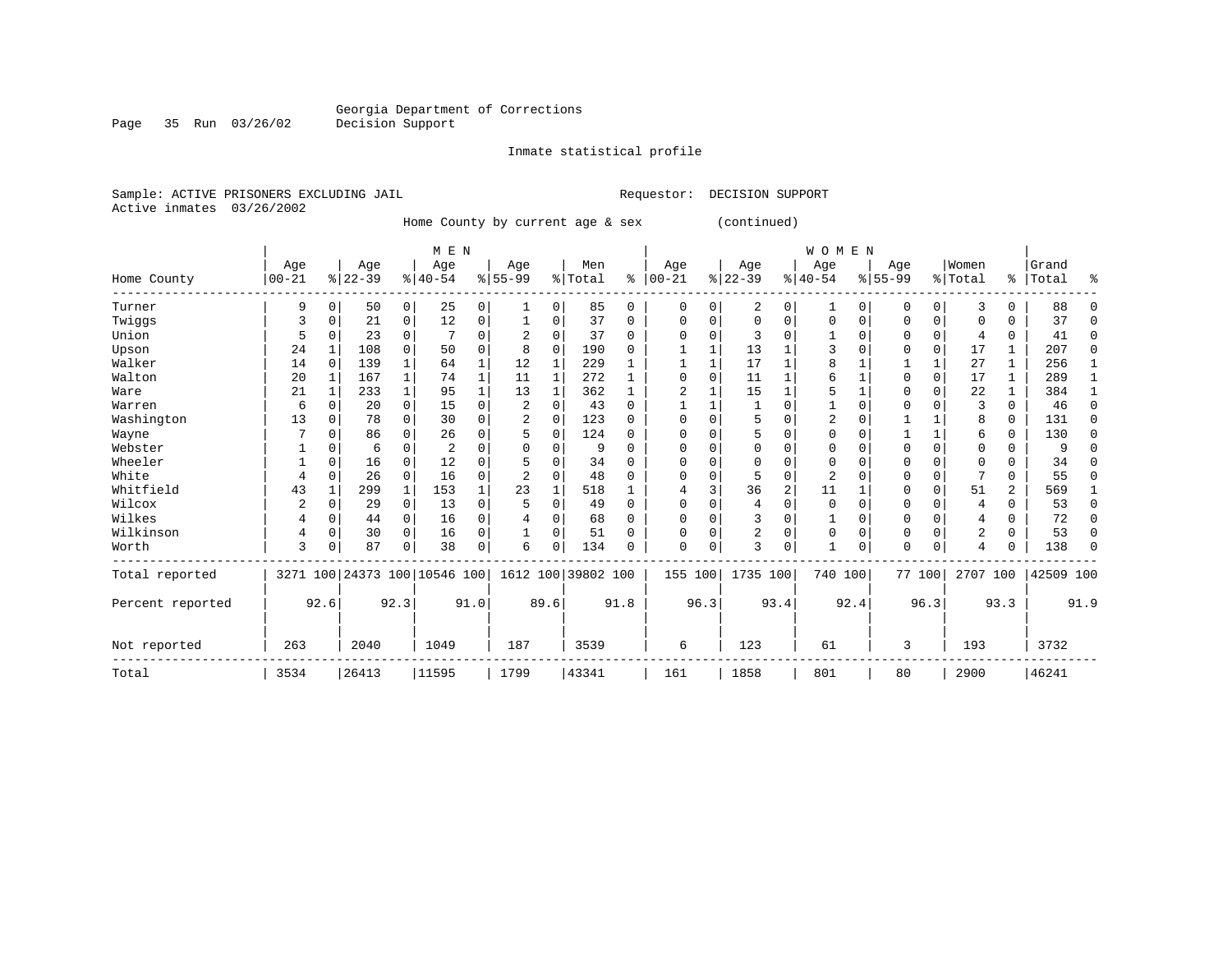Page 36 Run 03/26/02

# Inmate statistical profile<br>Requestor: DECISION SUPPORT

Sample: ACTIVE PRISONERS EXCLUDING JAIL Active inmates 03/26/2002

#### Prison Sentence In Years by current age & sex

|                                    |              |          |                 |                | M E N           |                |                  |                |                                                 |                |                      |          |                  |                 | W O M E N       |              |                    |              |                  |              |                |                |
|------------------------------------|--------------|----------|-----------------|----------------|-----------------|----------------|------------------|----------------|-------------------------------------------------|----------------|----------------------|----------|------------------|-----------------|-----------------|--------------|--------------------|--------------|------------------|--------------|----------------|----------------|
| Sentence In Years<br>--------      | Age<br>00-21 |          | Age<br>$ 22-39$ |                | Age<br>$ 40-54$ |                | Age<br>$8 55-99$ |                | Men<br>% Total                                  |                | Age<br>$8   00 - 21$ |          | Age<br>$ 22-39$  |                 | Age<br>$ 40-54$ |              | Age<br>$8 55 - 99$ |              | Women<br>% Total | ႜႂ           | Grand<br>Total | န္             |
| $0 - 1$                            | 80           |          | 361             | 1              | 143             | 1              | 8                | $\overline{0}$ | 592                                             | 1              | 3                    | 2        | 38               | 2               | 15              |              | 2                  | 3            | 58               | 2            | 650            | 1              |
| $1.1 - 2$                          | 314          | 9        | 1143            | 4              | 447             | $\overline{4}$ | 47               | 3              | 1951                                            | 5              | 17                   | 11       | 138              | $7\phantom{.}$  | 48              | б.           | 4                  | 5            | 207              | 7            | 2158           | 5              |
| $2.1 - 3$                          | 127          | 4        | 614             | $\overline{a}$ | 245             | $\overline{c}$ | 26               | $\mathbf{1}$   | 1012                                            | $\overline{a}$ | 7                    | 4        | 88               | 5               | 22              | 3            | $\overline{3}$     | 4            | 120              | 4            | 1132           | 2              |
| $3.1 - 4$                          | 297          | 8        | 1038            | 4              | 383             | 3              | 45               | 3              | 1763                                            | 4              | 16                   | 10       | 160              | 9               | 60              | 8            | 3                  | 4            | 239              | 8            | 2002           | 4              |
| $4.1 - 5$                          | 208          | 6        | 994             | 4              | 337             | 3              | 35               | 2              | 1574                                            | 4              | 7                    | 4        | 135              | 7               | 46              | 6            | $\mathbf 0$        | $\mathbf 0$  | 188              | 7            | 1762           | 4              |
| $5.1 - 6$                          | 647          | 18       | 2845            | 11             | 1127            | 10             | 133              | 7              | 4752                                            | 11             | 39                   | 25       | 317              | 17 <sub>1</sub> | 131             | 16           | 10                 | 13           | 497              | 17           | 5249           | 11             |
| $6.1 - 7$                          | 182          | 5        | 915             | 3              | 315             | 3              | 31               | 2              | 1443                                            | 3              | 8                    | 5        | 106              | 6               | 35              | 4            | 3                  | 4            | 152              | 5            | 1595           | 3              |
| $7.1 - 8$                          | 136          | 4        | 1095            | 4              | 348             | 3              | 54               | 3              | 1633                                            | 4              | 6                    | 4        | 96               | 5               | 42              | 5            | 1                  | $\mathbf{1}$ | 145              | 5            | 1778           | $\overline{4}$ |
| $8.1 - 9$                          | 122          | 3        | 1060            | 4              | 334             | 3              | 45               | 3              | 1561                                            | 4              | 9                    | 6        | 70               | $\overline{4}$  | 23              | 3            | 2                  | 3            | 104              | 4            | 1665           | $\overline{4}$ |
| $9.1 - 10$                         | 28           | 1        | 331             | 1              | 109             | 1              | 10               | 1              | 478                                             | 1              | $\mathbf 0$          | $\Omega$ | 22               | $\mathbf{1}$    | 7               | $\mathbf{1}$ | 1                  | $\mathbf 1$  | 30               | $\mathbf{1}$ | 508            | 1              |
| $10.1 - 12$                        | 698          | 20       | 4570            | 17             | 1408            | 12             | 223              | 12             | 6899                                            | 16             | 21                   | 13       | 246              | 13              | 106             | 13           | 7                  | 9            | 380              | 13           | 7279           | 16             |
| $12.1 - 15$                        | 152          | 4        | 1783            | 7              | 621             | 5              | 85               | 5              | 2641                                            | 6              | 4                    | 3        | 86               | 5               | 39              | 5            | 5                  | 6            | 134              | 5            | 2775           | 6              |
| $15.1 - 20$                        | 187          | 5        | 2817            | 11             | 1244            | 11             | 187              | 10             | 4435                                            | 10             | 6                    | 4        | 99               | 5               | 65              | 8            | 7                  | 9            | 177              | 6            | 4612           | 10             |
| 20.1-OVER                          | 148          | 4        | 3564            | 14             | 2129            | 18             | 352              | 20             | 6193                                            | 14             | 6                    | 4        | 117              | 6               | 64              | 8            | 6                  | 8            | 193              | 7            | 6386           | 14             |
| LIFE                               | 168          | 5        | 2953            | 11             | 2191            | 19             | 485              | 27             | 5797                                            | 13             | 9                    | 6        | 122              | 7               | 93              | 12           | 26                 | 33           | 250              | 9            | 6047           | 13             |
| <b>DEATH</b>                       | $\mathbf 0$  | $\Omega$ | -54             | $\mathbf 0$    | 54              | 0              | 10               | 1              | 118                                             | 0              | $\Omega$             | 0        | 1                | $\Omega$        | $\Omega$        | $\Omega$     | $\Omega$           | $\Omega$     | 1                | $\Omega$     | 119            | $\Omega$       |
| LIFE W/O PAROLE                    | 6            | 0        | 150             | 1              | 94              | $\mathbf 1$    | 19               | $\mathbf{1}$   | 269                                             | 1              | 0                    | 0        | 2                | $\Omega$        | 0               | 0            | $\mathbf 0$        | $\mathbf 0$  | 2                | $\mathbf 0$  | 271            | $\mathbf{1}$   |
| YOUTHFUL OFFENDERS                 | 0            | 0        | 3               | $\overline{0}$ | 0               | 0 <sup>1</sup> | 0                | 0 <sup>1</sup> | 3                                               | 0              | $\Omega$             | 0        | $\Omega$         | $\mathbf{0}$    | 0               | 0            | $\Omega$           | 0            | $\Omega$         | 0            | 3              | $\mathbf 0$    |
| Total reported                     |              |          |                 |                |                 |                |                  |                | 3500 100 26290 100 11529 100 1795 100 43114 100 |                |                      |          | 158 100 1843 100 |                 | 796 100         |              |                    | 80 100       | 2877 100         |              | 45991 100      |                |
| Percent reported                   |              | 99.0     |                 | 99.5           |                 | 99.4           |                  | 99.8           |                                                 | 99.5           |                      | 98.1     |                  | 99.2            |                 | 99.4         |                    | 100.0        |                  | 99.2         |                | 99.5           |
| NOT REPORTED                       | 34           |          | 123             |                | 66              |                | 4                |                | 227                                             |                | 3                    |          | 15               |                 | 5               |              | $\mathbf 0$        |              | 23               |              | 250            |                |
| Total                              | 3534         |          | 26413           |                | 11595           |                | 1799             |                | 43341                                           |                | 161                  |          | 1858             |                 | 801             |              | 80                 |              | 2900             |              | 46241          |                |
|                                    |              |          |                 |                |                 |                |                  |                |                                                 |                |                      |          |                  |                 |                 |              |                    |              |                  |              |                |                |
| AVG EXCLUDING<br>LIFE, DEATH, YO   | 7.47         |          | 11.20           |                | 12.91           |                | 14.53            |                | 11.41                                           |                | 6.84                 |          | 7.71             |                 | 8.75            |              | 9.27               |              | 7.97             |              | 11.18          |                |
| AVG INCLUDING<br>LIFE=21, YO=3 YRS | 8.12         |          | 12.26           |                | 14.37           |                | 16.17            |                | 12.65                                           |                | 7.65                 |          | 8.58             |                 | 10.18           |              | 13.08              |              | 9.10             |              | 12.43          |                |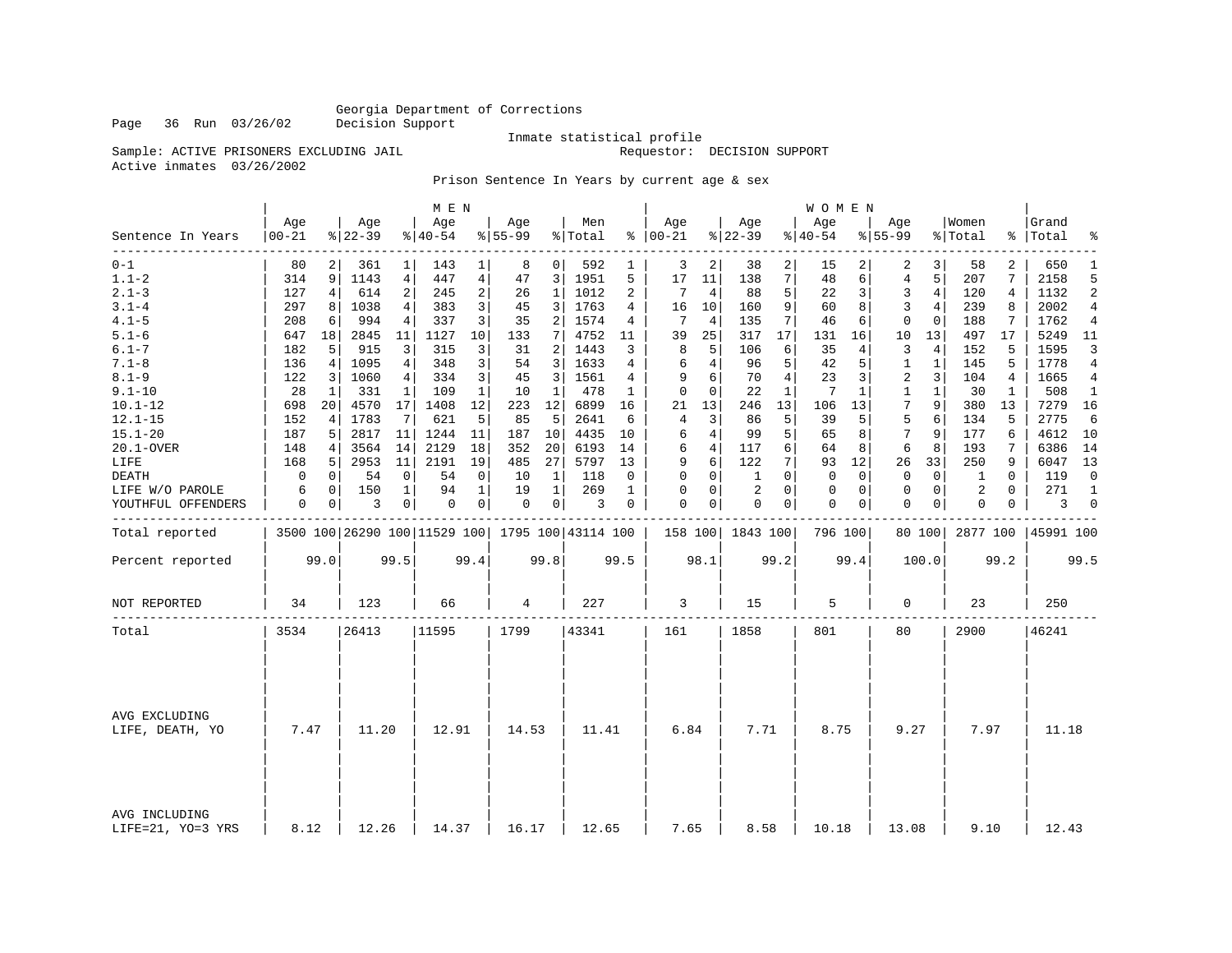#### Georgia Department of Corrections Page 37 Run 03/26/02

#### Inmate statistical profile

Sample: ACTIVE PRISONERS EXCLUDING JAIL Requestor: DECISION SUPPORT Active inmates 03/26/2002

Probation To Follow Prison by current age & sex

|                                     | Aqe            |      | Age                          |          | M E N<br>Age |                       | Aqe         |       | Men                  |          | Aqe         |          | Age         |          | <b>WOMEN</b><br>Aqe |          | Age         |          | Women        |          | Grand                 |       |
|-------------------------------------|----------------|------|------------------------------|----------|--------------|-----------------------|-------------|-------|----------------------|----------|-------------|----------|-------------|----------|---------------------|----------|-------------|----------|--------------|----------|-----------------------|-------|
| Prob After Prison                   | $ 00-21$       |      | $8122 - 39$                  |          | $8140 - 54$  |                       | $8155 - 99$ |       | % Total              | ႜ        | $00 - 21$   |          | $ 22-39 $   |          | $8140 - 54$         |          | $8155 - 99$ |          | % Total      |          | % Total %             |       |
| PROBATION TO FOLLOW<br>NO PROBATION | 1605<br>1929   | 45   | 8431<br>55 17993             | 32<br>68 | 3225<br>8374 | 28 <sup>1</sup><br>72 | 521<br>1279 |       | 29 13782<br>71 29575 | 32<br>68 | 84<br>77    | 52<br>48 | 685<br>1173 | 37<br>63 | 280<br>521          | 35<br>65 | 24<br>56    | 30<br>70 | 1073<br>1827 | 37<br>63 | 14855 32<br> 31402 68 |       |
| Total reported                      |                |      | 3534 100 26424 100 11599 100 |          |              |                       |             |       | 1800 100 43357 100   |          | 161 100     |          | 1858 100    |          | 801 100             |          |             | 80 100   | 2900 100     |          | 46257 100             |       |
| Percent reported                    |                | 99.9 |                              | 100.0    |              | 100.0                 |             | 100.0 |                      | 100.0    |             | 100.0    |             | 99.9     |                     | 100.0    |             | 100.0    |              | 99.9     |                       | 100.0 |
| NOT REPORTED                        | $\overline{4}$ |      | 2                            |          |              |                       | $\mathbf 0$ |       | 7                    |          | $\mathbf 0$ |          | 2           |          | $\mathbf 0$         |          | $\Omega$    |          | 2            |          | 9                     |       |
| Total                               | 3534           |      | 26413                        |          | 11595        |                       | 1799        |       | 43341                |          | 161         |          | 1858        |          | 801                 |          | 80          |          | 2900         |          | 46241                 |       |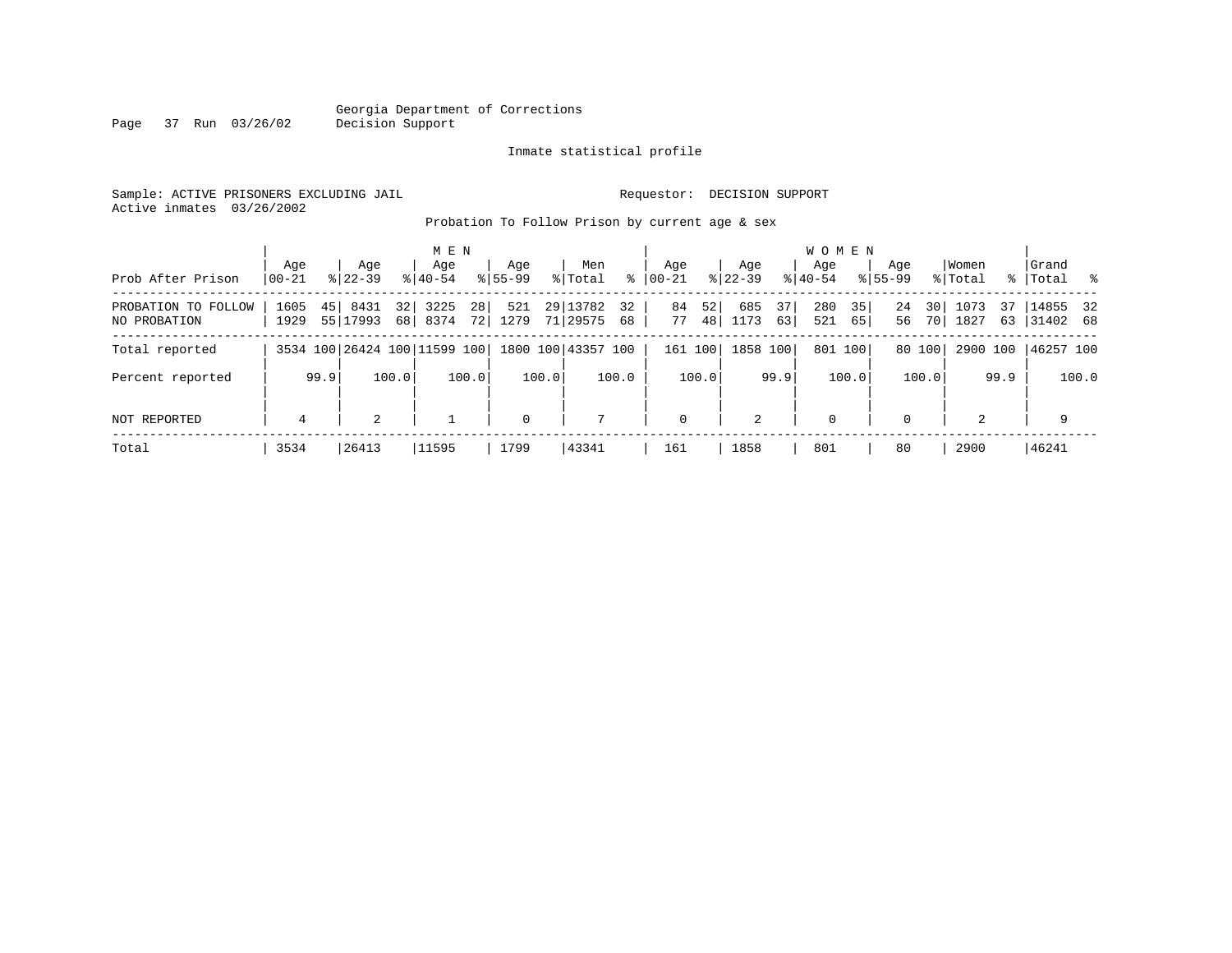Inmate statistical profile

Sample: ACTIVE PRISONERS EXCLUDING JAIL Requestor: DECISION SUPPORT Active inmates 03/26/2002

Admission Type by current age & sex

|                      |                  |          |                  |              | M E N                        |          |                  |              |                    |             |                      |             |                  |          | <b>WOMEN</b>     |          |                 |          |                  |      |                    |          |
|----------------------|------------------|----------|------------------|--------------|------------------------------|----------|------------------|--------------|--------------------|-------------|----------------------|-------------|------------------|----------|------------------|----------|-----------------|----------|------------------|------|--------------------|----------|
| Admission Type       | Age<br>$00 - 21$ |          | Age<br>$8 22-39$ |              | Age<br>$8 40-54$             |          | Age<br>$8 55-99$ |              | Men<br>% Total     |             | Age<br>$8   00 - 21$ |             | Age<br>$ 22-39 $ |          | Age<br>$8 40-54$ |          | Age<br>$ 55-99$ |          | Women<br>% Total |      | Grand<br>%   Total | န္       |
|                      |                  |          |                  |              |                              |          |                  |              |                    |             |                      |             |                  |          |                  |          |                 |          |                  |      |                    |          |
| COMMITTED FROM COURT | 2881             |          | 82 17395         | 66           | 7558                         | 66       | 1366             |              | 76 29200           | 68          | 127                  | 80          | 1219             | 66       | 529              | 66       | 68              | 85       | 1943             | 67   | 31143              | 68       |
| RETURN APPEAL/BOND   | $\mathbf 0$      | 0        | 6                | 0            | 3                            | 0        | $\Omega$         | 0            | 9                  | $\mathbf 0$ | $\mathbf 0$          | $\mathbf 0$ | 0                | 0        | 0                | 0        | $\Omega$        | $\Omega$ | 0                | 0    | 9                  | $\Omega$ |
| PAROLE REV/NEW SENT  | 105              | 3        | 3777             | 14           | 1826                         | 16       | 193              | 11           | 5901               | 14          |                      | 1           | 171              | 9        | 88               | 11       |                 | 5        | 265              | 9    | 6166               | 13       |
| PAR REV/NO NEW SENT  | 35               |          | 880              | 3            | 423                          | 4        | 53               | 3            | 1391               | 3           |                      | 1           | 85               | 5        | 32               |          |                 |          | 120              | 4    | 1511               | p        |
| PROB VIOL/TOTAL REV  | 0                | $\Omega$ | 0                | 0            |                              | $\Omega$ | $\Omega$         | $\Omega$     |                    | 0           | $\Omega$             | 0           | $\Omega$         | $\Omega$ | $\Omega$         | $\Omega$ | $\Omega$        | $\Omega$ | $\Omega$         | 0    |                    | ∩        |
| PROB VIOL/PARTIAL    | 205              | 6        | 1241             | 5.           | 495                          | 4        | 35               | 2            | 1976               | 5           | 9                    | 6           | 134              | 7        | 49               | 6        | 0               | $\Omega$ | 192              | 7    | 2168               | 5        |
| ADMIT FM OTHER CUST  | $\Omega$         | $\Omega$ | 13               | 0            | 10                           | 0        |                  | $\Omega$     | 28                 | 0           | $\Omega$             | $\Omega$    | $\Omega$         | $\Omega$ | $\Omega$         | O        | 0               | $\Omega$ | 0                | 0    | 28                 | ∩        |
| SHOCK INCARCERATION  | $\Omega$         | $\Omega$ | O                | 0            | $\Omega$                     | 0        | $\Omega$         | 0            | 0                  | 0           | $\Omega$             | 0           | 0                | 0        | 0                | $\Omega$ | $\Omega$        | $\Omega$ | $\Omega$         | 0    | U                  | ∩        |
| PROB REV/REMAINDER   | 252              | 7        | 2513             | 10           | 903                          | 8        | 94               | 5            | 3762               | 9           | 15                   | 9           | 219              | 12       | 87               | 11       |                 | 9        | 328              | 11   | 4090               |          |
| NEW SENT/PAR REV PND | 2                | 0        | 89               | $\Omega$     | 46                           | 0        | 6                | $\mathbf 0$  | 143                | 0           |                      | 1           | 6                | 0        | 5                | 1        | $\Omega$        | $\Omega$ | 12               | 0    | 155                | n        |
| LIFE W/O PAROLE      |                  | $\Omega$ | 93               | 0            | 48                           | 0        | 14               | 1            | 158                | 0           | <sup>0</sup>         | $\Omega$    | $\Omega$         | $\Omega$ | Ω                | O        | $\Omega$        | $\Omega$ | $\Omega$         | 0    | 158                | n        |
| PAROLE REV BOOT CAMP |                  | $\Omega$ | 4                | $\cap$       | 3                            | $\Omega$ | $\Omega$         | 0            |                    | U           | ∩                    | $\Omega$    | $\Omega$         | $\Omega$ | Ω                | n        | ∩               | $\Omega$ | $\Omega$         | 0    |                    | n        |
| PAR REV/RSN UNKNOWN  |                  | $\Omega$ | 15               | <sup>n</sup> | 56                           | $\Omega$ | 25               | $\mathbf{1}$ | 96                 | U           | ∩                    | 0           | <sup>0</sup>     | $\Omega$ | U                | O        | ∩               | $\Omega$ | U                | U    | 96                 |          |
| PROBATION/PAROLE REV |                  | $\Omega$ | $\Omega$         | U            | $\Omega$                     | $\Omega$ | $\Omega$         | $\Omega$     | $\Omega$           | U           | ∩                    | O           | U                | $\Omega$ | U                | O        | ∩               | U        | U                | U    | U                  |          |
| PB PAROLE RESCINDED  |                  | $\Omega$ | 4                | U            |                              | 0        | U                | $\Omega$     | 5                  | U           | $\Omega$             | 0           | ∩                | $\Omega$ | U                | O        | ∩               | $\Omega$ | n                | U    | 5                  |          |
| PROB REVOC/SPEC COND |                  | $\Omega$ | 39               | 0            | 25                           | 0        |                  | 0            | 73                 | O           |                      |             | 11               |          | 6                |          | $\Omega$        | $\Omega$ | 19               | 1    | 92                 | n        |
| PAR REV/REVOC CENTER |                  | 0        | 205              | 1            | 124                          |          |                  | 0            | 337                |             | <sup>0</sup>         | 0           | <sup>0</sup>     | O        | U                | O        | $\Omega$        | U        | <sup>0</sup>     | 0    | 337                |          |
| INFORMATION ONLY     |                  | $\Omega$ | O                | 0            | $\Omega$                     | 0        | O                | 0            | 0                  | 0           | $\Omega$             | 0           | 0                | O        | U                | $\Omega$ | $\Omega$        | $\Omega$ | O                | 0    | U                  | ∩        |
| INCOMPLETE SENT PKG  |                  | $\Omega$ | O                | 0            | $\Omega$                     | 0        | O                | $\Omega$     | 0                  | O           | <sup>0</sup>         | $\Omega$    | 0                | O        | O                | $\Omega$ | O               | $\Omega$ | O                | 0    | U                  | ∩        |
| HANCOCK REVOC CENTER |                  | $\Omega$ | 2                | 0            | $\cap$                       | 0        |                  | $\Omega$     | 2                  | $\Omega$    | ∩                    | $\Omega$    | 0                | O        | 0                | $\Omega$ | $\Omega$        | $\Omega$ |                  | 0    | 2                  | ∩        |
| WHITWORTH DETENTION  |                  | $\Omega$ | 14               | 0            | 9                            | 0        | U                | 0            | 24                 | $\Omega$    | <sup>0</sup>         | 0           | $\Omega$         | 0        | 0                | $\Omega$ | $\Omega$        | $\Omega$ |                  | 0    | 24                 | ∩        |
| DCYS AT RISK         | 6                | $\Omega$ | 4                | $\Omega$     | O                            | 0        |                  | $\Omega$     | 10                 | 0           |                      | $\Omega$    | 0                | $\Omega$ | 0                | 0        | $\Omega$        | $\Omega$ |                  | 0    | 10                 | ∩        |
| <b>OTHER</b>         | $\Omega$         | $\Omega$ | O                | U            | O                            | 0        | O                | $\Omega$     | O                  | O           | $\Omega$             | O           | O                | $\Omega$ | O                | O        | $\Omega$        | $\Omega$ |                  | U    | U                  |          |
| Total reported       |                  |          |                  |              | 3502 100 26294 100 11531 100 |          |                  |              | 1796 100 43123 100 |             | 158 100              |             | 1845 100         |          | 796 100          |          | 80 100          |          | 2879 100         |      | 46002 100          |          |
| Percent reported     |                  | 99.1     |                  | 99.5         |                              | 99.4     |                  | 99.8         |                    | 99.5        |                      | 98.1        |                  | 99.3     |                  | 99.4     |                 | 100.0    |                  | 99.3 |                    | 99.5     |
| UNKNOWN              | 32               |          | 119              |              | 64                           |          | 3                |              | 218                |             | 3                    |             | 13               |          | 5                |          | 0               |          | 21               |      | 239                |          |
| Total                | 3534             |          | 26413            |              | 11595                        |          | 1799             |              | 43341              |             | 161                  |             | 1858             |          | 801              |          | 80              |          | 2900             |      | 46241              |          |

Page 38 Run 03/26/02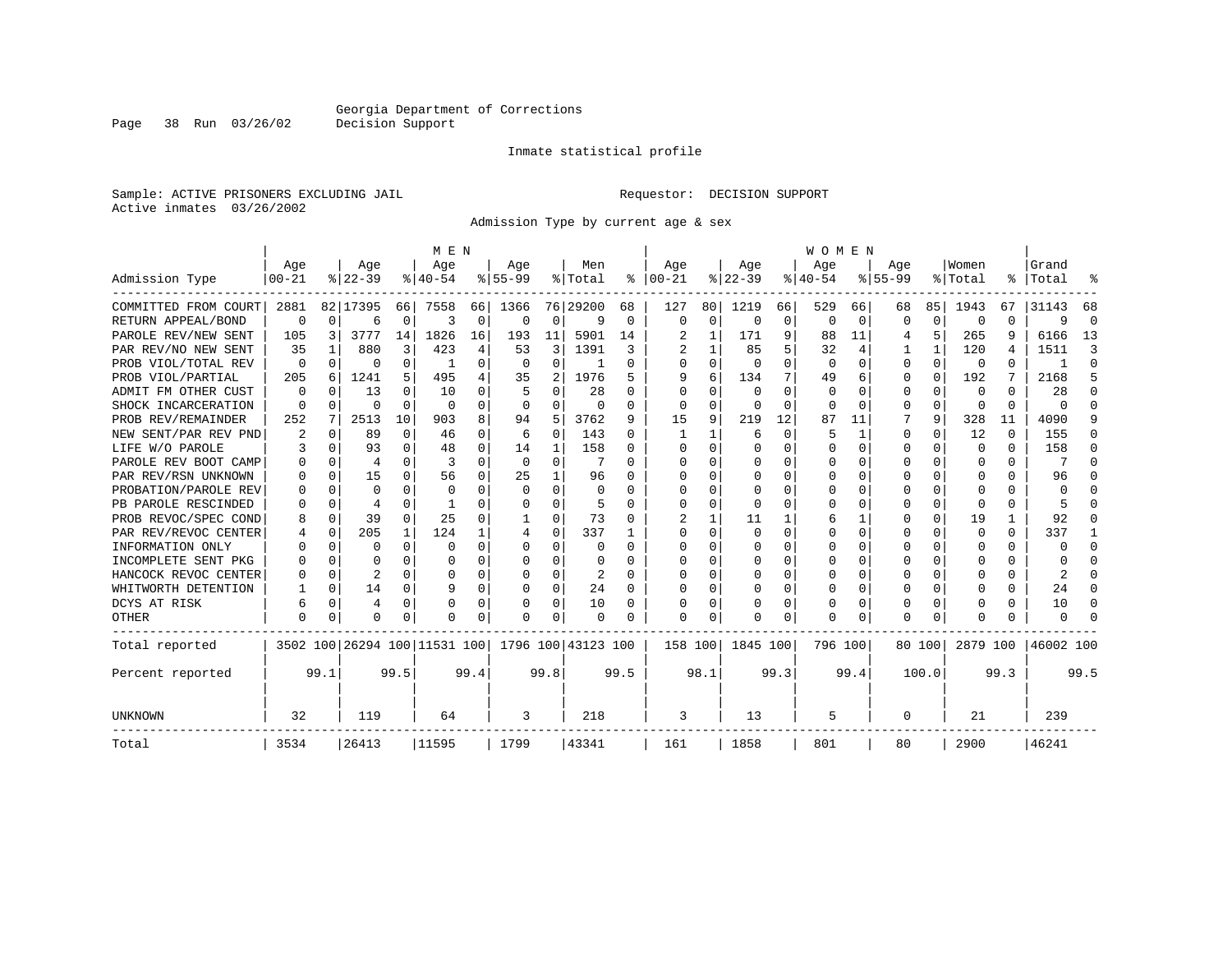# Georgia Department of Corrections<br>Decision Support

Page 39 Run 03/26/02

#### Inmate statistical profile

|  | Sample: ACTIVE PRISONERS EXCLUDING JAIL |  |  |                                   |  | Requestor: DECISION SUPPORT |  |
|--|-----------------------------------------|--|--|-----------------------------------|--|-----------------------------|--|
|  | Active inmates 03/26/2002               |  |  |                                   |  |                             |  |
|  |                                         |  |  | Release Type by current age & sex |  |                             |  |

| Release Type                         | Aqe<br>  00-21 | Aqe<br>$8122 - 39$ | M E N<br>Aqe<br>$8140 - 54$                                      | Aqe<br>$8155 - 99$  | Men<br>% Total                                                |          | Aqe<br>$8   00 - 21$ |                                  | Aqe<br>$8 \mid 22 - 39$    | Age<br>$8 40-54$              | W O M E N          | Aqe<br>$8155 - 99$ |                                | Women<br>% Total |          | Grand<br>%   Total %      |                            |
|--------------------------------------|----------------|--------------------|------------------------------------------------------------------|---------------------|---------------------------------------------------------------|----------|----------------------|----------------------------------|----------------------------|-------------------------------|--------------------|--------------------|--------------------------------|------------------|----------|---------------------------|----------------------------|
| PAROLE<br>SENTENCE EXPIRED<br>Active | 32<br>$\Omega$ | 119<br>$\Omega$    | 64<br>0 <sup>1</sup><br>$\Omega$<br>3534 100 26413 100 11594 100 | $\overline{0}$<br>0 | 218<br>0 <sup>1</sup><br>0 <sup>1</sup><br>1799 100 43340 100 | $\Omega$ | $\Omega$<br>161 100  | 2 <sup>1</sup><br>0 <sup>1</sup> | $\overline{0}$<br>1858 100 | 0 <sup>1</sup><br>$\mathbf 0$ | $\circ$<br>801 100 | 0                  | $\sigma$<br>$\Omega$<br>80 100 | -21<br>$\Omega$  | $\Omega$ | 239<br>2900 100 46240 100 | $\overline{1}$<br>$\Omega$ |
| Total                                | 3534           | 26413              | 11595                                                            | 1799                | 43341                                                         |          | 161                  |                                  | 1858                       | 801                           |                    | 80                 |                                | 2900             |          | 46241                     |                            |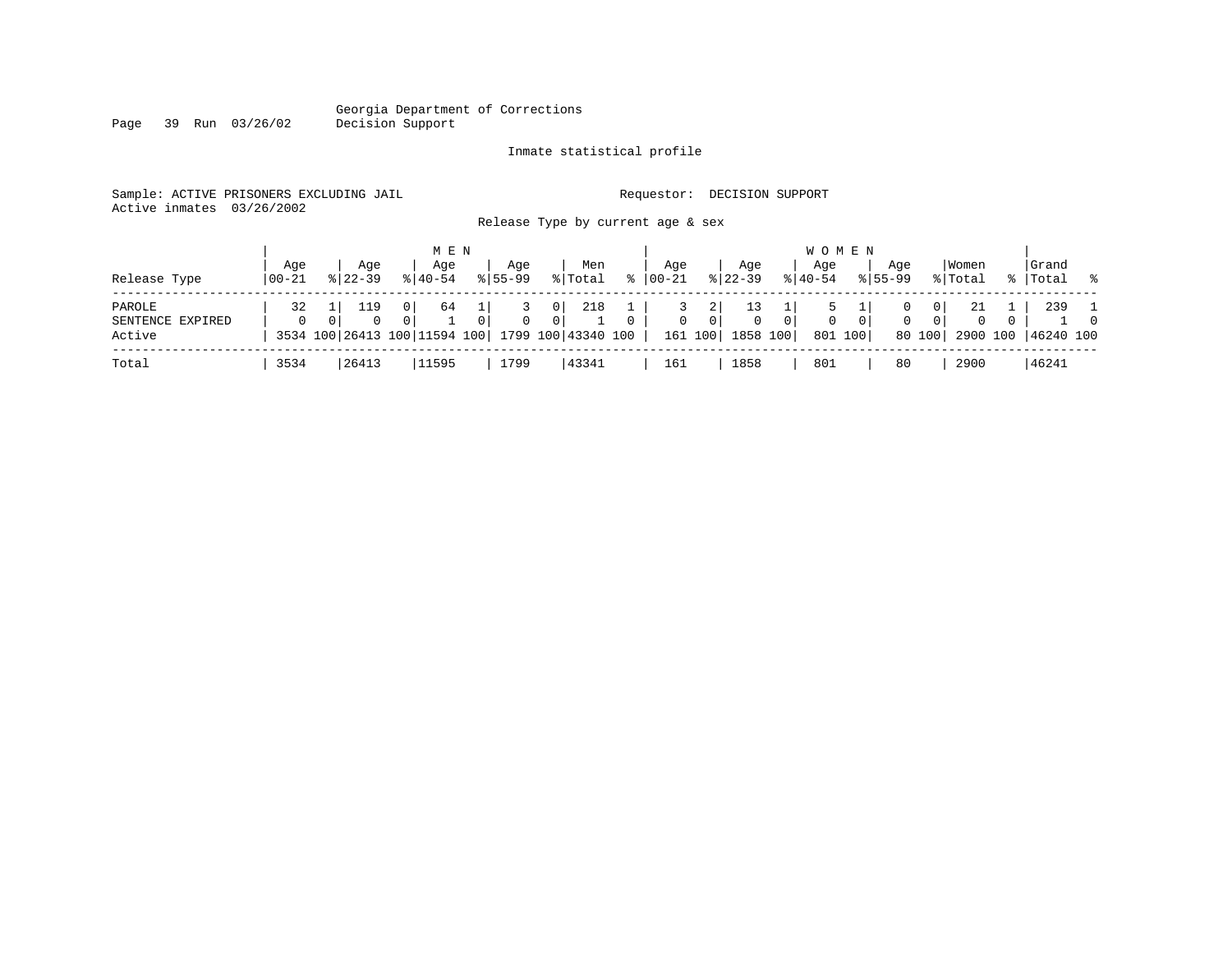Inmate statistical profile

Sample: ACTIVE PRISONERS EXCLUDING JAIL **Requestor: DECISION SUPPORT** Active inmates 03/26/2002

Inst By Group by current age & sex

|                      |            |          |                              |                | M E N     |                |           |          |                    |          |             |          |          |          | <b>WOMEN</b> |          |             |          |          |          |           |      |
|----------------------|------------|----------|------------------------------|----------------|-----------|----------------|-----------|----------|--------------------|----------|-------------|----------|----------|----------|--------------|----------|-------------|----------|----------|----------|-----------|------|
|                      | Age        |          | Age                          |                | Age       |                | Age       |          | Men                |          | Age         |          | Age      |          | Age          |          | Age         |          | Women    |          | Grand     |      |
| Inst By Group        | $00 - 21$  |          | $8 22-39$                    |                | $8 40-54$ |                | $8 55-99$ |          | % Total            | ႜ        | $00 - 21$   |          | $ 22-39$ |          | $ 40-54 $    |          | $8155 - 99$ |          | % Total  |          | %   Total | ႜ    |
| County jails         | 0          | $\Omega$ | 0                            | 0              | $\Omega$  | 0              |           | 0        | 0                  |          | 0           | 0        |          | 0        | $\Omega$     |          | $\Omega$    | 0        |          | 0        |           |      |
| Transitional centers | 20         |          | 413                          | 2              | 263       | $\overline{a}$ | 14        |          | 710                |          | 6           | 4        | 135      | 7        | 53           |          | 4           | 5.       | 198      |          | 908       |      |
| County camps         | 470        | 14       | 3461                         | 13             | 836       |                | 32        | 2        | 4799               | 11       | $\Omega$    | 0        | $\Omega$ | $\Omega$ | $\Omega$     |          | $\Omega$    |          | $\Omega$ | $\Omega$ | 4799      | -11  |
| Inmate boot camps    | 163        |          | 365                          |                | $\Omega$  |                | $\Omega$  |          | 528                |          |             |          |          |          | 0            |          | 0           |          |          |          | 528       |      |
| State prisons        | 2352       | 70       | 18690                        | 73             | 9039      | 80             | 1579      | 89       | 31660              | 75       | 155         | 96       | 1723     | 93       | 748          | 93       | 76          | 95       | 2702     | 93       | 34362     | -76  |
| Private prisons      | 369        | 11       | 2825                         | 11             | 1225      | 11             | 153       | 9        | 4572               |          | $\Omega$    | $\Omega$ | $\Omega$ | $\Omega$ | $\Omega$     |          | $\Omega$    | $\Omega$ | $\Omega$ | 0        | 4572      | 10   |
| Other                | ┸          | 0        | 10                           | 0 <sup>1</sup> | 2         | $\mathbf 0$    | $\Omega$  | $\Omega$ | 13                 | $\Omega$ | 0           | 0        | $\Omega$ | 0        | 0            | $\Omega$ | $\Omega$    | $\Omega$ | $\Omega$ |          | 13        | - 0  |
| Total reported       |            |          | 3375 100 25764 100 11365 100 |                |           |                |           |          | 1778 100 42282 100 |          | 161 100     |          | 1858     | 100      | 801 100      |          |             | 80 100   | 2900     | 100      | 45182 100 |      |
| Percent reported     |            | 95.5     |                              | 97.5           |           | 98.0           |           | 98.8     |                    | 97.6     |             | 100.0    |          | 100.0    |              | 100.0    |             | 100.0    |          | 100.0    |           | 97.7 |
|                      |            |          |                              |                | 230       |                | 21        |          | 1059               |          | $\mathbf 0$ |          | $\Omega$ |          | $\mathbf 0$  |          | $\Omega$    |          | $\Omega$ |          | 1059      |      |
| Not reported         | 649<br>159 |          |                              |                |           |                |           |          |                    |          |             |          |          |          |              |          |             |          |          |          |           |      |
| Total                | 3534       |          | 26413                        |                | 11595     |                | 1799      |          | 43341              |          | 161         |          | 1858     |          | 801          |          | 80          |          | 2900     |          | 46241     |      |

Page 40 Run 03/26/02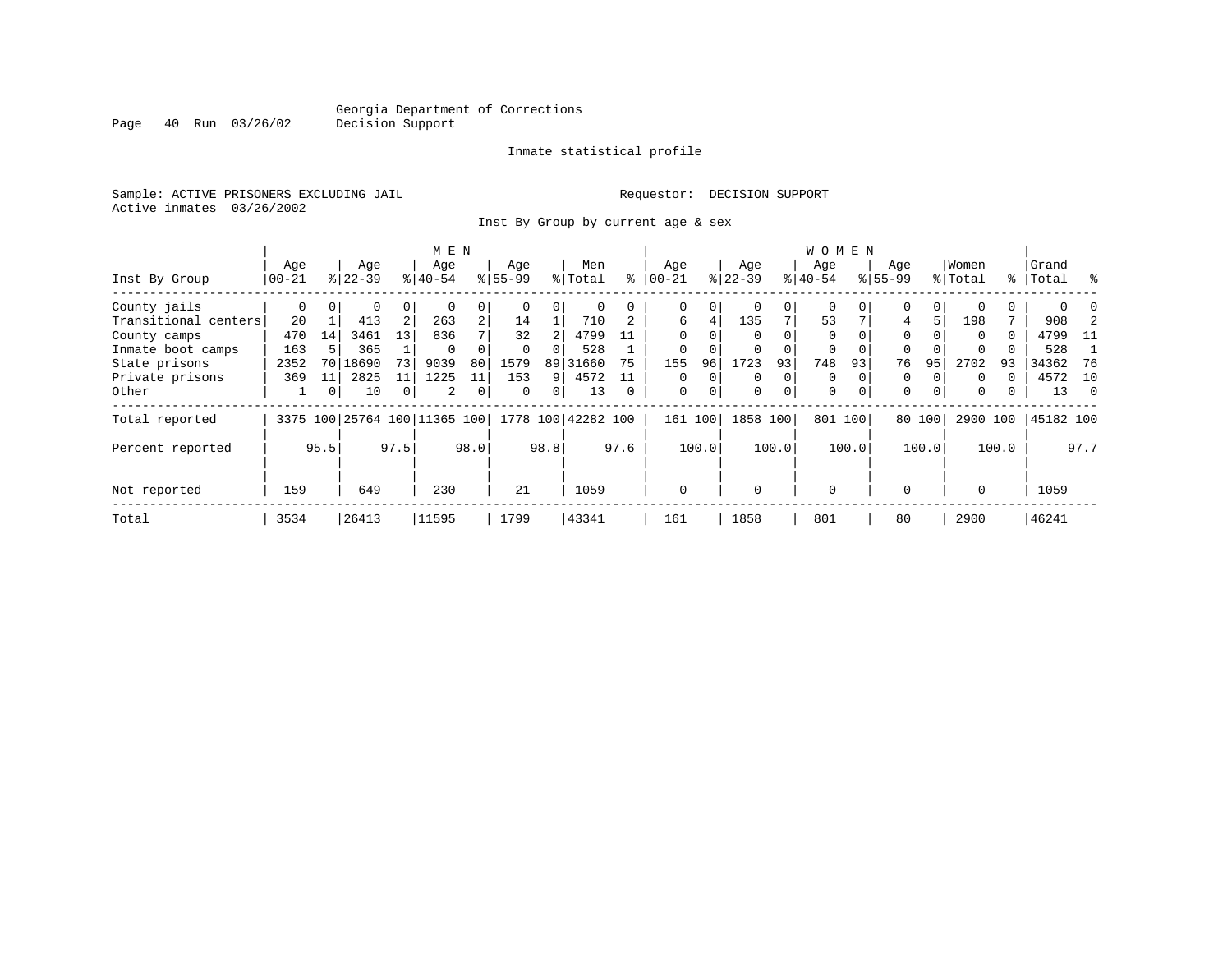Inmate statistical profile

Sample: ACTIVE PRISONERS EXCLUDING JAIL **Requestor: DECISION SUPPORT** Active inmates 03/26/2002

Page 41 Run 03/26/02

Institution by current age & sex

|                      |             |                |          |              | M E N          |                |                |                |          |              |             |              |             |             | W O M E N   |             |             |              |             |          |           |                |
|----------------------|-------------|----------------|----------|--------------|----------------|----------------|----------------|----------------|----------|--------------|-------------|--------------|-------------|-------------|-------------|-------------|-------------|--------------|-------------|----------|-----------|----------------|
|                      | Age         |                | Age      |              | Aqe            |                | Aqe            |                | Men      |              | Age         |              | Aqe         |             | Aqe         |             | Aqe         |              | Women       |          | Grand     |                |
| Institution          | $ 00 - 21 $ |                | $ 22-39$ |              | $8 40-54$      |                | $8155 - 99$    |                | % Total  | ႜ            | $ 00-21$    |              | $ 22-39$    |             | $ 40-54$    |             | $8155 - 99$ |              | % Total     |          | %   Total |                |
| Albany Trans Ctr     | 8           | $\overline{0}$ | 90       | 0            | 46             | 0              | 3              | 0              | 147      | 0            | 0           | 0            | 0           | 0           | 0           | 0           | 0           | 0            | 0           | 0        | 147       | $\Omega$       |
| Atlanta Trans Ctr(M) | 3           | $\mathbf 0$    | 135      | $\mathbf{1}$ | 93             | $1\,$          | 6              | $\mathbf 0$    | 237      | $\mathbf{1}$ | $\mathbf 0$ | $\mathbf 0$  | $\mathbf 0$ | $\mathbf 0$ | 0           | $\mathbf 0$ | 0           | $\mathbf 0$  | $\mathbf 0$ | $\Omega$ | 237       | $\mathbf{1}$   |
| Macon Trans Ctr      | 5           | $\mathbf 0$    | 69       | 0            | 50             | 0              | 3              | 0              | 127      | 0            | $\Omega$    | 0            | $\mathbf 0$ | 0           | $\mathbf 0$ | 0           | 0           | $\mathbf 0$  | $\mathbf 0$ | 0        | 127       | $\Omega$       |
| Metro Trans Ctr (W)  | O           | $\Omega$       | $\Omega$ | $\Omega$     | $\Omega$       | $\Omega$       | $\Omega$       | $\Omega$       | $\Omega$ | 0            | 5           | 3            | 84          | 5           | 35          | 4           | 1           | $\mathbf{1}$ | 125         | 4        | 125       | $\Omega$       |
| Savannah Trans Ctr   | 4           | $\Omega$       | 119      | $\Omega$     | 74             | $\mathbf 1$    | $\overline{2}$ | $\Omega$       | 199      | 0            | $\Omega$    | $\Omega$     | $\Omega$    | $\Omega$    | $\Omega$    | $\Omega$    | $\Omega$    | $\Omega$     | $\Omega$    | $\Omega$ | 199       | $\Omega$       |
| Savannah Womens TC   | U           | $\Omega$       | $\Omega$ | $\Omega$     | $\Omega$       | 0              | $\Omega$       | $\Omega$       | 0        | 0            | 1           | $\mathbf{1}$ | 51          | 3           | 18          | 2           | 3           | 4            | 73          | 3        | 73        | $\Omega$       |
| Central State Hosp   |             | $\mathbf 0$    | 10       | $\Omega$     | $\overline{c}$ | 0              | 0              | $\mathbf 0$    | 13       | 0            | $\Omega$    | $\mathbf 0$  | $\Omega$    | $\mathbf 0$ | $\mathbf 0$ | $\mathbf 0$ | $\mathbf 0$ | $\Omega$     | $\Omega$    | $\Omega$ | 13        | $\Omega$       |
| Bulloch County       | 13          | $\Omega$       | 95       | $\Omega$     | 30             | 0              | $\overline{c}$ | $\Omega$       | 140      | 0            | $\Omega$    | $\Omega$     | $\Omega$    | $\Omega$    | $\Omega$    | 0           | $\Omega$    | $\Omega$     | $\mathbf 0$ | $\Omega$ | 140       | $\Omega$       |
| Carroll County       | 28          | 1              | 158      | $\mathbf{1}$ | 36             | $\Omega$       | $\Omega$       | $\Omega$       | 222      | $\mathbf{1}$ | $\Omega$    | $\Omega$     | $\Omega$    | $\Omega$    | $\Omega$    | $\Omega$    | $\Omega$    | $\Omega$     | $\Omega$    | $\Omega$ | 222       | $\Omega$       |
| Clarke County        | 3           | $\mathbf 0$    | 72       | $\Omega$     | 2.4            | 0              | $\Omega$       | $\Omega$       | 99       | $\Omega$     | $\Omega$    | $\Omega$     | $\Omega$    | $\Omega$    | $\Omega$    | 0           | $\Omega$    | $\Omega$     | $\Omega$    | $\Omega$ | 99        | $\Omega$       |
| Colquitt County      | 30          | 1              | 132      | $\mathbf{1}$ | 27             | 0              | $\Omega$       | $\Omega$       | 189      | 0            | $\cap$      | $\Omega$     | $\Omega$    | $\Omega$    | $\Omega$    | $\Omega$    | $\cap$      | $\Omega$     | $\Omega$    | $\Omega$ | 189       | $\Omega$       |
| Coweta County        | 16          | $\Omega$       | 123      | $\Omega$     | 59             | 1              | 2              | $\Omega$       | 200      | 0            | $\Omega$    | $\Omega$     | $\Omega$    | $\mathbf 0$ | $\Omega$    | $\Omega$    | $\Omega$    | $\Omega$     | $\mathbf 0$ | $\Omega$ | 200       | $\Omega$       |
| Decatur County       | 11          | $\mathbf 0$    | 140      | $\mathbf 1$  | 47             | 0              | $\Omega$       | $\mathbf 0$    | 198      | 0            | $\Omega$    | $\mathbf 0$  | $\Omega$    | $\mathbf 0$ | $\Omega$    | 0           | $\Omega$    | $\Omega$     | $\mathbf 0$ | $\Omega$ | 198       | $\Omega$       |
| Effingham County     | 26          | $\mathbf{1}$   | 176      | $\mathbf{1}$ | 42             | $\Omega$       | $\mathbf{1}$   | $\Omega$       | 245      | $\mathbf{1}$ | $\Omega$    | $\Omega$     | $\Omega$    | $\Omega$    | $\Omega$    | $\Omega$    | $\Omega$    | $\Omega$     | $\Omega$    | $\Omega$ | 245       | $\mathbf{1}$   |
| Floyd County         | 24          | 1              | 140      | $\mathbf{1}$ | 50             | 0              | $\overline{2}$ | $\Omega$       | 216      | $\mathbf{1}$ | $\Omega$    | 0            | $\Omega$    | $\mathbf 0$ | $\Omega$    | 0           | $\Omega$    | $\Omega$     | $\mathbf 0$ | $\Omega$ | 216       | $\Omega$       |
| Gwinnett County      | 18          | 1              | 92       | 0            | 14             | 0              |                | 0              | 125      | 0            | n           | $\Omega$     | $\Omega$    | 0           | $\Omega$    | 0           | $\Omega$    | $\Omega$     | 0           | 0        | 125       | $\Omega$       |
| Hall County          | 19          | 1              | 187      | $\mathbf{1}$ | 27             | 0              | 3              | $\Omega$       | 236      | $\mathbf{1}$ | $\cap$      | $\Omega$     | $\Omega$    | $\Omega$    | $\Omega$    | $\Omega$    | $\Omega$    | $\Omega$     | $\Omega$    | $\Omega$ | 236       | $\mathbf{1}$   |
| Harris County        | 11          | $\Omega$       | 70       | $\Omega$     | 14             | 0              | $\overline{2}$ | $\Omega$       | 97       | $\Omega$     | $\cap$      | $\Omega$     | $\Omega$    | $\Omega$    | $\Omega$    | $\Omega$    | $\Omega$    | $\Omega$     | $\Omega$    | $\Omega$ | 97        | $\Omega$       |
| Jackson County       | 16          | $\Omega$       | 118      | $\Omega$     | 31             | 0              | 1              | $\Omega$       | 166      | 0            | $\Omega$    | $\Omega$     | $\Omega$    | $\Omega$    | $\Omega$    | $\Omega$    | $\Omega$    | $\Omega$     | $\Omega$    | $\Omega$ | 166       | $\Omega$       |
| Jefferson County     | 21          | $\mathbf{1}$   | 137      | $\mathbf{1}$ | 28             | $\Omega$       | $\mathbf{1}$   | $\Omega$       | 187      | $\Omega$     | $\cap$      | $\Omega$     | $\Omega$    | $\Omega$    | $\Omega$    | $\Omega$    | $\Omega$    | $\Omega$     | $\Omega$    | $\Omega$ | 187       | $\Omega$       |
| Mitchell County      | 10          | $\mathbf{0}$   | 77       | 0            | 29             | 0              | 1              | 0              | 117      | 0            | $\Omega$    | 0            | $\Omega$    | 0           | U           | 0           | $\Omega$    | $\Omega$     | $\Omega$    | $\Omega$ | 117       | $\Omega$       |
| Muscogee County      | 44          | 1              | 345      | 1            | 68             | 1              |                | $\Omega$       | 458      | $\mathbf{1}$ | $\cap$      | $\Omega$     | $\Omega$    | $\Omega$    | $\Omega$    | $\Omega$    | $\Omega$    | $\Omega$     | $\Omega$    | $\Omega$ | 458       | $\mathbf{1}$   |
| Richmond County      | 17          | 1              | 155      | $\mathbf{1}$ | 34             | 0              | $\overline{4}$ | $\Omega$       | 210      | 0            | $\cap$      | $\Omega$     | $\Omega$    | $\Omega$    | $\Omega$    | $\Omega$    | $\Omega$    | $\Omega$     | $\Omega$    | $\Omega$ | 210       | $\Omega$       |
| Screven County       | 11          | $\Omega$       | 109      | $\Omega$     | 28             | $\Omega$       | $\Omega$       | $\Omega$       | 148      | 0            | $\Omega$    | $\Omega$     | $\Omega$    | $\Omega$    | $\Omega$    | $\Omega$    | $\Omega$    | $\Omega$     | $\Omega$    | $\Omega$ | 148       | $\Omega$       |
| Spalding County      | 22          | 1              | 289      | 1            | 68             | 1              | 4              | $\mathbf 0$    | 383      | $\mathbf{1}$ | $\Omega$    | $\Omega$     | $\Omega$    | $\mathbf 0$ | U           | 0           | $\Omega$    | $\Omega$     | $\mathbf 0$ | $\Omega$ | 383       | -1             |
| Stewart County       | 15          | $\Omega$       | 62       | 0            | 11             | $\Omega$       | $\Omega$       | $\Omega$       | 88       | $\Omega$     | $\cap$      | $\mathbf 0$  | $\Omega$    | $\mathbf 0$ | U           | $\mathbf 0$ | $\Omega$    | $\Omega$     | $\mathbf 0$ | $\Omega$ | 88        | $\Omega$       |
| Sumter County        | 40          | 1              | 243      | 1            | 53             | 0              | 4              | 0              | 340      | 1            | $\Omega$    | 0            | $\Omega$    | 0           | $\Omega$    | 0           | $\Omega$    | $\Omega$     | $\Omega$    | $\Omega$ | 340       | $\mathbf{1}$   |
| Terrell County       | 12          | $\Omega$       | 94       | $\Omega$     | 25             | 0              |                | $\Omega$       | 132      | $\Omega$     | $\cap$      | $\Omega$     | $\Omega$    | $\Omega$    | $\Omega$    | $\Omega$    | $\Omega$    | $\Omega$     | $\Omega$    | $\Omega$ | 132       | $\Omega$       |
| Thomas County        | 12          | 0              | 100      | 0            | 20             | 0              | 2              | $\Omega$       | 134      | 0            | n           | $\Omega$     | $\Omega$    | $\Omega$    | $\Omega$    | $\mathbf 0$ | $\Omega$    | 0            | $\Omega$    | $\Omega$ | 134       | $\Omega$       |
| Troup County         | 26          | 1              | 190      | 1            | 37             | 0              | $\Omega$       | $\Omega$       | 253      | 1            | n           | $\Omega$     | $\Omega$    | $\Omega$    | $\Omega$    | $\Omega$    | $\Omega$    | $\Omega$     | $\Omega$    | $\Omega$ | 253       | 1              |
| Clayton County       | 25          | 1              | 157      | 1            | 34             | 0              | 0              | $\mathbf 0$    | 216      | 1            | $\cap$      | $\Omega$     | $\Omega$    | $\mathbf 0$ | $\Omega$    | 0           | $\Omega$    | $\Omega$     | $\mathbf 0$ | $\Omega$ | 216       | $\Omega$       |
| Ware Prison          | 83          | $\overline{2}$ | 687      | 3            | 255            | 2              | 34             | $\overline{2}$ | 1059     | 3            | $\cap$      | $\Omega$     | $\Omega$    | $\Omega$    | $\Omega$    | $\mathbf 0$ | $\Omega$    | $\Omega$     | $\Omega$    | $\Omega$ | 1059      | $\overline{2}$ |
| Lowndes Prison       | 36          | 1              | 221      | $\mathbf{1}$ | 41             | 0              | $\overline{2}$ | $\mathbf 0$    | 300      | $\mathbf{1}$ | $\cap$      | $\Omega$     | $\Omega$    | $\Omega$    | $\Omega$    | $\mathbf 0$ | $\Omega$    | $\Omega$     | $\Omega$    | $\Omega$ | 300       | $\mathbf{1}$   |
| Dodge Prison         | 49          | 1              | 651      | 3            | 398            | 4              | 51             | 3              | 1149     | 3            | $\Omega$    | 0            | $\Omega$    | 0           | 0           | $\mathbf 0$ | $\Omega$    | $\Omega$     | $\mathbf 0$ | $\Omega$ | 1149      | 3              |
| Phillips Prison      | 39          | 1              | 453      | 2            | 263            | $\overline{a}$ | 52             | 3              | 807      | 2            | O           | 0            | 0           | 0           | 0           | 0           | $\Omega$    | 0            | 0           | 0        | 807       | $\overline{2}$ |
| Walker Prison        | 48          | 1              | 356      | 1            | 177            | $\overline{a}$ | 27             | 2              | 608      | $\mathbf{1}$ | $\Omega$    | 0            | $\Omega$    | 0           | $\Omega$    | $\mathbf 0$ | $\Omega$    | 0            | $\Omega$    | $\Omega$ | 608       |                |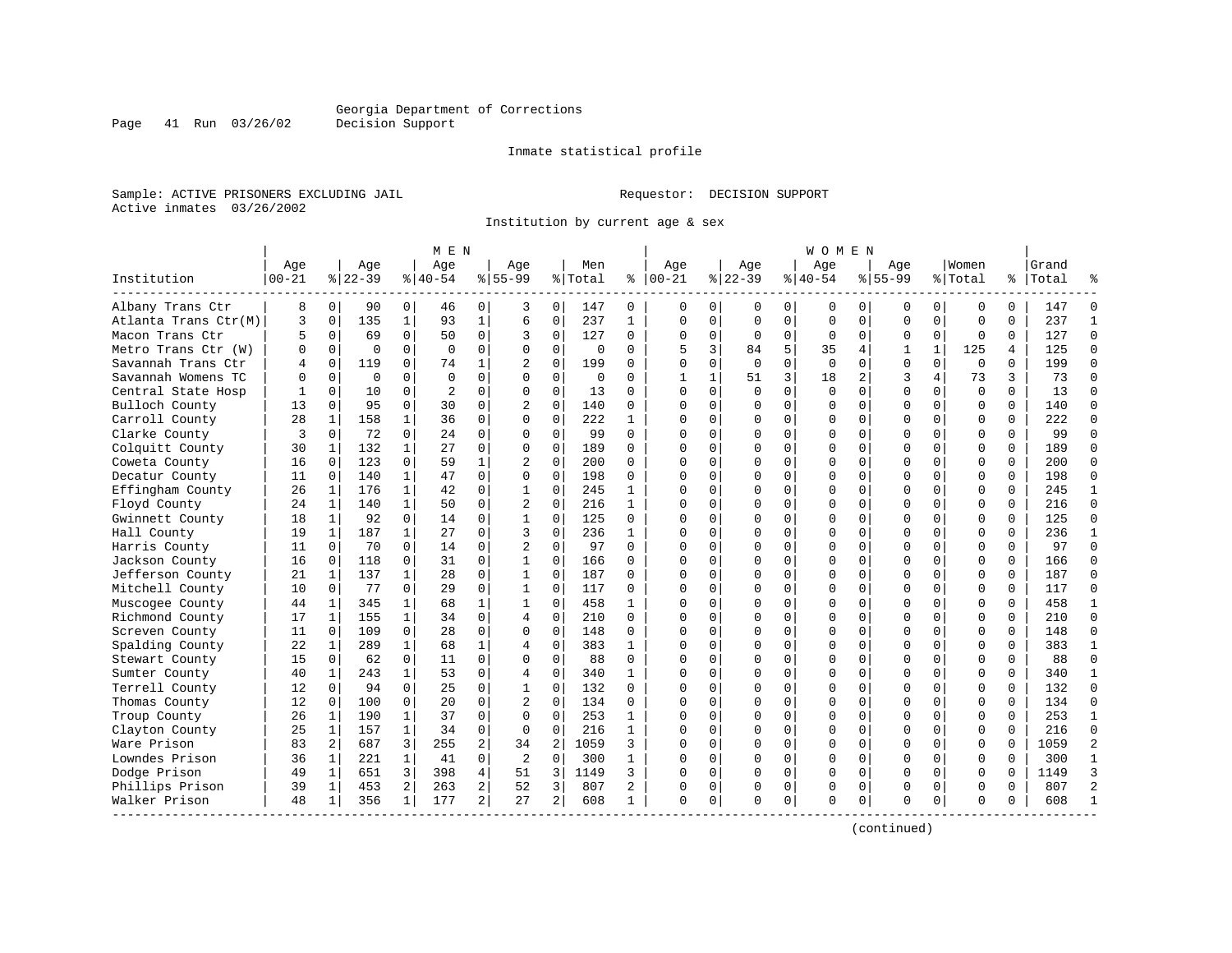Page 42 Run 03/26/02

#### Inmate statistical profile

Sample: ACTIVE PRISONERS EXCLUDING JAIL Requestor: DECISION SUPPORT Active inmates 03/26/2002

Institution by current age & sex (CONTINUED)

|                      |           |                |              |                | M E N     |                |                |                |              |                |              |             |             |             | W O M E N |          |             |              |          |              |       |                |
|----------------------|-----------|----------------|--------------|----------------|-----------|----------------|----------------|----------------|--------------|----------------|--------------|-------------|-------------|-------------|-----------|----------|-------------|--------------|----------|--------------|-------|----------------|
|                      | Age       |                | Age          |                | Age       |                | Aqe            |                | Men          |                | Aqe          |             | Age         |             | Age       |          | Aqe         |              | Women    |              | Grand |                |
| Institution          | $00 - 21$ |                | $ 22-39$     |                | $8 40-54$ |                | $8155 - 99$    |                | % Total      | ి              | $ 00-21$     |             | $8$   22-39 |             | $ 40-54$  |          | $8155 - 99$ |              | % Total  | ႜ            | Total |                |
| Wayne Prison         | 9         | $\Omega$       | 112          | 0              | 72        | 1              |                | $\Omega$       | 200          | 0              | 0            | 0           | O           | 0           | 0         | O        | n           | 0            | U        | 0            | 200   |                |
| Arrendale Prison     | 449       | 13             | 580          | 2              | 172       | $\overline{a}$ | 14             | 1              | 1215         | 3              | $\Omega$     | 0           | ∩           | $\mathbf 0$ | 0         | O        | $\Omega$    | 0            | $\Omega$ | 0            | 1215  |                |
| Montgomery Prison    | 32        | -1             | 260          | $\mathbf{1}$   | 82        | $\mathbf{1}$   | 6              | $\Omega$       | 380          | $\mathbf{1}$   | Ω            | 0           | $\Omega$    | $\Omega$    | 0         | $\Omega$ | $\Omega$    | $\Omega$     | 0        | $\Omega$     | 380   |                |
| Lee Prison           | 43        | $\mathbf{1}$   | 465          | $\overline{2}$ | 213       | $\overline{a}$ | 11             | $\mathbf{1}$   | 732          | $\overline{2}$ | Ω            | 0           |             | $\Omega$    | 0         | 0        |             | $\Omega$     | 0        | 0            | 732   |                |
| Putnam Prison        | 18        | $\mathbf{1}$   | 87           | $\Omega$       | 32        | $\Omega$       | $\mathbf{1}$   | $\Omega$       | 138          | O              | O            | 0           |             | $\Omega$    |           | $\Omega$ |             | $\Omega$     | $\Omega$ | $\Omega$     | 138   | ſ              |
| Georgia State Prison | 29        | $\mathbf{1}$   | 817          | 3              | 332       | 3              | 43             | 2              | 1221         | 3              | U            | 0           |             | $\Omega$    | N         | O        | $\Omega$    | $\Omega$     | $\Omega$ | $\Omega$     | 1221  |                |
| Mens Prison          | 7         | $\Omega$       | 135          | $\mathbf{1}$   | 233       | 2              | 277            | 16             | 652          | $\mathfrak{D}$ | $\cap$       | 0           |             | $\Omega$    | O         | O        | $\Omega$    | $\Omega$     | $\Omega$ | $\Omega$     | 652   |                |
| Jackson Prison-Diag  | 158       | 5              | 914          | 4              | 424       | 4              | 53             | 3              | 1549         | 4              | ∩            | 0           |             | $\Omega$    | 0         | O        | ∩           | 0            | U        | 0            | 1549  | κ              |
| Jackson Prison-Perm  | $\Omega$  | O              | 131          |                | 94        | 1              | 12             | $\mathbf{1}$   | 237          |                | Λ            | 0           |             | $\Omega$    | O         |          |             | U            | U        | O            | 237   |                |
| Coastal Prison       | 171       | 5              | 901          | 3              | 371       | 3              | 36             | 2              | 1479         | 3              | Λ            | 0           |             | $\Omega$    | ი         |          |             | <sup>n</sup> | $\Omega$ | U            | 1479  |                |
| Scott Prison         | 53        | $\overline{a}$ | 707          | 3              | 357       | 3              | 45             | 3              | 1162         | ς              | Λ            | 0           |             | $\Omega$    | O         | n        | ∩           | 0            | $\Omega$ | $\Omega$     | 1162  |                |
| Rivers Prison        | 61        | 2              | 644          | 2              | 345       | 3              | 40             | $\overline{2}$ | 1090         | ς              | U            | 0           |             | $\Omega$    | 0         | U        | $\Omega$    | $\Omega$     | $\Omega$ | $\Omega$     | 1090  |                |
| Rutledge Prison      | 25        | $\mathbf{1}$   | 283          |                | 235       | $\overline{a}$ | 45             | 3              | 588          | $\mathbf{1}$   | Ω            | 0           |             | $\Omega$    | 0         | O        |             | $\Omega$     | 0        | O            | 588   |                |
| Central Prison       | 25        | $\mathbf{1}$   | 378          | $\mathbf{1}$   | 334       | 3              | 54             | 3              | 791          | $\overline{a}$ | Λ            | 0           |             | $\Omega$    | Ω         | O        |             | $\Omega$     | $\Omega$ | $\Omega$     | 791   | $\overline{c}$ |
| Augusta Med Prison   | 61        | 2              | 596          | 2              | 353       | 3              | 96             | 5              | 1106         | ς              | Λ            | 0           |             | $\Omega$    | 0         | O        | ∩           | 0            | 0        | 0            | 1106  |                |
| Rogers Prison        | 160       | 5              | 836          | 3              | 244       | 2              | 11             | $\mathbf{1}$   | 1251         | ς              | $\cap$       | 0           |             | $\Omega$    | O         | O        | $\Omega$    | $\Omega$     | $\Omega$ | $\Omega$     | 1251  |                |
| Burruss Prison       | 24        | -1             | 187          | $\mathbf{1}$   | 74        | $\mathbf{1}$   | 16             | $\mathbf{1}$   | 301          | 1              | ∩            | 0           |             | $\Omega$    | O         | O        | ∩           | $\Omega$     | $\cap$   | $\Omega$     | 301   | $\mathbf{1}$   |
| Bostick Prison       |           | $\Omega$       | 187          | $\mathbf{1}$   | 259       | $\overline{a}$ | 158            | 9              | 611          | 1              | Λ            | 0           |             | $\Omega$    | O         | U        |             | $\Omega$     | $\cap$   | O            | 611   | $\mathbf{1}$   |
| Valdosta Prison      | 34        | -1             | 537          |                | 242       | $\overline{a}$ | 43             | $\overline{2}$ | 856          | $\overline{2}$ | ∩            | 0           |             | $\Omega$    | U         | U        | $\Omega$    | $\Omega$     | $\cap$   | $\Omega$     | 856   |                |
| Hays Prison          | 64        | $\overline{2}$ | 485          | $\overline{2}$ | 233       | $\overline{a}$ | 44             | $\overline{2}$ | 826          | $\overline{a}$ | ∩            | 0           |             | $\Omega$    | O         | U        | ∩           | $\Omega$     | $\Omega$ | $\Omega$     | 826   |                |
| Hancock Prison       | 64        | 2              | 725          | 3              | 354       | 3              | 48             | $\overline{3}$ | 1191         | ς              | <sup>0</sup> | 0           |             | $\Omega$    | 0         | U        |             | $\Omega$     | $\Omega$ | $\Omega$     | 1191  |                |
| Telfair Prison       | 63        | 2              | 727          | 3              | 255       | $\overline{a}$ | 26             | 1              | 1071         | 3              | 0            | 0           |             | $\Omega$    | 0         | O        |             | 0            | 0        | $\Omega$     | 1071  |                |
| Autry Prison         | 76        | 2              | 781          | 3              | 371       | 3              | 62             | 3              | 1290         | 3              | Ω            | 0           |             | $\Omega$    | 0         | 0        |             | $\Omega$     | $\Omega$ | $\Omega$     | 1290  | 3              |
| Washington Mens Pris | 9         | $\Omega$       | 33           | $\Omega$       | 14        | $\Omega$       | $\Omega$       | $\Omega$       | 56           | 0              | Ω            | 0           |             | $\Omega$    | 0         | O        |             | 0            | $\Omega$ | $\Omega$     | 56    | $\cap$         |
| Johnson Prison       | 23        | $\mathbf{1}$   | 104          | $\Omega$       | 31        | $\Omega$       | $\mathfrak{D}$ | $\Omega$       | 160          | $\Omega$       | $\cap$       | 0           |             | $\Omega$    | O         | O        | $\Omega$    | $\Omega$     | $\Omega$ | $\Omega$     | 160   | $\cap$         |
| Wilcox Prison        | 67        | 2              | 759          | 3              | 460       | 4              | 49             | 3              | 1335         | ς              | O            | 0           |             | $\Omega$    | O         | O        | $\Omega$    | $\Omega$     | $\Omega$ | $\Omega$     | 1335  |                |
| Calhoun Prison       | 84        | 2              | 776          | 3              | 334       | 3              | 38             | 2              | 1232         | ς              | Ω            | 0           |             | $\Omega$    | O         |          |             | $\Omega$     | $\Omega$ | O            | 1232  |                |
| Dooly Prison         | 45        | 1              | 658          | 3              | 381       | 3              | 54             | 3              | 1138         | ς              | U            | 0           |             | $\Omega$    | ი         |          |             | 0            | $\Omega$ | O            | 1138  |                |
| Macon Prison         | 44        | 1              | 907          | 4              | 346       | 3              | 60             | 3              | 1357         | 3              | Λ            | 0           |             | $\Omega$    | U         | U        | ∩           | <sup>n</sup> | $\Omega$ | U            | 1357  |                |
| Smith Prison         | 78        | 2              | 752          | 3              | 271       | $\overline{2}$ | 28             | 2              | 1129         | 3              | n            | 0           | $\Omega$    | $\Omega$    | O         | U        | ∩           | 0            | U        | <sup>0</sup> | 1129  | 2              |
| Homerville Prison    | 3         | $\Omega$       | 134          |                | 61        | $\mathbf{1}$   | 1              | $\Omega$       | 199          | 0              | 0            | $\mathbf 0$ | $\Omega$    | $\Omega$    | 0         | $\Omega$ | $\Omega$    | $\Omega$     | U        | $\Omega$     | 199   | Λ              |
| Washingtn Women Pris | 0         | 0              | $\mathbf{1}$ | $\Omega$       | $\Omega$  | $\Omega$       | $\Omega$       | $\Omega$       | -1           | O              | 47           | 29          | 557         | 30          | 226       | 28       | 27          | 34           | 857      | 30           | 858   |                |
| Baldwin Prison       | 56        | 2              | 409          | 2              | 194       | 2              | 25             | $\mathbf{1}$   | 684          | 2              | $\Omega$     | $\mathbf 0$ | $\mathbf 0$ | 0           | 0         | $\Omega$ | $\Omega$    | $\Omega$     | $\Omega$ | $\Omega$     | 684   |                |
| Metro Womens Prison  | $\Omega$  | 0              | $\mathbf{1}$ | $\Omega$       | $\Omega$  | 0              | $\Omega$       | $\Omega$       | $\mathbf{1}$ | $\Omega$       | 42           | 26          | 496         | 27          | 245       | 31       | 28          | 35           | 811      | 28           | 812   |                |
| Pulaski Womens Pris  | U         | 0              | $\Omega$     | 0              | $\Omega$  | 0              | $\Omega$       | $\Omega$       | $\Omega$     | 0              | 66           | 41          | 670         | 36          | 277       | 35       | 21          | 26           | 1034     | 36           | 1034  |                |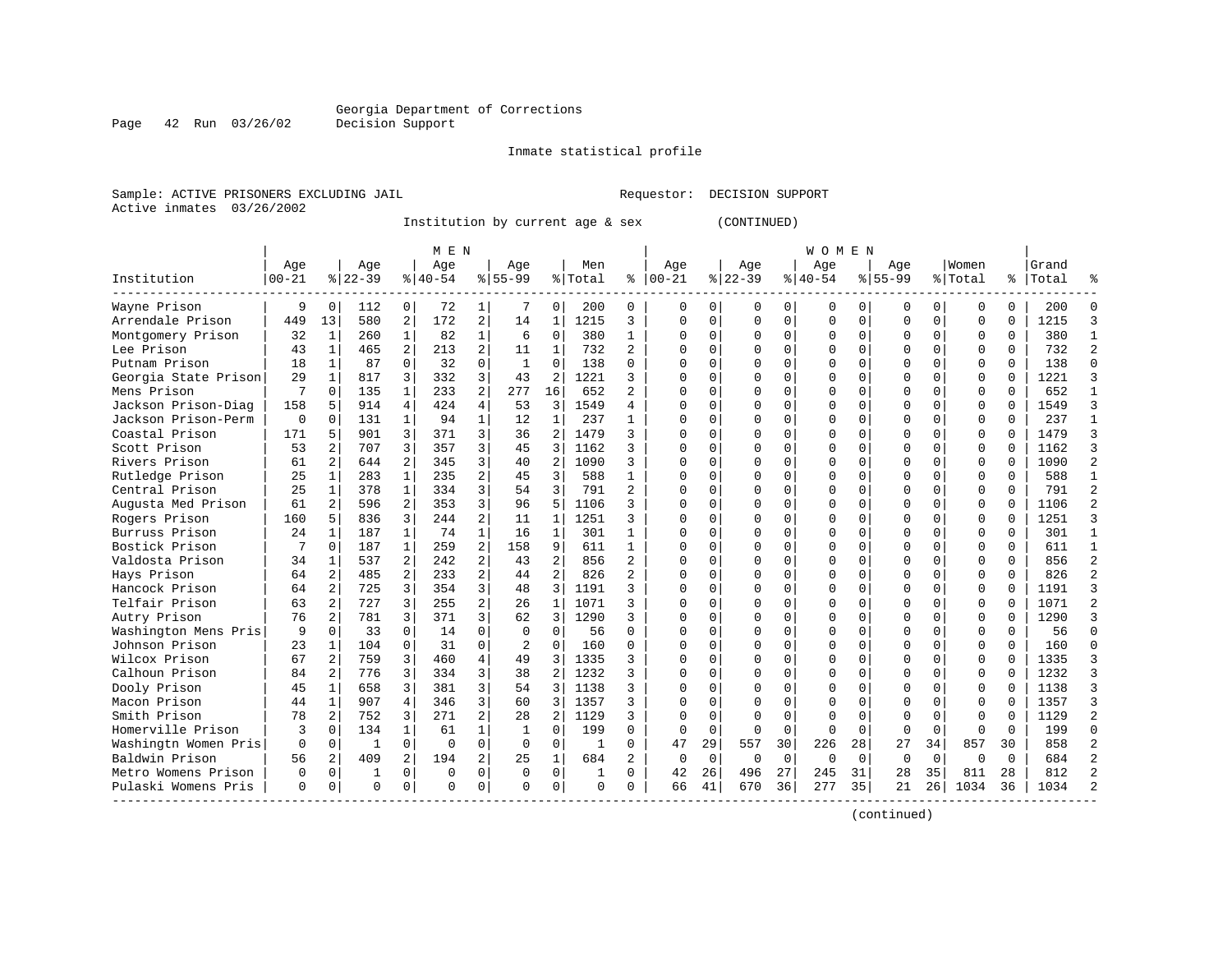Inmate statistical profile

Sample: ACTIVE PRISONERS EXCLUDING JAIL **Requestor: DECISION SUPPORT** Active inmates 03/26/2002

Institution by current age & sex (CONTINUED)

|                      |            |              | M E N     |   |                              |      |                    |                  |         |      | <b>WOMEN</b> |       |           |       |           |       |           |        |          |       |           |          |
|----------------------|------------|--------------|-----------|---|------------------------------|------|--------------------|------------------|---------|------|--------------|-------|-----------|-------|-----------|-------|-----------|--------|----------|-------|-----------|----------|
|                      | Age        |              | Age       |   | Age                          |      | Age                |                  | Men     |      | Age          |       | Age       |       | Age       |       | Age       |        | Women    |       | Grand     |          |
| Institution          | $00 - 21$  |              | $ 22-39 $ |   | $ 40-54 $                    |      | $ 55-99 $          |                  | % Total | ႜ    | $ 00 - 21 $  |       | $ 22-39 $ |       | $ 40-54 $ |       | $ 55-99 $ |        | % Total  |       | %   Total | ႜ        |
| Pelham PreTrans Unit | 4          |              | 117       | 0 | 67                           |      |                    | $\left( \right)$ | 194     |      |              |       |           |       | O         |       |           |        |          |       | 194       |          |
| Milan Prison         | 47         |              | 158       |   | 53                           | 0    |                    | $\Omega$         | 259     |      |              |       |           | 0     | $\Omega$  |       |           |        |          | 0     | 259       |          |
| West Central Prison  | 4          |              | 38        |   | 12                           | 0    |                    |                  | 55      |      |              |       |           |       | 0         |       |           |        |          |       | 55        |          |
| D Ray James Prison   | 134        |              | 971       |   | 400                          |      | 49                 | 3                | 1554    |      |              |       |           |       | 0         |       |           |        |          |       | 1554      |          |
| Coffee Corr Facility | 124        |              | 952       |   | 381                          | 3    | 49                 | 3                | 1506    |      |              |       |           |       |           |       |           |        |          |       | 1506      |          |
| Wheeler Corr Facilty | 111        |              | 902       |   | 444                          |      | 55                 |                  | 1512    |      |              |       |           |       | O         |       |           |        |          |       | 1512      |          |
| Transfer Inst Unkn   | $\Omega$   |              | O         |   | $\Omega$                     |      |                    |                  |         |      |              |       |           |       | O         |       |           |        |          |       |           |          |
| Montgomery BC        |            |              |           |   |                              |      |                    |                  | 5       |      |              |       |           |       | O         |       |           |        |          |       |           |          |
| Burruss BC           | 58         |              | 87        |   |                              |      |                    |                  | 145     |      |              |       |           |       | O         |       | 0         |        |          | 0     | 145       |          |
| Hays BC              | 59         |              | 129       |   |                              | 0    |                    | $\Omega$         | 188     |      |              |       |           |       | $\Omega$  |       | $\Omega$  |        |          | 0     | 188       | $\Omega$ |
| Baldwin BC           | 45         |              | 145       |   | $\Omega$                     | 0    | $\Omega$           | $\Omega$         | 190     |      | $\Omega$     | 0     |           |       | 0         |       | $\Omega$  |        |          |       | 190       | - 0      |
| Total reported       |            |              |           |   | 3375 100 25764 100 11365 100 |      | 1779 100 42283 100 |                  |         |      | 161 100      |       | 1858 100  |       | 801 100   |       |           | 80 100 | 2900 100 |       | 45183 100 |          |
| Percent reported     |            | 97.5<br>95.5 |           |   |                              | 98.0 |                    | 98.9             |         | 97.6 |              | 100.0 |           | 100.0 |           | 100.0 |           | 100.0  |          | 100.0 |           | 97.7     |
| Not Reported         | 159<br>649 |              |           |   | 230                          |      | 20                 |                  | 1058    |      | $\Omega$     |       | $\Omega$  |       | $\Omega$  |       | $\Omega$  |        | $\Omega$ |       | 1058      |          |
| Total                | 3534       |              | 26413     |   | 11595                        |      | 1799               |                  | 43341   |      | 161          |       | 1858      |       | 801       |       | 80        |        | 2900     |       | 46241     |          |

Page 43 Run 03/26/02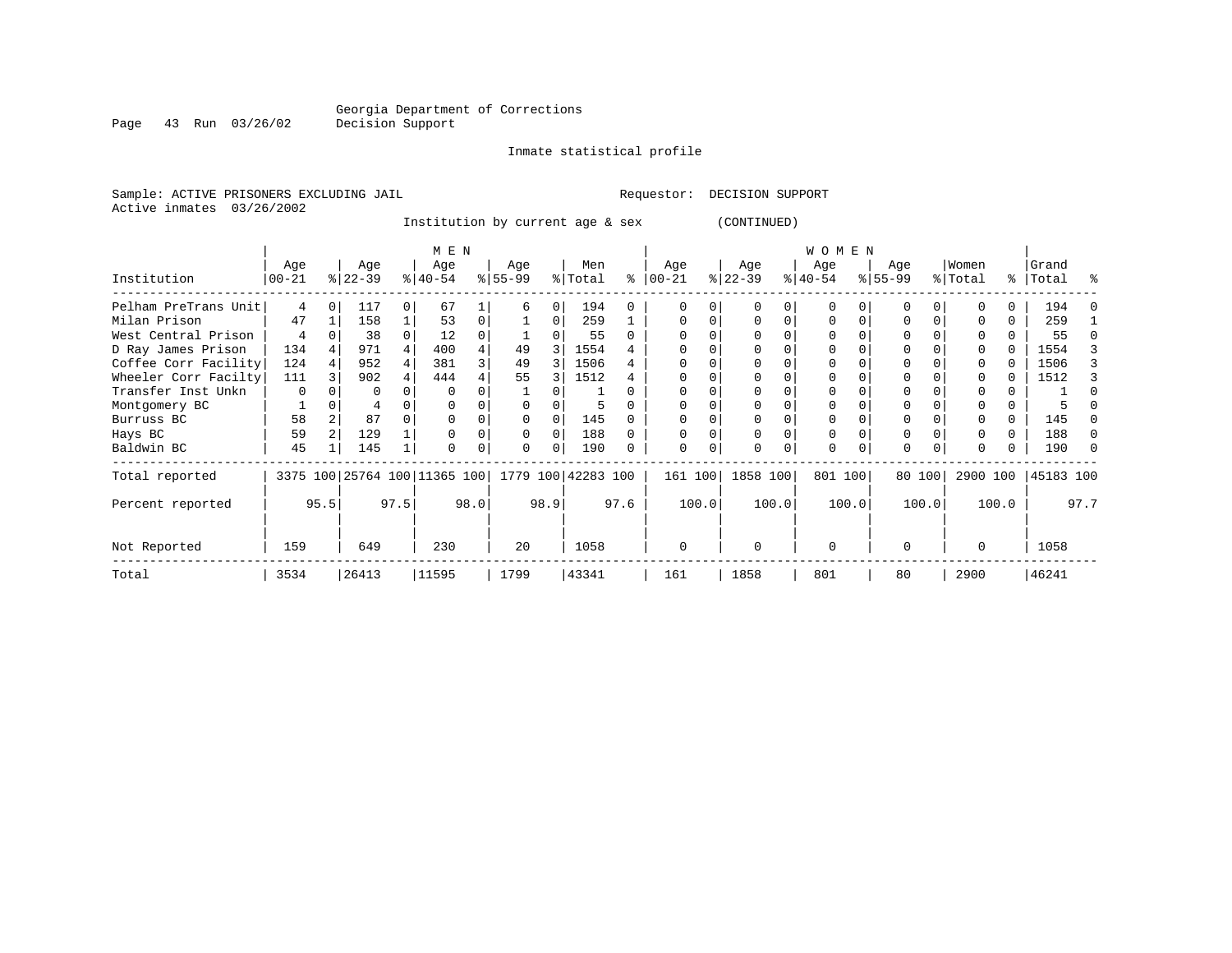#### Georgia Department of Corrections Page 44 Run 03/26/02

#### Inmate statistical profile

Sample: ACTIVE PRISONERS EXCLUDING JAIL Requestor: DECISION SUPPORT Active inmates 03/26/2002

Misdemeanors And Felonies by current age & sex

| Crime Type            | Aqe<br>  00-21 |                | Age<br>$8122 - 39$                                    |          | M E N<br>Aqe<br>$8140 - 54$ |                | Age<br>$8155 - 99$ |                | Men<br>% Total | ႜ           | Age<br>$00 - 21$ |                        | Age<br>$8122 - 39$ |                | <b>WOMEN</b><br>Aqe<br>$8140 - 54$ |                         | Age<br>$8155 - 99$ |                    | Women<br>% Total |        | Grand<br>%   Total % |           |
|-----------------------|----------------|----------------|-------------------------------------------------------|----------|-----------------------------|----------------|--------------------|----------------|----------------|-------------|------------------|------------------------|--------------------|----------------|------------------------------------|-------------------------|--------------------|--------------------|------------------|--------|----------------------|-----------|
| MISDEMEANOR<br>FELONY | $\Omega$       | 0 <sup>1</sup> | 13<br>3501 100 26279 100 11522 100 1793 100 43095 100 | $\Omega$ | 6                           | $\overline{0}$ | $\overline{2}$     | 0 <sup>1</sup> | 21             | $\mathbf 0$ | $\Omega$         | $\mathbf 0$<br>158 100 | 2<br>1843 100      | 0 <sup>1</sup> | 3                                  | $\mathbf{0}$<br>793 100 | $\Omega$           | $\Omega$<br>80 100 | 2874 100         | 5<br>0 | 45969 100            | $26 \t 0$ |
| Total reported        |                |                | 3501 100 26292 100 11528 100 1795 100 43116 100       |          |                             |                |                    |                |                |             |                  | 158 100                | 1845 100           |                |                                    | 796 100                 |                    | 80 100             | 2879 100         |        | 45995 100            |           |
| Percent reported      |                | 99.1           |                                                       | 99.5     |                             | 99.4           |                    | 99.8           |                | 99.5        |                  | 98.1                   |                    | 99.3           |                                    | 99.4                    |                    | 100.0              |                  | 99.3   |                      | 99.5      |
| NOT REPORTED          | 33             |                | 121                                                   |          | 67                          |                | 4                  |                | 225            |             | 3                |                        | 13                 |                | 5                                  |                         | $\Omega$           |                    | 21               |        | 246                  |           |
| Total                 | 3534           |                | 26413                                                 |          | 11595                       |                | 1799               |                | 43341          |             | 161              |                        | 1858               |                | 801                                |                         | 80                 |                    | 2900             |        | 46241                |           |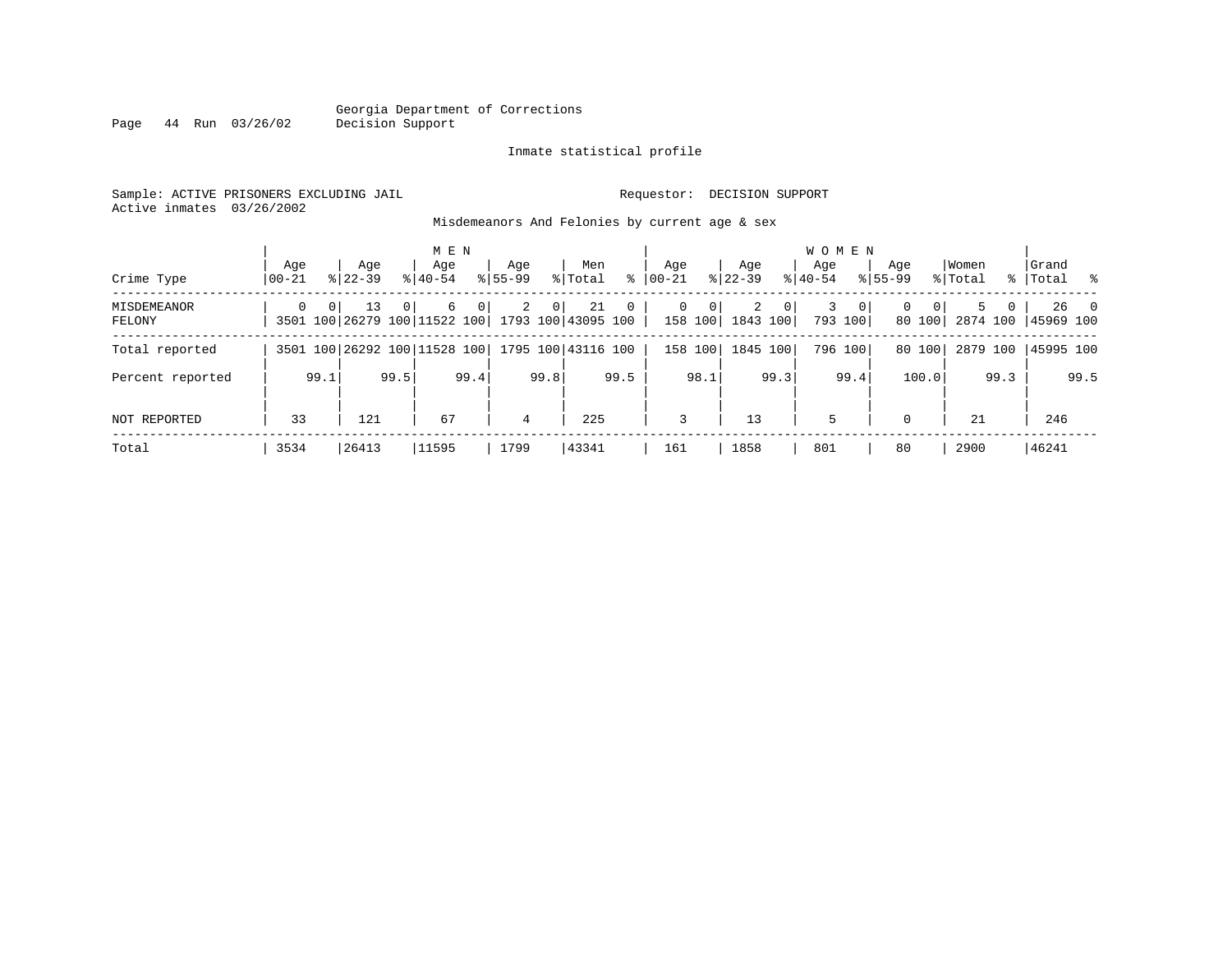Page 45 Run 03/26/02

#### Inmate statistical profile

Sample: ACTIVE PRISONERS EXCLUDING JAIL Requestor: DECISION SUPPORT Active inmates 03/26/2002

Crimes By Group by current age & sex

|                      |             |             |                |              | M E N                        |             |             |                |                    |             |                         |              |              |              | W O M E N   |             |             |              |             |          |           |                |
|----------------------|-------------|-------------|----------------|--------------|------------------------------|-------------|-------------|----------------|--------------------|-------------|-------------------------|--------------|--------------|--------------|-------------|-------------|-------------|--------------|-------------|----------|-----------|----------------|
|                      | Age         |             | Age            |              | Age                          |             | Aqe         |                | Men                |             | Aqe                     |              | Aqe          |              | Aqe         |             | Aqe         |              | Women       |          | Grand     |                |
| Crimes By Group      | $00 - 21$   |             | $8 22-39$      |              | % 40-54                      |             | $8155 - 99$ |                | % Total            | ႜ           | $ 00-21$                |              | $ 22-39$     |              | $8140 - 54$ |             | $8155 - 99$ |              | % Total     | ႜ        | Total     |                |
| HOMICIDE             | 214         | 6           | 3041           | 12           | 1787                         | 16          | 491         | 27             | 5533               | 13          | 17                      | 11           | 237          | 13           | 145         | 18          | 38          | 48           | 437         | 15       | 5970      | 13             |
| ABORTION             | $\Omega$    | $\mathbf 0$ | $\Omega$       | $\mathbf 0$  | $\Omega$                     | $\mathbf 0$ | $\Omega$    | $\mathbf 0$    | $\Omega$           | $\mathbf 0$ | $\Omega$                | $\mathbf 0$  | $\Omega$     | $\mathbf 0$  | $\Omega$    | $\mathbf 0$ | $\Omega$    | $\Omega$     | $\mathbf 0$ | $\Omega$ | $\Omega$  | $\Omega$       |
| BODILY INJRY&REL OFF | 485         | 14          | 3990           | 15           | 1563                         | 14          | 220         | 12             | 6258               | 15          | 26                      | 16           | 193          | 10           | 106         | 13          | 6           | 8            | 331         | 11       | 6589      | 14             |
| ARSON & REL OFF      | 14          | 0           | 183            | 1            | 62                           | 1           | 10          | 1              | 269                | 1           | 3                       | 2            | 8            | 0            | 16          | 2           | 3           | 4            | 30          | 1        | 299       | 1              |
| DAMAGE OF PROPERTY   | 16          | $\mathbf 0$ | 67             | 0            | 23                           | 0           | 4           | 0              | 110                | 0           | $\Omega$                | $\Omega$     | $\mathbf{1}$ | $\Omega$     | $\Omega$    | 0           | $\Omega$    | $\Omega$     | 1           | $\Omega$ | 111       | $\Omega$       |
| BURGLARY & REL OFF   | 493         | 14          | 3005           | 11           | 1261                         | 11          | 49          | 3              | 4808               | 11          | 9                       | 6            | 120          | 7            | 43          | 5           | $\Omega$    | $\mathbf 0$  | 172         | 6        | 4980      | 11             |
| FORGERY & REL OFF    | 51          | 1           | 747            | 3            | 368                          | 3           | 24          | $\mathbf{1}$   | 1190               | 3           | 17                      | 11           | 296          | 16           | 104         | 13          | 8           | 10           | 425         | 15       | 1615      | $\overline{4}$ |
| THEFT                | 286         | 8           | 1551           | 6            | 759                          | 7           | 65          | 4              | 2661               | 6           | 10                      | 6            | 202          | 11           | 104         | 13          | 5           | 6            | 321         | 11       | 2982      | 6              |
| ROBBERY              | 1056        | 30          | 4815           | 18           | 1206                         | 10          | 91          | 5              | 7168               | 17          | 48                      | 30           | 178          | 10           | 40          | 5           | 2           | 3            | 268         | 9        | 7436      | 16             |
| SEXUAL OFFENSES      | 286         | 8           | 2805           | 11           | 2161                         | 19          | 576         | 32             | 5828               | 14          |                         | 1            | 58           | 3            | 22          | 3           | $\Omega$    | $\Omega$     | 81          | 3        | 5909      | 13             |
| OBSCENITY CRIMES     | $\Omega$    | 0           | $\Omega$       | 0            |                              | $\Omega$    | 0           | 0              |                    | $\Omega$    | <sup>0</sup>            | $\Omega$     | $\Omega$     | O            | 0           | 0           | $\Omega$    | $\Omega$     | $\Omega$    | $\Omega$ | -1        | $\Omega$       |
| TREASON & REL OFF    | $\Omega$    | 0           | $\overline{2}$ | $\Omega$     | 1                            | $\Omega$    | O           | $\Omega$       | 3                  | $\Omega$    | 0                       | $\Omega$     | -1           | 0            | $\Omega$    | $\Omega$    | $\Omega$    | $\Omega$     | 1           | $\Omega$ | 4         | $\Omega$       |
| CRIMES INVOLVNG GOVT | 70          | 2           | 589            | 2            | 182                          | 2           | 9           | $\mathbf{1}$   | 850                |             | $\overline{\mathbf{c}}$ | $\mathbf{1}$ | 48           | 3            | 17          | 2           | $\Omega$    | $\Omega$     | 67          |          | 917       | $\mathcal{D}$  |
| FALSIFICATIONS       | 1           | 0           | 24             | $\Omega$     | -5                           | $\Omega$    | 1           | 0              | 31                 | O           | $\Omega$                | $\Omega$     | 4            | O            | 2           | 0           | 0           | $\Omega$     | 6           | 0        | 37        | $\Omega$       |
| OBSTRUCT LAW ENFORCE | 8           | 0           | 87             | $\Omega$     | 26                           | 0           | 1           | 0              | 122                | O           | -1                      | 1            | 7            | U            | 1           | 0           | 1           | $\mathbf{1}$ | 10          | 0        | 132       | ∩              |
| DISORDERLY CONDUCT   | 4           | $\mathbf 0$ | 24             | O            | 13                           | 0           | 1           | $\Omega$       | 42                 | U           | <sup>0</sup>            | 0            | -1           | 0            | $\Omega$    | 0           | $\Omega$    | $\Omega$     | -1          |          | 43        | $\Omega$       |
| GAMBLING & REL OFF   |             | $\Omega$    | 4              | O            | $\mathfrak{D}$               | $\Omega$    | 1           | $\Omega$       | 8                  | O           | $\Omega$                | $\Omega$     | $\Omega$     | O            | $\Omega$    | $\Omega$    | $\Omega$    | $\Omega$     | $\Omega$    | $\Omega$ | 8         |                |
| CRUELTY TO CHILDREN  | 5           | $\mathbf 0$ | 206            | $\mathbf{1}$ | 56                           | 0           | 10          | 1              | 277                | 1           | 6                       | 4            | 74           | 4            | 11          | 1           | $\Omega$    | $\Omega$     | 91          | 3        | 368       |                |
| CRIMES WITH GUNS     | 18          | 1           | 123            | 0            | 46                           | 0           | 11          | $\mathbf 1$    | 198                | O           |                         | $\mathbf{1}$ | 2            | O            | 0           | $\mathbf 0$ | 0           | 0            | 3           | $\Omega$ | 201       | $\Omega$       |
| INVASION PRIVACY     | 1           | 0           | 9              | $\Omega$     | 8                            | 0           | 1           | $\mathbf 0$    | 19                 | $\Omega$    | $\Omega$                | $\Omega$     | $\Omega$     | U            | $\Omega$    | 0           | 0           | $\Omega$     | $\Omega$    | 0        | 19        | $\Omega$       |
| RACKETEERING         | $\Omega$    | 0           | 15             | 0            | 21                           | 0           | 1           | 0              | 37                 | $\Omega$    | $\Omega$                | $\Omega$     | 5            | 0            | 3           | 0           | $\Omega$    | $\Omega$     | 8           | $\Omega$ | 45        | ∩              |
| DRUG ABUSE OFFENSES  | 423         | 12          | 3876           | 15           | 1515                         | 13          | 152         | 8              | 5966               | 14          | 13                      | 8            | 336          | 18           | 139         | 17          | 14          | 18           | 502         | 17       | 6468      | 14             |
| DRUG TRAFFICKING     | 33          | 1           | 798            | 3            | 235                          | 2           | 37          | $\overline{2}$ | 1103               | 3           | 2                       | 1            | 49           | 3            | 25          | 3           | 3           | 4            | 79          | 3        | 1182      | 3              |
| AUTO CRIMES          | 5           | $\mathbf 0$ | 206            | 1            | 189                          | 2           | 29          | $\overline{2}$ | 429                | 1           | 0                       | $\Omega$     | 10           | $\mathbf{1}$ | 12          | 2           | $\Omega$    | $\Omega$     | 22          | 1        | 451       | -1             |
| REVENUE & CONTRABAND | $\Omega$    | 0           | 0              | 0            | 0                            | 0           | 0           | $\mathbf 0$    | 0                  | $\Omega$    | 0                       | 0            | 0            | $\mathbf 0$  | 0           | $\mathbf 0$ | $\Omega$    | 0            | $\mathbf 0$ | $\Omega$ | $\Omega$  | $\Omega$       |
| CRIMES OF OTH STATES | 0           | 0           | 0              | $\Omega$     | $\Omega$                     | 0           | $\Omega$    | 0              | 0                  | $\Omega$    | $\Omega$                | 0            | 0            | $\Omega$     | $\Omega$    | 0           | 0           | $\Omega$     | $\Omega$    | $\Omega$ | $\Omega$  | ∩              |
| MISC. FELONIES       | 27          | 1           | 105            | 0            | 30                           | 0           | 8           | 0              | 170                | O           | 2                       | 1            | 13           | 1            | 3           | 0           | 0           | 0            | 18          | 1        | 188       | ∩              |
| <b>MISDEMEANORS</b>  | $\mathbf 0$ | 0           | 13             | 0            | 6                            | 0           | 2           | 0              | 21                 | 0           | $\Omega$                | 0            | 2            | 0            | 3           | 0           | $\Omega$    | 0            | 5           | 0        | 26        |                |
| Total reported       |             |             |                |              | 3497 100 26285 100 11526 100 |             |             |                | 1794 100 43102 100 |             | 158 100                 |              | 1845 100     |              | 796 100     |             |             | 80 100       | 2879 100    |          | 45981 100 |                |
| Percent reported     |             | 99.0        |                | 99.5         |                              | 99.4        |             | 99.7           |                    | 99.4        |                         | 98.1         |              | 99.3         |             | 99.4        |             | 100.0        |             | 99.3     |           | 99.4           |
| NOT REPORTED         | 37          |             | 128            |              | 69                           |             | 5           |                | 239                |             | 3                       |              | 13           |              | 5           |             | $\Omega$    |              | 21          |          | 260       |                |
| Total                | 3534        |             | 26413          |              | 11595                        |             | 1799        |                | 43341              |             | 161                     |              | 1858         |              | 801         |             | 80          |              | 2900        |          | 46241     |                |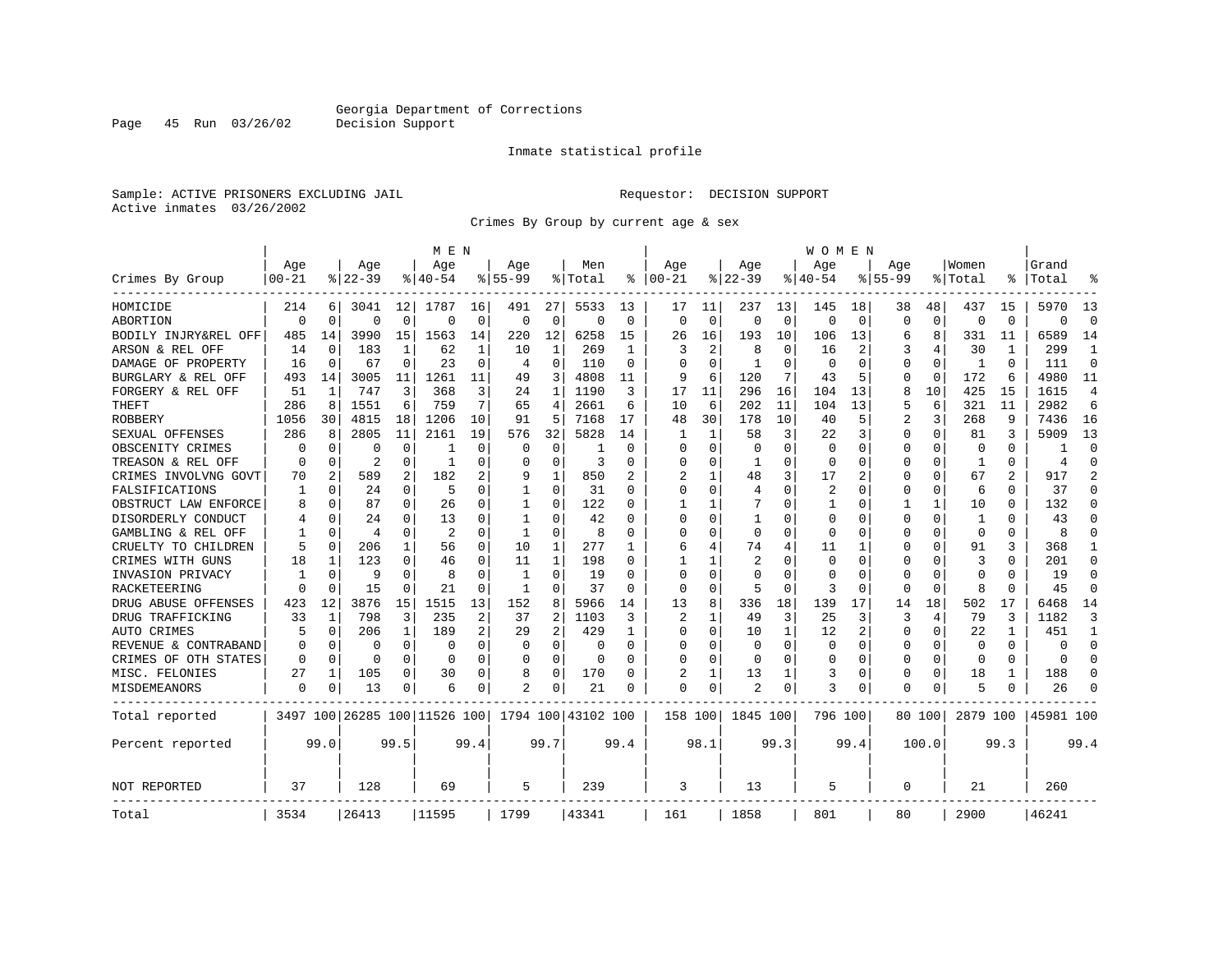Page 46 Run 03/26/02

#### Inmate statistical profile

Sample: ACTIVE PRISONERS EXCLUDING JAIL Requestor: DECISION SUPPORT Active inmates 03/26/2002

Most Serious Offense by current age & sex

| Age<br>Women<br>Grand<br>Age<br>Age<br>Age<br>Men<br>Age<br>Age<br>Age<br>Age<br>Most Serious Offense 00-21<br>$ 22-39$<br>% Total<br>$ 22-39$<br>$8 40-54$<br>$8155 - 99$<br>$8 40-54$<br>$8 55-99$<br>⊱<br>$ 00-21$<br>% Total<br>%   Total<br>Misdemeanors<br>aggravated assault<br>$\Omega$<br>0<br>0<br>0<br>0<br>0<br>0<br>0<br>$\Omega$<br>0<br>0<br>0<br>0<br>1<br>0<br>$\Omega$<br>0<br>0<br>0<br>$\Omega$<br>simple assault<br>0<br>0<br>$\Omega$<br>0<br>1<br>$\Omega$<br>0<br>$\Omega$<br>$\Omega$<br>$\Omega$<br>O<br>$\mathbf{1}$<br>$\mathbf 0$<br>$\Omega$<br>$\Omega$<br>$\Omega$<br>$\Omega$<br>$\Omega$<br>$\Omega$<br>simple battery<br>$\mathbf 0$<br>$\Omega$<br>$\Omega$<br>O<br>$\Omega$<br>1<br>$\Omega$<br>$\Omega$<br><sup>0</sup><br>$\Omega$<br>0<br>U<br>0<br>U<br>robbery<br>$\Omega$<br>$\Omega$<br>$\Omega$<br>$\Omega$<br>$\Omega$<br>1<br>$\Omega$<br>$\Omega$<br>-1<br>0<br>$\Omega$<br>$\Omega$<br>0<br>O<br>$\Omega$<br>$\Omega$<br>O<br>0<br>O<br>bad checks<br>$\Omega$<br>$\Omega$<br>0<br>$\Omega$<br>$\Omega$<br>$\Omega$<br>$\Omega$<br>$\Omega$<br>0<br>$\Omega$<br>$\Omega$<br>$\Omega$<br>$\Omega$<br>O<br>0<br>$\mathbf 0$<br>$\Omega$<br>viol motor veh law<br>$\mathbf 0$<br>3<br>0<br>0<br>5<br>$\Omega$<br>0<br>$\mathbf 0$<br>$\Omega$<br>$\Omega$<br>$\Omega$<br>$\Omega$<br>$\Omega$<br>$\Omega$<br>dui<br>$\overline{c}$<br>$\mathbf 0$<br>0<br>0<br>$\Omega$<br>$\Omega$<br>0<br>-1<br>4<br>$\Omega$<br><sup>0</sup><br>0<br>$\Omega$<br>$\Omega$<br>0<br>O<br><sup>0</sup><br>$\Omega$<br>obstr of law enf off<br>$\mathbf 0$<br>3<br>0<br>$\Omega$<br>O<br>$\Omega$<br>$\Omega$<br>0<br>U<br>4<br>∩<br>$\Omega$<br>$\Omega$<br>0<br>O<br>$\Omega$<br>0<br>O<br>0<br>crmnl trespassing<br>0<br>0<br>1<br>0<br><sup>0</sup><br>0<br>1<br>0<br>$\Omega$<br>0<br>0<br>O<br>0<br>0<br>O<br>theft by deception <<br>$\mathbf 0$<br>0<br>0<br>$\Omega$<br>0<br>$\mathbf 0$<br>0<br>$\Omega$<br>0<br>0<br>1<br>0<br>$\Omega$<br>$\Omega$<br>0<br>1<br>0<br>0<br>0<br>0<br>FELONIES<br>misc misdemeanor<br>$\mathbf 0$<br>$\mathbf 0$<br>0<br>0<br>0<br>0<br>$\Omega$<br>$\Omega$<br>0<br>$\Omega$<br>0<br>-1<br>0<br>$\Omega$<br>0<br>$\Omega$<br>1<br>0<br>3<br>2<br>$\mathbf 0$<br>9<br>$\mathbf 0$<br>$\Omega$<br>$\Omega$<br>$\Omega$<br>$\Omega$<br>MISC HOMICIDE OFFENS<br>$\mathbf 0$<br>$\Omega$<br>$\Omega$<br>$\Omega$<br>$\Omega$<br>$\Omega$<br>$\Omega$<br>$\Omega$<br>$\mathbf 0$<br>$\Omega$<br>9<br>4<br><b>MURDER</b><br>126<br>4<br>2085<br>8<br>1386<br>12<br>384<br>21<br>3981<br>5<br>115<br>6<br>79<br>10<br>26<br>33<br>8<br>4209<br>9<br>8<br>228 |              |
|------------------------------------------------------------------------------------------------------------------------------------------------------------------------------------------------------------------------------------------------------------------------------------------------------------------------------------------------------------------------------------------------------------------------------------------------------------------------------------------------------------------------------------------------------------------------------------------------------------------------------------------------------------------------------------------------------------------------------------------------------------------------------------------------------------------------------------------------------------------------------------------------------------------------------------------------------------------------------------------------------------------------------------------------------------------------------------------------------------------------------------------------------------------------------------------------------------------------------------------------------------------------------------------------------------------------------------------------------------------------------------------------------------------------------------------------------------------------------------------------------------------------------------------------------------------------------------------------------------------------------------------------------------------------------------------------------------------------------------------------------------------------------------------------------------------------------------------------------------------------------------------------------------------------------------------------------------------------------------------------------------------------------------------------------------------------------------------------------------------------------------------------------------------------------------------------------------------------------------------------------------------------------------------------------------------------------------------------------------------------------------------------------------------------------------------------------------------------------------------------------------------------------------------------------------------------------------------------------------------------------|--------------|
|                                                                                                                                                                                                                                                                                                                                                                                                                                                                                                                                                                                                                                                                                                                                                                                                                                                                                                                                                                                                                                                                                                                                                                                                                                                                                                                                                                                                                                                                                                                                                                                                                                                                                                                                                                                                                                                                                                                                                                                                                                                                                                                                                                                                                                                                                                                                                                                                                                                                                                                                                                                                                              |              |
|                                                                                                                                                                                                                                                                                                                                                                                                                                                                                                                                                                                                                                                                                                                                                                                                                                                                                                                                                                                                                                                                                                                                                                                                                                                                                                                                                                                                                                                                                                                                                                                                                                                                                                                                                                                                                                                                                                                                                                                                                                                                                                                                                                                                                                                                                                                                                                                                                                                                                                                                                                                                                              |              |
|                                                                                                                                                                                                                                                                                                                                                                                                                                                                                                                                                                                                                                                                                                                                                                                                                                                                                                                                                                                                                                                                                                                                                                                                                                                                                                                                                                                                                                                                                                                                                                                                                                                                                                                                                                                                                                                                                                                                                                                                                                                                                                                                                                                                                                                                                                                                                                                                                                                                                                                                                                                                                              |              |
|                                                                                                                                                                                                                                                                                                                                                                                                                                                                                                                                                                                                                                                                                                                                                                                                                                                                                                                                                                                                                                                                                                                                                                                                                                                                                                                                                                                                                                                                                                                                                                                                                                                                                                                                                                                                                                                                                                                                                                                                                                                                                                                                                                                                                                                                                                                                                                                                                                                                                                                                                                                                                              |              |
|                                                                                                                                                                                                                                                                                                                                                                                                                                                                                                                                                                                                                                                                                                                                                                                                                                                                                                                                                                                                                                                                                                                                                                                                                                                                                                                                                                                                                                                                                                                                                                                                                                                                                                                                                                                                                                                                                                                                                                                                                                                                                                                                                                                                                                                                                                                                                                                                                                                                                                                                                                                                                              | $\Omega$     |
|                                                                                                                                                                                                                                                                                                                                                                                                                                                                                                                                                                                                                                                                                                                                                                                                                                                                                                                                                                                                                                                                                                                                                                                                                                                                                                                                                                                                                                                                                                                                                                                                                                                                                                                                                                                                                                                                                                                                                                                                                                                                                                                                                                                                                                                                                                                                                                                                                                                                                                                                                                                                                              |              |
|                                                                                                                                                                                                                                                                                                                                                                                                                                                                                                                                                                                                                                                                                                                                                                                                                                                                                                                                                                                                                                                                                                                                                                                                                                                                                                                                                                                                                                                                                                                                                                                                                                                                                                                                                                                                                                                                                                                                                                                                                                                                                                                                                                                                                                                                                                                                                                                                                                                                                                                                                                                                                              | ∩            |
|                                                                                                                                                                                                                                                                                                                                                                                                                                                                                                                                                                                                                                                                                                                                                                                                                                                                                                                                                                                                                                                                                                                                                                                                                                                                                                                                                                                                                                                                                                                                                                                                                                                                                                                                                                                                                                                                                                                                                                                                                                                                                                                                                                                                                                                                                                                                                                                                                                                                                                                                                                                                                              |              |
|                                                                                                                                                                                                                                                                                                                                                                                                                                                                                                                                                                                                                                                                                                                                                                                                                                                                                                                                                                                                                                                                                                                                                                                                                                                                                                                                                                                                                                                                                                                                                                                                                                                                                                                                                                                                                                                                                                                                                                                                                                                                                                                                                                                                                                                                                                                                                                                                                                                                                                                                                                                                                              |              |
|                                                                                                                                                                                                                                                                                                                                                                                                                                                                                                                                                                                                                                                                                                                                                                                                                                                                                                                                                                                                                                                                                                                                                                                                                                                                                                                                                                                                                                                                                                                                                                                                                                                                                                                                                                                                                                                                                                                                                                                                                                                                                                                                                                                                                                                                                                                                                                                                                                                                                                                                                                                                                              | $\Omega$     |
|                                                                                                                                                                                                                                                                                                                                                                                                                                                                                                                                                                                                                                                                                                                                                                                                                                                                                                                                                                                                                                                                                                                                                                                                                                                                                                                                                                                                                                                                                                                                                                                                                                                                                                                                                                                                                                                                                                                                                                                                                                                                                                                                                                                                                                                                                                                                                                                                                                                                                                                                                                                                                              |              |
|                                                                                                                                                                                                                                                                                                                                                                                                                                                                                                                                                                                                                                                                                                                                                                                                                                                                                                                                                                                                                                                                                                                                                                                                                                                                                                                                                                                                                                                                                                                                                                                                                                                                                                                                                                                                                                                                                                                                                                                                                                                                                                                                                                                                                                                                                                                                                                                                                                                                                                                                                                                                                              |              |
|                                                                                                                                                                                                                                                                                                                                                                                                                                                                                                                                                                                                                                                                                                                                                                                                                                                                                                                                                                                                                                                                                                                                                                                                                                                                                                                                                                                                                                                                                                                                                                                                                                                                                                                                                                                                                                                                                                                                                                                                                                                                                                                                                                                                                                                                                                                                                                                                                                                                                                                                                                                                                              |              |
|                                                                                                                                                                                                                                                                                                                                                                                                                                                                                                                                                                                                                                                                                                                                                                                                                                                                                                                                                                                                                                                                                                                                                                                                                                                                                                                                                                                                                                                                                                                                                                                                                                                                                                                                                                                                                                                                                                                                                                                                                                                                                                                                                                                                                                                                                                                                                                                                                                                                                                                                                                                                                              |              |
|                                                                                                                                                                                                                                                                                                                                                                                                                                                                                                                                                                                                                                                                                                                                                                                                                                                                                                                                                                                                                                                                                                                                                                                                                                                                                                                                                                                                                                                                                                                                                                                                                                                                                                                                                                                                                                                                                                                                                                                                                                                                                                                                                                                                                                                                                                                                                                                                                                                                                                                                                                                                                              |              |
|                                                                                                                                                                                                                                                                                                                                                                                                                                                                                                                                                                                                                                                                                                                                                                                                                                                                                                                                                                                                                                                                                                                                                                                                                                                                                                                                                                                                                                                                                                                                                                                                                                                                                                                                                                                                                                                                                                                                                                                                                                                                                                                                                                                                                                                                                                                                                                                                                                                                                                                                                                                                                              | $\cap$       |
|                                                                                                                                                                                                                                                                                                                                                                                                                                                                                                                                                                                                                                                                                                                                                                                                                                                                                                                                                                                                                                                                                                                                                                                                                                                                                                                                                                                                                                                                                                                                                                                                                                                                                                                                                                                                                                                                                                                                                                                                                                                                                                                                                                                                                                                                                                                                                                                                                                                                                                                                                                                                                              |              |
| 2<br>3<br>92<br>5<br>7<br>11<br>VOLUNTARY MANSLAUGHT<br>59<br>690<br>3<br>296<br>78<br>4<br>1123<br>3<br>4<br>9<br>162<br>6<br>1285<br>54                                                                                                                                                                                                                                                                                                                                                                                                                                                                                                                                                                                                                                                                                                                                                                                                                                                                                                                                                                                                                                                                                                                                                                                                                                                                                                                                                                                                                                                                                                                                                                                                                                                                                                                                                                                                                                                                                                                                                                                                                                                                                                                                                                                                                                                                                                                                                                                                                                                                                    | 3            |
| 79<br>$\Omega$<br>120<br>11<br>$\Omega$<br>134<br>INVOLUNTARY MANSLAUG<br>14<br>0<br>$\Omega$<br>19<br>$\Omega$<br>1<br>2<br>$\Omega$<br>14<br>$\Omega$<br>8<br>$\Omega$<br>1<br>0                                                                                                                                                                                                                                                                                                                                                                                                                                                                                                                                                                                                                                                                                                                                                                                                                                                                                                                                                                                                                                                                                                                                                                                                                                                                                                                                                                                                                                                                                                                                                                                                                                                                                                                                                                                                                                                                                                                                                                                                                                                                                                                                                                                                                                                                                                                                                                                                                                           | $\cap$       |
| RECKLESS ABANDONMENT<br>0<br>0<br>$\Omega$<br>$\Omega$<br>0<br>0<br>$\Omega$<br>$\Omega$<br>$\Omega$<br>$\Omega$<br>$\Omega$<br><sup>0</sup><br>1<br>$\Omega$<br>0<br>O<br>1<br>$\Omega$<br><sup>0</sup><br>O                                                                                                                                                                                                                                                                                                                                                                                                                                                                                                                                                                                                                                                                                                                                                                                                                                                                                                                                                                                                                                                                                                                                                                                                                                                                                                                                                                                                                                                                                                                                                                                                                                                                                                                                                                                                                                                                                                                                                                                                                                                                                                                                                                                                                                                                                                                                                                                                                | ∩            |
| FETICIDE<br>2<br>$\overline{2}$<br>0<br>0<br>0<br>U<br>0<br><sup>0</sup><br>0<br>$\Omega$<br>U<br>$\Omega$<br>0<br>U<br>0<br>$\Omega$<br>$\Omega$<br>$\Omega$<br>$\overline{4}$<br>O                                                                                                                                                                                                                                                                                                                                                                                                                                                                                                                                                                                                                                                                                                                                                                                                                                                                                                                                                                                                                                                                                                                                                                                                                                                                                                                                                                                                                                                                                                                                                                                                                                                                                                                                                                                                                                                                                                                                                                                                                                                                                                                                                                                                                                                                                                                                                                                                                                         |              |
| VEHICULAR HOMICIDE<br>12<br>172<br>$\mathbf{1}$<br>79<br>1<br>282<br>3<br>29<br>1<br>$\mathbf 0$<br>1<br>19<br>$\mathbf{1}$<br>16<br>1<br>g<br>1<br>4<br>311<br>1                                                                                                                                                                                                                                                                                                                                                                                                                                                                                                                                                                                                                                                                                                                                                                                                                                                                                                                                                                                                                                                                                                                                                                                                                                                                                                                                                                                                                                                                                                                                                                                                                                                                                                                                                                                                                                                                                                                                                                                                                                                                                                                                                                                                                                                                                                                                                                                                                                                            | -1           |
| $\overline{3}$<br>$\Omega$<br>$\Omega$<br>0<br>HOMICIDE BY PILOT, DU<br>2<br>$\Omega$<br>7<br>$\Omega$<br>$\Omega$<br>$\Omega$<br>12<br>$\mathbf{1}$<br>$\Omega$<br>$\Omega$<br>$\Omega$<br>13<br>$\Omega$<br><sup>0</sup><br>$\Omega$<br>$\Omega$<br>1                                                                                                                                                                                                                                                                                                                                                                                                                                                                                                                                                                                                                                                                                                                                                                                                                                                                                                                                                                                                                                                                                                                                                                                                                                                                                                                                                                                                                                                                                                                                                                                                                                                                                                                                                                                                                                                                                                                                                                                                                                                                                                                                                                                                                                                                                                                                                                      | $\Omega$     |
| $\mathbf 0$<br>CONCEAL DEATH OF ANO<br>$\mathbf 0$<br>3<br>0<br>1<br>6<br>0<br>O<br>$\mathbf 0$<br>$\Omega$<br>$\Omega$<br>$\mathbf 0$<br>$\Omega$<br>6<br>1<br>$\Omega$<br>1<br>O<br>0                                                                                                                                                                                                                                                                                                                                                                                                                                                                                                                                                                                                                                                                                                                                                                                                                                                                                                                                                                                                                                                                                                                                                                                                                                                                                                                                                                                                                                                                                                                                                                                                                                                                                                                                                                                                                                                                                                                                                                                                                                                                                                                                                                                                                                                                                                                                                                                                                                      | $\Omega$     |
| $\mathbf 0$<br>3<br>1<br>0<br>2<br>ATMPT MURDER<br>$\Omega$<br>0<br>$\Omega$<br>1<br>5<br>$\Omega$<br>∩<br>0<br>-1<br>U<br>0<br>U<br>0<br>$\Omega$                                                                                                                                                                                                                                                                                                                                                                                                                                                                                                                                                                                                                                                                                                                                                                                                                                                                                                                                                                                                                                                                                                                                                                                                                                                                                                                                                                                                                                                                                                                                                                                                                                                                                                                                                                                                                                                                                                                                                                                                                                                                                                                                                                                                                                                                                                                                                                                                                                                                           | $\cap$       |
| 24<br>13<br>0<br>MISC ASSAULT/BATTERY<br>$\mathbf 0$<br>$\Omega$<br>0<br>40<br>$\cap$<br>$\Omega$<br>$\Omega$<br>$\Omega$<br>$\mathbf 0$<br>$\Omega$<br>$\mathbf 0$<br>40<br>1<br>$\Omega$<br>0<br>0<br>$\Omega$                                                                                                                                                                                                                                                                                                                                                                                                                                                                                                                                                                                                                                                                                                                                                                                                                                                                                                                                                                                                                                                                                                                                                                                                                                                                                                                                                                                                                                                                                                                                                                                                                                                                                                                                                                                                                                                                                                                                                                                                                                                                                                                                                                                                                                                                                                                                                                                                             | $\Omega$     |
| 3<br>0<br>FAMILY VIOLENCE BATT<br>$\mathbf 0$<br>10<br>0<br>$\Omega$<br>$\Omega$<br>0<br>$\Omega$<br>$\Omega$<br>1<br>14<br>0<br>$\Omega$<br>$\Omega$<br>$\Omega$<br>0<br>0<br>$\Omega$<br>U<br>14                                                                                                                                                                                                                                                                                                                                                                                                                                                                                                                                                                                                                                                                                                                                                                                                                                                                                                                                                                                                                                                                                                                                                                                                                                                                                                                                                                                                                                                                                                                                                                                                                                                                                                                                                                                                                                                                                                                                                                                                                                                                                                                                                                                                                                                                                                                                                                                                                           | ∩            |
| 2399<br>7<br>5<br><b>AGGRAV ASSAULT</b><br>308<br>9<br>908<br>8<br>145<br>8<br>3760<br>13<br>132<br>230<br>8<br>3990<br>9<br>q<br>20<br>74<br>9<br>4                                                                                                                                                                                                                                                                                                                                                                                                                                                                                                                                                                                                                                                                                                                                                                                                                                                                                                                                                                                                                                                                                                                                                                                                                                                                                                                                                                                                                                                                                                                                                                                                                                                                                                                                                                                                                                                                                                                                                                                                                                                                                                                                                                                                                                                                                                                                                                                                                                                                         |              |
| $\Omega$<br>$\Omega$<br>ATMPT AGGRAV ASSAULT<br>0<br>0<br>$\Omega$<br>0<br>$\Omega$<br>$\Omega$<br>0<br>$\Omega$<br>0<br>1<br>1<br>0<br>2<br>O<br>$\Omega$<br>$\Omega$<br>$\Omega$<br>0<br>2                                                                                                                                                                                                                                                                                                                                                                                                                                                                                                                                                                                                                                                                                                                                                                                                                                                                                                                                                                                                                                                                                                                                                                                                                                                                                                                                                                                                                                                                                                                                                                                                                                                                                                                                                                                                                                                                                                                                                                                                                                                                                                                                                                                                                                                                                                                                                                                                                                 | ∩            |
| 323<br>1<br>132<br>1<br>1<br>2<br>1<br>35<br>553<br><b>AGGRAV BATTERY</b><br>43<br>1<br>20<br>518<br>1<br>19<br>14<br>1<br>1<br>1<br>1                                                                                                                                                                                                                                                                                                                                                                                                                                                                                                                                                                                                                                                                                                                                                                                                                                                                                                                                                                                                                                                                                                                                                                                                                                                                                                                                                                                                                                                                                                                                                                                                                                                                                                                                                                                                                                                                                                                                                                                                                                                                                                                                                                                                                                                                                                                                                                                                                                                                                       |              |
| $\mathbf{1}$<br>$\Omega$<br>TERRORIST THREATS &<br>25<br>161<br>71<br>$\mathbf{1}$<br>263<br>$\mathbf{1}$<br>$\Omega$<br>$\Omega$<br>$\Omega$<br>$\mathbf{1}$<br>$\Omega$<br>$\Omega$<br>12<br>$\Omega$<br>275<br>1<br>6<br>8<br>4                                                                                                                                                                                                                                                                                                                                                                                                                                                                                                                                                                                                                                                                                                                                                                                                                                                                                                                                                                                                                                                                                                                                                                                                                                                                                                                                                                                                                                                                                                                                                                                                                                                                                                                                                                                                                                                                                                                                                                                                                                                                                                                                                                                                                                                                                                                                                                                           | $\mathbf{1}$ |
| $\mathbf 0$<br>3<br>118<br>FALSE IMPRISONMENT<br>7<br>83<br>0<br>24<br>0<br>115<br>$\Omega$<br>0<br>2<br>0<br>0<br>1<br>$\Omega$<br>1<br>0<br>0<br>O<br>$\Omega$                                                                                                                                                                                                                                                                                                                                                                                                                                                                                                                                                                                                                                                                                                                                                                                                                                                                                                                                                                                                                                                                                                                                                                                                                                                                                                                                                                                                                                                                                                                                                                                                                                                                                                                                                                                                                                                                                                                                                                                                                                                                                                                                                                                                                                                                                                                                                                                                                                                             | $\Omega$     |
| 17<br>7<br>695<br>289<br>3<br>2<br>1096<br>5<br>3<br>1<br>1126<br>KIDNAPPING<br>81<br>2<br>3<br>31<br>3<br>1<br>1<br>30<br>1<br>1                                                                                                                                                                                                                                                                                                                                                                                                                                                                                                                                                                                                                                                                                                                                                                                                                                                                                                                                                                                                                                                                                                                                                                                                                                                                                                                                                                                                                                                                                                                                                                                                                                                                                                                                                                                                                                                                                                                                                                                                                                                                                                                                                                                                                                                                                                                                                                                                                                                                                            |              |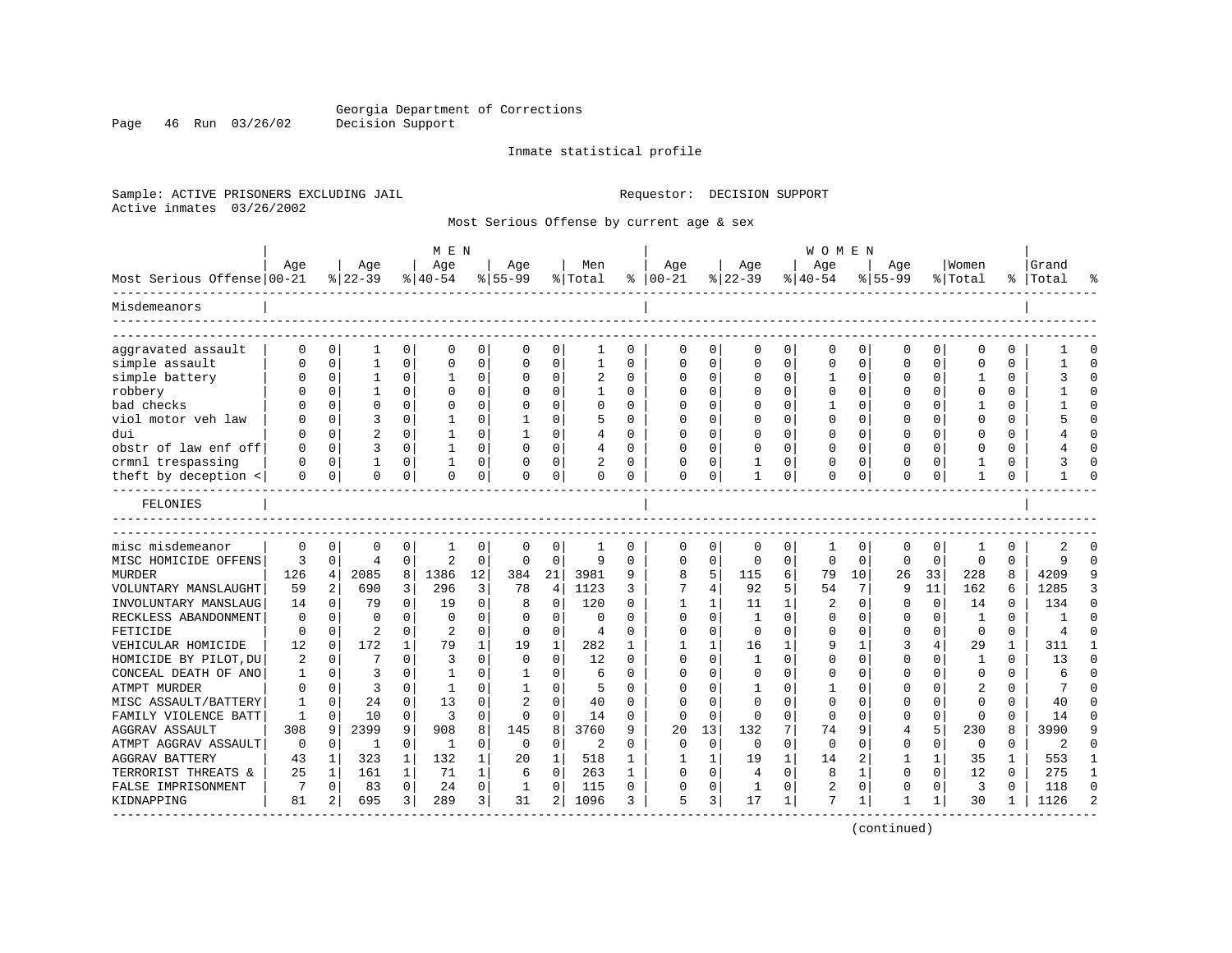Inmate statistical profile

Sample: ACTIVE PRISONERS EXCLUDING JAIL Requestor: DECISION SUPPORT Active inmates 03/26/2002

Most Serious Offense by current age & sex (CONTINUED)

|                                         |     |          |          |          | M E N        |    |           |          |         |    |                |          |              |          | W O M E N |             |             |          |                         |          |           |          |
|-----------------------------------------|-----|----------|----------|----------|--------------|----|-----------|----------|---------|----|----------------|----------|--------------|----------|-----------|-------------|-------------|----------|-------------------------|----------|-----------|----------|
|                                         | Age |          | Age      |          | Age          |    | Aqe       |          | Men     |    | Age            |          | Age          |          | Age       |             | Aqe         |          | Women                   |          | Grand     |          |
| Most Serious Offense 00-21              |     |          | $ 22-39$ |          | $ 40-54 $    |    | $8 55-99$ |          | % Total | ႜ  | $ 00-21$       |          | $ 22-39$     |          | $ 40-54$  |             | $8155 - 99$ |          | % Total                 |          | %   Total |          |
| INTERFERENCE WITH CU                    | 1   | 0        | 2        | 0        | 0            | 0  | 0         | 0        | 3       | 0  | 0              | 0        | 0            | 0        | 0         | 0           | 0           | 0        | 0                       | 0        | 3         | n        |
| AGGRAV ASSAULT POLCE                    | 11  | 0        | 190      | 1        | 59           | 1  | 10        | 1        | 270     | 1  | 0              | 0        | 12           | 1        |           | 0           | 0           | $\Omega$ | 13                      | 0        | 283       |          |
| AGGRAV BATTERY PEACE                    | U   | $\Omega$ | 6        | O        | 2            | O  | O         | $\Omega$ | 8       | U  | O              | 0        | $\Omega$     | $\Omega$ | 0         | $\mathbf 0$ | O           | $\Omega$ | $\mathbf 0$             | 0        |           |          |
| SIMPLE BATTERY                          |     | $\Omega$ |          | 0        | 0            | 0  |           | 0        | 2       | U  |                | $\Omega$ | $\Omega$     | $\Omega$ |           | $\mathbf 0$ | O           | $\Omega$ | 0                       | 0        | 2         |          |
| RECK COND                               |     | $\Omega$ |          |          |              | 0  |           | 0        | 10      | 0  |                | 0        | 6            | 0        |           | 0           | 0           | O        | 6                       | 0        | 16        |          |
| STALKING                                |     | $\Omega$ |          | O        |              | 0  |           | 0        | 2       | U  |                | $\Omega$ |              | 0        |           | 0           | O           | U        | C                       | 0        |           |          |
| AGGRAV STALKING                         |     | 0        | 80       | O        | 53           | 0  |           | 0        | 144     | U  |                | 0        |              | 0        | 0         | 0           | 0           | 0        |                         | 0        | 146       | $\cap$   |
| ATMPT KIDNAP                            |     | $\Omega$ | 8        | O        | 3            | 0  |           | 0        | 11      | 0  |                | $\Omega$ | 0            | 0        | 0         | $\Omega$    | 0           | 0        | 0                       | 0        | 11        |          |
| ARSON MISC                              |     | 0        |          | 0        |              | 0  | O         | 0        | 3       | 0  |                | 0        | 0            | 0        | $\Omega$  | 0           | 0           | 0        | $\Omega$                | 0        | 3         |          |
| ARSON 1ST DEGREE                        | 10  | 0        | 154      |          | 50           | 0  | 10        | 1        | 224     |    |                | 2        |              | 0        | 15        | 2           |             |          | 27                      |          | 251       |          |
| ARSON 2ND DEGREE                        |     | $\Omega$ | 25       | 0        | 10           | 0  | $\Omega$  | $\Omega$ | 39      | U  |                | 0        | 1            | $\Omega$ |           | C           |             | 1        | 3                       | $\Omega$ | 42        |          |
| ARSON 3RD DEGREE                        |     | $\Omega$ |          | O        | <sup>0</sup> | 0  |           | O        | 2       | U  |                | $\Omega$ | O            | 0        | O         | 0           | 0           | O        | <sup>0</sup>            | 0        |           |          |
| CRMNL POSS EXPLOSIVE                    |     | $\Omega$ | O        | 0        |              | 0  |           | 0        |         | U  |                | $\Omega$ | O            | $\Omega$ | $\left($  | 0           | O           | 0        | 0                       | 0        |           |          |
| MISC CRIMINAL DAMAGE                    |     | 0        |          | O        | C            | 0  |           | 0        |         | 0  |                | 0        |              | 0        |           | 0           |             | O        | 0                       | 0        |           |          |
| CRMNL DAMAGE 1ST DEG                    |     | 0        | 16       | O        | 6            | 0  |           | 0        | 27      | 0  |                | 0        |              | 0        |           | 0           | O           | O        | C                       | 0        | 27        |          |
| CRMNL DAMAGE 2ND DEG                    |     | $\Omega$ | 50       | 0        | 15           | 0  |           | 0        | 78      | 0  |                | $\Omega$ | -1           | 0        | $\Omega$  | $\Omega$    | 0           | O        |                         | 0        | 79        |          |
| ALTER ID                                |     | $\Omega$ | O        | 0        | 2            | 0  | $\Omega$  | 0        | 4       | 0  | C              | 0        | $\Omega$     | $\Omega$ | $\Omega$  | 0           | 0           | $\Omega$ | $\Omega$                | 0        |           | ∩        |
| <b>BURGLARY</b>                         | 485 | 14       | 2974     | 11       | 1242         | 11 | 49        | 3        | 4750    | 11 |                | 6        | 119          | 6        | 43        | 5           | 0           | $\Omega$ | 171                     | 6        | 4921      | 11       |
| POSS BURGLAR TOOLS                      | 5   | 0        | 17       | 0        | 12           | 0  |           | $\Omega$ | 34      | 0  |                | 0        |              | 0        |           | C           | 0           | O        |                         | U        | 35        | $\Omega$ |
| ATMPT BURGLARY                          |     | $\Omega$ | 14       | O        |              | U  | O         | O        | 24      | 0  | C              | $\Omega$ | $\Omega$     | O        | O         | C           | 0           | O        | $\cap$                  | O        | 2.4       |          |
| MISC FORGERY                            |     | $\Omega$ | 4        | 0        | 3            | 0  | O         | $\Omega$ | 7       | 0  | 0              | 0        | $\Omega$     | 0        |           | 0           | 0           | 0        | -1                      | $\Omega$ |           |          |
| FORGERY 1ST DEGREE                      | 47  | 1        | 665      | 3        | 341          | 3  | 17        | 1        | 1070    | 2  | 14             | 9        | 267          | 14       | 96        | 12          |             | 9        | 384                     | 13       | 1454      |          |
| FORGERY 2ND DEGREE                      |     | $\Omega$ | 15       | 0        | 6            | 0  |           | $\Omega$ | 22      | 0  | 0              | $\Omega$ | 6            | 0        | 2         | $\Omega$    | 0           | 0        | 8                       | 0        | 30        |          |
| <b>BAD CHECKS</b>                       |     | $\Omega$ | 2        | O        | 2            | 0  |           | 0        | 5       | 0  |                | 0        | 2            | 0        |           | 0           | 0           | 0        | $\overline{\mathbf{c}}$ | 0        |           |          |
| THEFT CREDIT CARD                       |     | 0        | 22       | 0        | 5            | 0  |           | 0        | 28      | 0  |                | $\Omega$ | 3            | 0        |           | 0           | 0           | O        |                         | 0        | 33        | ∩        |
| FRAUDULENT CREDIT CA                    |     | $\Omega$ | 29       | 0        |              | 0  |           | $\Omega$ | 37      | U  |                | 2        | 11           | 1        |           | 0           | 0           | $\Omega$ | 15                      | 1        | 52        | ∩        |
| RECV GDS, SRVS FRAUD                    | O   | 0        |          | O        | 0            | 0  |           | 0        |         | 0  | C              | 0        | $\Omega$     | $\Omega$ | 0         | 0           | 0           | O        | 0                       | 0        |           |          |
| TELECOMMUNICATIONS F                    | 0   | 0        |          |          | $\left($     | 0  |           | 0        |         | U  |                | 0        |              | 0        | 0         | 0           | 0           | O        | O                       | Ω        |           |          |
| FRAUDULENT ACCESS CO                    |     | $\Omega$ |          |          | C            | O  |           | 0        |         | U  |                | 0        |              | 0        | 0         | C           | 0           | O        | $\cap$                  | U        |           |          |
| MISC FRAUD                              | U   | $\Omega$ | 7        | O        | 6            | 0  | .5        | 0        | 18      | U  |                | 0        |              | O        | 2         | 0           |             | 1        | 10                      | 0        | 28        |          |
| THEFT BY TAKING                         | 94  | 3        | 509      | 2        | 214          | 2  | 25        | 1        | 842     | 2  |                | 1        | 58           | 3        | 30        | 4           |             | 1        | 91                      | 3        | 933       | 2        |
| THEFT BY DECEPTION                      | 3   | 0        | 19       | $\Omega$ | 17           | 0  | 3         | $\Omega$ | 42      | 0  |                | $\Omega$ |              | $\Omega$ | 2         | 0           | 0           | $\Omega$ | g                       | $\Omega$ | 51        |          |
| THEFT BY EXTORTION                      |     | $\Omega$ | 0        | 0        |              | 0  |           | 0        |         | U  |                | 0        | 0            | 0        | 0         | 0           | O           | 0        | 0                       | 0        |           |          |
| THEFT OF LOST PROPER                    | U   | 0        | $\Omega$ | $\Omega$ |              | 0  |           | 0        | 2       | 0  |                | 0        | $\mathbf{1}$ | 0        | $\Omega$  | 0           | O           | 0        |                         | 0        |           |          |
| THEFT BY REC STOLEN<br>---------------- | 130 | 4        | 565      | 2        | 190          | 2  | 9         | 1        | 894     | 2  | $\mathfrak{D}$ | 1        | 22           | 1        | 11        | 1           | O           | 0        | 35                      | 1        | 929       |          |

(continued)

Page 47 Run 03/26/02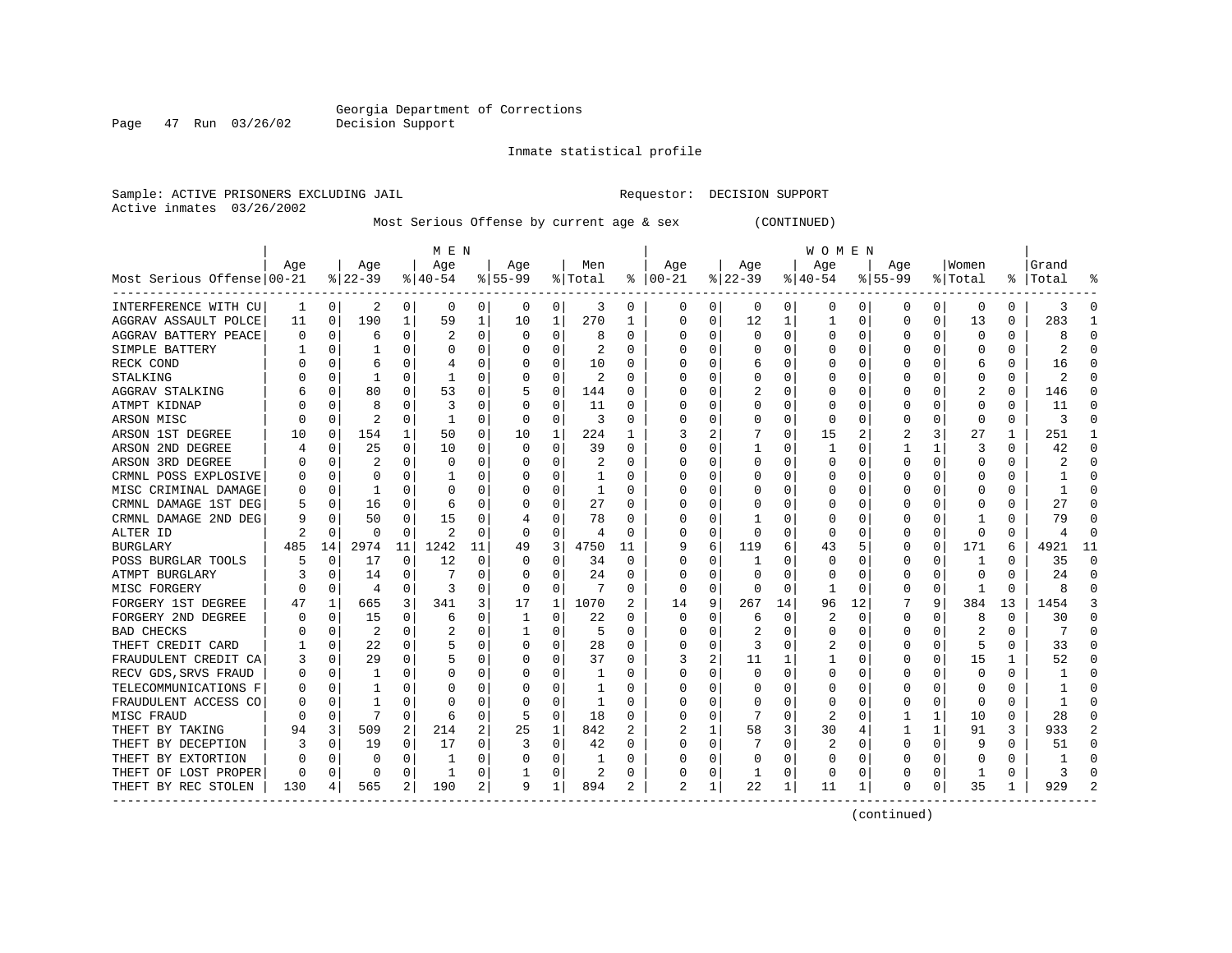Inmate statistical profile

Sample: ACTIVE PRISONERS EXCLUDING JAIL Requestor: DECISION SUPPORT Active inmates 03/26/2002

Page 48 Run 03/26/02

Most Serious Offense by current age & sex (CONTINUED)

|                            |          |              |              |              | M E N     |   |           |          |         |                  |                |          |                |          | W O M E N |          |          |          |          |          |       |          |
|----------------------------|----------|--------------|--------------|--------------|-----------|---|-----------|----------|---------|------------------|----------------|----------|----------------|----------|-----------|----------|----------|----------|----------|----------|-------|----------|
|                            | Age      |              | Age          |              | Age       |   | Age       |          | Men     |                  | Age            |          | Age            |          | Age       |          | Aqe      |          | Women    |          | Grand |          |
| Most Serious Offense 00-21 |          |              | $ 22-39$     |              | $8 40-54$ |   | $8 55-99$ |          | % Total | ະ                | $ 00-21$       |          | $8$   22-39    |          | $ 40-54$  |          | $ 55-99$ |          | % Total  | %        | Total |          |
| THEFT OF SERVICES          |          | 0            | 3            | 0            | 0         | 0 | 0         | $\Omega$ | 4       | 0                | $\Omega$       | 0        | 0              | 0        | 0         | 0        | $\Omega$ | $\Omega$ | O        | 0        | 4     | C        |
| THEFT BY CONVERSION        |          | $\Omega$     | 18           | 0            | 15        | 0 | 4         | $\Omega$ | 38      | O                |                | 1        | 4              | 0        |           | $\Omega$ | $\Omega$ | $\Omega$ | 6        | 0        | 44    |          |
| CONVSN PAYMNTS REAL        | U        | $\Omega$     |              | 0            | $\Omega$  | 0 |           | $\Omega$ | 2       | O                | $\Omega$       | 0        | U              | O        | U         | $\Omega$ | O        | $\Omega$ | O        | 0        | 2     |          |
| THEFT OF MOTOR VEH,        | 16       | $\Omega$     | 105          | <sup>0</sup> | 42        | 0 | O         | 0        | 163     | 0                |                | O        |                | O        |           | O        |          | $\Omega$ |          | 0        | 167   |          |
| THEFT BRING PROP IN        | 3        | $\Omega$     |              | O            | 8         | 0 |           | 0        | 19      | 0                |                | O        |                | O        | Ω         | 0        |          | $\Omega$ | O        | U        | 19    |          |
| THEFT RECV PROP OUT        | O        | $\Omega$     | $\mathbf{1}$ | 0            | 0         | 0 |           | $\Omega$ | 2       | O                |                | $\Omega$ |                | O        | Ω         | 0        | O        | $\Omega$ |          | U        | 3     | n        |
| THEFT BY SHOPLIFTING       | 9        | $\Omega$     | 243          | 1            | 237       | 2 | 17        | 1        | 506     | 1                |                | 3        | 106            | 6        | 59        | 7        |          | 5        | 174      | 6        | 680   | -1       |
| ENTERING VEHICLE           | 28       | 1            | 79           | 0            | 34        | 0 | 3         | $\Omega$ | 144     | 0                | $\Omega$       | 0        | 0              | O        | 0         | 0        | 0        | 0        | O        | 0        | 144   | $\Omega$ |
| ROBBERY                    | 449      | 13           | 1862         | 7            | 459       | 4 | 27        | 2        | 2797    | 6                | 33             | 21       | 116            | 6        | 27        | 3        | 2        | 3        | 178      | 6        | 2975  | 6        |
| ARMED ROBBERY              | 533      | 15           | 2708         | 10           | 730       | 6 | 63        | 4        | 4034    | 9                | 11             |          | 53             | 3        | 10        |          | $\Omega$ | $\Omega$ | 74       | 3        | 4108  | q        |
| HIJACKING MOTOR VEHI       | 9        | $\Omega$     | 34           | 0            | 0         | 0 |           | $\Omega$ | 43      | O                |                |          |                | 0        | 0         | O        | $\Omega$ |          |          | 0        | 45    | C        |
| ATMPT ROBBERY              |          | $\Omega$     | 31           | 0            | 6         | 0 |           | $\Omega$ | 44      | 0                | C              | 0        |                | O        | 0         | O        | $\Omega$ | $\Omega$ | 3        | 0        | 47    |          |
| ATMPT ARMED ROBBERY        | 45       | -1           | 135          | 1            | q         | 0 | $\left($  | $\Omega$ | 189     | 0                |                |          |                | O        | 3         | O        | O        | $\Omega$ | 8        | 0        | 197   | n        |
| MISC SEXUAL                |          | $\mathbf 0$  | 11           | 0            | 10        | 0 |           | 0        | 23      | 0                |                | $\Omega$ |                | O        |           | 0        | O        | $\Omega$ |          | 0        | 24    |          |
| <b>RAPE</b>                | 61       | 2            | 792          | 3            | 709       | 6 | 97        | 5        | 1659    |                  |                | O        |                | O        | 3         | 0        | $\Omega$ | $\Omega$ | 5        | 0        | 1664  |          |
| SODOMY                     |          | $\Omega$     | 17           | 0            | 15        | 0 | 5         | 0        | 38      | O                |                | U        | O              | O        | Ω         | 0        | $\Omega$ | $\Omega$ | C        | 0        | 38    | n        |
| AGGRAV SODOMY              |          | $\Omega$     | 96           | 0            | 94        | 1 | 34        | 2        | 232     | 1                | C              | 0        |                | O        | 3         | O        | O        | 0        |          | 0        | 236   | -1       |
| INCEST                     |          | $\Omega$     | 21           | 0            | 42        | 0 | 6         | 0        | 70      | O                | 0              | U        |                | O        | 0         | 0        | O        | 0        |          | 0        | 71    | $\Omega$ |
| AGGRAV SEXUAL BATTER       |          | $\Omega$     | 36           |              | 40        | 0 | 9         | 1        | 87      | 0                |                | 0        |                | 0        | 0         | 0        | O        |          |          | U        | 88    |          |
| STATUTORY RAPE             | 69       |              | 354          | 1            | 44        | 0 | 13        | 1        | 480     |                  |                | U        |                | O        | 0         | 0        | O        | ∩        |          | 0        | 487   |          |
| CHILD MOLESTATION          | 113      | 3            | 946          | 4            | 773       | 7 | 255       | 14       | 2087    | 5                |                |          | 25             | 1        | 10        |          | O        | $\Omega$ | 36       | 1        | 2123  | Б        |
| ENTICING CHILD-INDEC       | $\Omega$ | $\Omega$     | 23           | $\Omega$     | 18        | 0 | 5         | 0        | 46      | O                | O              | O        | $\overline{4}$ | O        | O         | O        | O        | $\Omega$ | 4        | $\Omega$ | 50    | C        |
| AGGRAV CHILD MOLESTA       | 26       | $\mathbf{1}$ | 462          | 2            | 402       | 3 | 149       | 8        | 1039    | 2                | C              | $\Omega$ | 15             | 1        | 6         | 1        | O        | $\Omega$ | 21       | 1        | 1060  | 2        |
| SEXL/ASSLT/AGN/PERS/       | O        | $\Omega$     | 5            | O            | $\Omega$  | 0 |           | $\Omega$ | 5       | O                |                | U        | 0              | $\Omega$ |           | 0        |          | $\Omega$ | O        | O        |       | $\cap$   |
| SOLICIT SODOMY FROM        | O        | $\Omega$     | $\Omega$     | 0            | $\Omega$  | 0 |           | $\Omega$ | 0       | U                |                | U        |                | O        | Ω         | 0        | $\Omega$ | ∩        |          | 0        |       | $\cap$   |
| ATMPT RAPE                 |          | $\Omega$     | 39           | 0            | 12        | 0 |           | 0        | 54      | O                | C              | 0        | 0              | O        | Ω         | 0        | O        | O        | C        | 0        | 54    | $\cap$   |
| ATMPT AGGRAV SODOMY        |          | $\Omega$     |              | O            | 2         | 0 |           | 0        | 4       | $\left( \right)$ | $\left($       | 0        | O              | O        | 0         | 0        | O        | 0        | $\left($ | 0        |       | $\cap$   |
| ATMPT CHILD MOLESTAT       |          | 0            |              |              | 0         | 0 |           | 0        | 2       | O                | C              | O        | 0              | 0        | 0         | 0        | O        | O        | C        | 0        |       | -C       |
| MISC OBSCENITY             |          | O            | $\Omega$     |              |           | 0 |           | $\Omega$ |         |                  |                | U        | O              | O        | Ω         | 0        |          |          |          | 0        |       |          |
| FALSE SWEARNG WRITTN       | O        | $\Omega$     |              |              |           | 0 |           | $\Omega$ | 3       | O                |                | U        |                | O        | Ω         | O        | O        |          |          | U        |       |          |
| BRIBERY GOVT OFFICER       |          | O            | 3            | <sup>0</sup> |           | 0 |           | $\Omega$ | 6       | 0                |                | U        | U              | O        |           | O        |          | $\Omega$ |          | 0        |       |          |
| VIOL OATH PUBLIC OFF       | Ω        | O            |              | <sup>0</sup> | n         | 0 |           | $\Omega$ |         | O                |                | 0        | O              | O        | Ω         | 0        | O        | $\Omega$ | O        | U        |       |          |
| DEFRAUDING STATE           |          | $\Omega$     | n            | O            |           | 0 |           | 0        |         | O                |                | $\Omega$ |                | 0        |           | 0        |          | $\Omega$ |          | U        |       |          |
| INFLUENCING WITNESS        |          | $\Omega$     |              | O            | $\Omega$  | 0 |           | 0        | 3       | O                |                | 0        | O              | $\Omega$ | Ω         | 0        |          | $\Omega$ |          | 0        |       |          |
| OBSTR OF LAW ENF OFF       | 67       | 2            | 584          | 2            | 179       | 2 | 9         | 1        | 839     | 2                | $\mathfrak{D}$ | 1        | 48             | 3        | 15        | 2        | $\Omega$ | 0        | 65       | 2        | 904   |          |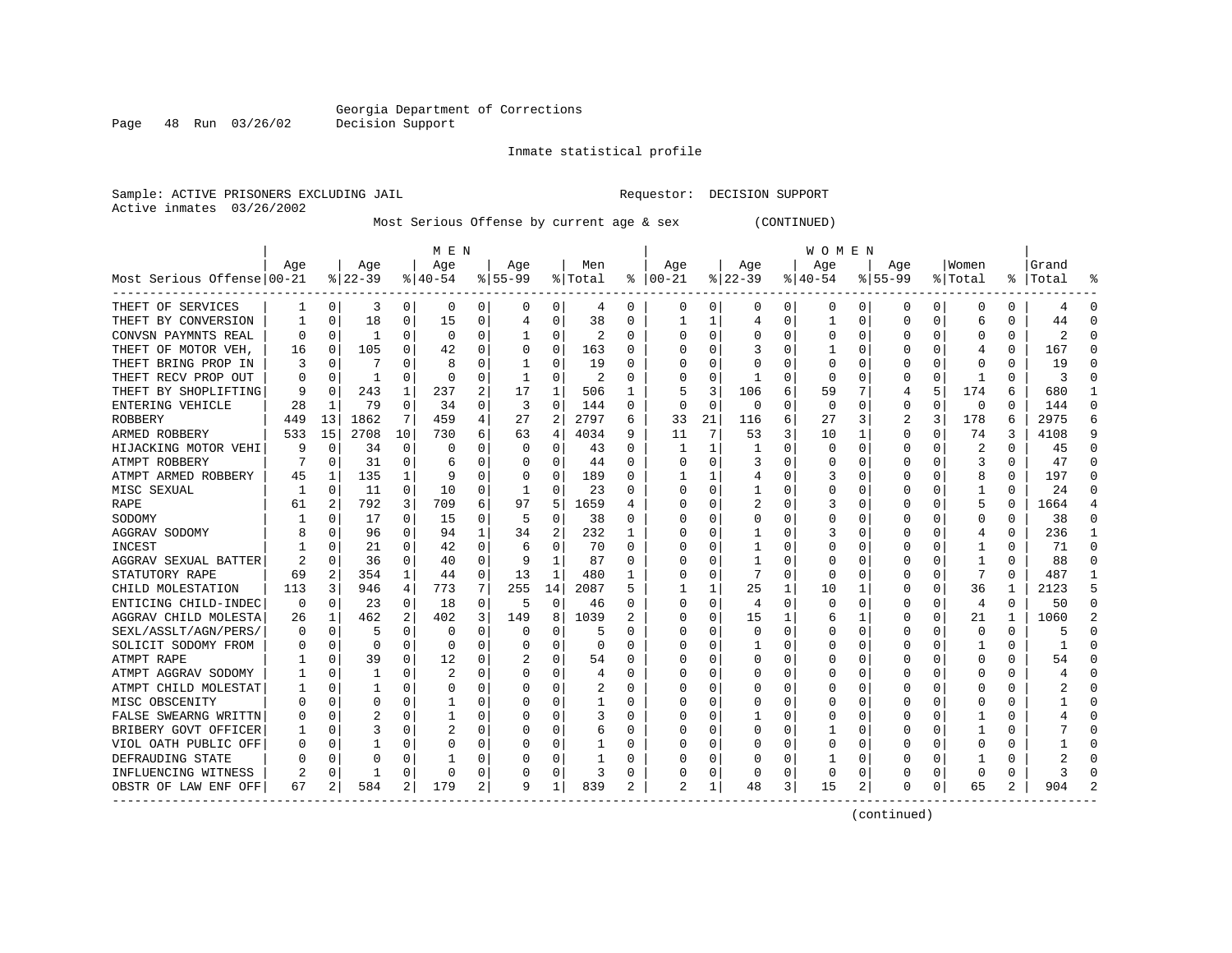Inmate statistical profile

Sample: ACTIVE PRISONERS EXCLUDING JAIL Requestor: DECISION SUPPORT Active inmates 03/26/2002

Most Serious Offense by current age & sex (CONTINUED)

|                            |                |             |             |              | M E N        |   |           |             |          |          |          |          |             |          | <b>WOMEN</b> |          |              |              |              |          |       |           |
|----------------------------|----------------|-------------|-------------|--------------|--------------|---|-----------|-------------|----------|----------|----------|----------|-------------|----------|--------------|----------|--------------|--------------|--------------|----------|-------|-----------|
|                            | Aqe            |             | Age         |              | Age          |   | Aqe       |             | Men      |          | Age      |          | Aqe         |          | Age          |          | Aqe          |              | Women        |          | Grand |           |
| Most Serious Offense 00-21 |                |             | $ 22-39$    |              | $ 40-54$     |   | $8 55-99$ |             | % Total  | ႜ        | $ 00-21$ |          | $8$   22-39 |          | $ 40-54$     |          | $8155 - 99$  |              | % Total      | ိ        | Total | 욲         |
| MISC JUDICIAL PROCEE       | 0              | 0           | 1           | 0            | 0            | 0 | 0         | 0           | 1        | 0        | 0        | 0        | 0           | 0        | 0            | 0        | 0            | 0            | O            | 0        |       | -0        |
| PERJURY                    | U              | $\Omega$    | 4           | $\Omega$     | -1           | 0 |           | $\Omega$    | 6        | 0        | $\Omega$ | $\Omega$ | $\Omega$    | $\Omega$ | 0            | $\Omega$ | $\Omega$     | $\Omega$     | O            | 0        | 6     | $\Omega$  |
| <b>FALSE SWEARING</b>      |                | $\Omega$    | $\Omega$    | $\Omega$     | $\Omega$     | 0 |           | $\Omega$    | $\Omega$ | 0        | $\Omega$ | 0        | U           | $\Omega$ |              | $\Omega$ | $\Omega$     | $\Omega$     |              | O        |       | $\bigcap$ |
| IMPERSONATING OFFICE       |                | $\mathbf 0$ | 4           | $\Omega$     | 0            | 0 |           | $\Omega$    | 5        | $\Omega$ | 0        | $\Omega$ | 0           | 0        | Ω            | $\Omega$ | $\Omega$     | $\Omega$     | C            | 0        |       | $\cap$    |
| FALSE STATEMENTS GOV       |                | $\Omega$    | 15          | 0            | 3            | 0 |           | $\mathbf 0$ | 18       | 0        |          | 0        |             | 0        |              | 0        |              | $\Omega$     | 4            | 0        | 22    |           |
| IMPRSNTNG ANTHR RBAL       | Ω              | $\Omega$    | $\mathbf 0$ | $\Omega$     | $\mathbf{1}$ | 0 |           | 0           | 1        | $\Omega$ | O        | $\Omega$ |             | 0        | 0            | $\Omega$ | $\Omega$     | $\Omega$     | $\mathbf{1}$ | 0        | 2     | $\Omega$  |
| <b>ESCAPE</b>              |                | $\Omega$    | 76          | 0            | 23           | 0 |           | 0           | 106      | 0        | $\Omega$ | 0        |             | 0        | 0            | 0        | O            | 0            | 5            | 0        | 111   | $\Omega$  |
| AIDING ESCAPE              |                | $\Omega$    | 1           | 0            | $\Omega$     | 0 | $\Omega$  | $\Omega$    | -1       | 0        |          | 1        | 0           | 0        | 0            | $\Omega$ | $\Omega$     | $\Omega$     |              | 0        |       | $\Omega$  |
| HINDERING APPREH OR        |                | 0           | 3           | 0            | 0            | 0 |           | $\Omega$    | 4        | 0        | $\Omega$ | 0        | 2           | 0        |              | 0        |              |              | 4            | 0        | 8     | $\Omega$  |
| MUTINY IN PENAL INST       | Ω              | $\Omega$    |             |              | n            | U |           | $\Omega$    |          | O        | $\cap$   | U        | U           | O        | Ω            | O        | $\Omega$     | $\Omega$     | C            | U        |       | $\cap$    |
| <b>BAIL JUMPING</b>        |                | $\Omega$    |             |              | 3            | O |           | $\Omega$    | 9        | O        | $\Omega$ | $\Omega$ | U           | O        | Ω            | $\Omega$ | $\Omega$     | $\Omega$     | C            | U        |       | $\cap$    |
| ATMPT ESCAPE               |                | $\Omega$    | O           | 0            | n            | U |           | $\Omega$    | 1        | 0        | O        | O        | O           | O        | Ω            | O        | O            | $\Omega$     | O            | 0        |       | $\cap$    |
| FALSE PUBLIC ALARM         |                | $\mathbf 0$ | 1           | $\Omega$     |              | 0 |           | $\Omega$    | 3        | 0        | 0        | $\Omega$ | 0           | 0        | 0            | 0        | O            | $\Omega$     | O            | 0        | 3     | n         |
| CRMNL INTERFERE GOVT       |                | $\Omega$    | 23          | 0            | 12           | 0 |           | 0           | 39       | 0        |          | 0        |             | 0        |              | 0        |              | $\Omega$     |              | 0        | 40    | $\cap$    |
| COMMERICAL GAMBLING        | Ω              | $\Omega$    | 1           | 0            | $\Omega$     | 0 |           | 0           | 2        | O        | O        | $\Omega$ | U           | 0        | 0            | $\Omega$ | $\Omega$     | $\Omega$     | C            | 0        |       | $\cap$    |
| SOLICIT/ACCEPTING BR       | U              | $\Omega$    | 1           | 0            | 0            | 0 |           | $\Omega$    | 1        | O        | O        | 0        | 0           | 0        | 0            | $\Omega$ | $\Omega$     | $\Omega$     | C            | $\Omega$ |       | $\Omega$  |
| DOGFIGHTING                |                | $\Omega$    | 1           | 0            |              | 0 |           | $\Omega$    | 2        | 0        | $\Omega$ | 0        | 0           | 0        | 0            | $\Omega$ | $\Omega$     | $\Omega$     | C            | 0        |       | $\Omega$  |
| LOTTERY VIOLATION          |                | $\Omega$    | $\Omega$    | O            | n            | 0 |           | $\Omega$    |          | O        | $\Omega$ | $\Omega$ | $\Omega$    | $\Omega$ | Ω            | $\Omega$ | $\Omega$     | $\Omega$     | O            | U        |       | $\Omega$  |
| <b>BUS HIJACKING</b>       |                | $\Omega$    | 1           | O            |              | 0 |           | $\Omega$    | 2        | O        |          | 0        | $\Omega$    | $\Omega$ | <sup>0</sup> | $\Omega$ | $\Omega$     | $\Omega$     | $\cap$       | O        |       |           |
| CRUELTY TO CHILDREN        | 5              | $\Omega$    | 201         |              | 46           | 0 |           | $\Omega$    | 259      | 1        | 6        | 4        | 71          | 4        | 11           |          | $\Omega$     | $\Omega$     | 88           | 3        | 347   | -1        |
| SEX EXPLOITATION CHI       | O              | $\Omega$    |             | <sup>0</sup> |              | 0 | 3         | 0           | 14       | 0        | $\Omega$ | 0        |             | O        | <sup>0</sup> | O        | O            | $\Omega$     | -1           | 0        | 15    | $\Omega$  |
| ABANDONMENT OF CHILD       | O              | $\Omega$    | O           | <sup>n</sup> | 3            | 0 |           | $\Omega$    | 3        | 0        | 0        | $\Omega$ | -1          | 0        | Ω            | O        | O            | $\Omega$     |              | 0        |       | $\cap$    |
| CNTRBTNG DELINOENCY        | Ω              | $\Omega$    |             | 0            | 0            | 0 |           | $\Omega$    | 0        | 0        | 0        | $\Omega$ |             | 0        |              | 0        | 0            | $\Omega$     |              | 0        |       | C         |
| MISC WEAPON/EXPLOSIV       |                | $\Omega$    |             | O            | 0            | 0 |           | $\Omega$    | 8        | 0        |          | U        | 0           | 0        |              | 0        | <sup>0</sup> | $\Omega$     | C            | 0        | 8     | $\bigcap$ |
| CARRY CONCEALED WEAP       |                | $\Omega$    | 8           | 0            | 2            | 0 |           | $\Omega$    | 11       | $\Omega$ | O        | 0        | 0           | 0        | 0            | $\Omega$ | $\Omega$     | $\Omega$     | C            | 0        | 11    | $\Omega$  |
| ALTER PISTL LICENSE        |                | $\Omega$    | $\Omega$    | <sup>0</sup> | 0            | 0 |           | 0           | 1        | 0        | $\Omega$ | 0        | 0           | O        | Ω            | 0        | O            | $\Omega$     | C            | 0        | 1     | $\Omega$  |
| POSS OF FIREARM DUR        |                | 0           | 12          | 0            | 5            | 0 |           | 0           | 18       | 0        | $\Omega$ | 0        | 0           | 0        | 0            | 0        | $\Omega$     | $\Omega$     | O            | 0        | 18    | $\Omega$  |
| POSS OF CERTAIN WEAP       | U              | $\Omega$    | 13          | 0            | 4            | 0 | 3         | $\Omega$    | 20       | 0        | O        | 0        | 0           | 0        | 0            | 0        | 0            | $\Omega$     | O            | 0        | 20    | $\Omega$  |
| POSS FIREARM CONVCT        | 6              | $\Omega$    | 78          | 0            | 34           | 0 |           | $\Omega$    | 126      | O        | O        | $\Omega$ |             | O        | 0            | 0        | O            | <sup>0</sup> |              | 0        | 128   | $\Omega$  |
| CARRY WEAPON AT SCHO       | 5              | $\Omega$    |             | 0            | $\Omega$     | 0 |           | $\Omega$    | 10       | O        |          | 1        | U           | 0        | Ω            | $\Omega$ | O            | 0            | -1           | 0        | 11    | $\Omega$  |
| DESTROY/INJUR POLICE       |                | $\Omega$    |             | 0            | 0            | 0 |           | $\Omega$    | 2        | 0        | $\Omega$ | $\Omega$ | 0           | 0        | 0            | 0        | O            | $\Omega$     | O            | 0        | 2     | $\cap$    |
| MISC INVASION OF PRI       | 0              | $\Omega$    | $\Omega$    | 0            |              | 0 |           | $\Omega$    | 1        | 0        | 0        | $\Omega$ | 0           | 0        | 0            | 0        | $\Omega$     | $\Omega$     | O            | 0        |       | C         |
| PEEPING TOM                |                | 0           | 9           | 0            |              | 0 |           | 0           | 18       | 0        | 0        | 0        |             | 0        | Ω            | 0        | O            | $\Omega$     | O            | 0        | 18    | $\bigcap$ |
| RACKETEERING               | Λ              | $\Omega$    | 15          | 0            | 21           | 0 |           | $\mathbf 0$ | 37       | $\Omega$ | C        | 0        |             | $\Omega$ | 3            | 0        | $\Omega$     | 0            | 8            | 0        | 45    | $\cap$    |
| S/D NARCOTICS, OPIAT       | $\mathfrak{D}$ | 0           | 66          | 0            | 48           | 0 | R         | 0           | 124      | 0        | 1        | 1        | 8           | 0        | 6            | 1        | 1            | 1            | 16           | 1        | 140   | $\cap$    |

(continued)

Page 49 Run 03/26/02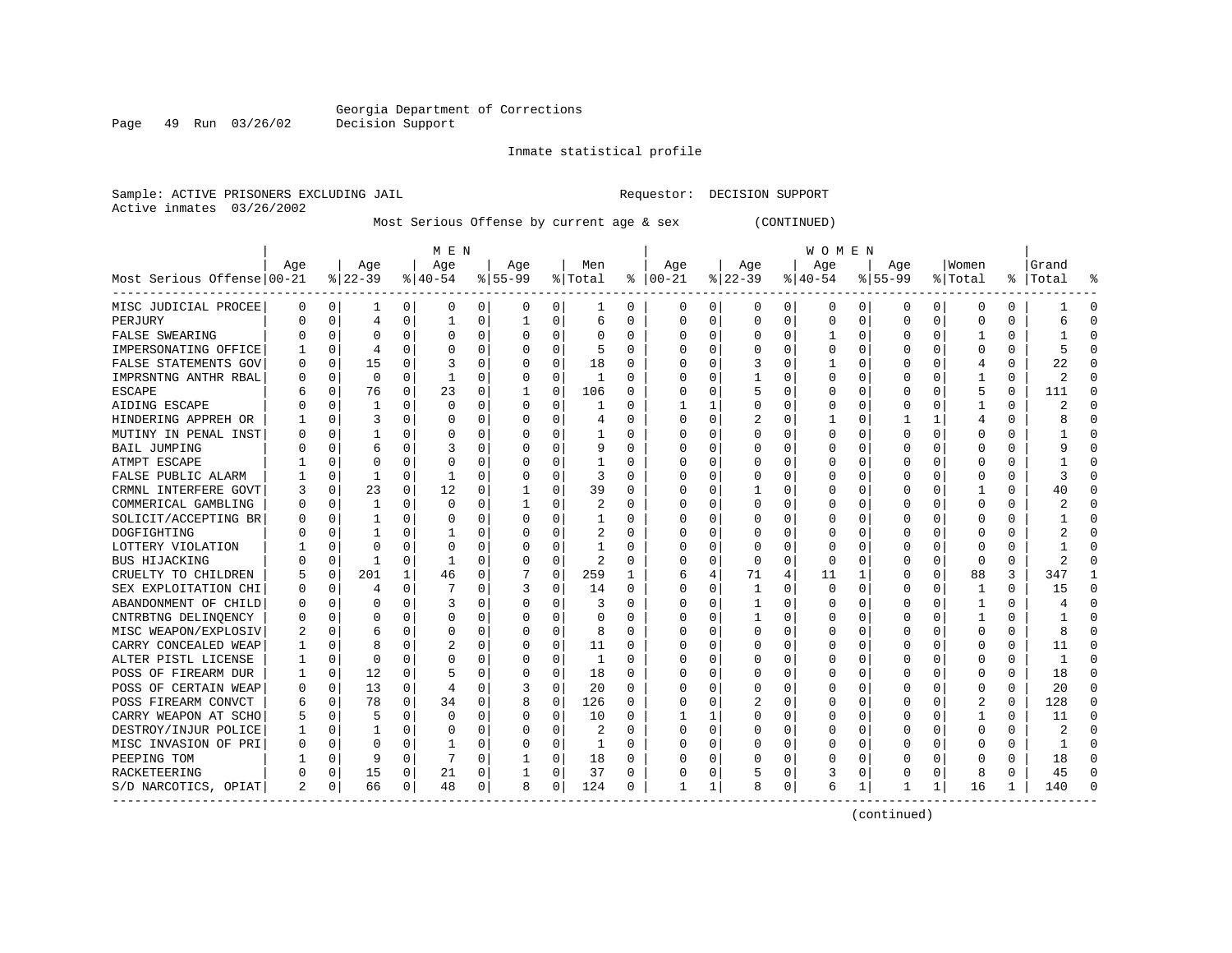Inmate statistical profile

Sample: ACTIVE PRISONERS EXCLUDING JAIL Requestor: DECISION SUPPORT Active inmates 03/26/2002

Page 50 Run 03/26/02

Most Serious Offense by current age & sex (CONTINUED)

|                            |          |             |           |          | M E N          |   |           |          |                |          |               |              |                |                | W O M E N |          |              |              |                |                |           |              |
|----------------------------|----------|-------------|-----------|----------|----------------|---|-----------|----------|----------------|----------|---------------|--------------|----------------|----------------|-----------|----------|--------------|--------------|----------------|----------------|-----------|--------------|
|                            | Age      |             | Age       |          | Age            |   | Age       |          | Men            |          | Age           |              | Age            |                | Age       |          | Aqe          |              | Women          |                | Grand     |              |
| Most Serious Offense 00-21 |          |             | $8 22-39$ |          | $8 40-54$      |   | $8 55-99$ |          | % Total        | ៖        | $ 00-21$      |              | $ 22-39$       |                | $ 40-54$  |          | $8155 - 99$  |              | % Total        |                | %   Total |              |
| S/D DEP, STIM, CNTRF D     | 6        | 0           | 56        | 0        | 30             | 0 | 2         | 0        | 94             | 0        | 0             | 0            | 9              | 0              | 4         |          | 0            | 0            | 13             | 0              | 107       | O            |
| S/D OF LSD                 | $\Omega$ | $\Omega$    | 2         | 0        | 0              | 0 | $\Omega$  | 0        | $\overline{2}$ | O        | 0             | 0            | $\mathbf 0$    | 0              | 0         | $\Omega$ | <sup>0</sup> | 0            | $\mathbf 0$    | $\Omega$       | 2         | C            |
| S/D OF MARIJUANA           | 27       | 1           | 192       | 1        | 70             | 1 | 8         | 0        | 297            | 1        |               | 1            | 11             | 1              | 4         | 1        |              | 1            | 17             | 1              | 314       |              |
| POSS NARCOTICS, OPIA       | 16       | 0           | 172       | 1        | 93             | 1 |           | $\Omega$ | 288            | 1        | 2             | $\mathbf{1}$ | 35             | $\overline{a}$ | 16        | 2        | O            | $\Omega$     | 53             | $\overline{2}$ | 341       |              |
| POSS DEP, STIM, CNTRF      |          | 0           | 97        | $\Omega$ | 38             | 0 | 3         | 0        | 143            | 0        | 1             | 1            | 15             | 1              | 1         | 0        | 0            | $\Omega$     | 17             | $\mathbf{1}$   | 160       | ∩            |
| POSS OF LSD                |          | $\mathbf 0$ | 6         | $\Omega$ | $\overline{0}$ | O | $\Omega$  | 0        | 6              | $\Omega$ | $\Omega$      | $\Omega$     | $\mathbf{1}$   | 0              | 1         | 0        | <sup>0</sup> | $\Omega$     | $\overline{2}$ | $\Omega$       | 8         | ſ            |
| POSS OF MARIJUANA          | 39       | 1           | 203       | 1        | 53             | 0 |           | $\Omega$ | 302            | 1        | $\Omega$      | $\Omega$     | 11             | 1              | 1         | 0        |              | 1            | 13             | 0              | 315       | -1           |
| ILLEGAL ATTM TO OBT        | 0        | 0           | 5         | 0        | 6              | 0 | O         | 0        | 11             | 0        | n             | 0            | 4              | $\Omega$       | 0         | 0        | <sup>0</sup> | $\Omega$     | 4              | 0              | 15        | $\Omega$     |
| VIOL GA CNTRL SBST A       | 3        | 0           | 49        | 0        | 20             | 0 | O         | 0        | 72             | 0        | 0             | 0            | 3              | 0              | 2         | 0        | O            | 0            | 5              | 0              | 77        | $\Omega$     |
| VIOL DNGROUS DRGS AC       |          | 0           | 0         |          | 0              | 0 |           | $\Omega$ | 0              | O        | 0             | 0            |                | 0              | 0         | C        |              |              |                | 0              |           |              |
| UNLWFL MFG/DEL/DIST        |          | 0           | 24        | 0        |                | 0 |           | $\Omega$ | 37             | U        | $\Omega$      | 0            | $\Omega$       | $\Omega$       | 0         | C        |              |              | O              | 0              | 37        |              |
| POSS DRUG RELATED MA       |          | $\Omega$    | 1         | 0        |                | 0 |           | $\Omega$ | 2              | 0        | O             | 0            | O              | O              | 0         | C        |              | <sup>n</sup> | n              | U              | 2         |              |
| S/D CONT SUB PUBLIC        |          | 0           | 71        | $\Omega$ | 13             | 0 |           | $\Omega$ | 92             | 0        | 0             | 0            | 4              | $\Omega$       | 2         | O        |              | 0            | 6              | U              | 98        | n            |
| S/D CONT SUB SCHOOL        | 5        | 0           | 33        | $\Omega$ |                | O |           | $\Omega$ | 47             | O        |               | O            | $\overline{2}$ | $\Omega$       | 0         | $\Omega$ |              | $\Omega$     | 2              | O              | 49        |              |
| S/D COCAINE                | 122      | 4           | 1359      | 5        | 542            | 5 | 46        | 3        | 2069           | 5        | $\mathcal{D}$ | 1            | 94             | 5              | 43        | 5        | 4            | 5            | 143            | 5              | 2212      |              |
| POSS OF COCAINE            | 187      | 5           | 1514      | 6        | 576            | 5 | 64        | 4        | 2341           | 5        | 6             | 4            | 136            | 7              | 59        | 7        |              | 9            | 208            | 7              | 2549      | б            |
| ATMPT VIOL SUBSTANCE       | 0        | 0           | 26        | 0        | 9              | 0 | 4         | 0        | 39             | 0        | $\Omega$      | 0            | 2              | $\Omega$       | 0         | $\Omega$ | 0            | $\Omega$     | 2              | 0              | 41        | $\Omega$     |
| MISC DRUGS TRAFFICKI       | 14       | 0           | 262       | 1        | 76             | 1 | 11        | 1        | 363            |          |               |              | 19             | 1              | 11        |          |              |              | 32             | 1              | 395       |              |
| TRAF COCAINE LESS 20       | 5        | 0           | 326       | 1        | 93             | 1 | 18        | 1        | 442            | 1        | $\Omega$      | 0            | 9              | $\Omega$       |           | -1       | <sup>0</sup> | $\Omega$     | 16             | 1              | 458       |              |
| COCAINE 201-400<br>TRAF    |          | 0           | 55        | $\Omega$ | 11             | 0 | 1         | $\Omega$ | 68             | 0        | $\Omega$      | $\Omega$     | 6              | $\Omega$       | 3         | $\Omega$ | <sup>0</sup> | $\Omega$     | 9              | $\Omega$       | 77        | ∩            |
| TRAF COCAINE 401+ GM       | 3        | $\Omega$    | 99        | $\Omega$ | 27             | 0 | 3         | $\Omega$ | 132            | 0        | 1             | 1            |                | $\Omega$       | 0         | $\Omega$ | 2            | 3            | 10             | 0              | 142       | ∩            |
| TRAF NARCOTIC LESS 1       | O        | 0           | O         | $\Omega$ | 1              | 0 | O         | 0        | 1              | O        | 0             | 0            | $\Omega$       | $\Omega$       | 0         | $\Omega$ |              | $\Omega$     | $\Omega$       | $\Omega$       |           | ſ            |
| TRAF NARCOTIC 15-28        |          | $\mathbf 0$ | $\Omega$  | $\Omega$ | $\mathbf{1}$   | U |           | $\Omega$ | -1             | O        |               | O            | 0              | $\Omega$       | Ω         | C        |              | $\Omega$     | 0              | 0              |           |              |
| TRAF NARCOTIC 29+ GM       | O        | $\mathbf 0$ | 3         | $\Omega$ | 2              | 0 |           | $\Omega$ | 5              | $\Omega$ | $\Omega$      | 0            |                | $\Omega$       | U         | C        |              | 0            | 2              | $\Omega$       |           | ſ            |
| TRAF MARIJNA 101-200       | 4        | 0           | 14        | 0        | 5              | 0 |           | $\Omega$ | 24             | 0        | $\Omega$      | 0            | 4              | $\Omega$       | 0         | C        |              | 0            | 4              | 0              | 28        | O            |
| TRAF METHAQUALONE>=4       | 0        | 0           |           | 0        | $\Omega$       | 0 | 0         | $\Omega$ | 1              | O        | 0             | 0            | $\Omega$       | $\Omega$       | 0         | 0        |              |              | 0              | 0              |           | <sup>0</sup> |
| TRAF AMPHTMINE 28-19       | 3        | 0           | 6         | 0        | 11             | 0 |           | $\Omega$ | 20             | O        | O             | 0            | $\Omega$       | $\Omega$       |           | C        |              |              |                | 0              | 21        | ſ            |
| TRAF AMPHTMINE 200-3       | O        | $\Omega$    |           | U        | $\Omega$       | O |           | $\Omega$ | ζ              | O        | $\Omega$      | 0            |                | $\Omega$       | U         | C        |              |              | -1             | O              | 4         |              |
| TRAF AMPHTMINE 400+        | 0        | $\Omega$    | 7         | 0        | 2              | 0 | $\Omega$  | $\Omega$ | 9              | 0        | 0             | 0            |                | $\Omega$       | 0         | $\Omega$ |              | 0            | -1             | 0              | 10        |              |
| USE COMM FACLTY VIO        | 0        | $\Omega$    | 3         | 0        | 2              | 0 |           | $\Omega$ | 5              | 0        | 0             | 0            | $\Omega$       | $\Omega$       | 0         | $\Omega$ |              | 0            | O              | 0              | 5         |              |
| ATT/CONSPRCY COMMT C       | 3        | 0           | 18        | 0        | 4              | 0 | 3         | $\Omega$ | 28             | 0        | 0             | 0            | 0              | $\Omega$       | 2         | $\Omega$ |              | $\Omega$     | 2              | 0              | 30        | ſ            |
| UNAUTH DIST CONTRLLD       | 0        | 0           | $\Omega$  | $\Omega$ | $\Omega$       | 0 | $\Omega$  | $\Omega$ | 0              | 0        | $\Omega$      | $\Omega$     | $\Omega$       | $\Omega$       |           | 0        |              | $\Omega$     | -1             | 0              |           | ſ            |
| VIOL MOTOR VEHICLE L       | 5        | $\Omega$    | 59        | $\Omega$ | 31             | 0 | 7         | $\Omega$ | 102            | 0        | $\Omega$      | 0            |                | $\Omega$       | 6         | 1        | <sup>0</sup> | $\Omega$     | 8              | 0              | 110       | <sup>0</sup> |
| DRVNG HABTL VIOLATOR       | $\Omega$ | 0           | 137       | 1        | 150            | 1 | 21        | 1        | 308            | 1        | $\Omega$      | 0            |                | 0              | 6         | 1        | 0            | 0            | 13             | 0              | 321       |              |
| HABIT TRAF VOIL/IMPA       | $\Omega$ | 0           | 9         | 0        | 6              | 0 | 1         | 0        | 16             | 0        | $\Omega$      | 0            |                | 0              | 0         | 0        | 0            | 0            | 1              | 0              | 17        | ſ            |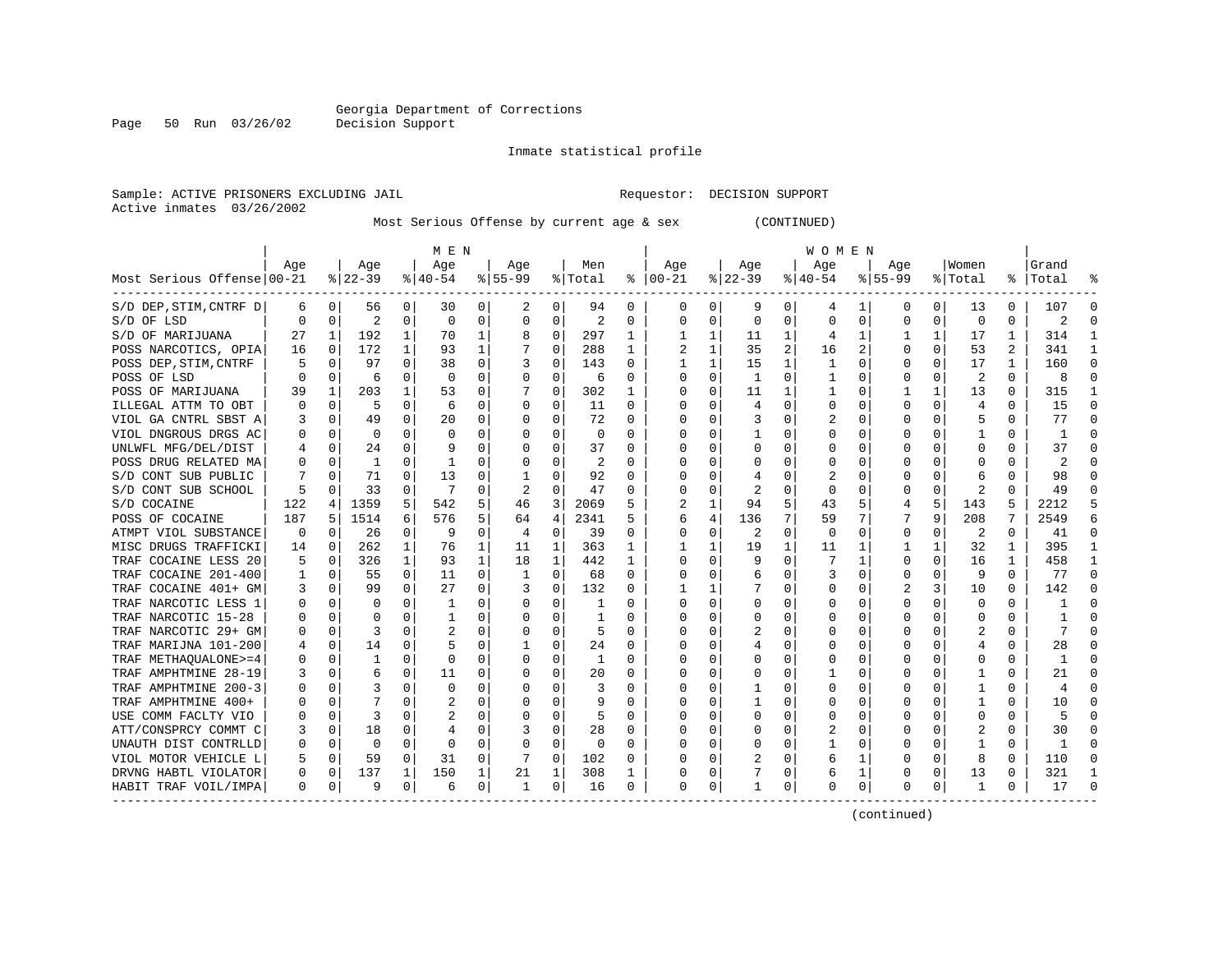#### Inmate statistical profile

Active inmates 03/26/2002

Page 51 Run 03/26/02

Sample: ACTIVE PRISONERS EXCLUDING JAIL Requestor: DECISION SUPPORT

Most Serious Offense by current age & sex (CONTINUED)

|                            |          |          |                  |      | M E N                        |      |                  |      |                    |              |                  |         |                  |          | <b>WOMEN</b>     |      |                  |       |                  |      |                    |      |
|----------------------------|----------|----------|------------------|------|------------------------------|------|------------------|------|--------------------|--------------|------------------|---------|------------------|----------|------------------|------|------------------|-------|------------------|------|--------------------|------|
| Most Serious Offense 00-21 | Aqe      |          | Age<br>$ 22-39 $ |      | Aqe<br>$ 40-54 $             |      | Aqe<br>$ 55-99 $ |      | Men<br>% Total     | ႜ            | Aqe<br>$ 00-21 $ |         | Aqe<br>$ 22-39 $ |          | Aqe<br>$ 40-54 $ |      | Aqe<br>$ 55-99 $ |       | Women<br>% Total |      | Grand<br>%   Total | ႜ    |
| HABIT TRAF VIOL/OTHE       | $\Omega$ | $\Omega$ |                  |      |                              | 0    |                  |      |                    |              |                  |         |                  |          | O                |      |                  |       |                  |      |                    |      |
| MISC MRALS/PBLIC H/S       | 0        | $\Omega$ |                  | 0    |                              | 0    |                  |      |                    |              |                  |         |                  |          | 0                |      |                  |       |                  |      |                    |      |
| VIOL GAME AND FISH L       |          |          |                  |      |                              |      |                  |      |                    |              |                  |         |                  |          |                  |      |                  |       |                  |      |                    |      |
| MISC CORRECTIONL INS       |          |          |                  |      |                              |      |                  |      |                    |              |                  |         |                  |          |                  |      |                  |       |                  |      |                    |      |
| CONSPIRACY                 | 13       |          | 61               |      | 10                           |      |                  |      | 87                 |              |                  |         | 10               |          |                  |      |                  |       | 13               |      | 100                |      |
| CRMNL ATMPT                |          |          | 29               |      | 14                           |      |                  |      | 56                 |              |                  |         |                  |          |                  |      |                  |       |                  |      | 59                 |      |
| AIRCRAFT HIJACKING         |          |          |                  |      |                              |      |                  |      |                    |              |                  |         |                  |          |                  |      |                  |       |                  |      |                    |      |
| UNAUTH DIST RECRD DE       |          |          |                  |      |                              |      |                  |      |                    |              |                  |         |                  |          |                  |      |                  |       |                  |      |                    |      |
| NONPYMT AGR NVL STOR       | 1605     | 46       | 8431             | 32   | 3225                         | 28   | 521              | 29   | 13782              | 32           | 84               | 54      | 685              | 37       | 280              | 35   | 24               | 30    | 1073             | 37   | 14855              | 32   |
| CRMNL SOLICITATION         | 1929     | 55       | 17993            | 69   | 8374                         | 73   | 1279             | 71   | 29575              | 69           | 77               | 49      | 1173             | 64       | 521              | 65   | 56               | 70    | 1827             | 64   | 31402              | 68   |
| PARTY TO A CRIME           |          |          |                  | 0    |                              | U    |                  |      |                    | <sup>0</sup> | 0                |         |                  | $\Omega$ | $\Omega$         |      | 0                |       |                  | 0    |                    | n    |
| CRMNL TRESPASSING          |          |          | O                |      |                              |      |                  |      |                    |              |                  |         |                  |          | 0                |      | <sup>0</sup>     |       |                  |      |                    |      |
| GANG PARTICIPATION         |          |          | O                |      |                              |      |                  |      |                    |              | $\Omega$         |         |                  |          | 0                |      | $\Omega$         |       |                  |      |                    |      |
| Total reported             |          |          |                  |      | 7019 100 52656 100 23119 100 |      |                  |      | 3593 100 86387 100 |              |                  | 317 100 | 3702 100         |          | 1597 100         |      | 160 100          |       | 5776 100         |      | 92163 100          |      |
| Percent reported           |          | 98.6     |                  | 99.4 |                              | 99.4 |                  | 99.7 |                    | 99.3         |                  | 96.9    |                  | 99.2     |                  | 99.4 |                  | 100.0 |                  | 99.2 |                    | 99.3 |
| <b>NOT REPORTED</b>        | 49       |          | 170              |      | 71                           |      | 5                |      | 295                |              | 5                |         | 14               |          | 5                |      |                  |       | 24               |      | 319                |      |
| Total                      | 3534     |          | 26413            |      | 11595                        |      | 1799             |      | 43341              |              | 161              |         | 1858             |          | 801              |      | 80               |       | 2900             |      | 46241              |      |